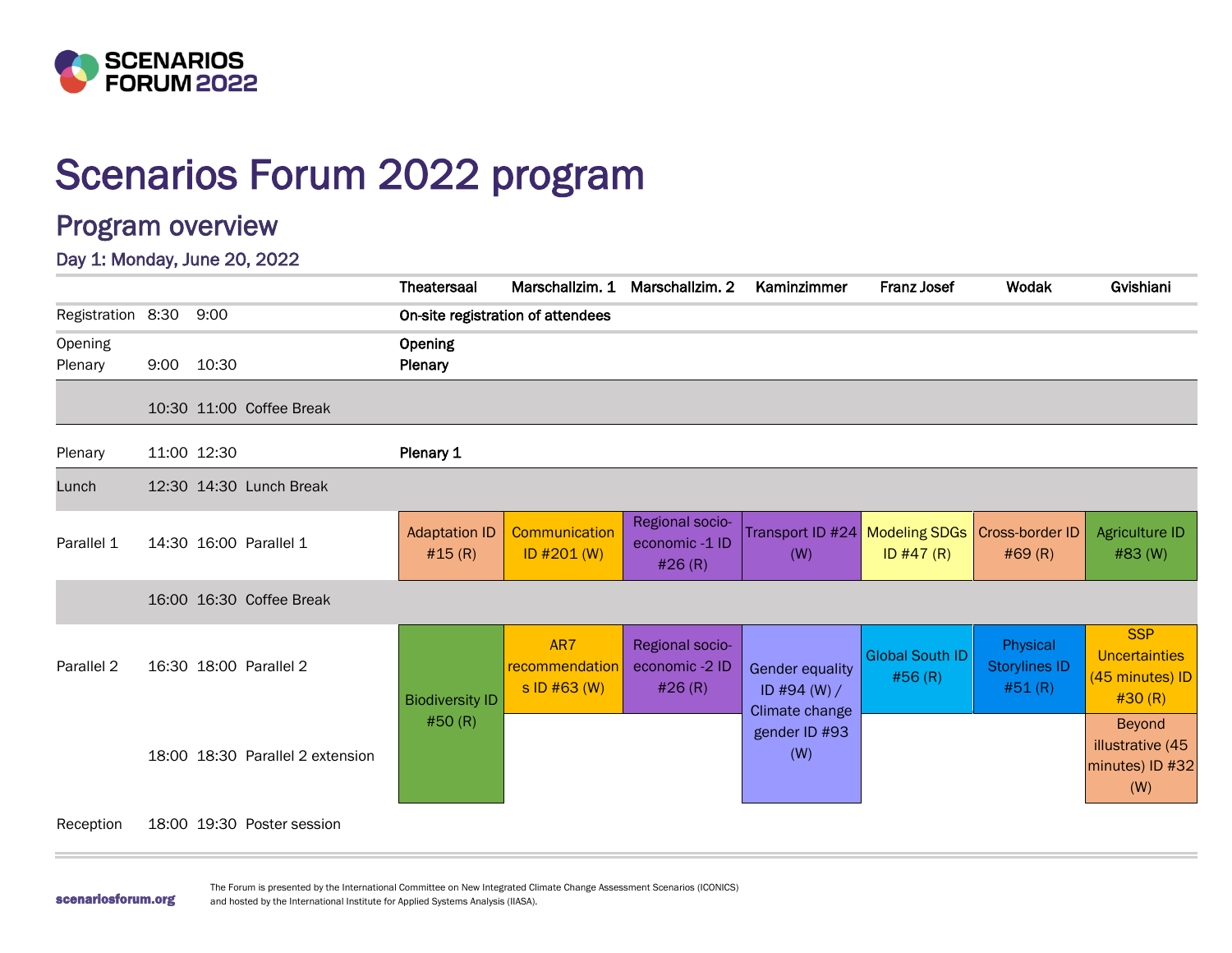### Day 2: Tuesday, June 21, 2022

|         |      |                                   | Theatersaal                             |                                                      | Marschallzim. 1 Marschallzim. 2             | Kaminzimmer                                | <b>Franz Josef</b>                                                 | Wodak                                          | Gvishiani                        |
|---------|------|-----------------------------------|-----------------------------------------|------------------------------------------------------|---------------------------------------------|--------------------------------------------|--------------------------------------------------------------------|------------------------------------------------|----------------------------------|
| Plenary | 9:00 | 10:30                             | Plenary 2                               |                                                      |                                             |                                            |                                                                    |                                                |                                  |
|         |      | 10:30 11:00 Coffee Break          |                                         |                                                      |                                             |                                            |                                                                    |                                                |                                  |
|         |      | Parallel 3 11:00 12:30 Parallel 3 | Demographic<br>projections ID<br>#85(R) | Distributional<br>impacts ID #25<br>(R)              | Integrated<br><b>Scenarios ID</b><br>#22(R) | Reflexivity ID #12<br>(W)                  | Mitig/Adapt<br>Capacity ID #82 CDR ID #20 (W)<br>(R)               |                                                | $Oceans + 30$<br>min ID #203 (W) |
| Lunch   |      | 12:30 14:30 Lunch Break           |                                         |                                                      |                                             |                                            |                                                                    |                                                |                                  |
|         |      | Parallel 4 14:30 16:00 Parallel 4 | Feasibility -1 ID<br>#48(R)             | Pop and<br>economic<br>projections ID<br>#17 (W)     | Human-Earth ID<br># 42 $(R)$                | Development<br>process ID #202<br>(W)      | Materials ID #43<br>(R)                                            | Non-CO <sub>2</sub><br>lemissions ID #6<br>(R) | Finance -1 ID<br>#10(R)          |
|         |      | 16:00 16:30 Coffee Break          |                                         |                                                      |                                             |                                            |                                                                    |                                                |                                  |
|         |      | Parallel 5 16:30 18:00 Parallel 5 | #48(R)                                  | Feasibility -2 ID <mark>CMIP6/7 ID #16</mark><br>(W) | <b>National Scale</b><br>ID # $8(R)$        | Non-state actors<br>Workshop ID #21<br>(W) | <b>Digitalization ID</b><br>#66 $(R) /$<br>Lifestyle ID #64<br>(R) | Stakeholder<br>participation ID<br>#29 (W)     | Finance -2 ID<br>#10 (W)         |
| Dinner  |      | 18:00 21:00 Conference Dinner     |                                         |                                                      |                                             |                                            |                                                                    |                                                |                                  |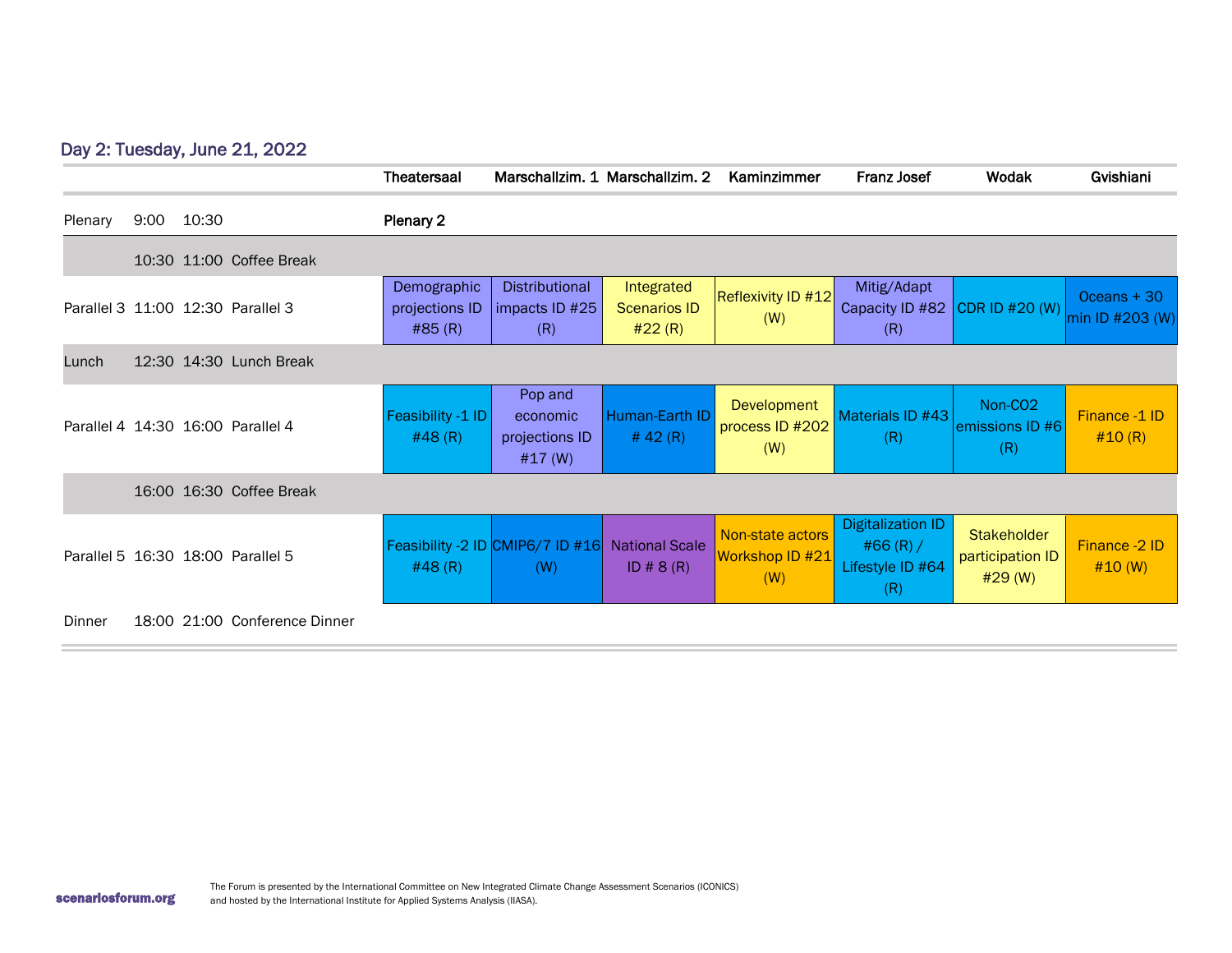### Day 3: Wednesday, June 22, 2022

|                    |                          | <b>Theatersaal</b>                             | Marschallzim, 1                                  | Marschallzim, 2                                     | Kaminzimmer              | <b>Franz Josef</b>                                    | Wodak                     | Gvishiani                          |
|--------------------|--------------------------|------------------------------------------------|--------------------------------------------------|-----------------------------------------------------|--------------------------|-------------------------------------------------------|---------------------------|------------------------------------|
| Parallel 6         | 9:00<br>10:30 Parallel 6 | Emulators -1 ID<br>#46(R)                      | Beyond GDP ID<br>#38 (W)                         | <b>National</b><br>Decarbonization -1<br>ID $#7(R)$ |                          | <b>Target-seeking ID</b><br>#52(R)                    | Migration -1 ID<br>#31(R) | Socio-political ID<br>#23 (W)      |
|                    | 10:30 11:00 Coffee Break |                                                |                                                  |                                                     |                          |                                                       |                           |                                    |
| Parallel 7         | 11:00 12:30 Parallel 7   | <b>Emulators -2</b><br> +45 min ID #46 <br>(R) | Climate and<br><b>Biodiversity ID</b><br>#59 (W) | <b>National</b><br>Decarbonization -2<br>ID $#7(R)$ | Post-growth ID<br>#37(R) | <b>Subnational</b><br>decarbonization<br>ID $#104(R)$ | Migration -2 ID<br>#31(R) | Low Energy<br>Demand ID #70<br>(W) |
| Lunch              | 12:30 14:30 Lunch Break  |                                                |                                                  |                                                     |                          |                                                       |                           |                                    |
| Plenary            | 14:30 16:00              | Plenary 3                                      |                                                  |                                                     |                          |                                                       |                           |                                    |
|                    | 16:00 16:30 Coffee Break |                                                |                                                  |                                                     |                          |                                                       |                           |                                    |
| Closing<br>plenary | 16:30 18:00              | <b>Closing Plenary</b>                         |                                                  |                                                     |                          |                                                       |                           |                                    |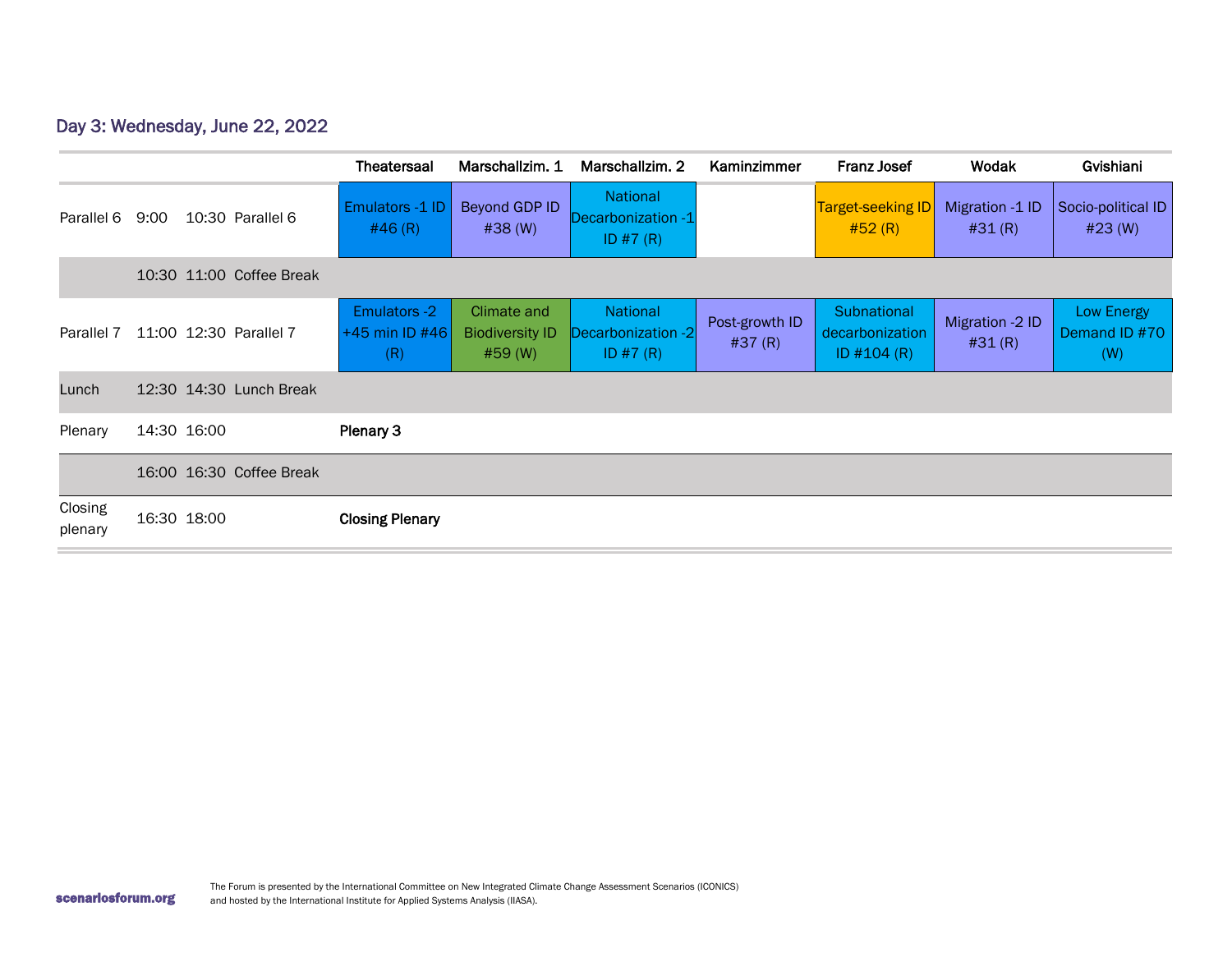## Scenarios Forum Plenary Sessions

Monday, June 20, 2022

| 9:00 | 10:30         | <b>Opening Plenary: Status of Scenario Process</b>                      | <b>Chair: Bas van Ruijven</b>                                                                   |
|------|---------------|-------------------------------------------------------------------------|-------------------------------------------------------------------------------------------------|
| Time |               | Room: Theatersaal                                                       | <b>Speakers</b>                                                                                 |
|      | $9:00$ $9:20$ | Opening and welcome                                                     | IIASA (Albert van Jaarsveld), ICONICS (Kris Ebi),<br>IAMC/IIASA (Keywan Riahi), IPCC (Jim Skea) |
|      | $9:20$ $9:40$ | Applications of the SSPs: insights from the ICONICS literature database | Carole Green (UW)                                                                               |
|      | 9:40 9:50     | Memorial for Guillaume Rohat                                            | Hy Dao (UNIGE), Johannes Flacke (UTwente)                                                       |
|      | 9:50 10:05    | History of the scenarios process                                        | Tim Carter (SYKE)                                                                               |
|      | 10:05 10:15   | Insights from the Scenarios Forum 2019                                  | Brian O'Neill (JGCRI)                                                                           |
|      | 10:15 10:30   | Goals of the Scenarios Forum 2022                                       | Bas van Ruijven (IIASA)                                                                         |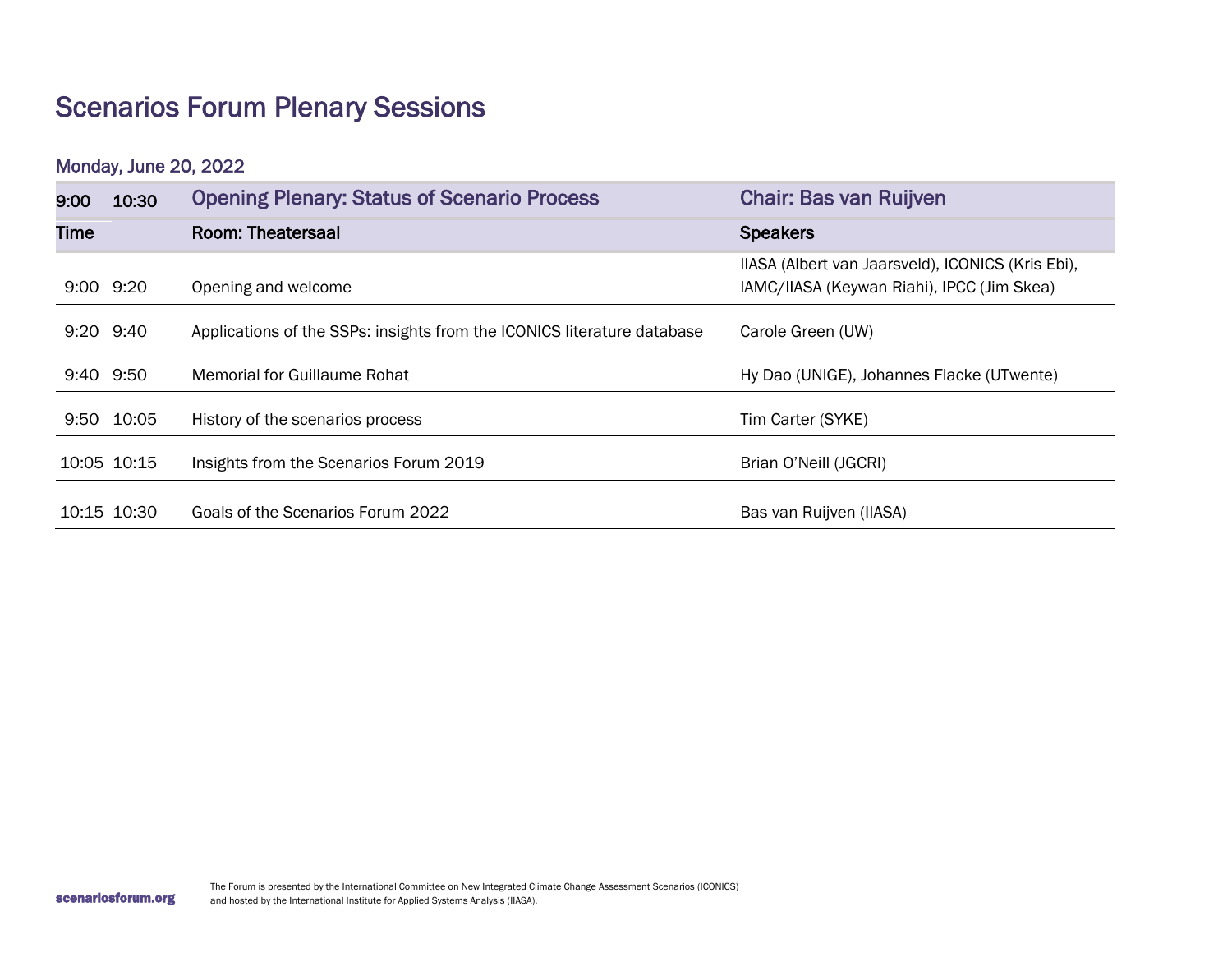| Monday, June 20, 2022 |  |  |
|-----------------------|--|--|
|-----------------------|--|--|

| 11:00 12:30 | Plenary 1: The role of community scenarios in IPCC<br>and other global assessments |                                     |                 |
|-------------|------------------------------------------------------------------------------------|-------------------------------------|-----------------|
| <b>Time</b> | Room: Theatersaal                                                                  | <b>Speakers</b>                     | Chair:          |
|             |                                                                                    | Valérie Masson-Delmotte (WG1), Hans | Jan Fuglestvedt |
| 11:00 11:45 | The role of scenarios in the IPCC 6th Assessment Report                            | Pörtner (WG2), Jim Skea (WG3)       | (CICERO)        |
|             | The global community scenario landscape - SSPs & IPBES                             |                                     |                 |
| 11:45 12:05 | scenarios                                                                          | Paula Harrison (UKCEH)              |                 |
| 12:05 12:30 | Community scenario projects and updates to SSP drivers                             | Detlef van Vuuren (PBL)             |                 |

### Tuesday, June 21, 2022

|             |             | 9:00 10:30 Plenary 2: Frontiers in Scenarios 1                 | Chair: Kris Ebi (UW)    |
|-------------|-------------|----------------------------------------------------------------|-------------------------|
| <b>Time</b> |             | Room: Theatersaal                                              | <b>Speakers</b>         |
| 9:00        | 9:30        | Examples of translating global narratives to local stories     | Kasper Kok (WUR)        |
|             | 9:30 10:00  | Use of adaptation scenarios / Adaptation policies in scenarios | Paul Desanker (UNFCCC)  |
|             | 10:00 10:30 | Towards continuous evaluation of plausible ranges for the RCPs | Bas van Ruijven (IIASA) |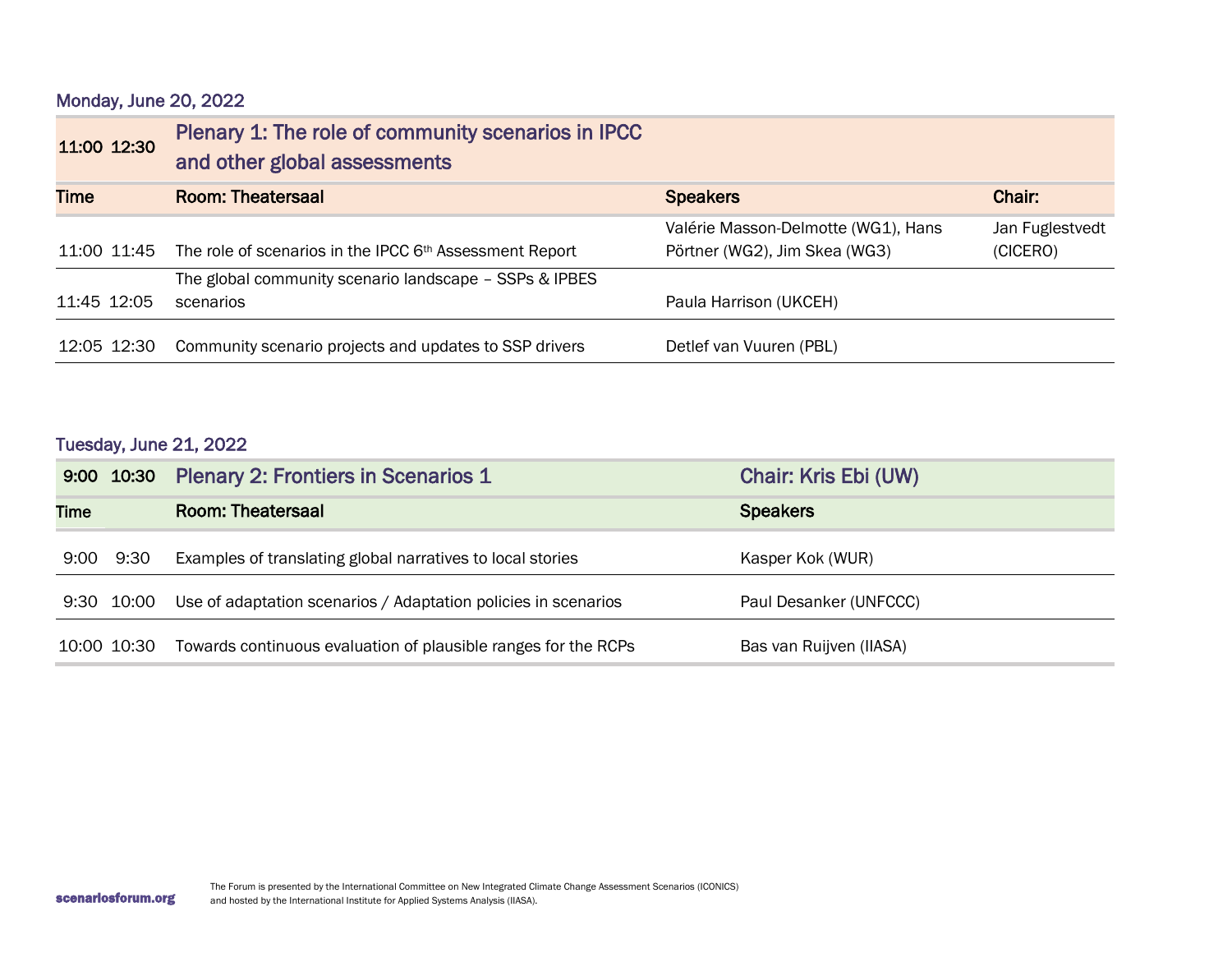Wednesday, June 22, 2022

|             | 14:30 16:00 Plenary 3: Frontiers in Scenarios 2                                    | <b>Chair: Laura Pereira (U Witwatersrand)</b> |
|-------------|------------------------------------------------------------------------------------|-----------------------------------------------|
| <b>Time</b> | <b>Room: Theatersaal</b>                                                           | <b>Speakers</b>                               |
|             | Increasing policy relevance: connecting the SSPs and SPAs with the Paris           |                                               |
| 14:30 15:00 | Agreement                                                                          | Elmar Kriegler (PIK)                          |
| 15:00 15:30 | Integrated Scenarios with impacts, mitigation and adaptation                       | Franziska Piontek (PIK)                       |
|             | 15:30 16:00 In which world do we want to live - Eco-governance of future societies | Julia Leininger (DIE)                         |

| 16:30 18:00 | <b>Closing Plenary: Status of Scenario Process</b>          |                                                                                                                                                  |                         |
|-------------|-------------------------------------------------------------|--------------------------------------------------------------------------------------------------------------------------------------------------|-------------------------|
| <b>Time</b> | Room: Theatersaal                                           | <b>Speakers</b>                                                                                                                                  | <b>Chair</b>            |
| 16:30 16:50 | <b>Improving Scenario Services</b>                          | Keywan Riahi (IIASA)                                                                                                                             |                         |
|             |                                                             | Bjoern Soergel (PIK), Elisabeth<br>Gilmore (Carleton), Laura<br>Pereira (U Witwatersrand),<br>Claudia Tebaldi (LBL)<br>(more selected during the |                         |
|             | 16:50 17:25 Panel on insights from the Scenarios Forum 2022 | Forum)                                                                                                                                           | Henrik Carlsen (SEI)    |
|             |                                                             | Jim Skea (IPCC), Roberto<br>Schaefer (IAMC), Paula<br>Harrison (IPBES), Alex Roehrl                                                              |                         |
|             | 17:25 18:00 Panel on next steps for the scenarios process   | (UN DESA)                                                                                                                                        | Bas van Ruijven (IIASA) |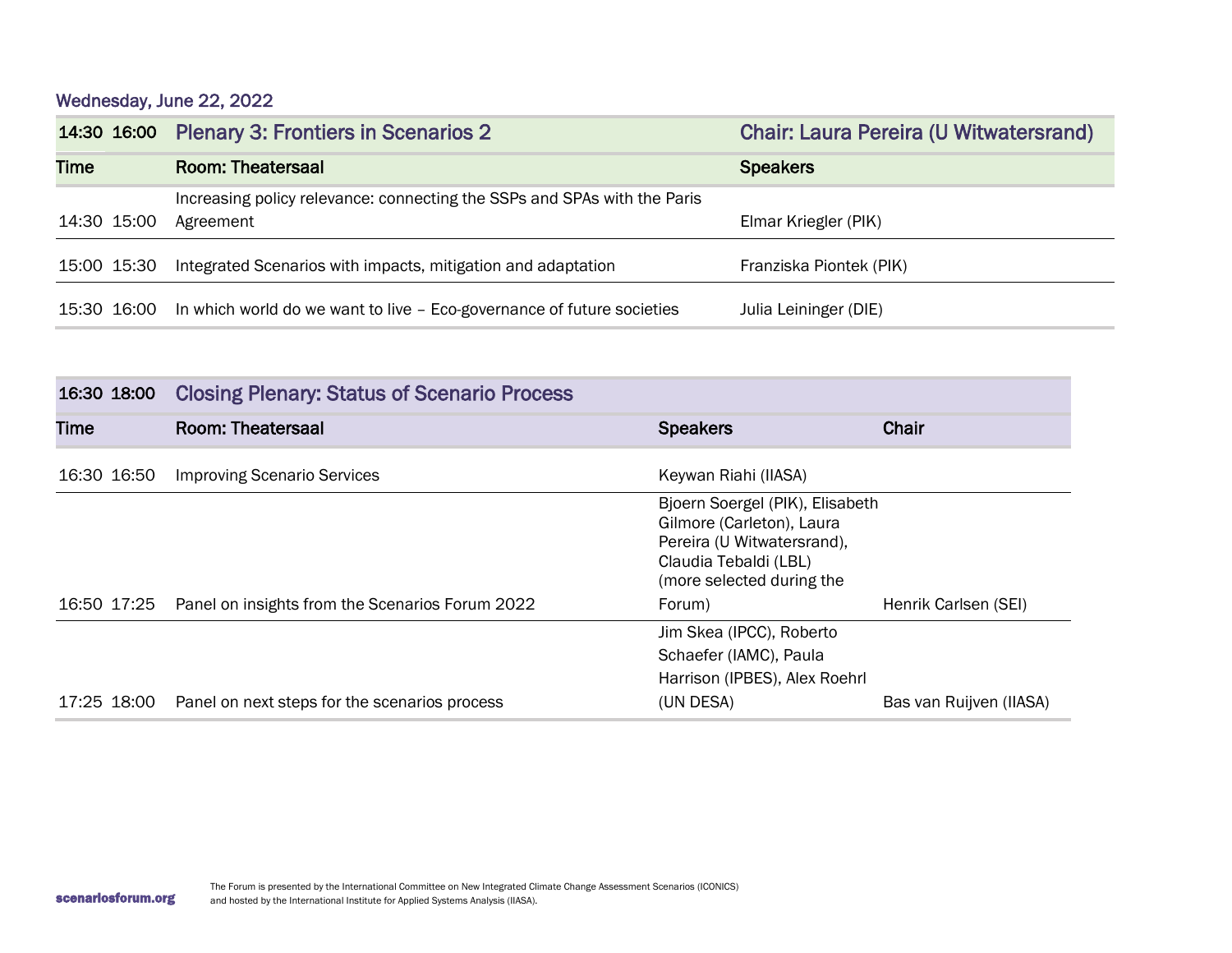## Overview of Sessions

| <b>Topic</b>             | <b>Research</b><br><b>Session or</b><br><b>Workshop</b><br>session | ID  | <b>Short Title</b>          | <b>Session Full Title</b>                                                                                                    |
|--------------------------|--------------------------------------------------------------------|-----|-----------------------------|------------------------------------------------------------------------------------------------------------------------------|
|                          | Workshop                                                           | 24  | <b>Transport</b>            | Scenario development and modeling that<br>bridges scales and communities: the rich<br>diversity of global transport futures  |
| Across scales            | Research                                                           | 8   | <b>National Scale</b>       | Challenges and opportunities in constructing<br>national scale scenarios from the SSPs/RCPs                                  |
|                          | Research                                                           | 26  | Regional socio-<br>economic | Applying global socio-economic scenarios for<br>regional climate change impact and<br>adaptation analysis                    |
|                          |                                                                    |     |                             |                                                                                                                              |
|                          | Workshop                                                           | 201 | <b>Communication</b>        | Synthesis and communication of climate<br>change risks in scientific assessments                                             |
|                          | Workshop                                                           | 21  | Non-state actors            | What do non-state actors (e.g., corporations,<br>NGOs, financial institutions, etc.) need from<br>climate change scenarios?  |
| Communication            | Research                                                           | 52  | <b>Target-seeking</b>       | Interacting with integrated assessment<br>models for target-seeking under uncertainty                                        |
| / Scenario Users         | Workshop                                                           | 10  | <b>Finance</b>              | Building better climate scenarios for<br>supervisors, private sector financial<br>institutions, and development institutions |
|                          | Research                                                           | 30  | <b>SSP Uncertainties</b>    | Interpreting and debiasing uncertainties in<br>SSP-based model ensembles                                                     |
|                          | Workshop                                                           | 63  | AR7<br>recommendations      | Scenarios in IPCC assessments: lessons from<br>AR6 and recommendations for AR7                                               |
|                          |                                                                    |     |                             |                                                                                                                              |
|                          | Workshop                                                           | 203 | <b>Oceans</b>               | Blue scenarios: ocean and fisheries in Earth<br>System models                                                                |
|                          | Workshop                                                           | 16  | CMIP6/7                     | Scenarios in CMIP6 and CMIP7: lessons<br>learned and new design considerations.                                              |
| Earth System<br>Modeling | Research                                                           | 42  | Human-Earth                 | Advances in human-Earth System interactions<br>in scenario development                                                       |
|                          | Research                                                           | 46  | <b>Emulators</b>            | Emulators: new methods and role in<br>integrating research across climate research<br>communities                            |
|                          | Research                                                           | 51  | <b>Physical Storylines</b>  | Physical climate storylines: applications and<br>perspectives                                                                |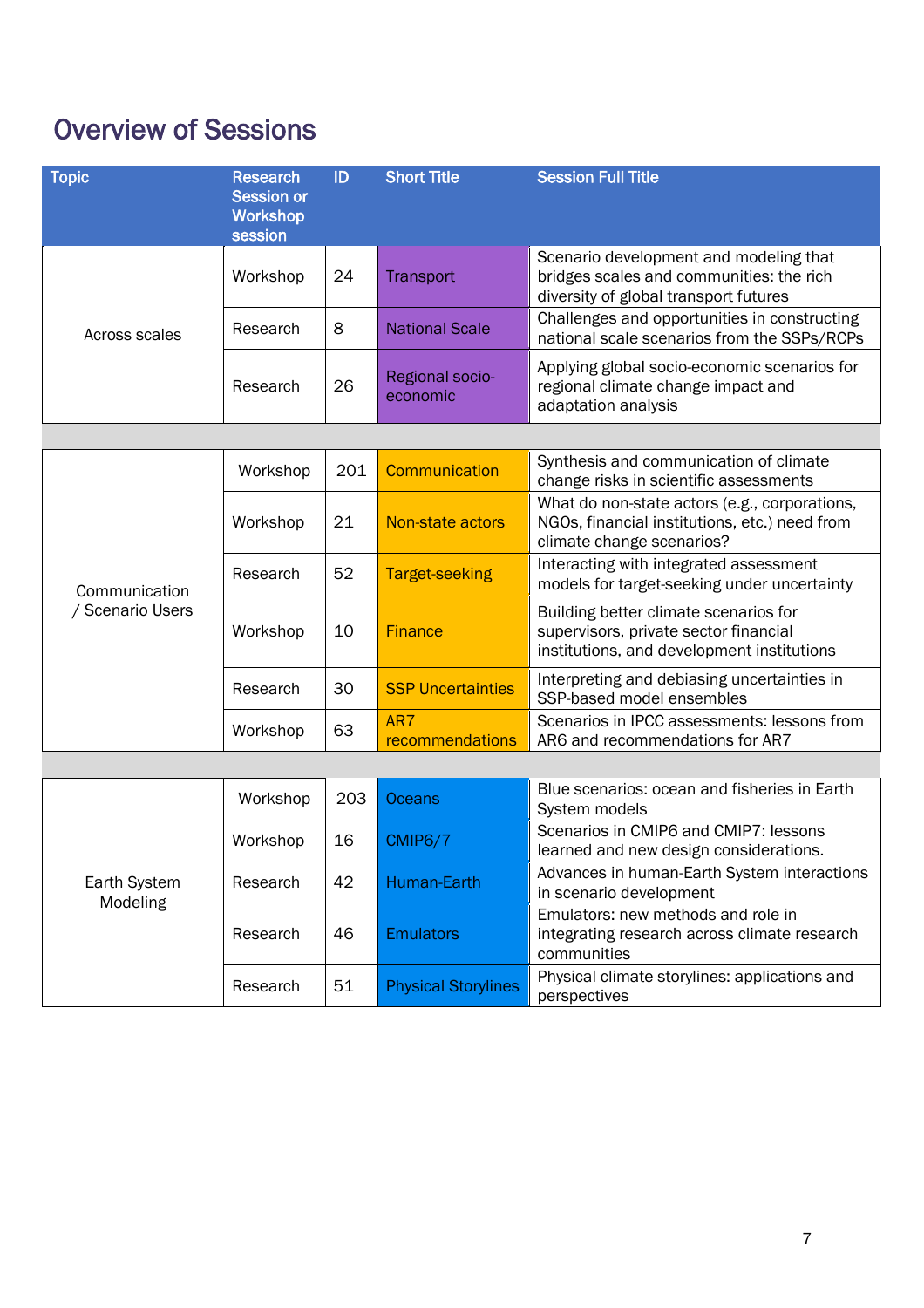|            | Workshop | 83 | Agriculture                        | Representative Agricultural Pathways - Cross-<br>scale and trans-disciplinary storylines for<br>agricultural development and decision-making |
|------------|----------|----|------------------------------------|----------------------------------------------------------------------------------------------------------------------------------------------|
| Ecological | Research | 50 | <b>Biodiversity</b>                | New and on-going work on scenarios for<br>biodiversity & nature contributions to people                                                      |
|            | Workshop | 59 | Climate and<br><b>Biodiversity</b> | Catalyzing climate and biodiversity coupled<br>scenarios for assessments and policy                                                          |

|                                      | Research | 15 | Adaptation                 | Quantitative scenarios for adaptation and<br>adaptive capacity                                                                         |
|--------------------------------------|----------|----|----------------------------|----------------------------------------------------------------------------------------------------------------------------------------|
|                                      | Workshop | 32 | <b>Beyond illustrative</b> | Beyond illustrative scenarios - novel<br>approaches to assess future climate risks                                                     |
| Impacts/vulnerability/<br>adaptation | Research | 69 | Cross-border               | Exploring and expanding the cross-border<br>dimensions of the SSPs                                                                     |
|                                      | Workshop | 93 | Climate change<br>gender   | Addressing the gender dimension in<br>socioeconomic scenarios, Part I: impacts of<br>climate change and policy on gender<br>inequality |

| geographical scales and in response to                                                                                                      |
|---------------------------------------------------------------------------------------------------------------------------------------------|
| Digitalization scenarios and implications for                                                                                               |
| Improving the representations of Carbon<br>Dioxide Removal (CDR) options in the SSPs                                                        |
| Scenarios of material stocks, flows, services,<br>and practices: exploring nexus approaches to<br>address climate change, air pollution and |
| Narratives for scenarios and pathways to<br>provide decent levels of energy services at low<br>demand of energy and resources               |
| The role of non-CO2 greenhouse gas<br>emissions in mitigation scenarios and climate                                                         |
| National deep decarbonization scenarios:<br>policy analysis and global narratives                                                           |
|                                                                                                                                             |
| Assessing the impacts of the Global Energy                                                                                                  |
| Regional and subnational scenarios of<br>decarbonization and sustainable                                                                    |
|                                                                                                                                             |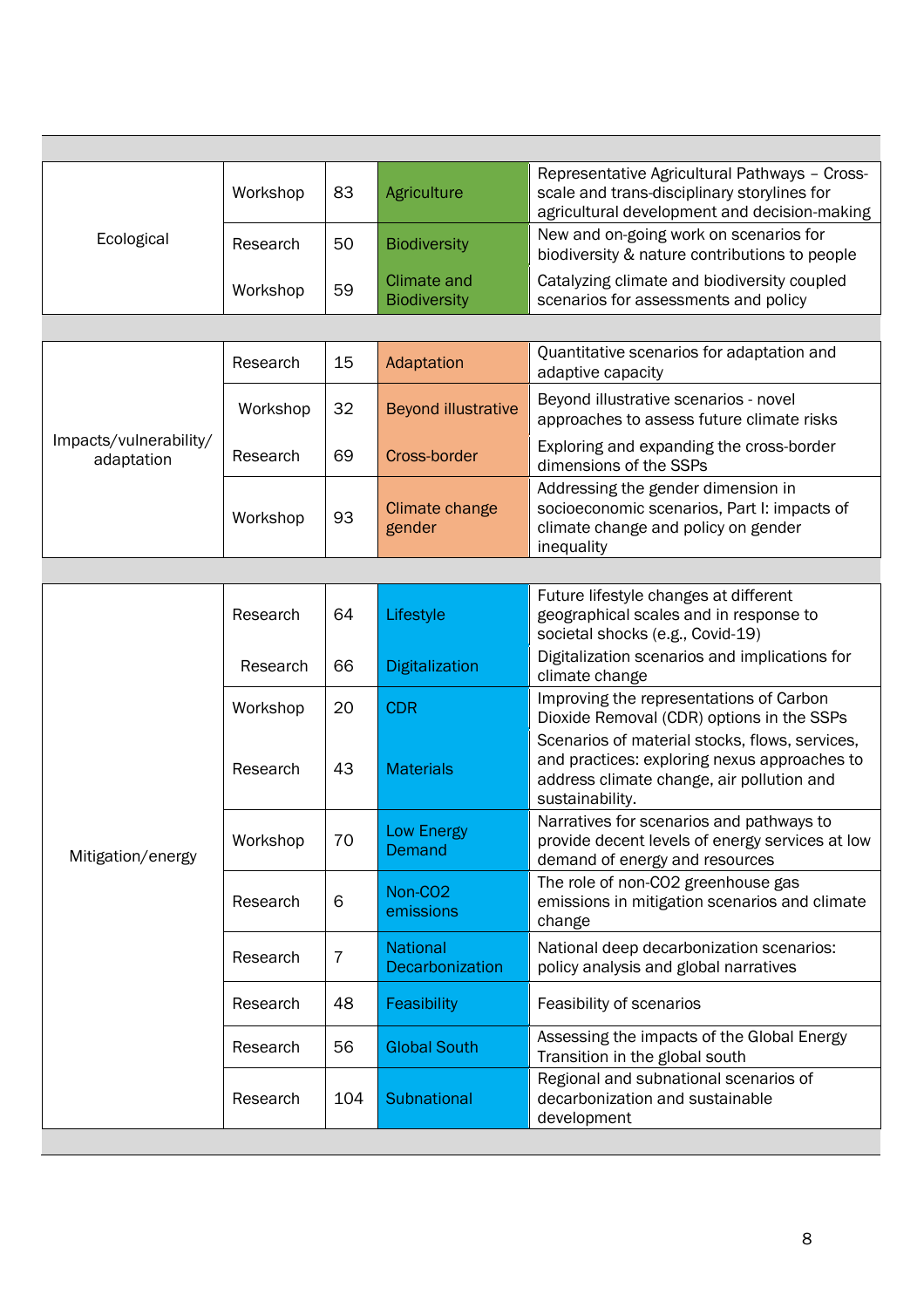| Population/gender/So<br>cioeconomic change | Workshop | 17 | Pop and economic<br>projections  | Updating the population and economic<br>projections in the SSPs                                                                                           |
|--------------------------------------------|----------|----|----------------------------------|-----------------------------------------------------------------------------------------------------------------------------------------------------------|
|                                            | Research | 85 | Demographic<br>projections       | Multiscale and multidimensional demographic<br>projections for the extended global scenario<br>frameworks                                                 |
|                                            | Workshop | 23 | Socio-political                  | Improving the representation and usability of<br>socio-political factors in the Shared<br>Socioeconomic Pathways (SSPs)                                   |
|                                            | Research | 82 | Mitig/Adapt<br>capacity          | Qualitative and quantitative approaches to<br>represent regional capacity for mitigation and<br>adaptation in the Shared Socioeconomic<br>Pathways (SSPs) |
|                                            | Research | 31 | <b>Migration</b>                 | Scenario-based approaches to modeling<br>migration futures                                                                                                |
|                                            | Workshop | 94 | <b>Gender equality</b>           | Addressing the gender dimension in<br>socioeconomic scenarios, Part II: promoting<br>gender equality as a driver of change                                |
|                                            | Research | 25 | <b>Distributional</b><br>impacts | Poverty, inequality, distributional impacts of<br>climate change mitigation and impacts                                                                   |
|                                            | Research | 37 | Post-growth                      | Economic pluralism and post-growth scenarios                                                                                                              |
|                                            | Workshop | 38 | <b>Beyond GDP</b>                | Beyond GDP: economic dimensions of<br>integrated assessment scenarios                                                                                     |

| Scenario methodology | Workshop | 12  | <b>Reflexivity</b>                  | Reflexivity for sustainable and equitable<br>futures: broadening scenario inputs for<br>linkages across methods, scales, and levels                       |
|----------------------|----------|-----|-------------------------------------|-----------------------------------------------------------------------------------------------------------------------------------------------------------|
|                      | Research | 22  | Integrated<br><b>Scenarios</b>      | Integrated scenarios of impacts, mitigation<br>and adaptation                                                                                             |
|                      | Workshop | 29  | <b>Stakeholder</b><br>participation | Learnings from stakeholder participation for<br>the development and implementation of<br>scenarios and long-term pathways towards<br>sustainable systems. |
|                      | Research | 47  | <b>Modeling SDGs</b>                | Modelling integrated scenarios for reaching<br>climate and sustainable development goals                                                                  |
|                      | Workshop | 202 | <b>Development</b><br>process       | Improving the scenario development process                                                                                                                |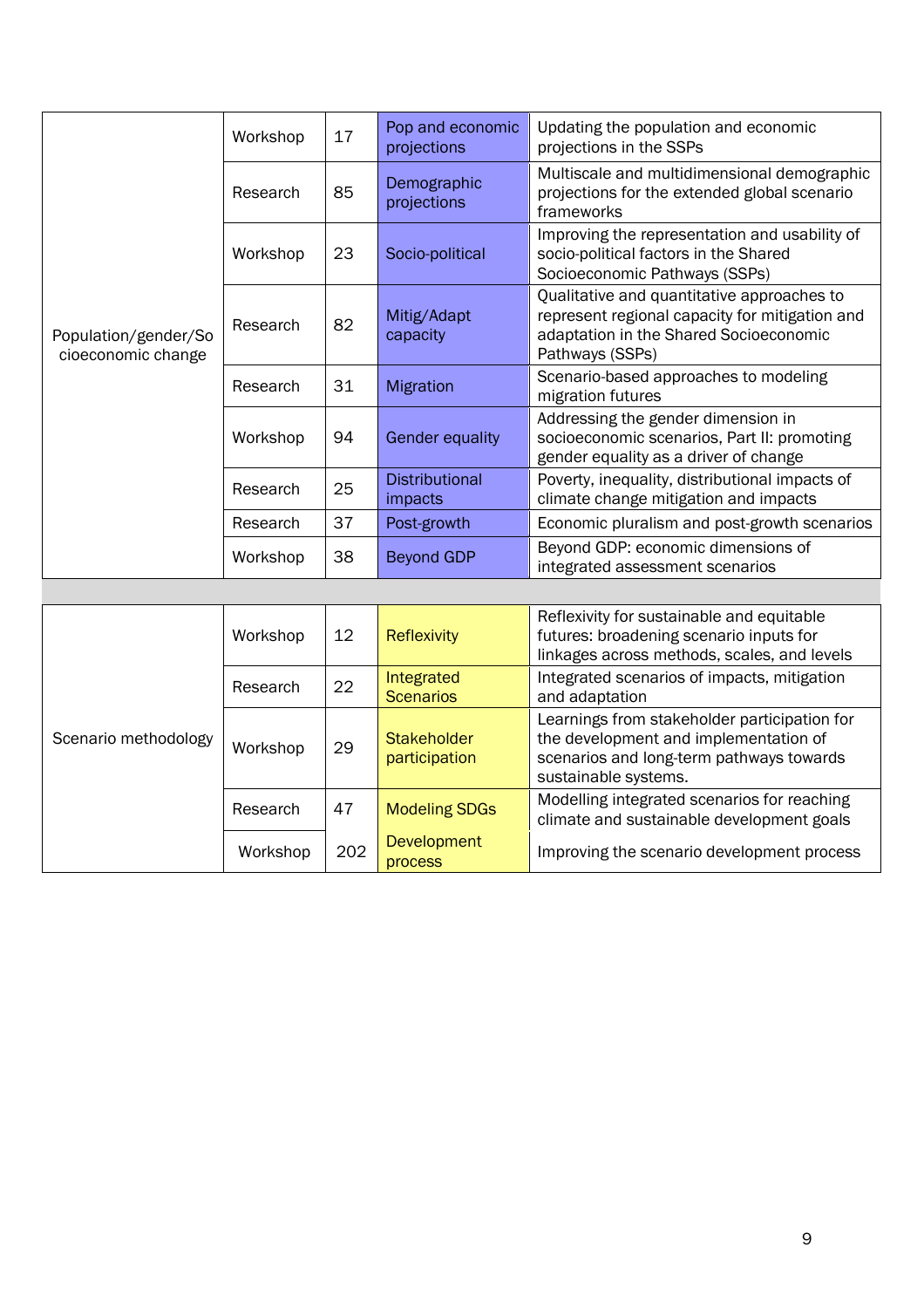## Scenarios Forum: detailed program

### Session ID # 15: Quantitative scenarios for adaptation and adaptive capacity 06/20/2022, 14:30 - 16:00 Laxenburg Conference Center - Theatersaal

Lead organizer(s): Nicole van Maanen<sup>1</sup>, Tabea Lissner<sup>1</sup>, and Marina Andrijevic<sup>2</sup>

Institutional Affiliation(s): Climate Analytics<sup>1</sup> and International Institute for Applied Systems Analysis<sup>2</sup>

#### Session Type: Research Session

#### Session Description:

In this session, we call for submissions from researchers and practitioners working on quantitative approaches to assess concepts relevant to better understanding adaptation broadly, and within the context of Shared Socioeconomic Pathways (SSPs) specifically.

Adaptation is currently underrepresented in quantitative global assessments of climate change. At the same time, adaptation is pivotal for reducing the magnitude of damages caused by extreme weather events, or slow onset climate change such as sea level rise. By not accounting for possible pathways of adaptation or when just assuming a certain level of adaptation will take place, models could risk to underestimate climate impacts, as well as possibly downplay the urgency and the extent of mitigation that is required.

Compared to mitigation, adaptation and adaptive capacity are more challenging to define, as adaptation is primarily context-specific, interacts on many scales, involves various stakeholders and actors, and provides more local rather than global benefits. Whether and to what extent an adaptation option can be deployed depends on adaptive capacity, which in turn depends on the present and future socio-economic conditions of countries. In this context, "adaptation challenges" pillar of the SSPs should be advanced to address the gap in research which is currently missing quantitative assessments of adaptation pathways and adaptive capacity. Quantifying adaptive capacity in a fashion suitable for inclusion into climate impact models and integrated assessment models is an important step towards better-constrained estimates of the future co-evolution of impacts and adaptation. Proposals on how to assess adaptive capacity have become available (e.g., Andrijevic *et al.*, 2021), but an inclusion by the modelling community is the next necessary step. To that end, we would particularly encourage submissions from researchers and practitioners working directly within modelling community to understand the entry-points in IAMs and/or other impact models.

### Presenters:

Vanessa Völz, Global Climate Forum e.V. Berlinc *Oral presentation*: Using learning scenarios to quantify future adaptation.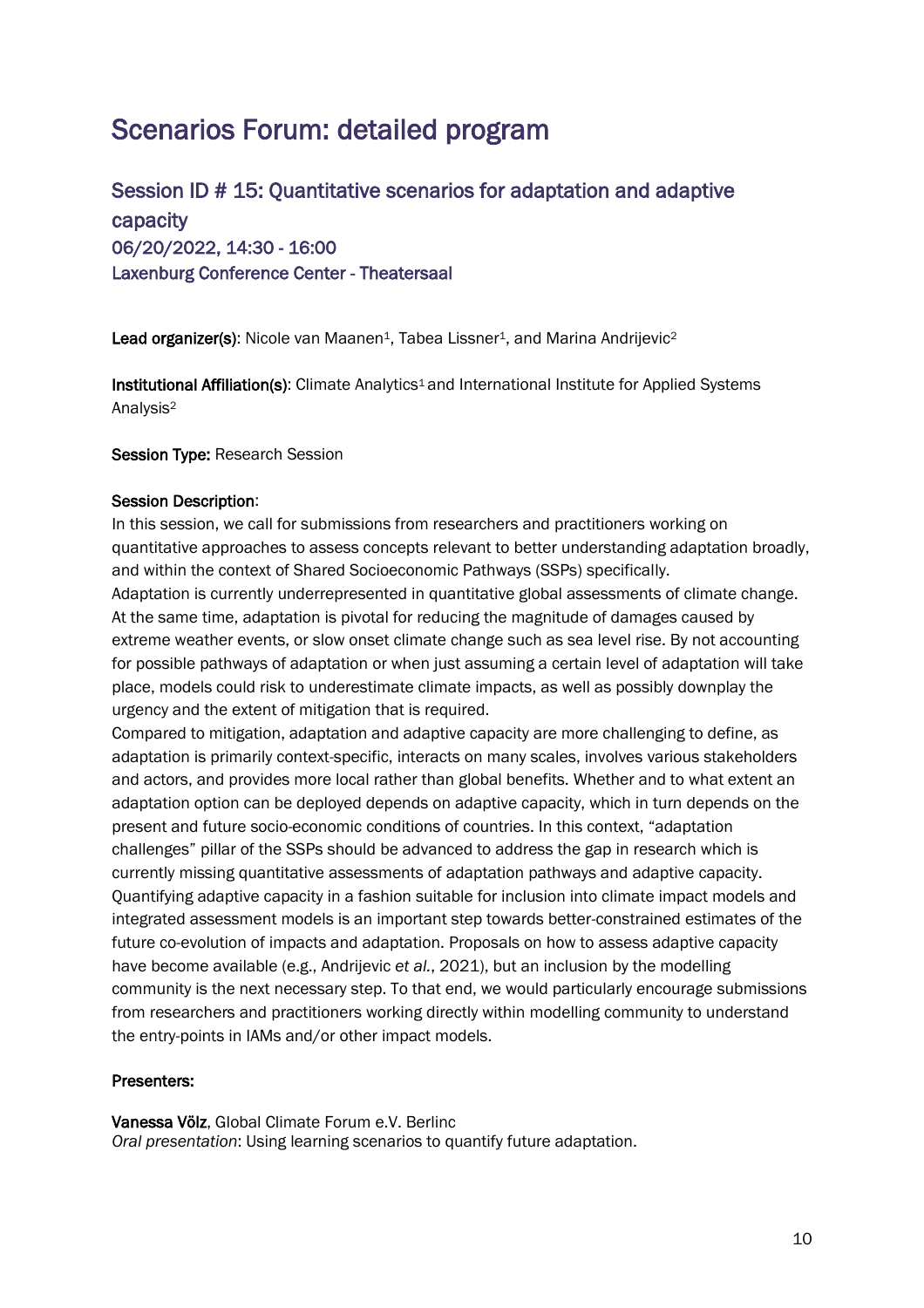Esther Boere, International Institute for Applied Systems Analysis (IIASA) *Oral presentation*: Integrated climate change impacts and adaptations of agriculture, forestry and fisheries in Europe, and their impacts on the economy and the environment.

Eva Preinfalk, Wegener Center for Climate and Global Change (University of Graz) *Oral presentation*: The macroeconomic and budgetary implications of public climate change adaptation in EU Member States – the case for Austria, Spain & the Netherlands.

#### Kai Wan, University of Edinburgh

*Oral presentation*: Projection of heat-health burden in Scotland under aligned Shared Socioeconomic Pathways of climate, population and adaptation.

Sepehr Marzi, Fincons SpA external service provider of European Commission Joint Research **Centre** 

*Oral presentation*: INFORM Risk. Climate Change: assessing the Enhanced Coping Capacity required to counteract the adverse impacts of Amplified Climate-Related Hazards.

[Giacomo Falchetta,](https://connect.iiasa.ac.at/users/3750478) Centro Euro-Mediterraneo sui Cambiamenti Climatici (Università Ca'Foscari Venezia) and RFF-CMCC European Institute on Economics and the Environment *Poster presentation*: Household-level scenarios of air conditioning-induced electricity consumption.

[Alessio Mastrucci,](https://connect.iiasa.ac.at/users/3750478) International Institute for Applied Systems Analysis (IIASA) *Poster presentation*: Global scenarios of access to basic residential cooling and adaptation to heat stress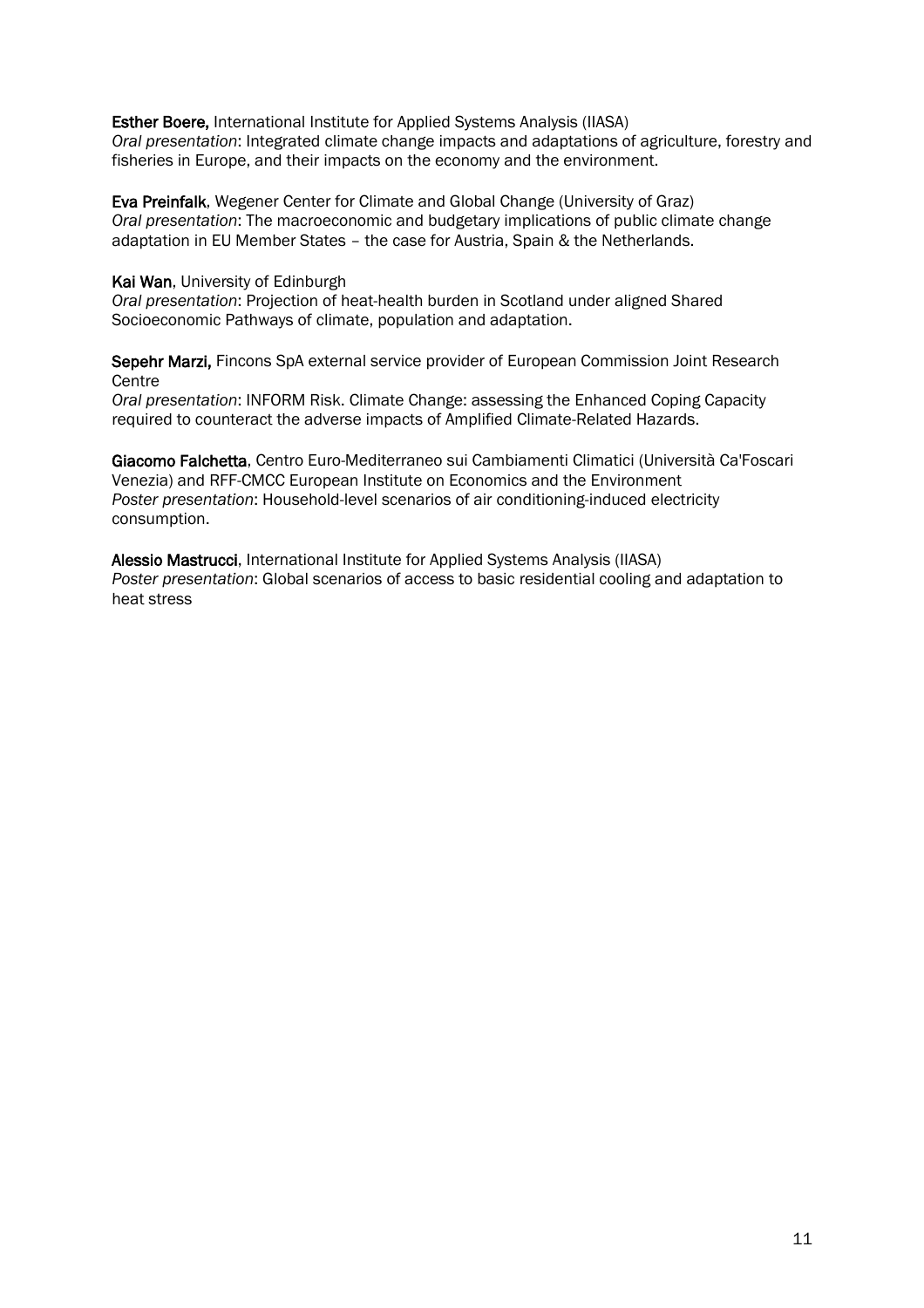### Session ID # 201: Synthesis and communication of climate change risks in scientific assessments 06/20/2022, 14:30 - 16:00 Laxenburg Conference Center - Marschallzimmer 1

Lead organizer(s): Brian O'Neill<sup>1</sup> and Lena Reimann<sup>2</sup>

Institutional Affiliation(s): Pacific Northwest National Laboratory<sup>1</sup> and Vrije Universiteit Amsterdam<sup>2</sup>

Session Type: Workshop Session

### Session Description:

Assessments of the scientific literature on climate change impacts and risks requires drawing on a wide variety of studies that use different methodologies and examine many different types of impacts to different regions, sectors, and population groups. Risks will further depend on levels and rates of climate change, societal conditions, and assumed adaptation efforts and effectiveness. Accurately synthesizing and clearly communicating these risks is therefore complex and difficult. The use of scenarios is one means of carrying out such synthesis, by combining results from various impact studies to produce a cohesive vision of how the world may unfold in terms of the consequences of climate change. Alternatives include assessing and synthesizing impacts by global warming level, time period, or specified levels of exposure, vulnerability, or adaptation.

This workshop session will explore the various approaches to synthesizing and communicating climate change impacts, with an eye toward identifying the strengths and weaknesses of scenario-related approaches and how they could be improved. It will consist of 4-5 short presentations followed by substantial discussion with all participants. We seek abstracts for brief presentations (or posters) that could include (but are not limited to) reflections on experience within existing climate impacts assessments from the IPCC, national institutions, or other organizations; relevant experience with assessments of other issues with impacts on society; and proposals for new approaches to synthesis and communication of scenario-based work. Note that abstracts on individual impact studies are not suitable for this session, which focuses on assessing large bodies of evidence.

### Presenters:

[Jan C Minx,](https://connect.iiasa.ac.at/users/6083295/portfolio) Mercator Research Institute on Global Commons and Climate Change *Oral presentation*: A data science revolution for synthesizing scenario evidence in IPCC assessments

[Hans-Martin Füssel,](https://connect.iiasa.ac.at/users/6083146/portfolio) European Environment Agency *Oral presentation*: Scenario use in European climate hazard, impact and risk assessments

[Veruska Muccione,](https://connect.iiasa.ac.at/users/6083375/portfolio) University of Zurich *Oral presentation*: From key risks to pathways for adaptation in Europe

[Carl-Friedrich Schleussner,](https://connect.iiasa.ac.at/users/6083187) Climate Analytics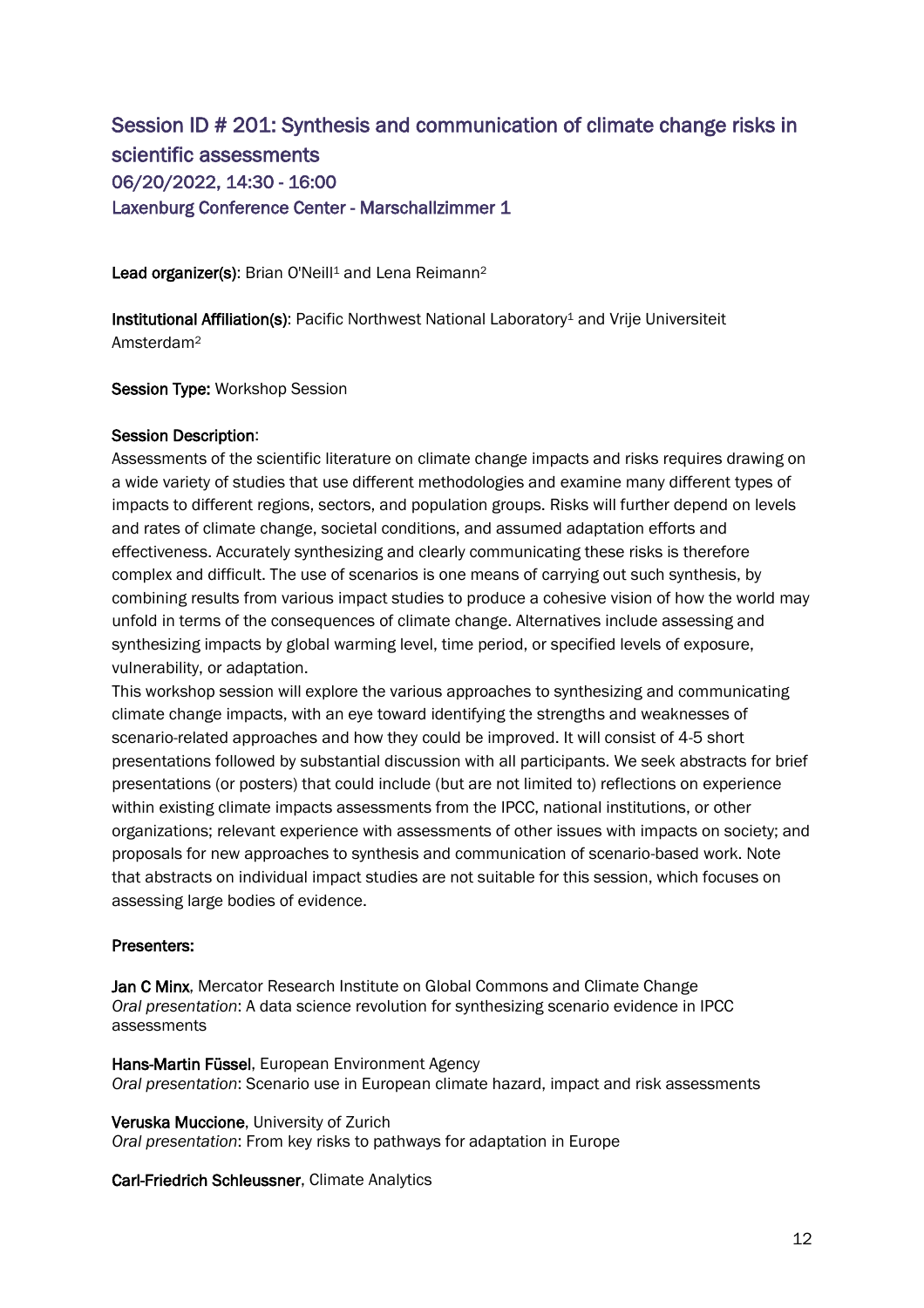*Oral presentation*: Quantifying uncertainty in aggregated climate change risk assessments

#### [Brian O'Neill,](https://connect.iiasa.ac.at/users/3750477/portfolio) Pacific Northwest National Laboratory

*Oral presentation*: Scenarios of outcomes for climate change impacts, mitigation, and adaptation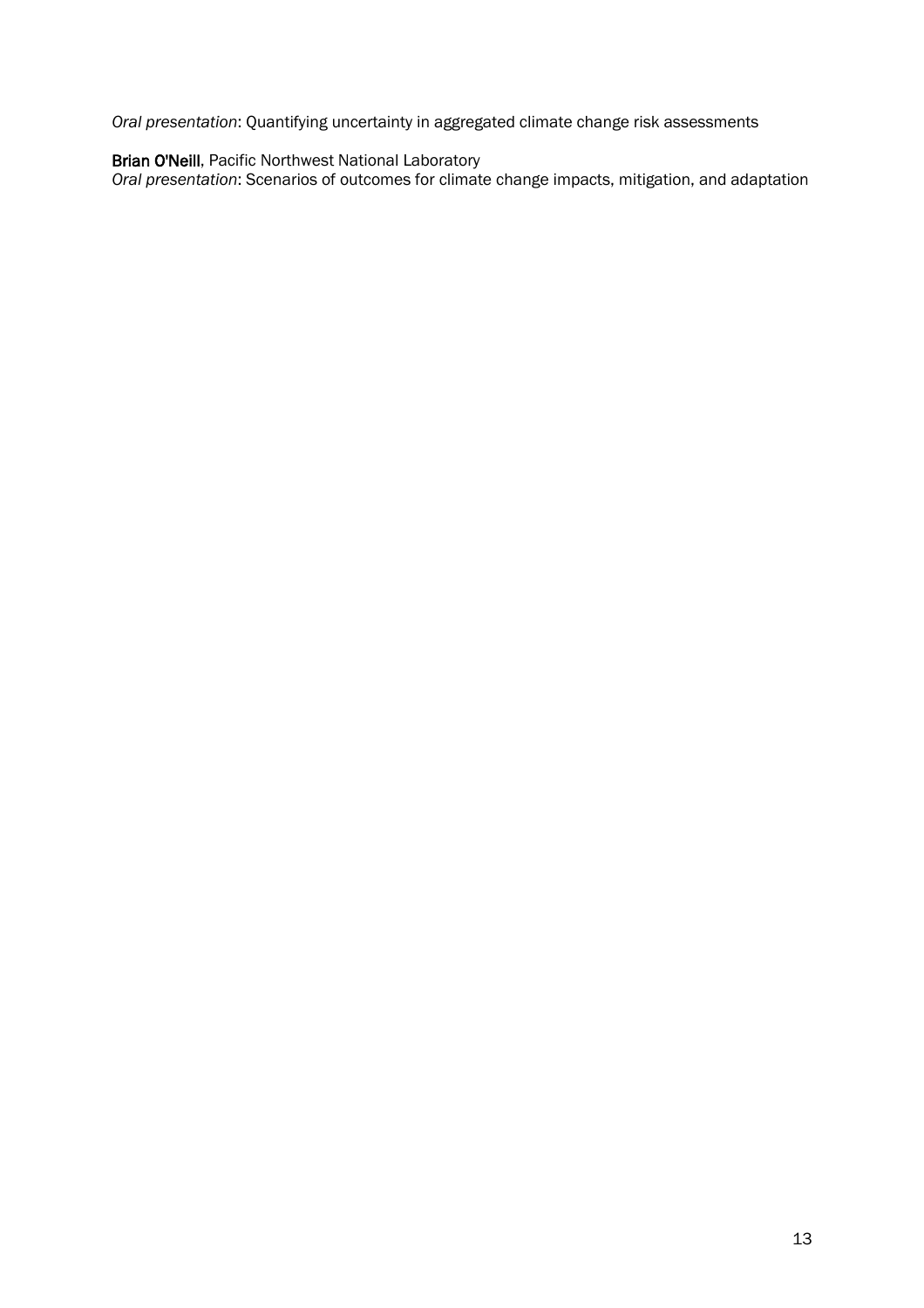### Session ID # 26: Applying global socio-economic scenarios for regional climate change impact and adaptation analysis 06/20/2022, 14:30 - 16:00, 16:30 – 18:00 Laxenburg Conference Center - Marschallzimmer 2

Lead organizer(s): Kasper Kok<sup>1</sup> and Timothy Carter<sup>2</sup>

Institutional Affiliation(s): Wageningen University<sup>1</sup> and Research and Finnish Environment Institute<sup>2</sup>

Session Type: Research Session

### Session Description:

The global Shared Socioeconomic Pathways (SSPs) have been developed to serve a variety of scenario needs for analysing future climate change, in particular for supporting adaptation and mitigation policy. Scenario application for supporting adaptation is primarily addressed by the impacts, adaptation and vulnerability (IAV) community. Since SSPs provide a global frame, their application in regional or sectoral IAV studies can potentially enhance comparability among studies. A key question is how the SSPs have been used to develop regional scenarios, particularly by the IAV community. A central challenge is that the relevance and credibility of global scenarios can seem remote from the complexity and uniqueness of local conditions and needs. This double session examines how such an apparent quandary can be reconciled. It first presents the state-of-the-art of regional SSP development, followed by an overview of how regional SSPs have been used in the IAV community, thus testing the applicability of downscaled SSPs. The session will start with results from a systematic review that has been undertaken including thousands of peer-reviewed papers, out of which about 170 were selected. The review focused on papers that developed the broader global qualitative component of the SSPs into regional scenarios. Two invited speakers will present downscaling efforts. Subsequently, this session invites abstracts that illustrate applications from the IAV community, stocktaking how SSPs were regionally/locally extended, for what purpose, and which methods were used. Some issues to explore include methods of co-developing scenarios for use in analyses for sectors versus systems versus regional units; combining top-down and bottom-up methods; scenario needs to support national and regional adaptation plans; future evolution of reference scenarios (SSPs) to serve IAV needs; regional scenarios for framing co-development of coherent regional mitigation and adaptation (and other) policies. The last part of the session allows for discussion on knowledge advancements.

### Presenters:

### Session 26A (14:30-16:00)

Chair: Kasper Kok, Wageningen University

### Presenters:

Simona Pedde, Wageningen University and Research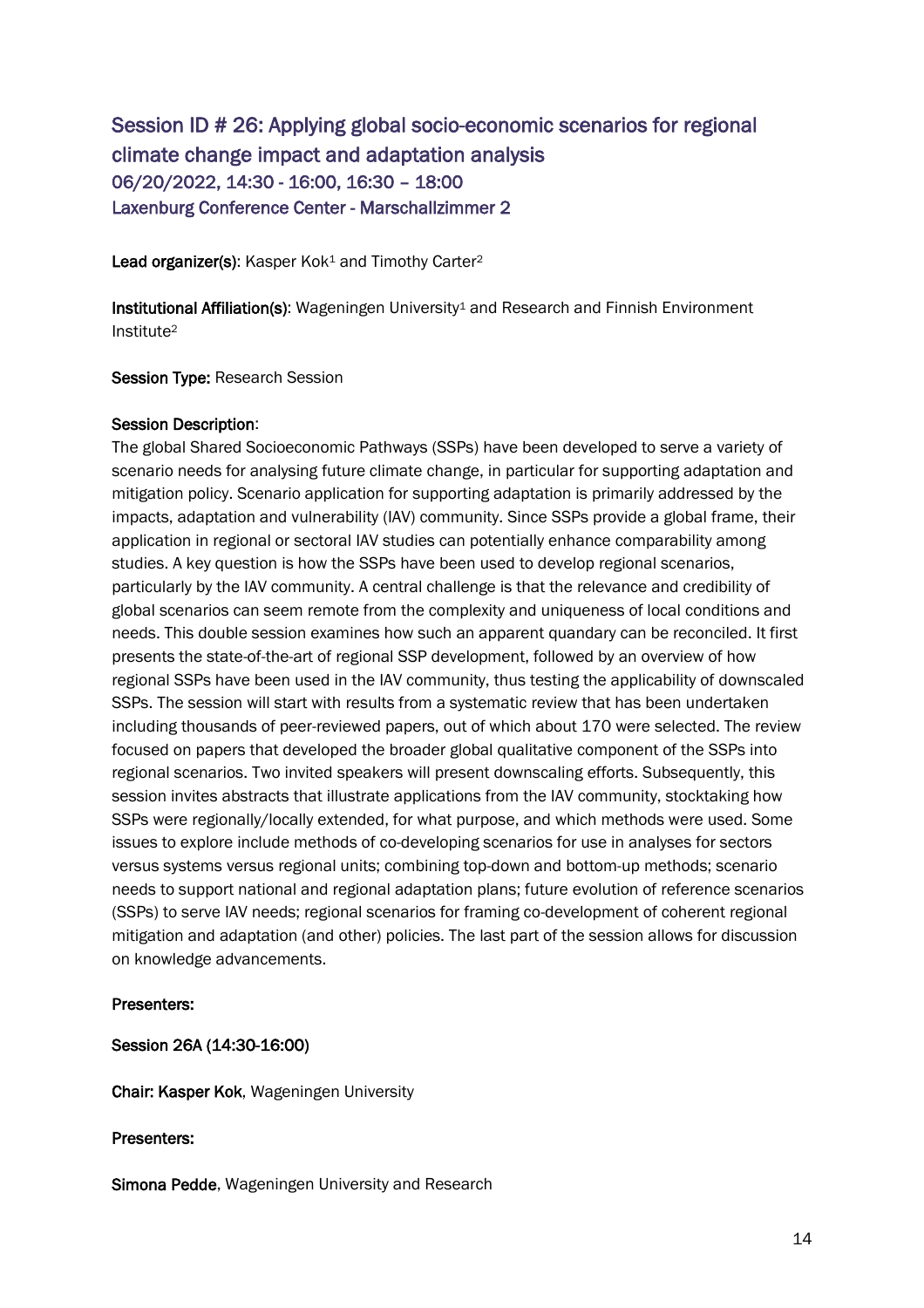Oral presentation: Applying global socio-economic scenarios for regional climate change impact and adaptation analysis

### Abiy S. Kebede, Brunel University London

*Oral presentation*: Integrating multi-scale and participatory scenario methods for assessing climate change impacts and adaptation in coastal deltas: Lessons and outlook

### Antje Katzschner, Ludwig-Maximilians-Universitaet Munich

*Oral presentation*: Challenges and advantages in the process of downscaling scenarios

### Timothy Carter, Finnish Environment Institute (SYKE)

*Oral presentation*: Co-production of SSP-based integrated scenarios to support provincial climate change adaptation planning in Finland

### Leiwen Jiang, Hunter College, CUNY

*Oral presentation*: Local urban extensions of the Shared Socioeconomic Pathways (SSPs) for cityscale risk and adaptation assessments – state of research and ways forward

### Coffee break (16:00-16:30)

### Session 26B (16:30-18:00)

Chair: Timothy Carter, Finnish Environment Institute (SYKE)

### Presenters:

Hermine Mitter, University of Natural Resources and Life Sciences, Vienna; Department of Economics and Social Sciences; Institute for Sustainable Economic Development *Oral presentation*: Downscaling Global Shared Socioeconomic Pathways for European and National Agriculture and Food Systems: The Eur-Agri-SSPs and the AT-Agri-SSPs

Anita Lazurko, School of Environment, Resources, and Sustainability, University of Waterloo *Oral presentation*: Projecting local climate resilient futures under the SSPs: Participatory crossimpact balances modelling in the Red River Basin

Athanasios Vafeidis, Institute of Geography, Christian-Albrechts University Kiel *Oral presentation*: Harmonizing the development of local socioeconomic scenarios: A participatory downscaling approach applied in five European case studies

### Kari Hyytiäinen, University of Helsinki

*Oral presentation*: Extending the Shared Socioeconomic Pathways for adaptation planning of blue tourism

Kasper Kok, Wageningen University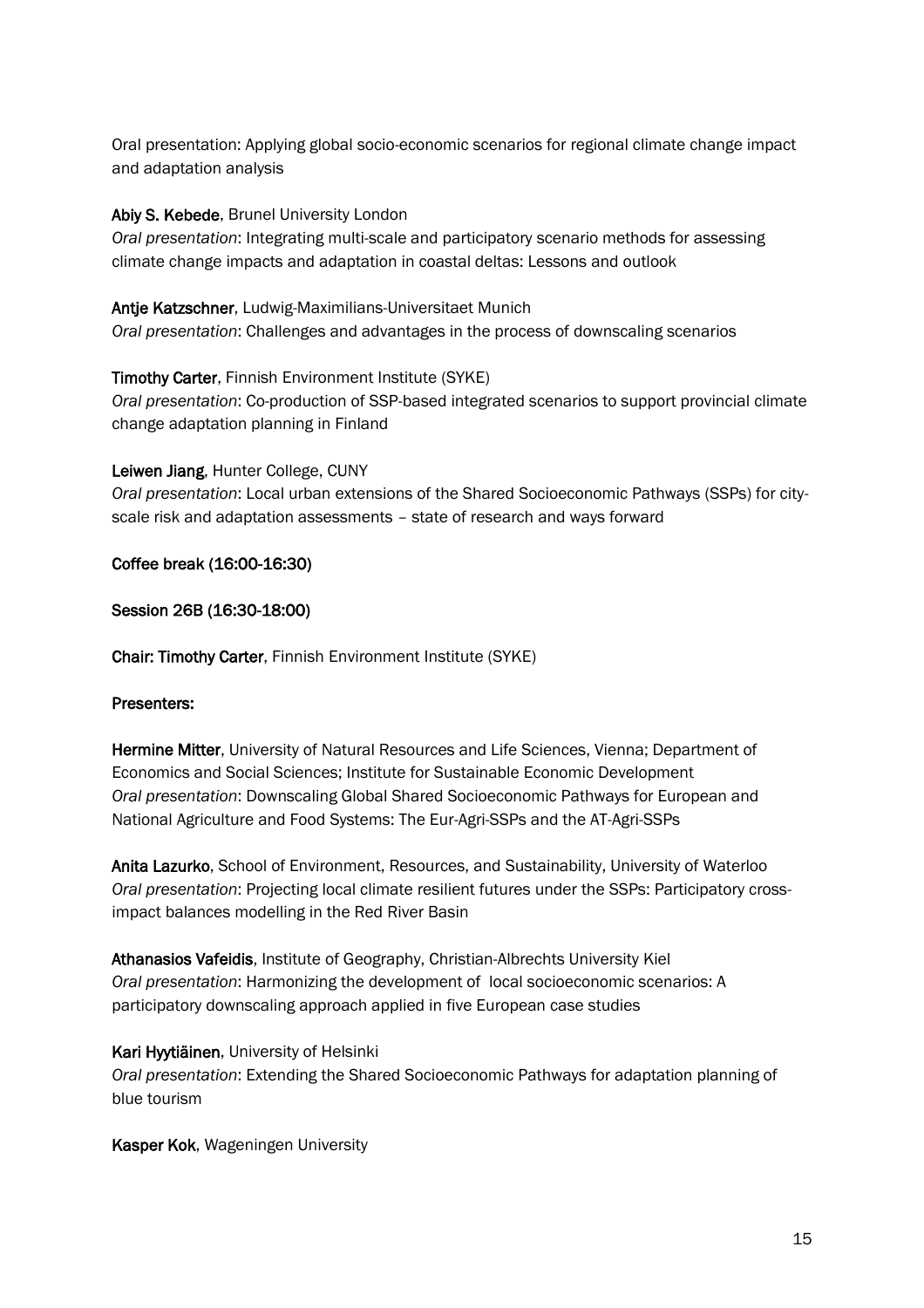*Oral presentation*: Beyond climate, narratives, and models: Novel methods to develop and use the SSPs in the Netherlands

### Poster session (Monday 20 June, 18:00-19:30)

### Jamie Jenkins, University of Helsinki

*Poster presentation*: Regionally Extended Shared Socioeconomic Pathways for the Offshore Wind Industry in Finland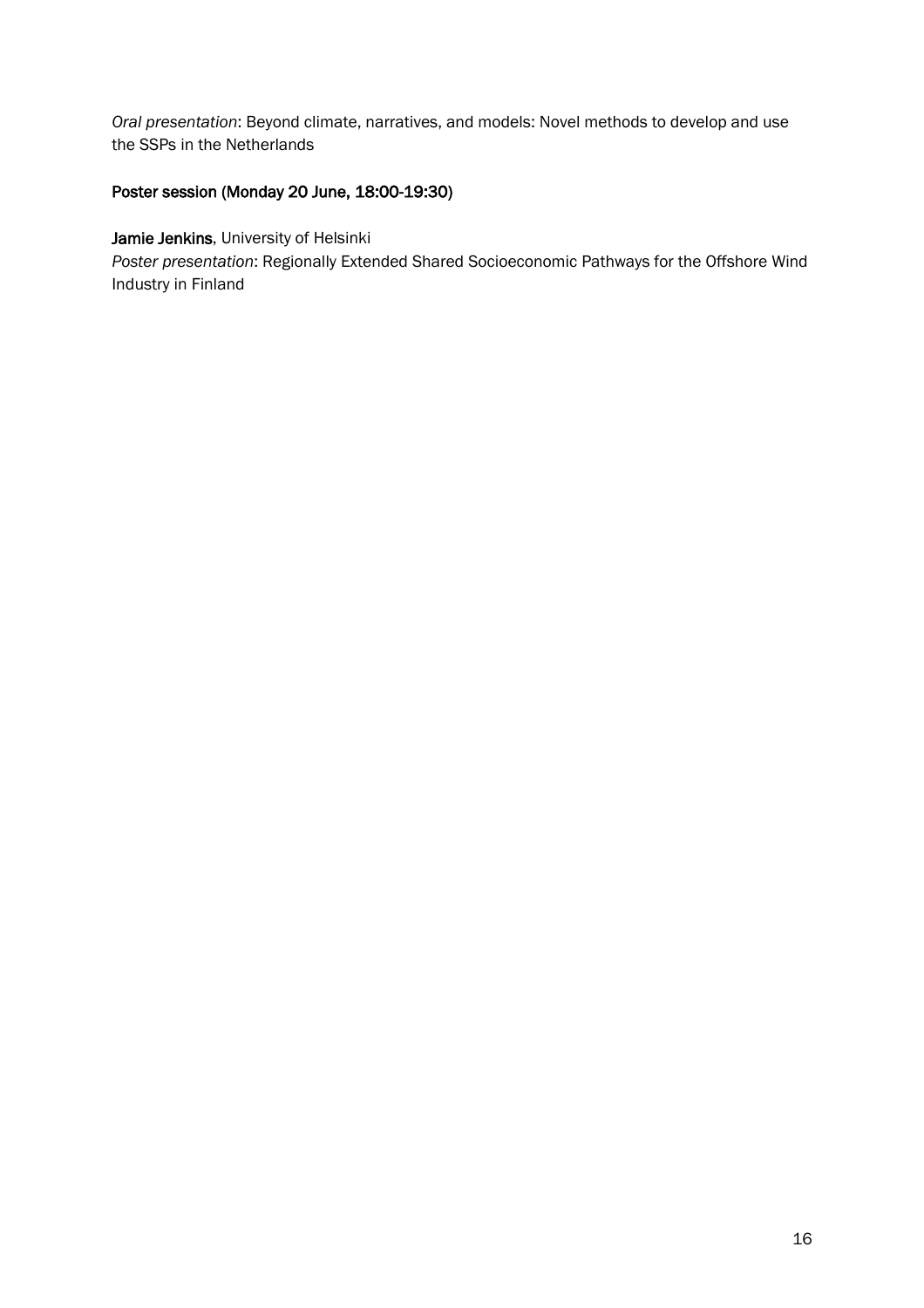### Session ID # 24: Scenario development and modeling that bridges scales and communities: the rich diversity of global transport futures 06/20/2022, 14:30 - 16:00 Laxenburg Conference Center – Kaminzimmer

Lead organizer(s): David McCollum<sup>1</sup>, Sonia Yeh<sup>2</sup>, Paul Kishimoto<sup>3</sup>, Bas van Ruijven<sup>3</sup>, Roberto Schaeffer<sup>4</sup>, Ioannis Tsiropoulos<sup>5</sup>

Institutional Affiliation(s): Oak Ridge National Laboratory<sup>1</sup>, Chalmers University<sup>2</sup>, International Institute for Applied Systems Analysis3, Alberto Luiz Coimbra Institute for Graduate Studies and Research in Engineering (COPPE)4, and E3 Modelling<sup>5</sup>

### Session Type: Workshop Session

### Session Description:

Global transport comprises many identifiable systems and subsystems. These range in scope from 'micro' (individuals, neighborhoods, cities) to 'macro' (countries and world regions). Analysis of and scenarios for these systems often focus on specific geographic areas or transport modes or, conversely, sacrifice resolution to span the global system. A similar type of partitioning tends to be seen in the study of alternative fuel pathways (biofuels, electricity, hydrogen, and e-fuels). These choices on scale and scope lead to research communities that can be fragmented. A future low-carbon transport system could be comprised of a more diverse mix of fuels and technologies than we see today and is expected to interact more and more with the broader energy system. But how might the fuel/technology mix look within countries, and how will it compare between them? And how can scenarios and modeling account for heterogeneity across multiple scales and multiple strategies, particularly with work being conducted across disparate communities?

Scenarios provide one potential answer to these questions, if they, and the tools used to quantify them, could be developed jointly by researchers in different disciplines. Such collaborative activities would strengthen connections, promote dialogue, and harmonize efforts that would otherwise remain disconnected. Scenarios can serve as a common language for discussing phenomena across subsystems, thereby facilitating integration of disparate modeling paradigms and outcomes. Currently, nothing resembling a common scenarios process exists for the study of transport worldwide. While much of the global (macro) modeling community frames their narratives in terms of the Shared Socioeconomic Pathways (SSPs), local/national scenarios tend to be crafted with more micro-scale considerations (technology, policy, socio-economics) in mind. Reconciling these different perspectives presents a challenge, but also an opportunity, in the analysis of transport futures.

This session will bring together diverse viewpoints with the aim of advancing scenario-based transport research that serves the knowledge needs of equally diverse researchers and stakeholders. Toward that end, the session welcomes abstract submissions on:

• What is the current state of the science with respect to transport technology potentials and costs and the modeling of transport alongside other sectors, in global/national and city/regional settings?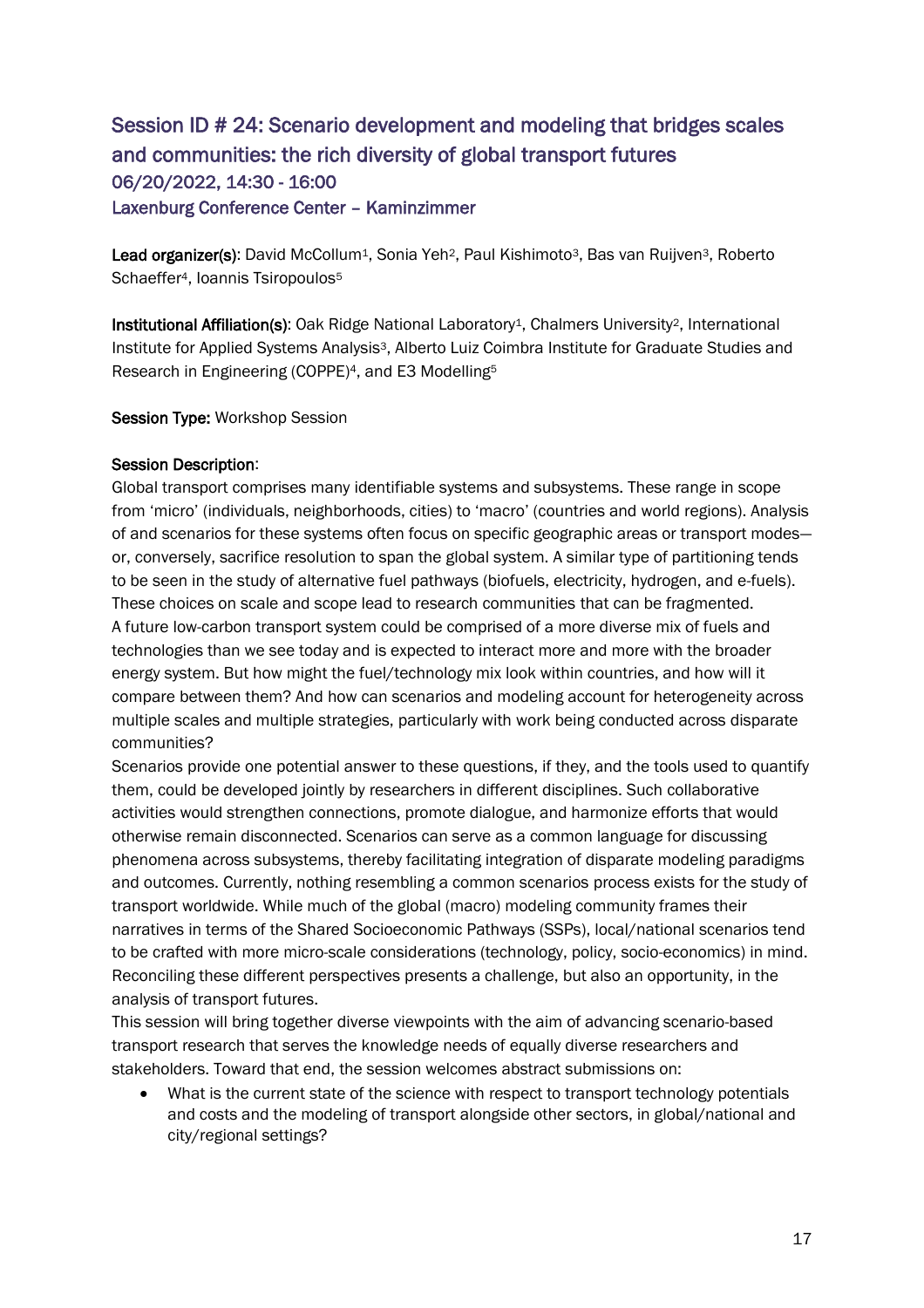- Can standard 'handshakes' be organized by researchers from different communities, in order to bridge qualitative trends and their modeling quantifications across scales and fuels/technologies?
- What are critical features for a common transport scenarios process that would ease multi-scale and multi-strategy analysis?

### Presenters:

[Roberto Schaeffer,](https://connect.iiasa.ac.at/users/6083266/portfolio) Universidade Federal do Rio de Janeiro *Oral presentation:* Scenarios for the simultaneous decarbonization of both aviation and shipping: An integrated perspective for the case of Brazil

#### Guineng Chen, ITF\OECD

*Oral presentation:* Integrate Transport Models for Assessing Cross-scale Common Scenarios: The ITF Approach

Matteo Muratori, National Renewable Energy Laboratory *Oral presentation:* Scenarios of US transportation decarbonization

Ramya Natarajan, Center for Study of Science, Technology and Policy (CSTEP) *Oral presentation:* Transport Sector Dynamics in India: Scenario Development and Analysis

Rafael Garaffa, European Commission - Joint Research Centre (JRC-Seville) *Oral presentation:* Building baselines for air and land transport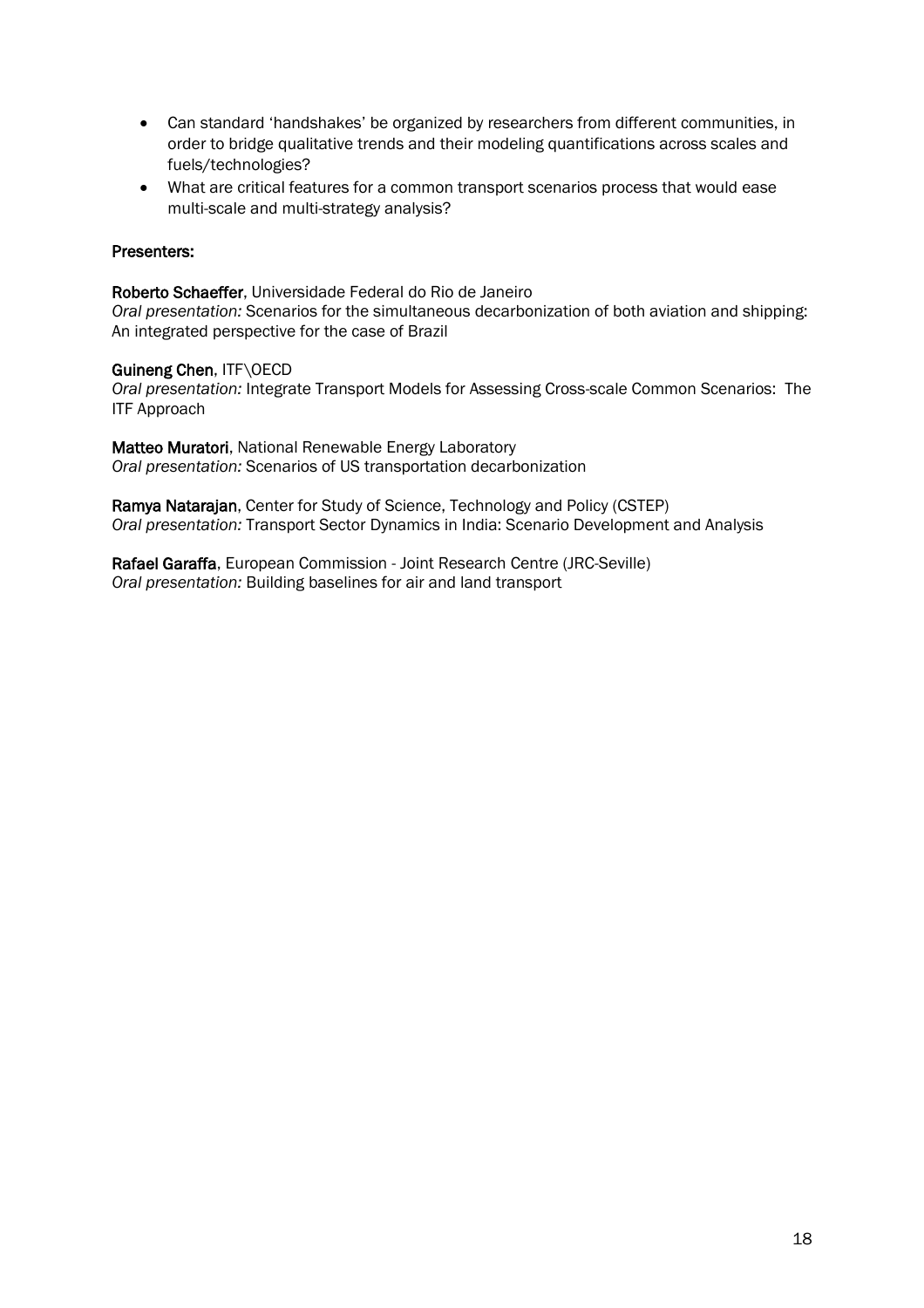### Session ID # 47: Modelling integrated scenarios for reaching climate and sustainable development goals 06/20/2022, 14:30 - 16:00 Laxenburg Conference Center - Franz Josef

Lead organizer(s): Bjoern Soergel<sup>1</sup>, Elmar Kriegler<sup>1</sup>, Sebastian Rauner<sup>1</sup>, Detlef van Vuuren<sup>2,3</sup>, Geanderson Ambrósio2, and Bas van Ruijven<sup>4</sup>

Institutional Affiliation(s): Potsdam Institute for Climate Impact Research<sup>1</sup>, Utrecht University<sup>2</sup>, Netherlands Environmental Assessment Agency3, and International Institute for Applied Systems Analysis<sup>4</sup>

Session Type: Research Session

### Session Description:

The Sustainable Development Goals (SDGs) and the Paris Agreement set an ambitious agenda for human well-being within planetary boundaries. Given the narrow time horizon for delivering on climate action and progress towards the SDGs, there is an urgent need for pathways exploring how to advance these goals jointly. Requirements for modelling such sustainable development pathways (SDPs) are a fairly comprehensive coverage of the SDG target space, including interactions between targets [1,2,3].

Following the recent publication of a first model-based SDP scenario [4], this session aims to provide a forum for discussing the development of the next generation of SDP scenarios. By broadening and connecting the modelling communities developing such pathways, it also extends the existing SSP-RCP scenario framework with SDP scenarios.

The invited presentations will present i) first results from a multi-model comparison of a set of several SDP scenarios [5], reflecting different societal perspectives on how to pursue sustainable development, and ii) discuss recent methodological advances in integrated SDG modelling, as well as the need for future model development [6].

Submissions for presentations or posters can focus e.g. on the following topics: i) advancing integrated assessment models for SDG analyses, ii) model-based analysis of interactions between multiple sustainable development goals, or iii) target-seeking scenarios integrating climate and sustainable development targets.

Based on these inputs, the session aims to discuss how to arrive at robust insights about the interventions required to advance sustainable development, about synergies and trade-offs, and how such modelling work can inform policy processes.

[1] The World in 2050 report,

http://pure.iiasa.ac.at/id/eprint/15347/1/TWI2050\_Report081118-web-new.pdf

[2] van Vuuren *et al.* 2021, https://eartharxiv.org/repository/view/2386/

[3] van Soest *et al.* 2019,

https://www.sciencedirect.com/science/article/pii/S2589791819300179

[4] Soergel *et al.* 2021, https://www.nature.com/articles/s41558-021-01098-3

[5] http://shape-project.org/

[6]<http://www.sdg-futures.eu/>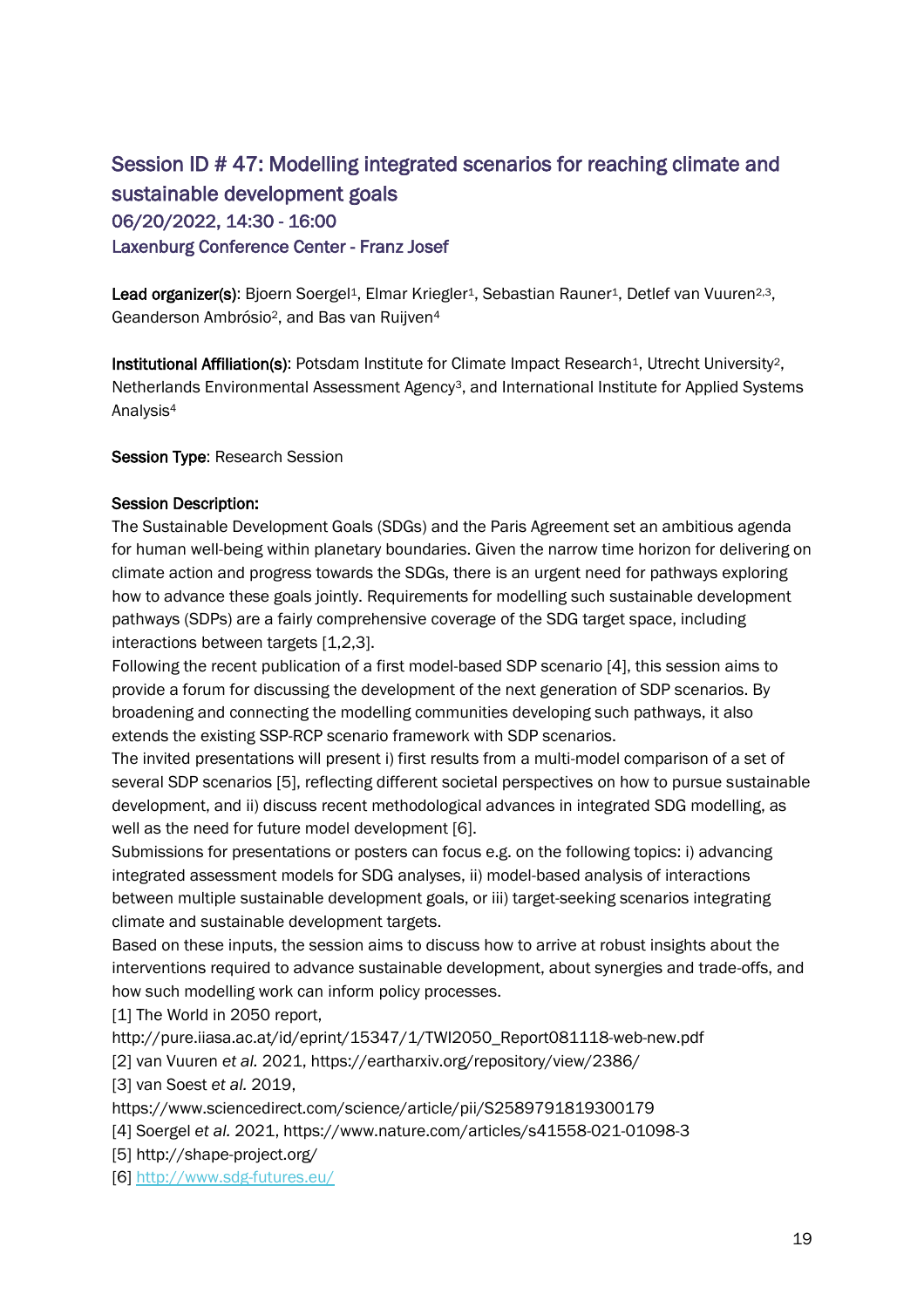### Presenters:

Detlef Van Vuuren, Utrecht University *Oral presentation:* Sustainable development pathways – the current state and future prospects (first insights from the PICASSO project)

Bjoern Soergel, Potsdam Institute for Climate Impact Research (PIK) *Oral presentation:* Sustainable Development Pathways reflecting different societal perspectives: First results from the SHAPE project

### Enayat A. Moallemi, Deakin University

*Oral presentation:* Diversifying models for analysing global change scenarios and sustainability pathways

### Poornima Kumar, CSTEP India

*Oral presentation:* Using the Sustainable Alternative Futures for India (SAFARI) model to explore integrated scenarios for reaching climate and sustainable development goals

Alize le Roux, Institute for Security Studies, African Futures and Innovation *Oral presentation:* Forecasting Africa's Future

Jihoon Min, International Institute for Applied Systems Analysis (IIASA) *Poster presentation:* Modelling integrated scenarios for reaching climate and sustainable development goals

#### Thomas Wiedmann, UNSW Sydney, Australia

*Poster presentation:* Modelling Sustainable Development Pathways at National Level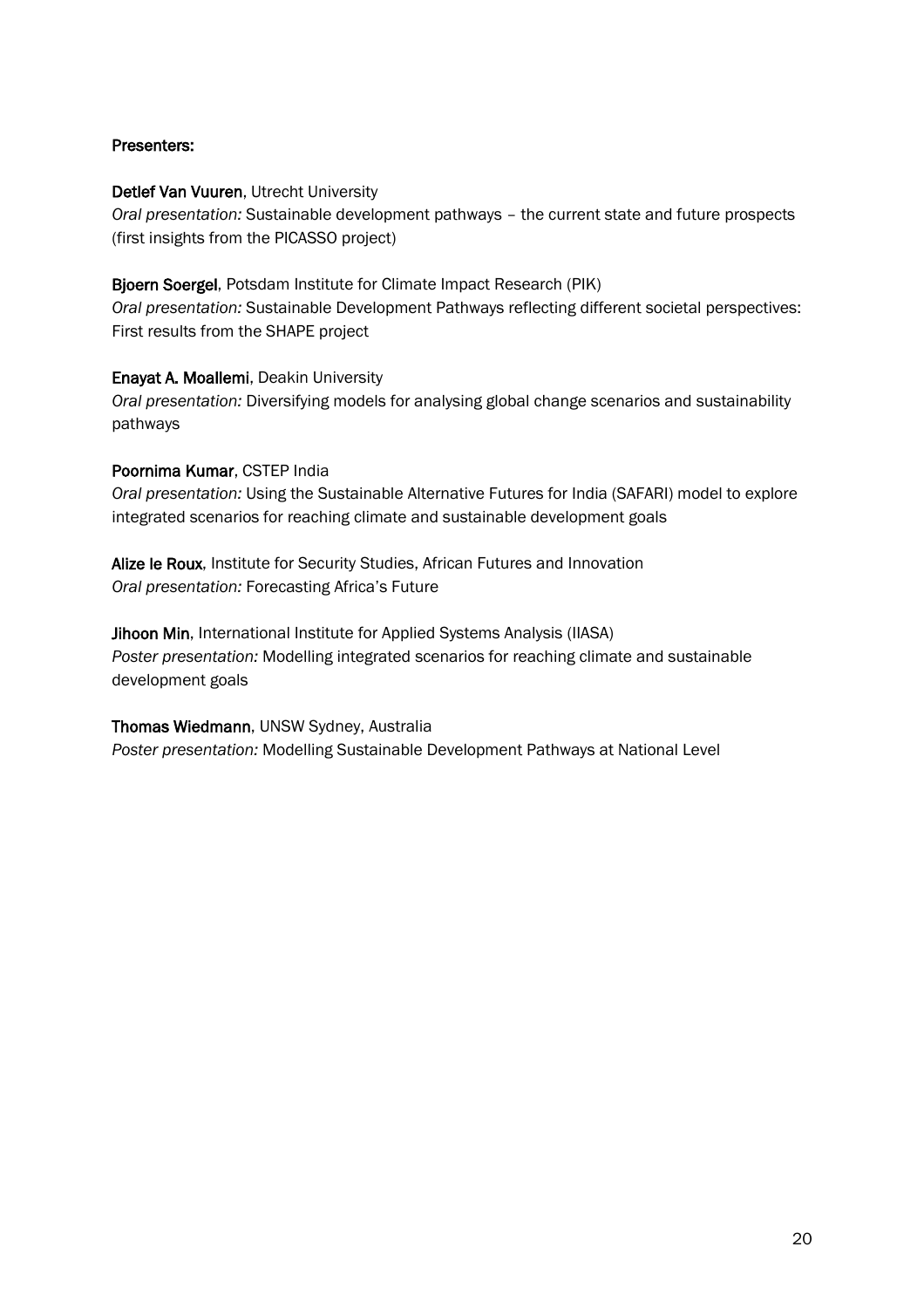### Session ID # 83: Representative Agricultural Pathways – Cross-scale and trans-disciplinary storylines for agricultural development and decisionmaking 06/20/2022, 14:30 - 16:00 The International Institute for Applied Systems Analysis (IIASA) – Gvishiani

Lead organizer(s): Alex Ruane<sup>1</sup> and Roberto Valdivia<sup>2</sup>

Institutional Affiliation(s): NASA Goddard Institute for Space Studies<sup>1</sup> and Oregon State University<sup>2</sup>

Session Type: Workshop Session

### Session Description:

Countries are in the process of developing their National Adaptation Plans and Nationally Determined Contributions as part of their commitment to the Paris Agreement while at the same time, policy makers are developing strategies and interventions for agricultural development that could lead to achieving the Sustainable Development Goals. The next generation of development scenarios will benefit from an enhanced representation of the dynamic nature of agricultural production and food systems. The future of agricultural systems further influences (and is influenced by) economic growth, competition for land and water resources, rural/urban contrasts, producer/consumer divides and dietary demands across heterogenous populations. The Agricultural Model Intercomparison and Improvement Project (AgMIP) is an international community of 1200+ climate, crop, livestock, economics and health experts working to assess and address current and future agricultural development and food security challenges. AgMIP assessments augment the SSP-RCP framework with additional agricultural sector development pathways called Representative Agricultural Pathways (RAPs), which are designed to be compatible across different scales of application (from local to national and international). Examples of RAP information include illustrative pathways for food prices, agricultural fees and subsidies, risk management instruments, farm technology, and costs for equipment, labor and transportation. Conditions of agricultural systems at sub-national level are typically inadequately addressed by agricultural and climate change related action plans that would enable the implementation of the countries' Vision 2030. Recent work in the AgMIP Climate Change Adaptation and Resilience (CLARE) project indicates that national and sub-national detail is particularly important to evaluate specific systems transitions building, sustainable, climate resilient and just agricultural systems. This session welcomes contribution on how scenarios for the agricultural sector can be linked into broader scenario efforts, the use of RAPs in the AgMIP project and (discussion on) how RAPs and additional agricultural information may be connected to the next generation of scenarios.

### Presenters:

Jonas Jägermeyr*,* Columbia University and NASA GISS

*Oral presentation*: Climate change implications for global agriculture under current practices and future management pathways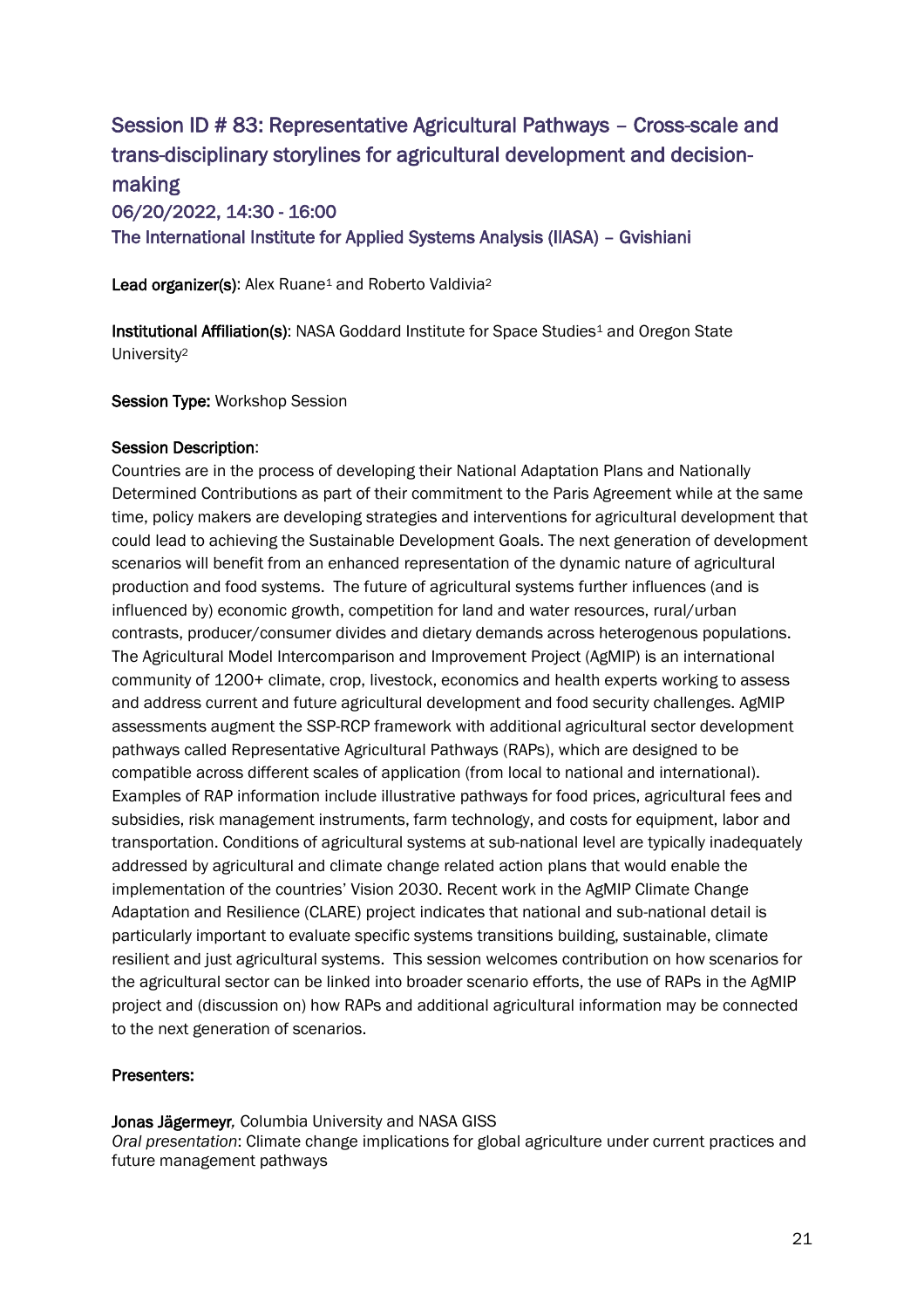Sabine Homann-Kee Tui*,* International Crops Research Institute for the Semi-Arid Tropics *Oral presentation*: Future scenarios to support national policy decision making: the AgMIP Representative Agricultural Pathways applications

Subash Nataraja Pillai*,* ICAR-Indian Institute of Farming Systems Research *Oral presentation*: Sustainable Agricultural Pathways for India under projected climate change scenario 2050s – Need for corrections under Pandemic situation

Kaveri Ashok, Center for Study of Science, Technology and Policy (CSTEP) *Oral presentation*: Sustainable alternative pathways for agriculture in India

Mario Herrero*,* Cornell University

*Oral presentation*: The transition of the livestock sector under environmental, diet and health constraints.

Alexander Popp*,* Potsdam Institute for Climate Impact Research (PIK) *Oral presentation*: From Shared Socioeconomic to Sustainable Development Pathways – the next step for global agricultural economic models

Keith Wiebe*,* International Food Policy Research Institute (IFPRI) *Oral presentation*: Enhanced foresight and engagement with decision makers to accelerate food, land, and water systems transformation in developing countries

Willem Verhagen*,* Frederick S Pardee Center for International Futures *Oral presentation*: The future of food security along pathways of food supply, food access and inequality in food access

Davit Stepanyan*,* Johann Heinrich von Thünen-Institut *Poster presentation*: Climate mitigation measures in European agriculture under uncertainty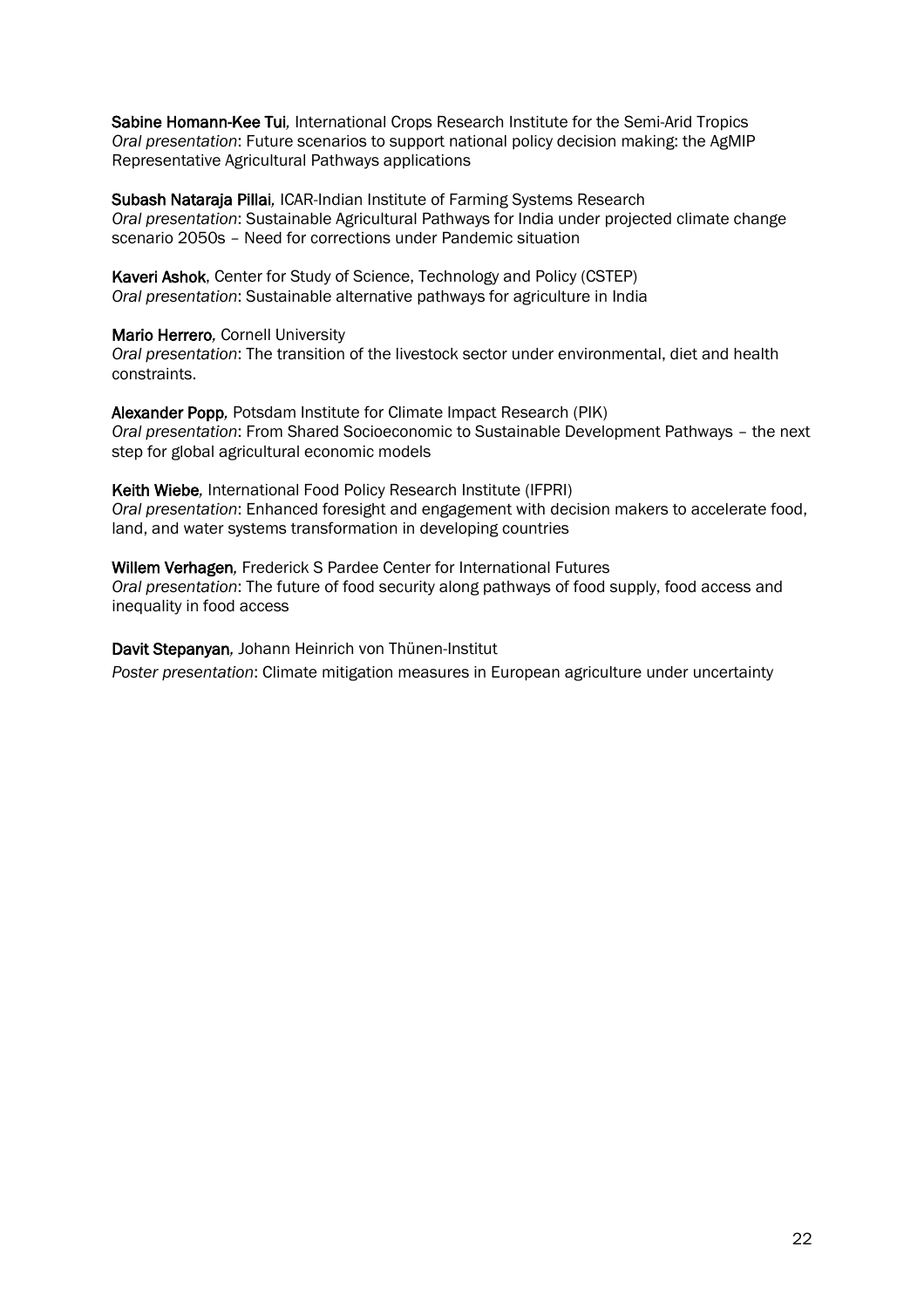## Session ID # 69: Exploring and expanding the cross-border dimensions of the SSPs

06/20/2022, 14:30 - 16:00 The International Institute for Applied Systems Analysis (IIASA) – Wodak

Lead organizer(s): Stefan Fronzek<sup>1</sup>, Magnus Benzie<sup>2</sup>, Henrik Carlsen<sup>2</sup>, Timothy Carter<sup>1</sup>, Christopher Reyer<sup>3</sup>

**Institutional Affiliation(s)**: Finnish Environment Institute<sup>1</sup>, Stockholm Environment Institute<sup>2</sup>, Potsdam Institute for Climate Impact Research<sup>3</sup>

Session Type: Research Session

### Session Description:

Climate change impacts, adaptation and vulnerability studies tend to confine their attention to impacts and responses within the same geographical region. However, this approach ignores cross-border climate change impacts that occur remotely from the location of their initial impact and that may severely disrupt societies and livelihoods, e.g. through international trade, financial markets and issues related to migration and security.

For example, the 2011 flood in Thailand destroyed industrial parks of the electronics sector with wide-ranging consequences for the economy globally through disruptions of supply chains. The potential impacts of a recurrence of a similar event in the future depend on the vulnerability of the region directly affected, but also on what kind of ties and connections with other parts of the world are in place – both aspects can vary greatly under alternative scenarios of the future. This session attempts to explore how current scenario frameworks such as the Shared Socioeconomic Pathways (SSPs) can be used and extended to explore the cross-border dimensions of climate change impacts. How may the connections between countries and regions evolve into the future, how might these affect the propagation of climate change risks across borders, and what are possible responses to these changing risks?

We welcome contributions on the following topics:

- Studies advancing scenario assumptions that determine the level of inter-regional connectivity and cooperation
- Quantitative and qualitative assessments of the effects of cross-border climate change impacts under different scenarios using indicator, model-based (e.g. trade, integrated assessment, migration models) or stakeholder-driven approaches
- Development and discussion of response options of actors at various scales to address cross-border impacts of climate change under a range of different scenarios

The session is organized by the EU-funded CASCADES project (CAScading Climate risks: towards ADaptive and resilient European Societies – [www.cascades.eu\)](http://www.cascades.eu/).

### Presenters:

#### Stefan Fronzek, Finnish Environment Institute

*Oral presentation:* Characterizing international connectivity in the SSPs for assessing future cross-border climate change impacts and responses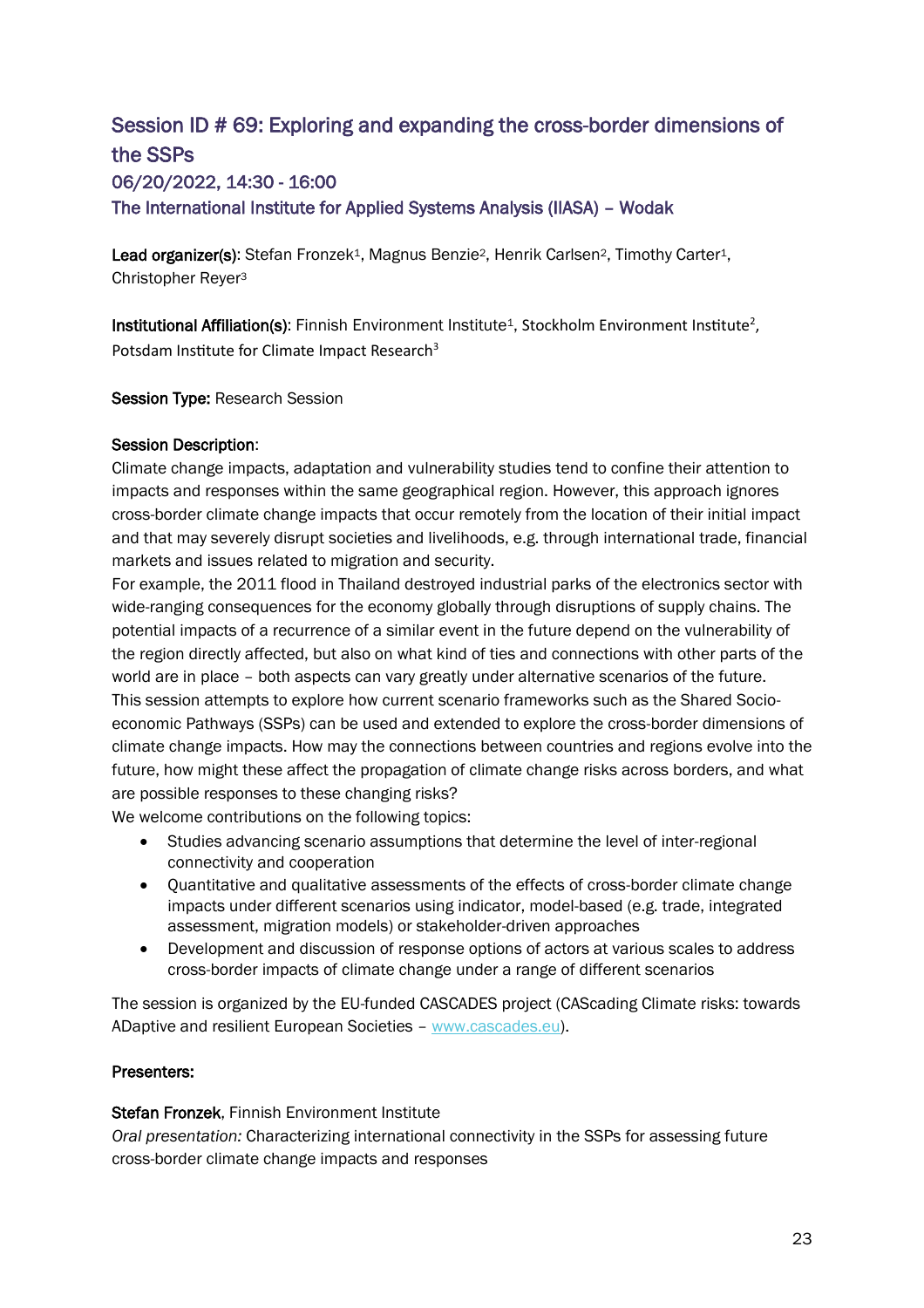Nina Knittel, Wegener Center for Climate and Global Change, University of Graz *Oral presentation:* The transmission of global climate change via international trade – Insights from a cross-sectoral impact assessment for Austria

### Irene Monasterolo, EDHEC Business School, EDHEC-Risk Institute

*Oral presentation:* Assessing Financial Risks from Physical Climate Shocks: A Framework for Scenario Generation

### Adrien Detges, adelphi

*Oral presentation:* A SSP perspective on cascading climate impacts on security and European foreign relations

### Fanny Groundstroem, University of Helsinki

*Oral presentation:* Implications of different global development pathways for adaptation to crossborder impacts of climate change in national low-carbon transitions

### Ousseyni Kalilou, Gum Arabic Institute of Poverty Alleviation

*Poster presentation:* Shared Socio-economic Pathways to the Future of the Food System in the Sahel: Sustainable Food-Related Solutions for Climate-Related Insecurity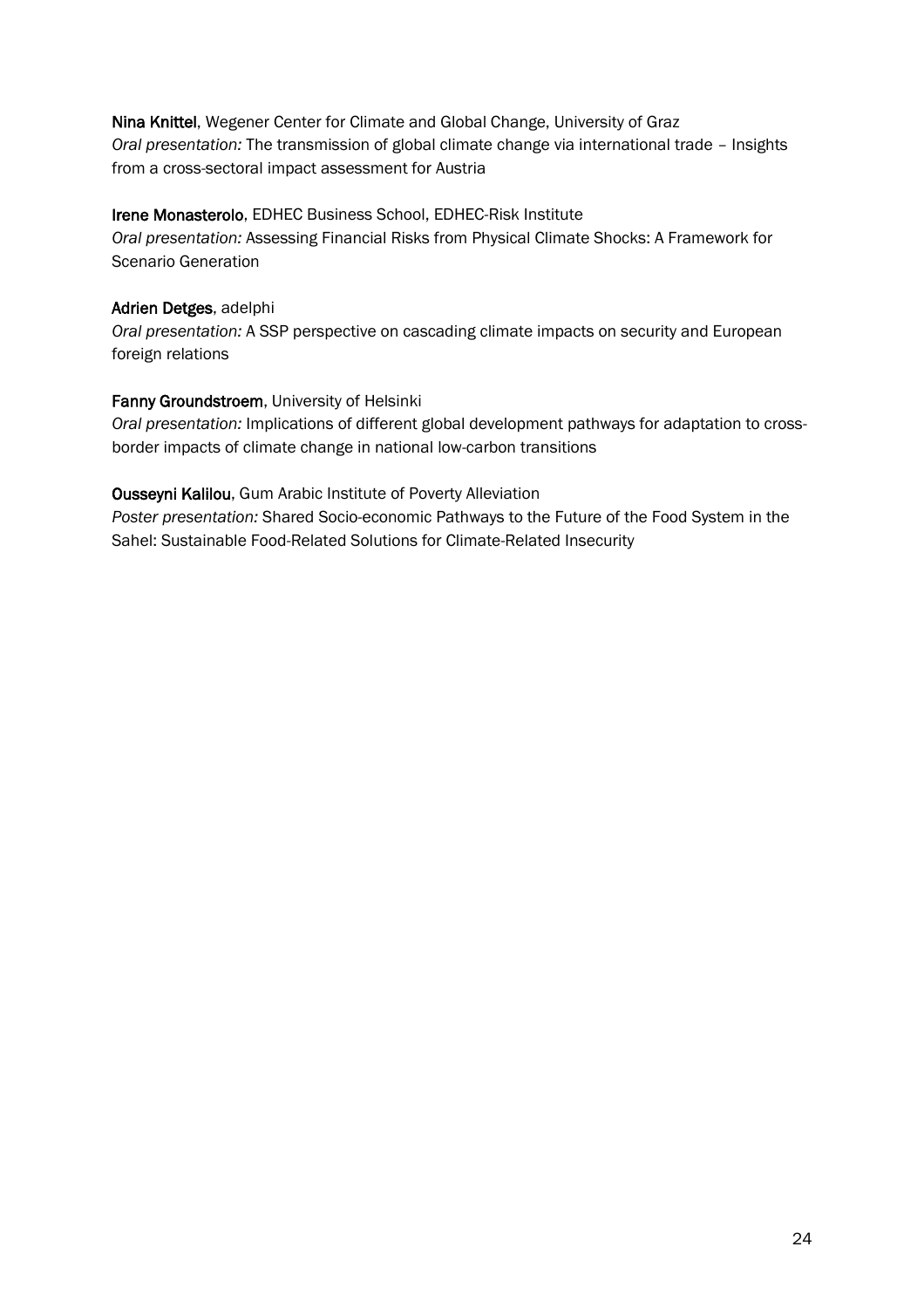### Session ID # 50: New and on-going work on scenarios for biodiversity & nature contributions to people 06/20/2022, 16:30 - 18:30 Laxenburg Conference Center – Theatersaal

Lead organizer(s): David Leclère<sup>1</sup>, Rob Alkemade<sup>2</sup>, and Detlef van Vuuren<sup>3,4</sup>

Institutional Affiliation(s): International Institute for Applied Systems Analysis<sup>1</sup> and Wageningen University2, Utrecht University3, and Netherlands Environmental Assessment Agency<sup>4</sup>

#### Session Type: Research Session

### Session Description:

Models and scenarios are increasingly used in research and policy support contexts for biodiversity and nature contributions to people (NCP). While the SSP/RCP scenario framework was developed in the context of climate change, it is widely used to provide storylines and/or quantification to biodiversity & NCP-relevant scenarios as it provides the largest exploration of environmental change drivers to date, many being directly or indirectly relevant for biodiversity & NCP. At the same time, new scenario frameworks are developing to specifically foster biodiversity & NCP-relevant knowledge generation and decision-making support, such as the Nature Futures Framework (NFF), spurred by the Intergovernmental Science-Policy Platform on Biodiversity and Ecosystem Services (IPBES). These scenario frameworks are applied for biodiversity & NCP in various contexts: scales, geographies, knowledge vs decision-making support, knowledge generation and decision-making practices, etc.

This research session aims to feature new and on-going scenario work that contributes to biodiversity & NCP knowledge generation and decision-making support. It welcomes submissions on biodiversity & NCP scenario development and application in a variety of contexts (scales, geographies, knowledge vs decision-making support, knowledge generation and decision-making practices). The session will feature 7 presentations. It links to a workshop session (session 59, Marschallzimmer 1, June 22, 2022 11:00 AM - 12:30 PM CEST) discussing the cross-fertilization and linking across scenario frameworks.

#### Presenters:

Kazuaki Tsuchiya, National Institute for Environmental Studies *Oral presentation:* Towards the development of integrated scenarios for biodiversity and climate change: exploring uncertainties in global protected area expansion and land use change

Patrick José von Jeetze, Potsdam Institute for Climate Impact Research (PIK) *Oral presentation:* Taking the landscape perspective for safeguarding nature's contributions to people in the global land system

Sarah Jones, Alliance of Bioversity International & CIAT *Oral presentation:* Pathways for food and land systems to contribute to global biodiversity targets

Zuzana Harmackova, CzechGlobe & Stockholm Resilience Centre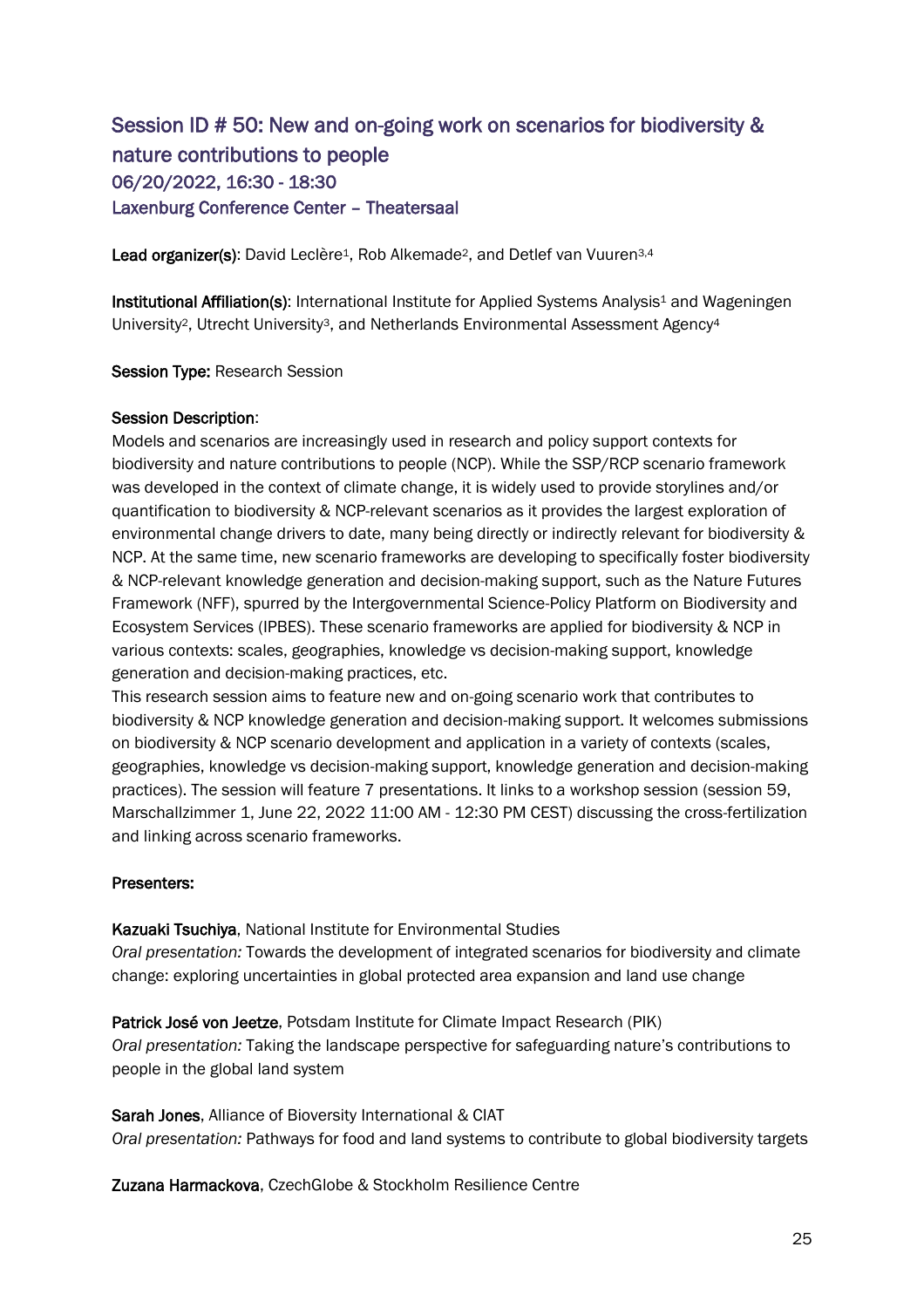*Oral presentation:* Linking multiple values of nature with future impacts: Value-based participatory scenario development for sustainable landscape governance

Maria Gasalla, University of Sao Paulo *Oral presentation:* Scenarios of the sustainable use of wild species

Olivier Maury, Institut de Recherche pour le Développement (IRD) *Oral presentation:* Ocean System Pathways (OSP) for driving marine ecosystems & fisheries models.

Bernd Lenzner, Bioinvasions, Global Change, Macroecology Group, University of Vienna *Oral presentation:* Biological invasion scenarios – the neglected driver in biodiversity scenarios

Justin Johnson, Department of Applied Economics, University of Minnesota *Oral presentation:* The missing middle: Meso level interactions from Integrated Assessment Models linking the global and local scales of the GTAP-InVEST model

Martin Schönhart, University of Natural Resources and Life Sciences, Vienna *Poster presentation:* Participatory scenario design for ecosystem services and biodiversity assessments in four European case study landscapes

Tana Qian, National Institute for Environmental Studies *Poster presentation:* Estimating the potential of waste residual woody biomass for regional woody bioelectricity generation in Aizu region, Japan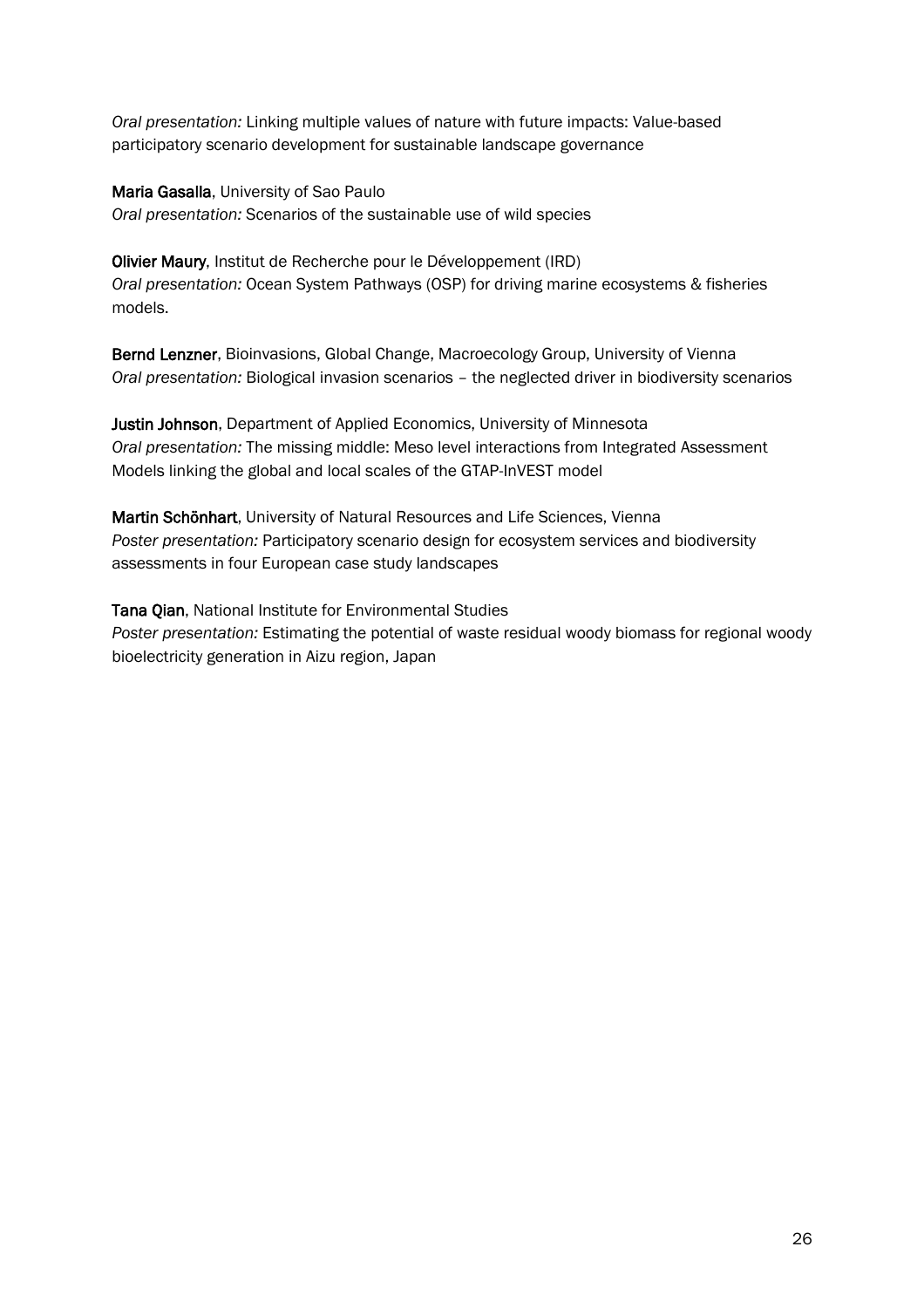### Session ID # 63: Scenarios in IPCC assessments: lessons from AR6 and recommendations for AR7 06/20/2022, 16:30 - 18:00 Laxenburg Conference Center - Marschallzimmer 1

Lead organizer(s): Jan Fuglestvedt<sup>1</sup> and Anna Pirani<sup>2</sup>

Institutional Affiliation(s): CICERO Center for International Climate Research<sup>1</sup> and The Abdus Salam International Centre for Theoretical Physics, Trieste<sup>2</sup>

Session Type: Workshop Session

### Session Description:

The use of scenarios has been an integrating and cross-cutting element across the Working Groups (WGs) in the 6th cycle of the IPCC (AR6), with three Special Reports overseen by the three Working Groups (WGs), as well as the three WG reports and the coming Synthesis Report. Stronger collaboration and linkages across communities were developed thanks to the crosscutting nature of the three Special Reports, and this was followed up in the writing of the three WG reports. IPCC WGI considered a core set of scenarios from the SSP framework from CMIP6, supplemented by RCPs from CMIP5. WGII used both SSPs and RCPs, and WGIII used scenarios from a database containing more than 2000 scenarios, complemented by bottom-up approaches.

The session will address the role of scenarios for the development of key findings from the WG reports and discuss knowledge gaps and challenges in the context of new and emerging research. Topics will include emissions, climate responses, risks and development pathways, on both near-term and long-term time scales, regional climate changes and impacts and costs and benefits of mitigation and adaptation in the context of sustainable development. Lessons learned that are useful for the AR7 cycle and beyond will be considered. The workshop will end with a discussion between the panel and all session participants of ideas and recommendations for strengthened coordination across the IPCC and its underlying scientific and technical communities and will address how the use of scenarios can support addressing important climate research questions and the coming assessments from the IPCC.

This session will not be open to submissions of abstracts for oral presentations, but invites submissions for posters. The workshop will include approximately 4 invited speakers/panelists from various backgrounds and communities representing different perspectives and the breadth of the scenario assessment within the AR6. Each panelist will give a short presentation on successes and challenges in how scenarios facilitated and/or integrated the assessment in AR6, as well as key recommendations for AR7 based on that experience.

### Presenters:

Anna Pirani, The Abdus Salam International Centre for Theoretical Physics, Trieste *Oral presentation*: intro about AR6 (i.e., SRs and WG reports)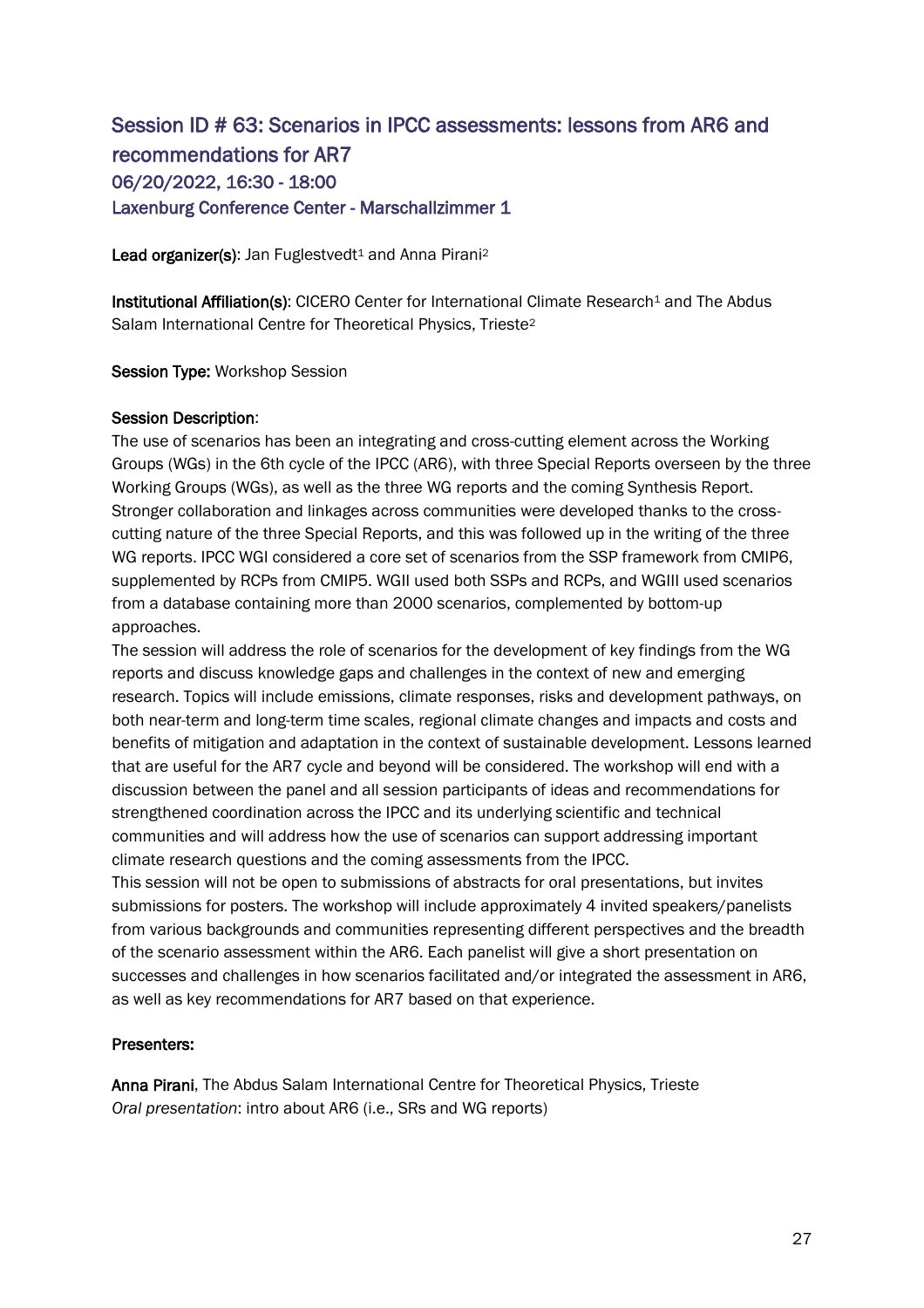Jochem Marotzke, Max Planck Institute for Meteorology, June-Yi Lee, Pusan National University *Oral presentation:* WGI, SyR

Steven Rose, Electric Power Research Institute (EPRI) *Oral presentation*: WGII

Keywan Riahi, IIASA, Roberto Schaeffer, COPPE, Edward Byers, IIASA *Oral presentation:* WGIII

Claudia Tebaldi, Lawrence Berkeley National Laboratory *Oral presentation*

Edward Byers, International Institute for Applied Systems Analysis (IIASA), Roberto Schaeffer, COPPE

*Poster presentation:* Systematic scenario process to support analysis of long-term emissions scenarios and transformation pathways for the IPCC WG3 6th Assessment Report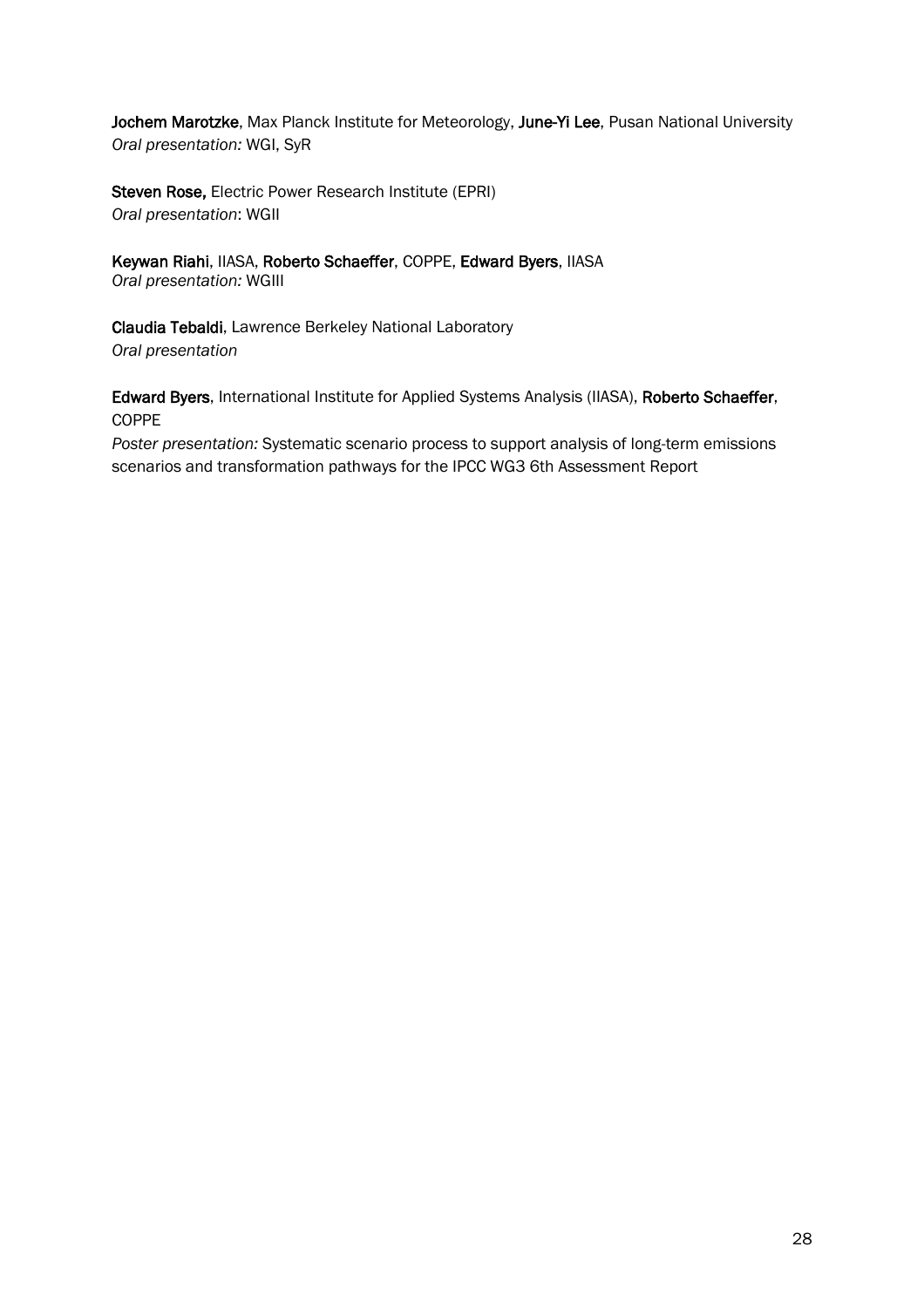Session ID # 93/94: Addressing the gender dimension in socioeconomic scenarios: policy and climate change impacts on gender equality & gender equality as a driver of change 06/20/2022, 16:30 - 18:30 Laxenburg Conference Center – Kaminzimmer

Lead organizer(s): [Caroline Zimm](https://connect.iiasa.ac.at/users/3748717/portfolio)<sup>1</sup> and [Jonathan Moyer](https://connect.iiasa.ac.at/users/6083269)<sup>2</sup>

Institutional Affiliation(s): International Institute for Applied Systems Analysis<sup>1</sup>; University of Denver; Pardee Center<sup>2</sup>

Session Type: Workshop Session

### Session Description:

While it is recognized that gender matters in climate change mitigation and adaptation efforts and human development, to date it has been challenging to empirically address the gender dimension in socioeconomic scenarios – both regarding impacts of climate change and related policies on gender (in)equality, as well as the impact of gender (in)equality as a driver of change.

Accounting for gender differentials in policy is essential because women generally have reduced access to socioeconomic resources, services and social protection. A growing body of genderfocused analysis highlights both the disproportionate vulnerability faced by women during shocks (i.e., induced by climate change or COVID-19), and the disproportionate impact that investments can have on their development prospects. Meanwhile, risk perceptions and climate-related attitudes and behavior vary by gender.

Explicitly accounting for gender differentials in future socioeconomic scenarios requires both baseline empirical evidence and a scenario design that is gender-responsive. Gender- and sexdisaggregated data are becoming available from various sources. Nevertheless, there has been limited attention to sex-specific outcomes in long-range projections and scenario frameworks (e.g., SSPs). Much of our analysis may partially misrepresents outcomes related to half the global population and potentially sustainable human development policies. Accounting for gender heterogeneity enables more realistic representation of current and future socioeconomic development relevant to sustainable development.

This workshop explores progress, challenges, and opportunities associated with gender- or sexdisaggregate indicators in long-range projection and scenario analysis. The workshop session is split into two:

- The first half will focus on the impacts of climate change and policy on gender inequality. We aim to explore current empirical and modelling work which explicitly addresses the gender dimension in climate-related development issues (e.g., gender sensitive scenarios).
- The second half will focus on gender inequality as a driver of change., e.g., how improvements in gender equality may impact climate mitigation and adaptation, or human, social, and economic development more broadly.

### Presenters:

Raya Muttarak, University of Bologna/International Institute for Applied Systems Analysis (IIASA) *Oral presentation:* Why sex/gender-disaggregated data and analysis matter for scenarios building and how do we get there?

Daniele Malerba, German Development Institute (DIE)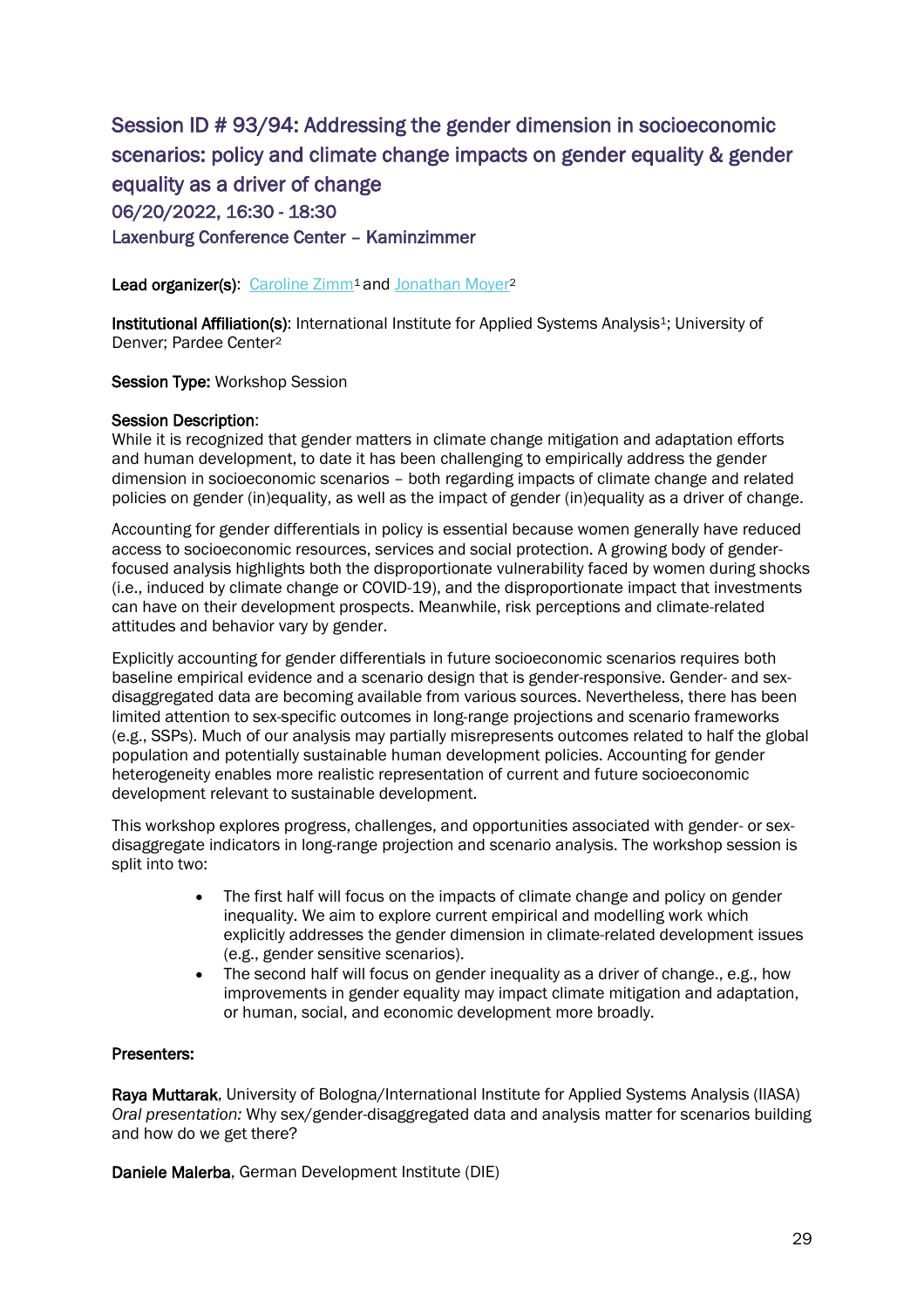*Oral presentation:* Inequality and gender disparities in India – the impact of climate policies and revenue recycling schemes

Wolfgang Lutz, Anne Goujon, International Institute for Applied Systems Analysis (IIASA) *Oral presentation:* Differentiation by gender in demographic drivers and well-being outcomes

Mathilde Rainard, University of Leeds

*Oral presentation:* How does gender equality relate to environmental performances of countries?

Osprey Orielle Lake, University of California at Davis

*Oral presentation:* Gender diversity in leadership reduces emissions. What does this mean for our models, and for climate communications in general?

Marina Andrijevic, International Institute for Applied Systems Analysis (IIASA) *Oral presentation:* All brains in action: Gender equality, education, and mitigation ambition

Felix Creutzig, MCC Berlin and TU Berlin *Oral presentation:* Quality of governance, gender equality, and just outcomes: a virtuous cycle

Marina Andrijevic, International Institute for Applied Systems Analysis (IIASA) *Poster presentation:* Overcoming gender inequality for climate resilient development

Camille Belmin, Potsdam Institute for Climate Impact research *Poster presentation:* Scaling-up girls' education through the carbon market? A case study on rural Zambia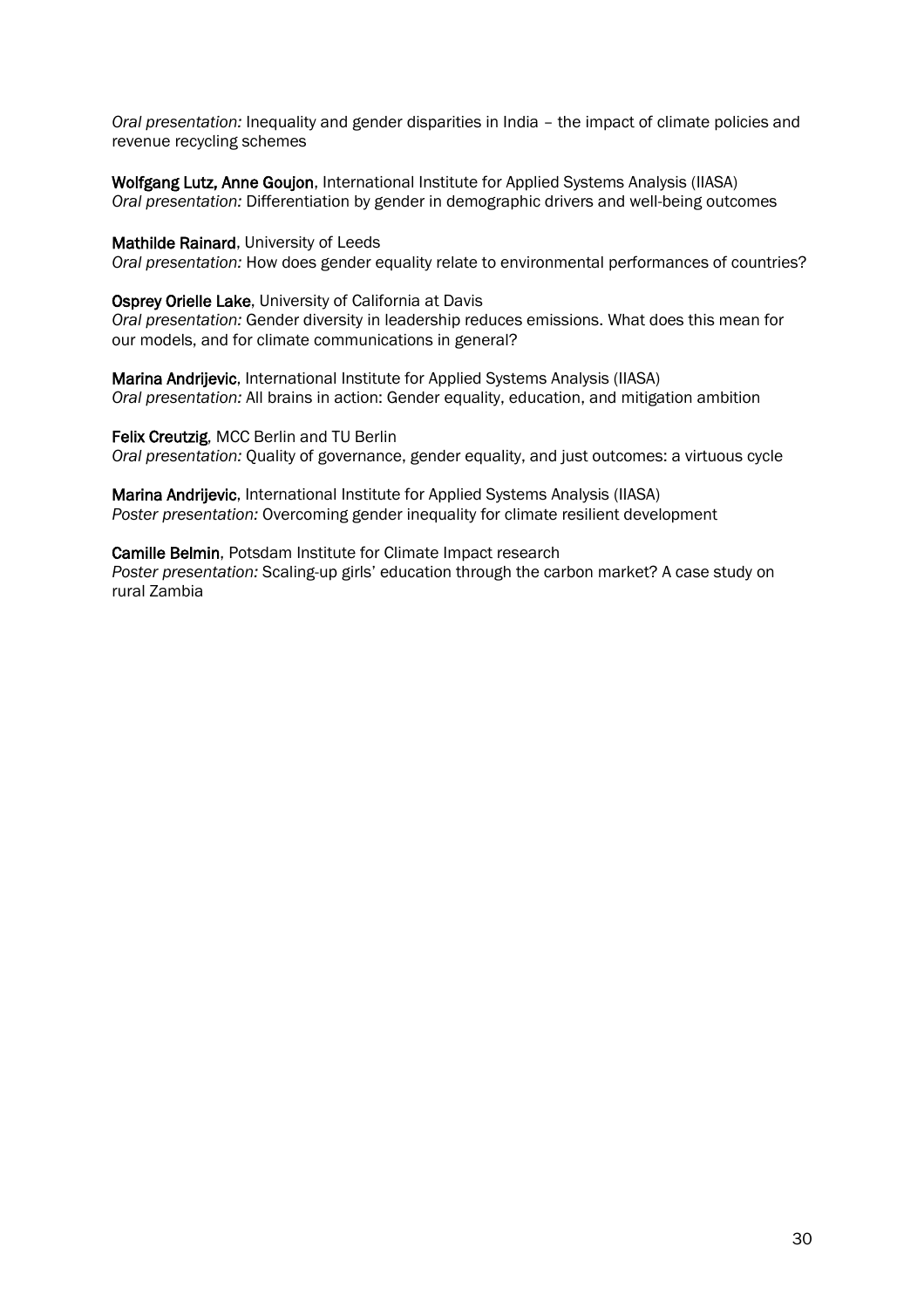### Session ID # 56: Assessing the impacts of the Global Energy Transition in the global south 06/20/2022, 16:30 - 18:00 Laxenburg Conference Center - Franz Josef

Lead organizer(s): Jude Kurniawan<sup>1</sup>, Andreas Goldthau<sup>2</sup>, and Maria Apergi<sup>1</sup>

Institutional Affiliation(s): Institute for Advanced Sustainability Studies, Potsdam<sup>1</sup>, Willy Brandt School of Public Policy, University of Erfurt<sup>2</sup>

Session Type: Research Session

### Session Description:

To achieve the Paris climate target of "well below 2 degrees" of global warming, the global energy system needs to decarbonize. This means switching from a fossil fuel-based system to one that relies on renewables and low carbon technologies. While the push in the global energy transition is ongoing delivering numerous benefits, it is also creating new inequalities. The risks posed by this transformation will impact especially countries of the Global South, in part due to the lack of access to technologies and capital. What, then, can be done to ensure that these countries can also make the transition to a low-carbon economy? Although energy transition scenario studies may adopt a global perspective, the focus will be on countries of the Global South. This session invites oral and *Poster presentation*s on methodological insights for analyzing the social dimensions of the global energy transitions, touching on various issues including the politics of climate change mitigation; questions related to distributional justice; the political economy of national decarbonization; and the opportunities and barriers in the present of the systemic change. In this session we will discuss pertinent aspects including financial flows, the economics of going low carbon, and the role of technology and policy.

#### Presenters:

Hsing-Hsuan Chen, Copernicus Institute of Sustainable Development, Faculty of Geosciences, Utrecht University

*Oral presentation:* Using decomposition analysis to identify major contributors to carbon neutrality across sectors in OECD and non-OECD regions

Esther Schuch, Institute for Advanced Sustainability Studies (IASS) *Oral presentation:* Breaking the Carbon Lock-In: A scenario analysis of the Malaysian energy transition

Giacomo Falchetta, International Institute for Applied Systems Analysis (IIASA) *Oral presentation:* Scenarios of solar irrigation uptake in Africa and their development potential

### Hui Yang, The Pennsylvania State University

*Oral presentation:* The critical role of socio-demographic factors in determining the future health burden from ambient particulate matter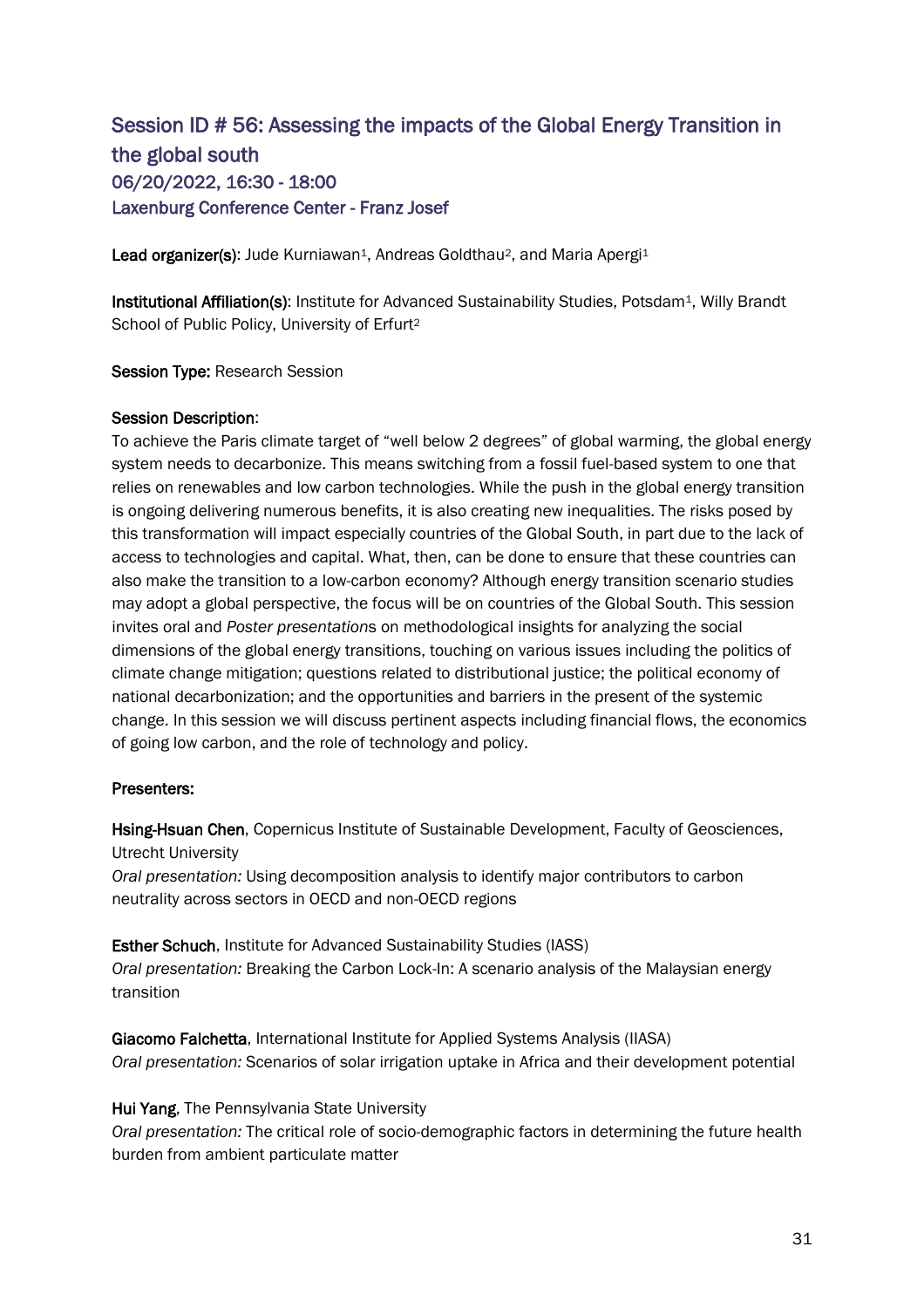### Adam Suski, Technical University of Denmark

*Poster presentation:* Power system expansion planning in the presence of uncertainty and climate change: The case study of Ecuador

### Dorothee Flaig, Universität Hohenheim

*Poster presentation:* Impact of EU CBAM on the oil market and related socio-economic implications for the Global South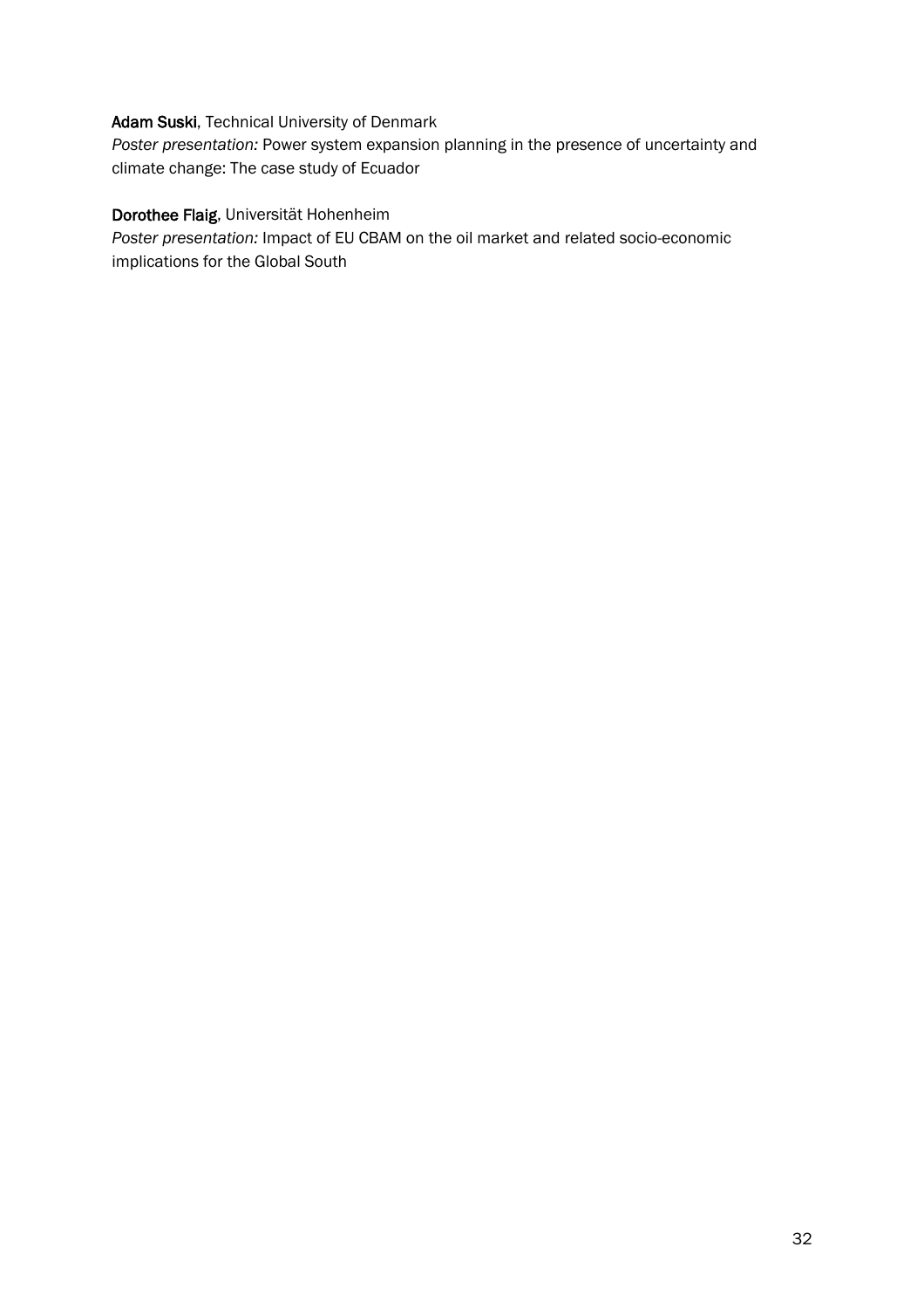### Session ID # 30: Interpreting and debiasing uncertainties in SSP-based model ensembles 06/20/2022, 16:30 - 17:15 The International Institute for Applied Systems Analysis (IIASA) - Gvishiani

Lead organizer(s): Massimo Tavoni<sup>1</sup>, Celine Guivarch<sup>2</sup>, and Ben Sanderson<sup>3</sup>

Institutional Affiliation(s): RFF-CMCC European Institute on Economics and the Environment<sup>1</sup>, International Research Center on Environment and Development (CIRED)<sup>2</sup>, and CICERO Center for International Climate Research<sup>3</sup>

Session Type: Research Session

### Session Description:

The increasing relevance of modelled pathways for climate policy making is evident from the rapidly rising number of scenarios reviewed by the IPCC. The SSP framework is one of the cornerstones of community exercises involving multiple models. SSPs provide coordinated guidelines for running model comparisons and for spanning future socio-technical uncertainties. Despite their importance, the SSPs span a relatively small set of uncertainties, and many driving factors are limited to the current century. Furthermore, model comparisons based on SSPs do not directly address model uncertainty. Models do not constitute independent estimates and uncertainty is influenced by both choices made in the model comparison project construction and in the design of scenario intercomparison exercises. The difficulty of separating effects of SSP, target and model structure poses a challenge for the statistical interpretation of scenario ensembles, and for their use to inform climate policy via illustrative pathways. This session discusses ways to explore a wider range of uncertainties and to improve the statistical understanding of scenarios ensembles. The session welcomes contributions from the climate, impact and mitigation modelling community on independence weighting, and use of clustering methods on output and input to classify model family trees and methods based on assessment of common heritage and SSP. It also encourages discussion of use of machine learning approaches for scenario classification, uncertainty quantification and reduction. Finally, methodological contributions of uncertainty analysis and proposed revised experimental designs to improve the predictive power and robustness of ensembles in the short term while retaining the capacity to explore a vast space of outcomes in the longer period are welcome.

### Presenters:

### Thomas Le Gallic, CIRED, CNRS

*Oral presentation:* What can we learn from the way milestones are sequenced on the road to netzero?

### Jennifer Morris, MIT

*Oral presentation:* Combining Probabilistic Uncertainty Quantification and Scenario Discovery **Techniques**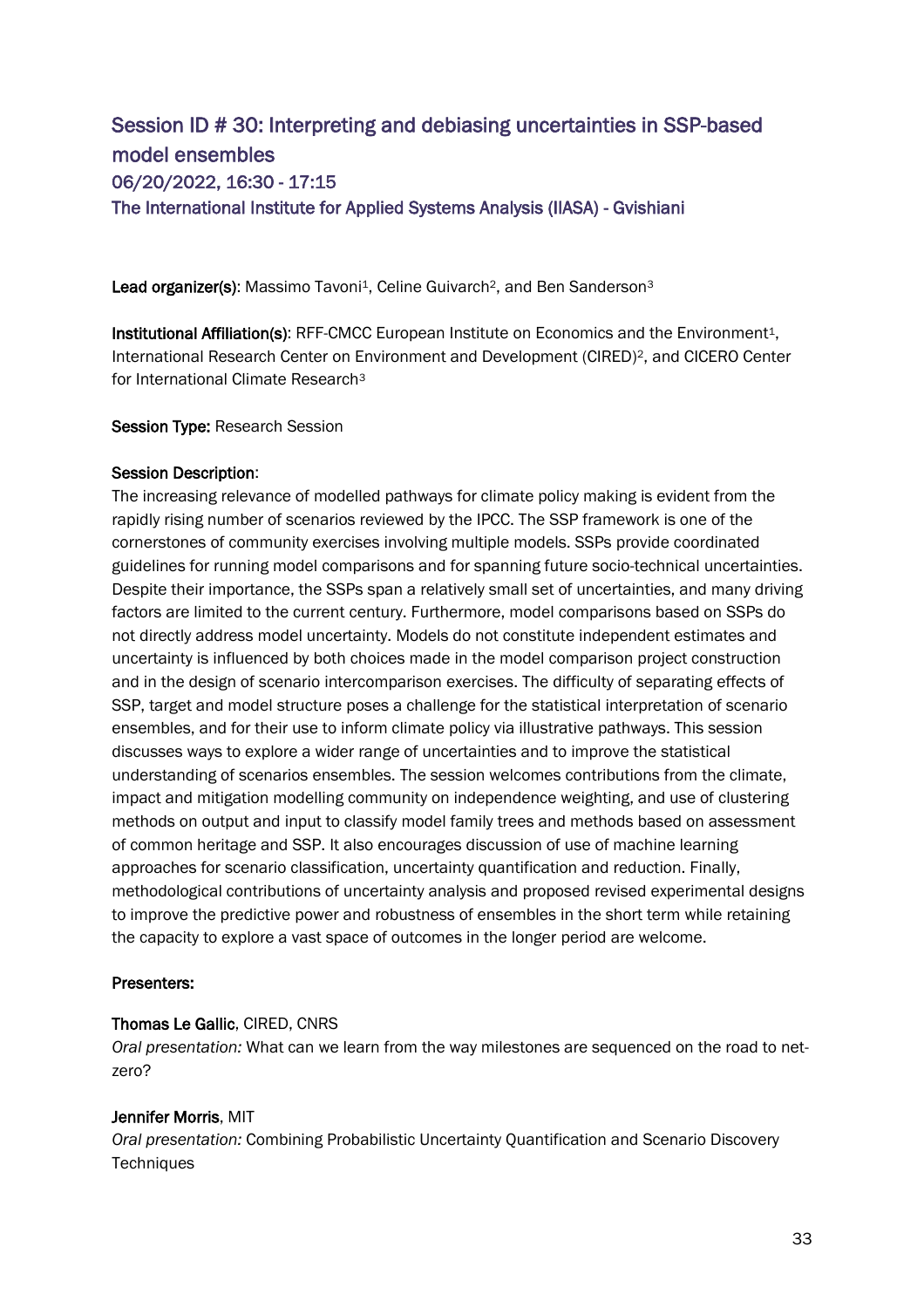Chris Smith, University of Leeds / International Institute for Applied Systems Analysis (IIASA) *Oral presentation:* A framework for downweighting similar scenarios in integrated assessment model ensembles

### Carl Schleussner, Climate Analytics

*Poster presentation:* Emission pathways reflecting the Paris Agreement climate objectives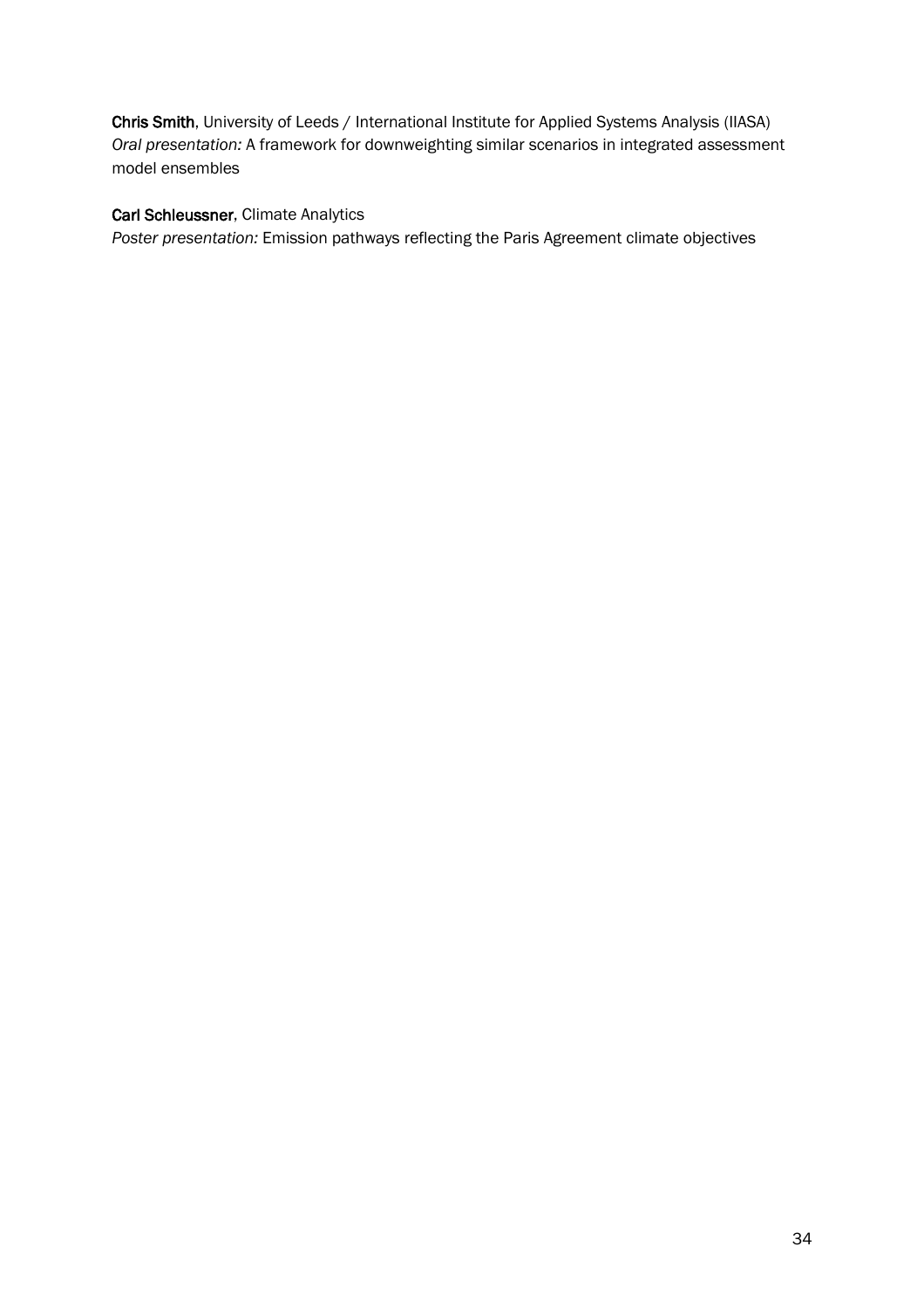### Session ID # 20: Improving the representations of Carbon Dioxide Removal (CDR) options in the SSPs 06/21/2022, 11:00 - 12:30 The International Institute for Applied Systems Analysis (IIASA) – Wodak

Lead organizer(s): Keywan Riahi<sup>1</sup>, Haewon McJeon<sup>2</sup>, and Frances Wang<sup>3</sup>

Institutional Affiliations: International Institute for Applied Systems Analysis<sup>1</sup>, Pacific Northwest National Laboratory2,1, and ClimateWorks Foundation<sup>3</sup>

Session Type: Workshop Session

### Session Description:

This workshop sessions discusses the role of carbon dioxide removal (CDR) options in reaching stringent climate targets and how to improve the representation of CDR in the SSPs and the underlying emissions models. Limiting global warming to 1.5 ̊C will require large-scale carbon dioxide removal (CDR) to aid in deep decarbonization towards net zero CO2 emissions, and to reverse accumulated emissions in the longer term. Most integrated assessment modeling scenarios to date have emphasized afforestation or bioenergy with carbon capture and afforestation. As the negative side-effects of relying on large-scale land-intensive strategies (tens of Gt-CO2/year) have become clear, several recent studies have suggested alternative approaches for carbon removal including direct air capture, direct ocean capture, accelerated weathering, and increasing soil carbon density. This session aims to provide a forum for modeling teams, technology experts, and stakeholders to exchange ideas and improve representation of CDR in the SSPs and other integrated modeling scenarios. We welcome abstract submissions featuring new scenario analysis on carbon removal technologies and their potential side-effects and co-benefits that could influence their deployment at global and regional scales. Additionally, we welcome submissions with a social science, policy or technology focus that may help to understand the pace of deployment, public perception and other conditions under which CDR options may deploy into the market.

CDR might be needed to limit warming to well below 2C. Many CDR options are however not well represented in the SSPs or most of the related climate change pathways and models. This session tries to identify community activities to improve our understanding of CDR and how to include them better into the SSP framework.

The session will include four complementary presentations  $(12 + 3 \text{ min})$  on key dimensions of future CDR deployment, followed by a discussion about possible community activities to improve their representation in the SSPs and related models.

### Presenters:

Jay Fuhrman, Pacific Northwest National Laboratory *Oral presentation:* Integrated Assessment Modeling of a Comprehensive Suite of CO2 Removal Technologies towards a 1.5 degree Future

Joni Jupesta, Research Institute of Innovative Technology for the Earth (RITE) *Oral presentation:* Carbon Dioxide Removals (CDR) from technology diffusion, innovation, and life-cycle assessments perspectives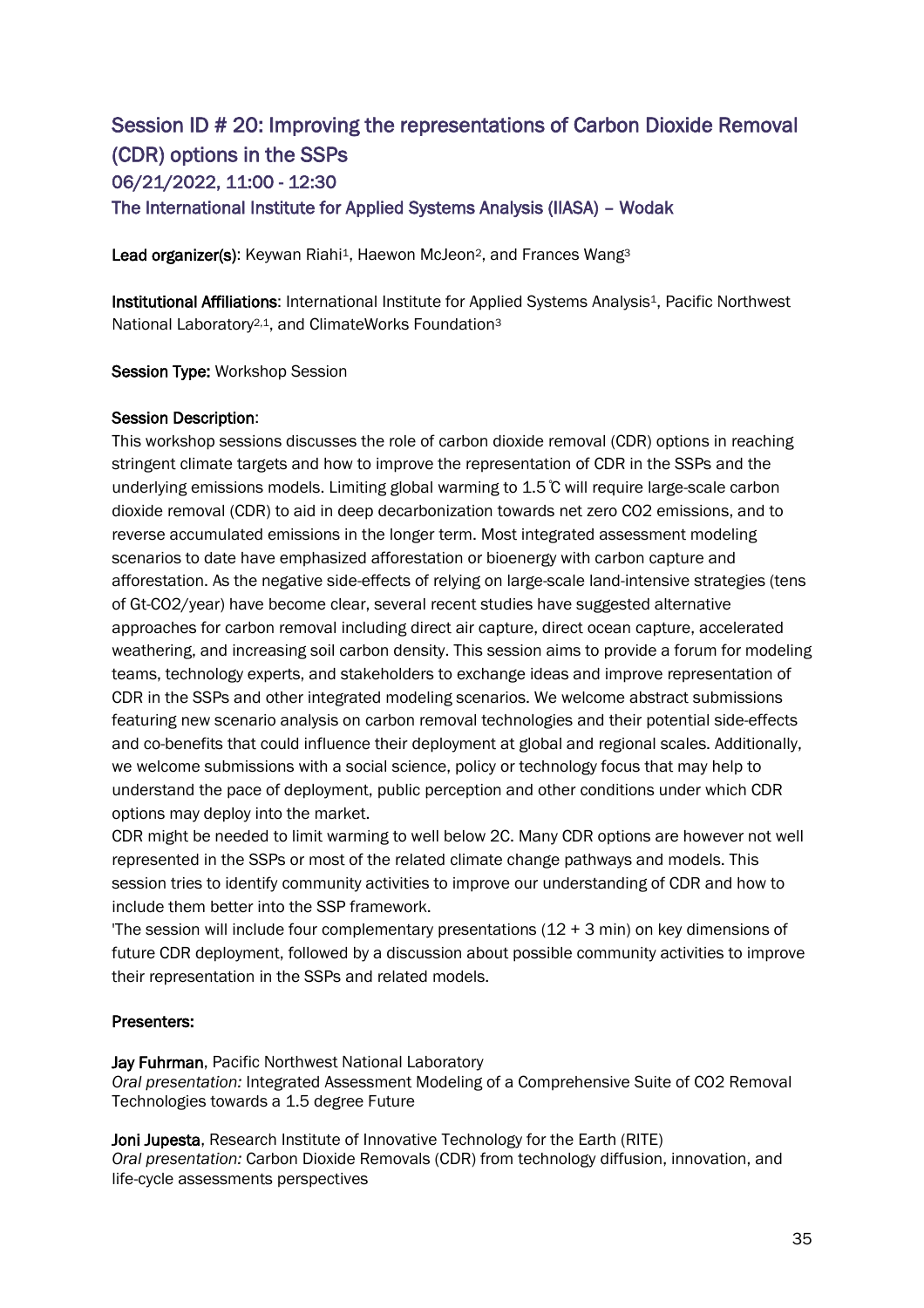Oliver Geden, German Institute for International and Security Affairs (SWP) *Oral presentation:* How to prepare for an increasing normalization and politicization of CDR (and its modelling) in climate policy debates?

Jan C. Minx, Mercator Research Institute on Global Commons and Climate Change *Oral presentation:* The State of Carbon Dioxide Removal: A Global Status Report & Data Platform that can benefit the scenarios process

#### Benjamin K. Sovacool, Aarhus University

*Poster presentation:* Determining our climate future: Expert predictions about negative emissions and solar geoengineering pathways

Garrett Guard, American University, Institute for Carbon Removal Law and Policy *Poster presentation:* Assessing a wider range of CDR technological portfolios across differing energy demand futures

Gaurav Ganti, Climate Analytics / Humboldt Universität zu Berlin *Poster presentation:* Equitable carbon dioxide removal scenarios

Nadine Mengis, GEOMAR, Helmholtz Centre for Ocean Research Kiel *Poster presentation:* Multi-dimensional, comparative assessment of CDR options for Germany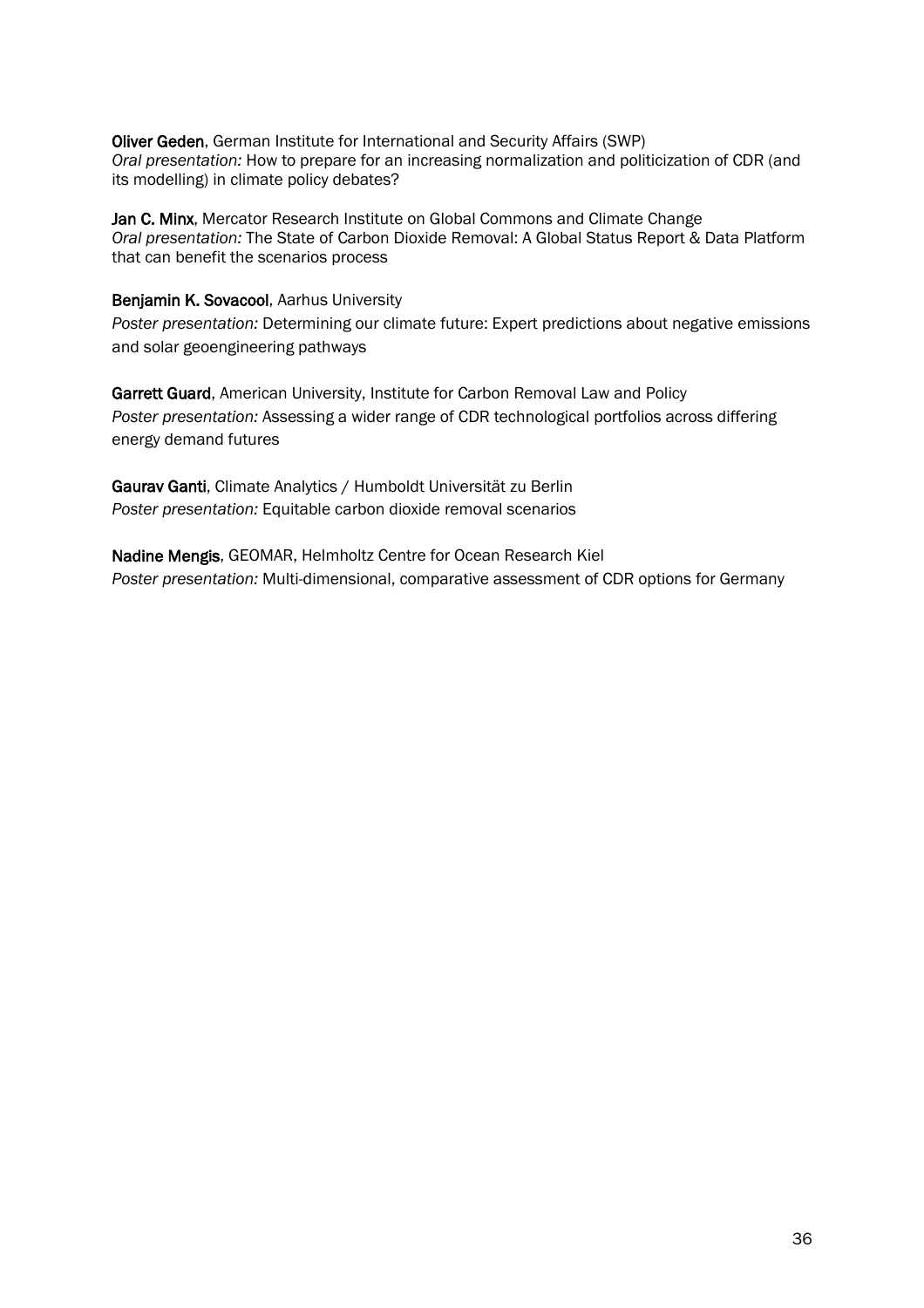# Session ID # 32: Beyond illustrative scenarios - novel approaches to assess future climate risks 06/20/2022, 17:15 - 18:00 The International Institute for Applied Systems Analysis (IIASA) - Gvishiani

Lead organizer(s): Carl-Friedrich Schleussner<sup>1</sup> and Joeri Rogelj<sup>2, 3</sup>

Institutional Affiliation(s): Climate Analytics<sup>1</sup>, International Institute for Applied Systems Analysis<sup>2</sup>, and Imperial College London<sup>3</sup>

Session Type: Workshop Session

#### Session Description:

Climate science often uses static illustrative scenarios to understand the impacts of a wide range of emission trajectories and associated warming outcomes. These scenarios are useful to align assumptions across research communities, but there is a risk that they become outdated and constrain the scope of research endeavors. With 90% of global emissions covered by net zero pledges, the policy discourse has shifted away from questions that pitch mitigation versus nomitigation, to questions of how much mitigation, by whom, how fast and with which technologies. In this context, also the separate consideration of climate change adaptation and mitigation questions is increasingly left behind in favor of exploring questions of low-carbon climate resilient development. This new focus and dynamism in climate policy requires climate science to respond. Novel, versatile scenario approaches that can explore the implications of various portfolios of mitigation and adaptation measures are necessary, with a key component being a dynamic representation of the climate system that links them. Ultimately, such approaches will improve the integration of climate impacts into integrated assessment models, thereby paving the way for a true cross-working group integration in scenario development. In this session, we want to explore the latest advancements in integrating mitigation and adaptation questions in scenario development, as well as key research questions that would benefit from such an advance. This includes approaches towards improved climate impact integration in scenario development, how specific scenario components - such as land-based CO2 removal - can impact adaptation and mitigation, climate emulator development and integration, assessments of climate impacts for warming rates or temperature overshoots, and key questions this research can contribute to, such as those related to loss and damage or financial risk assessment.

## Presenters:

#### Benjamin Sanderson, CICERO

*Oral presentation:* Reversing the scenario logic: mapping impacts back to compatible scenarios

#### Jeremy Fyke, Environment and Climate Change Canada

*Oral presentation:* Addressing the "Which scenario should I use?" question: a demonstration of probabilistic emission projections for real-world risk-based adaptation decision making

## Wim Thiery, VUB

*Oral presentation:* The kids aren't alright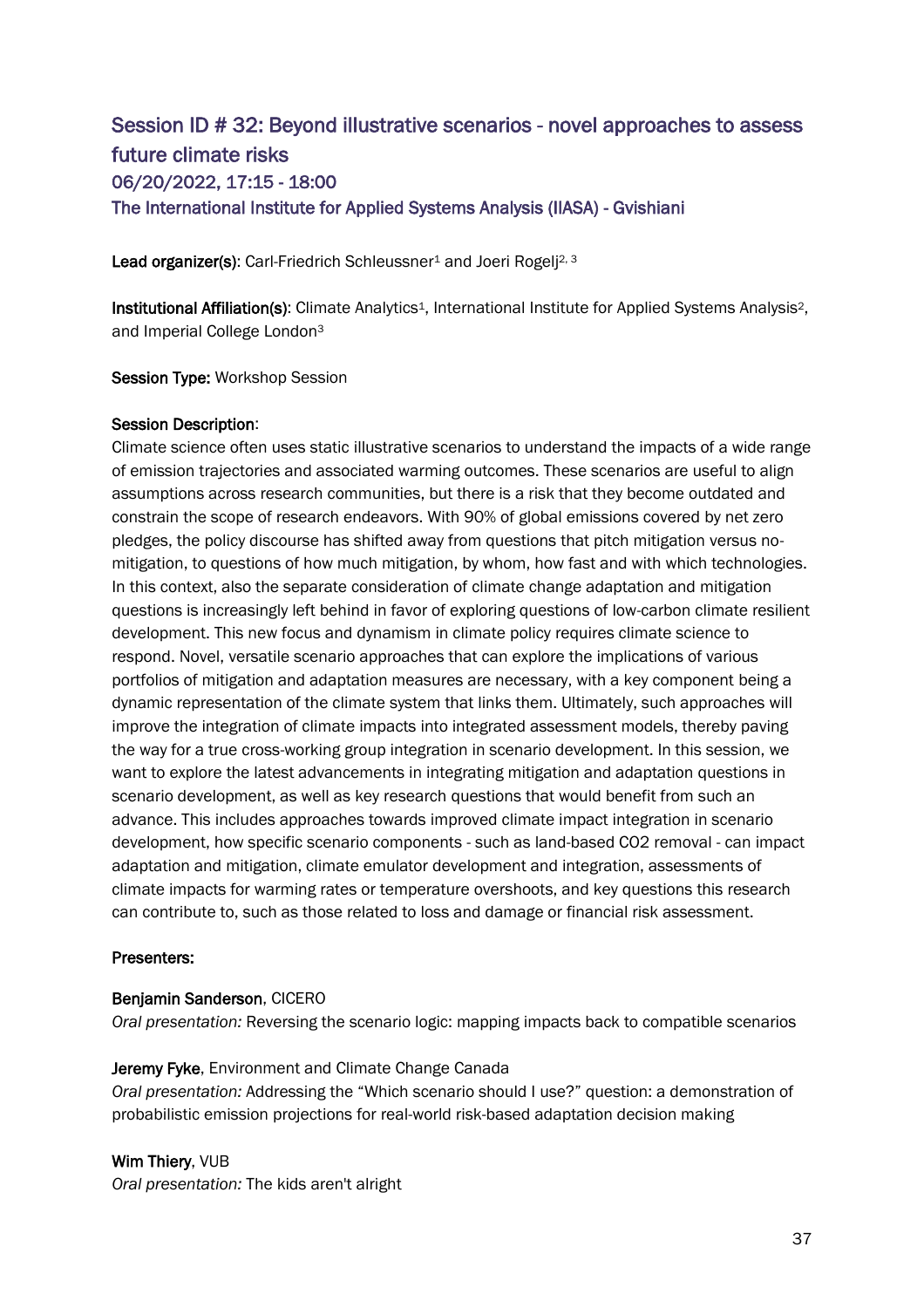# Session ID # 85: Multiscale and multidimensional demographic projections for the extended global scenario frameworks 06/21/2022, 11:00 - 12:30 Laxenburg Conference Center - Theatersaal

Lead organizer(s): Leiwen Jiang<sup>1</sup>, Samir KC<sup>2</sup>, and Bryan Jones<sup>3</sup>

Institutional Affiliation(s): Shanghai University<sup>1</sup>, International Institute for Applied Systems Analysis2, and City University of New York<sup>3</sup>

#### Session Type: Research Session

#### Session Description:

Population dynamics has been a key element in developing socioeconomic and environmental scenarios, including the Shared Socioeconomic Pathways (SSPs) for addressing climate change mitigation and adaption challenges. Over the past years, many efforts have been invested in updating and extending demographic projections of the global basic SSP scenarios, acknowledging the importance of changing population size, characteristics, spatial distributions and their associated production and consumption behavior. This session seeks to extend and improve the existing population scenarios that explicitly assess demographic and spatial heterogeneity. They are projections of changes in not only population sizes, compositions by age, sex, education, rural-urban residence, household structure, and income, but also their distributions across national, subnational, and spatial scales. By examining the available methods and data for producing the multiscale and multi-dimensional projections and discussing the methodological differences, it helps understand the challenges and implications associated with demographic scenarios over small areas and long time-horizons. The session also aims to update and explore new development in the research community to consider the feedback of external forces such as climate change, conflict, and COVID-19 pandemic on population dynamics. This is in line with the new initiatives in the integrated assessment modeling community to better account for interactions and causal mechanisms between different sectors and systems. Thirdly, the session invites novel, interdisciplinary, and evidence-based research submissions that develop localized sociodemographic scenarios tailored to specific communities and apply them to supporting community-based policies for building resilience through an equity and well-being enhancement lens.

#### Presenters:

Iulia Marginean, Center for International Climate Research (CICERO) *Oral presentation:* Quantifying future vulnerability to climate change: The importance of highresolution population projections.

Samir KC, International Institute for Applied Systems Analysis (IIASA) and ADRI/SHU *Oral presentation:* Population heterogeneity under SSPs at the sub-national level in India and China

Lena Reimann, Institute for Environmental Studies (IVM), Vrije Universiteit Amsterdam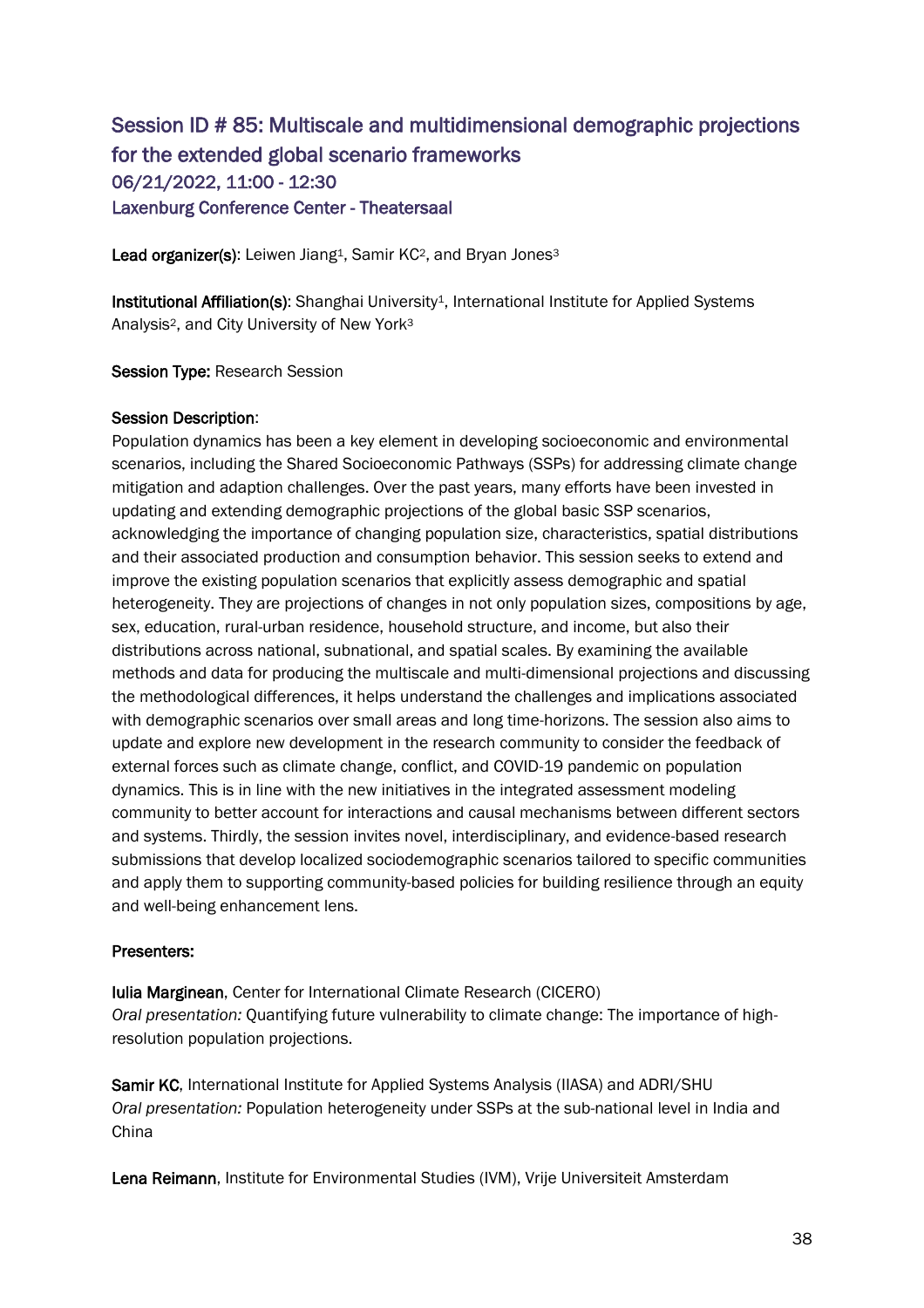*Oral presentation:* Developing high-resolution SSP-based population projections accounting for internal migration and spatial development patterns

## Leiwen Jiang, Population Council and ADRI/SHU

*Oral presentation:* Multiscale demographic projections for climate change scenarios framework

Camille Belmin, Potsdam Institute for Climate Impact research

*Oral presentation:* Integrating energy access as a determinant of fertility in population projections: can universal access to energy lead to long-term energy savings?

## Mehdi Mikou, CIRED

*Poster presentation:* Projecting high resolution gridded datasets for income and population disaggregated by age and gender in Europe

## Laurence Hawker, University of Bristol

*Poster presentation:* Introducing FuturePop - Global Gridded Population Projections at 90m resolution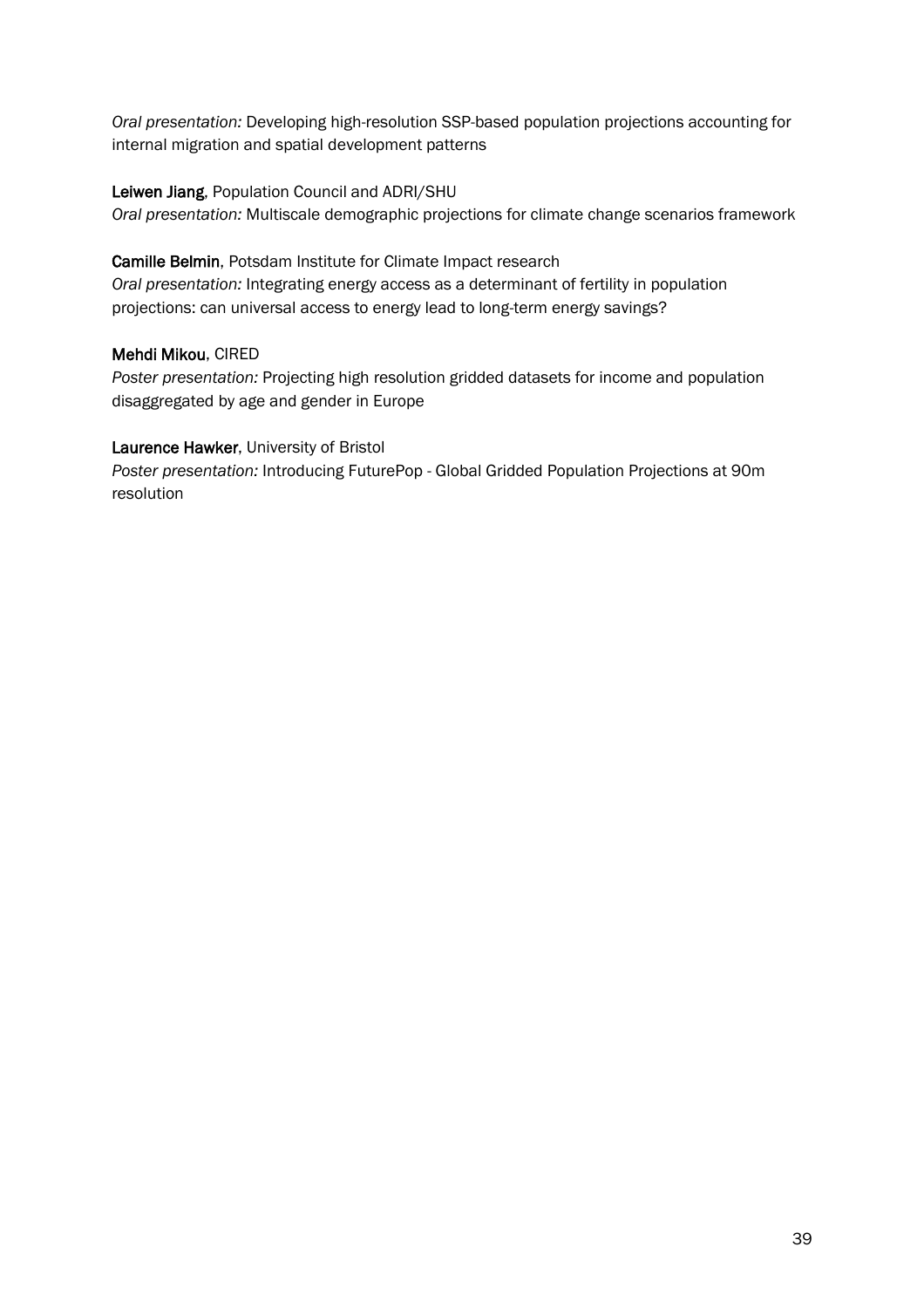# Session ID # 25: Poverty, inequality, distributional impacts of climate change mitigation and impacts 06/21/2022, 11:00 - 12:30 Laxenburg Conference Center - Marschallzimmer 1

Lead organizer(s): Shinichiro Fujimori<sup>1</sup>, Bjoern Soergel<sup>2</sup>, Jihoon Min<sup>3</sup>

Institutional Affiliation(s): Kyoto University<sup>1</sup>, Potsdam Institute for Climate Impact Research<sup>2</sup>, and International Institute for Applied Systems Analysis<sup>3</sup>

Session Type: Research Session

#### Session Description:

A number of scenario based studies dealing with interactions between climate change mitigation and poverty (inequality) with numerical models have recently emerged1, 2, 3. While energy and land-use system transformation is required to reduce GHG emissions, identification of the poverty implications of such transformation as well as countermeasures to eradicate poverty or to reduce inequality should be considered alongside the climate policies, for example through national and international redistribution of carbon pricing revenues. Given that the goals of poverty, inequality and climate are separately emphasized by the SDG, this is an even more important task for the research community.

In this session, we, first, exchange information regarding latest scenarios and the modelling on poverty and inequality. Then, we discuss the required research directions for future scenarios of poverty and income inequality. To do this, we begin with the climate change mitigation and poverty interaction, but work towards a quantification of climate change impacts (and those avoided through mitigation). We also consider the link to multi-dimensional poverty, including aspects such as hunger, energy access, or health. We discuss advantages and disadvantages of using the current SSP-RCP scenario framework. In parallel, the modeling techniques and required data for the further improvement of representation of poverty and inequality would be also discussed.

We finally anticipate the following items and insights.

- Recommendation of poverty and inequality assessment research in terms of the future scenarios.

- cover the full SSP-RCP matrix? Or deviate from the original SSP-RCP?

- How we should handle the baseline, climate mitigation and impacts concept within poverty and inequality research?

- Potential improvement of representation poverty and equality and its required data.

## Presenters:

#### Bramka Arga Jafino, Deltares

*Oral presentation:* Climate change impacts on global poverty and shared prosperity in 2050 and how better development can mitigate them

Johannes Emmerling, RFF-CMCC European Institute on Economics and the Environment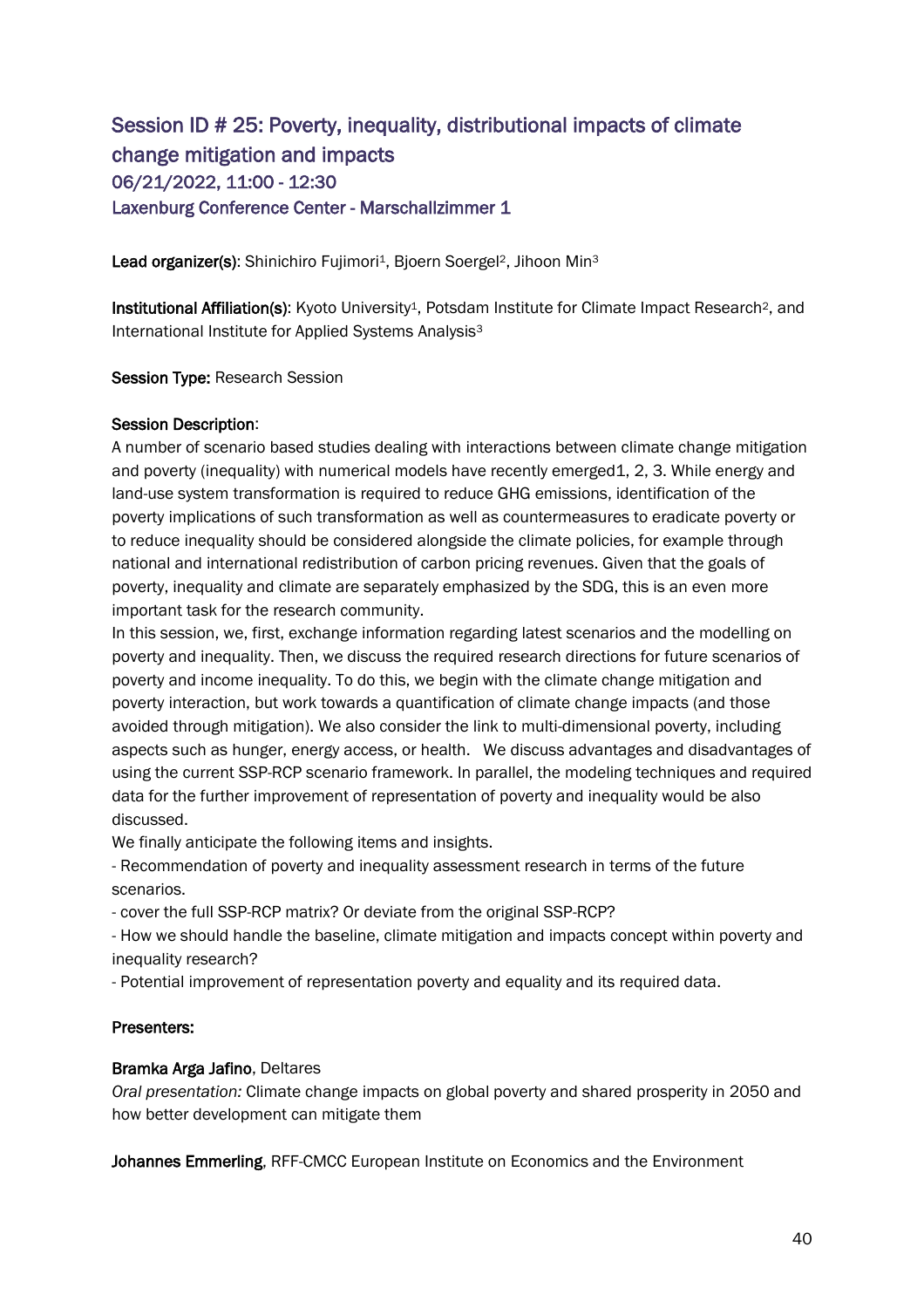*Oral presentation:* The impact of climate change, policies, and redistribution on within-country inequality

## Nicolas Taconet, PIK

*Oral presentation:* Managing within-region inequalities on the way to low carbon economies

Kanishka Narayan, Pacific Northwest National Lab (PNNL), Joint Global Change Research Institute (JGCRI

*Oral presentation:* A PCA driven approach to representing and projecting net income deciles

Jarmo Kikstra, International Institute for Applied Systems Analysis (IIASA) / Imperial College London

*Oral presentation:* Multidimensional deprivations using Decent Living Standards with a focus on energy needs

## Shiya Zhao, Kyoto University

*Oral presentation:* Poverty and equity implications of national climate change mitigation policies in line with the Paris Agreement

Shonali Pachauri, International Institute for Applied Systems Analysis (IIASA) *Poster presentation*: Income growth and spread needed to make the universal modern energy access goal affordable for all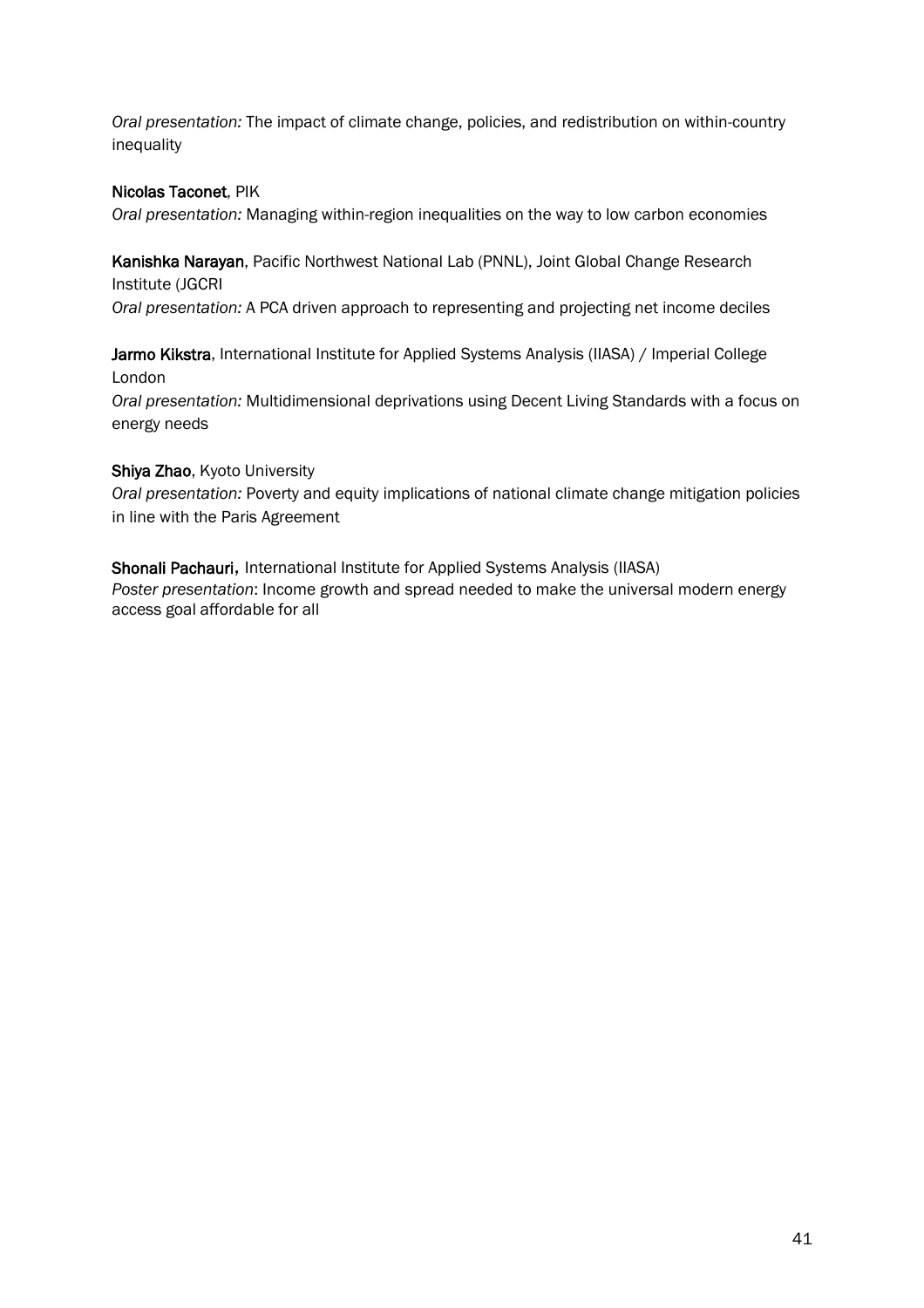## Session ID # 22: Integrated scenarios of impacts, mitigation and adaptation 06/21/2022, 11:00 - 12:30 Laxenburg Conference Center - Marschallzimmer 2

Lead organizer(s): Franziska Piontek<sup>1</sup>, Celine Guivarch<sup>2</sup>, Jun'ya Takakura<sup>3</sup>, Detlef van Vuuren<sup>4</sup>, Massimo Tavoni<sup>5</sup>, Kiyoshi Takahashi<sup>3</sup>

Institutional Affiliation(s): Potsdam Institute for Climate Impact Research<sup>1</sup>, International Center for Development and Environment<sup>2</sup>, National Institute for Environmental Studies Japan<sup>3</sup>, Netherlands Environmental Assessment Agency4, and RFF-CMCC European Institute on Economics and the Environment<sup>5</sup>

#### Session Type: Research Session

#### Session Description:

The SSP framework separates the exploration of mitigation pathways and the assessment of climate change impacts. However, there is an increasing demand to quantify avoided impacts as benefits of mitigation in a consistent, integrated framework. Furthermore, impacts from climate change affect energy demand patterns, demographic and economic development prospects, costs and potentials of mitigation options such as biomass-energy and more. Finally, adaptation is a dimension rarely explicitly considered in existing integrated approaches. While there has been substantial progress in IAM-based impact assessment, there are many remaining challenges. Therefore, there is a need to foster further integration of impacts, adaptation and mitigation in scenarios and models with the goal to quantify scenarios that consistently represent mitigation and adaptation possibilities together with the impacts of a warming world, as well as synergies and trade-offs with development goals. This session will feature presentations of recent advances for joint climate impact-mitigation-adaptation modelling and assessment focusing mainly on detailed process-based IAMs but other forms of IAMs are also within the scope. It will facilitate the discussion of questions like

- how to approach the large uncertainty from climate and associated impact assessments and its implications for projections of socio-economic development;

- how to reconcile top-down and bottom-up impact estimates;

- how to improve the uptake of impact research into IAMs and economic modelling, in particular consistency between scenarios and data sets and integration of high resolution spatio-temporal data;

- how to include risks (esp. from extremes and compound events);

- how to include adaptation, both autonomous for more realistic baselines and specific adaptation as part of the SPA framework.

This research session is complemented by a workshop session focusing on practical aspects of linking impact and IAM modeling.

## Presenters:

Alexandre Koberle, Grantham Institute, Imperial College London

*Oral presentation:* Temperature-clustered scenarios for integrated assessment of mitigation and adaptation policy options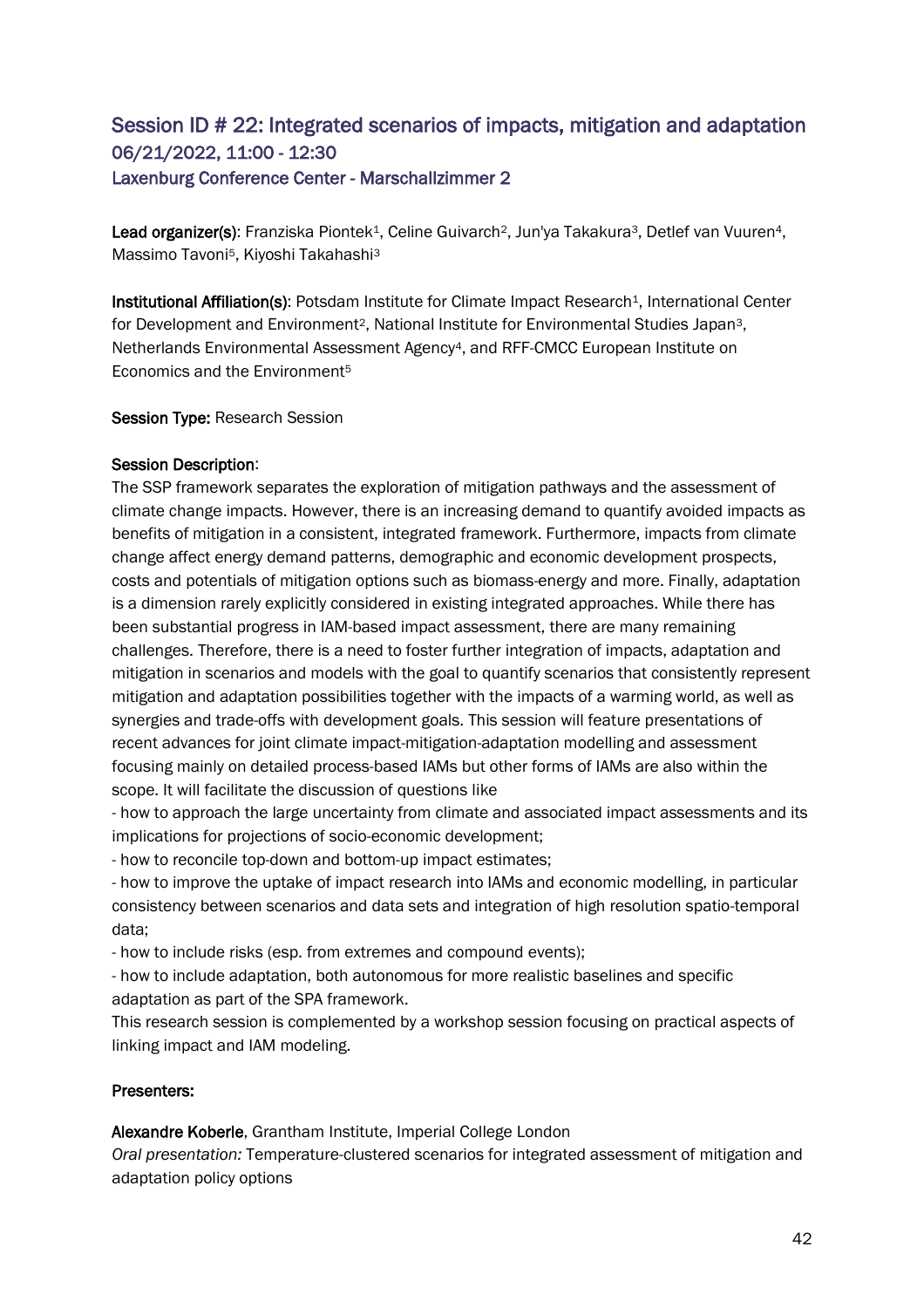## Francesco Pietro Colelli, Ca' Foscari University and CMCC

*Oral presentation:* Energy needs for adaptation significantly impact mitigation pathways

## Adriano Vinca, International Institute for Applied Systems Analysis (IIASA)

*Oral presentation:* Including water, energy and land climate impacts and adaptation strategies in IAM scenarios

## Ol Perkins, King's College London

*Oral presentation:* Capturing land system dynamics in the SSPs through geospatial behavioural models

Felix Jaeger, School of Economics and Management, China University of Geosciences (Wuhan), Laboratoire des Sciences du Climat et de l'Environnement (LSCE), IPSL, CEA/CNRS/UVSQ, Université Paris-Saclay

*Poster presentation:* Comparing Forest to Fire Weather Projections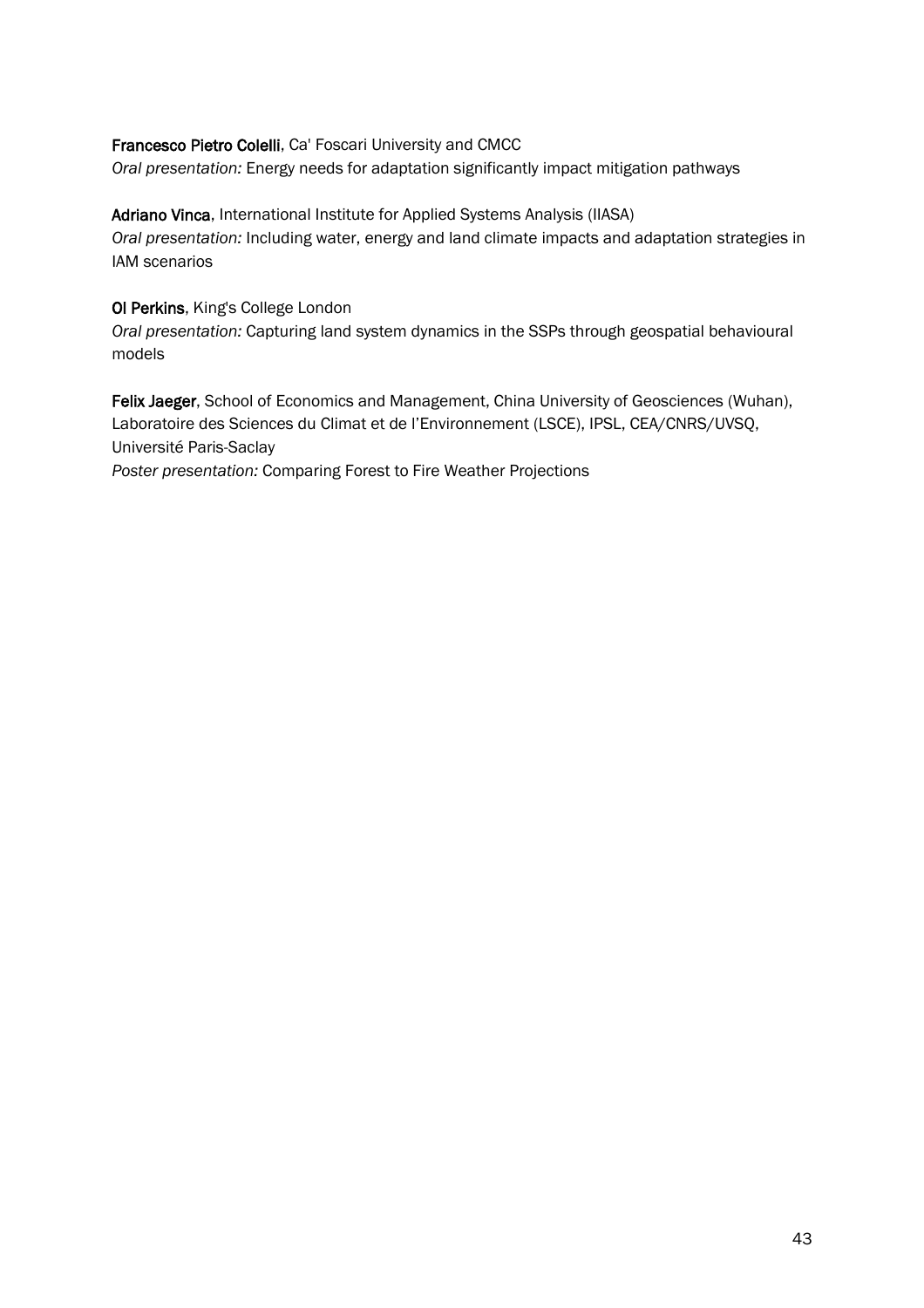## Session ID # 51: Physical climate storylines: applications and perspectives 06/20/2022, 16:30 - 18:00 Laxenburg Conference Center – Wodak

Lead organizer(s): Marina Baldissera Pacchetti<sup>1</sup> and Suraje Dessai<sup>1</sup>

Institutional Affiliation(s): University of Leeds<sup>1</sup>

Session Type: Research Session

#### Session Description:

This session aims at collecting perspectives on physical climate storylines, a recently developed approach to address climate risk amongst other issues related to the interpretation and use of model projections and the related uncertainty. Physical climate storylines are physically selfconsistent unfolding of past events, or plausible future events.

Physical climate storylines are described as tools for different purposes: for example, the IPCC AR6 WG1 suggests that they can be used for the exploration of low likelihood, high impact events (IPCC, WG1, §4.8), of cross-scale interactions for the purpose of informing adaptation (§10.3.4.2), as pseudo-global warming studies (§10.3.2.2), as information distillation exercises for stakeholders (§10.5.3) where sometimes climate information is integrated with socioeconomic information and delivered the form of narratives delivered through climate services (Cross-Chapter Box 12.2), or as an alternative approach to attribution studies (§11.2.4). In the context of climate related risk, storylines intend to inform stakeholders about the possible impacts of climate hazards by either complementing or replacing probabilistic approaches to represent uncertainty about future climate. Storylines focus on plausibility rather than probability and can offer an alternative way of dealing with deep uncertainty that is more accessible to local decision makers.

Many physical climate storylines are developed with the aim of incorporating stakeholder perspectives either by addressing questions identified by stakeholders or by co-producing storylines with stakeholders themselves. Storylines can combine climate and socio-economic information relevant to stakeholders to facilitate decision-making, thereby overlapping with scenario approaches.

For this session, we encourage submissions that develop one of the following: (i) physical climate storylines to address information needs of stakeholders for climate risk assessment and management, (ii) critical/evaluative perspectives on existing physical climate storylines (iii) comparative evaluations of physical climate storylines and scenarios, (iv) perspectives on the physical climate storyline approach in general.

## Presenters:

#### Henrique M. D. Goulart, Deltares

*Oral presentation:* Storylines of weather-induced shocks to the soybean supply chain under climate change and different socioeconomic policies

Taro Kunimitsu, CICERO Center for International Climate Research *Oral presentation:* The use of Bayesian networks in physical climate storylines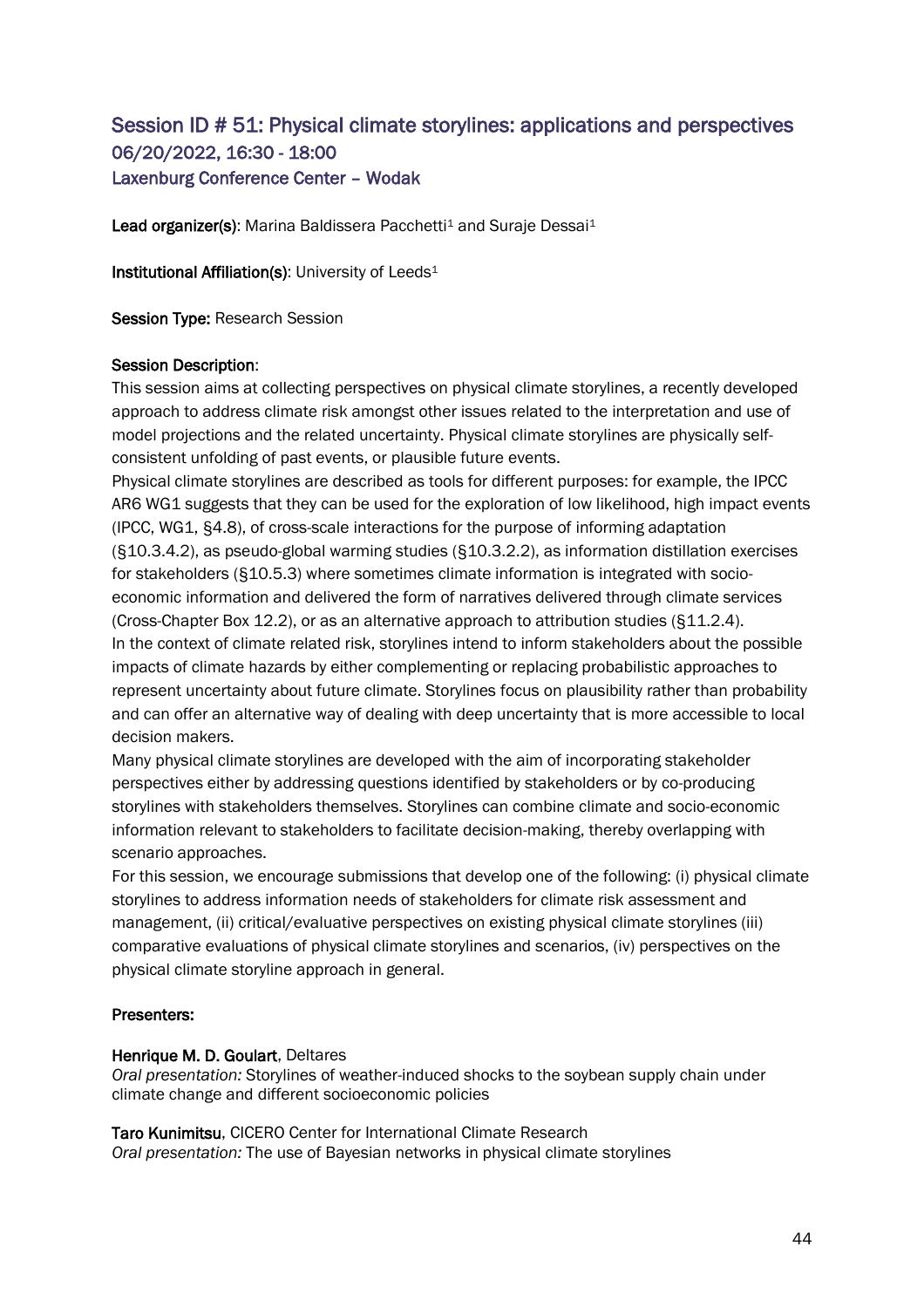#### Nina Pirttioja, Finnish Environment Institute (SYKE)

*Oral presentation:* Exploring methods of co-creating climate and impact storylines to complement SSP-based scenarios for informing regional adaptation planning

Theodore Shepherd, University of Reading *Oral presentation:* Physical climate storylines: not 'Just So Stories'

#### Taro Kunimitsu, CICERO Center for International Climate Research

*Poster presentation:* The use of Bayesian networks in physical climate storylines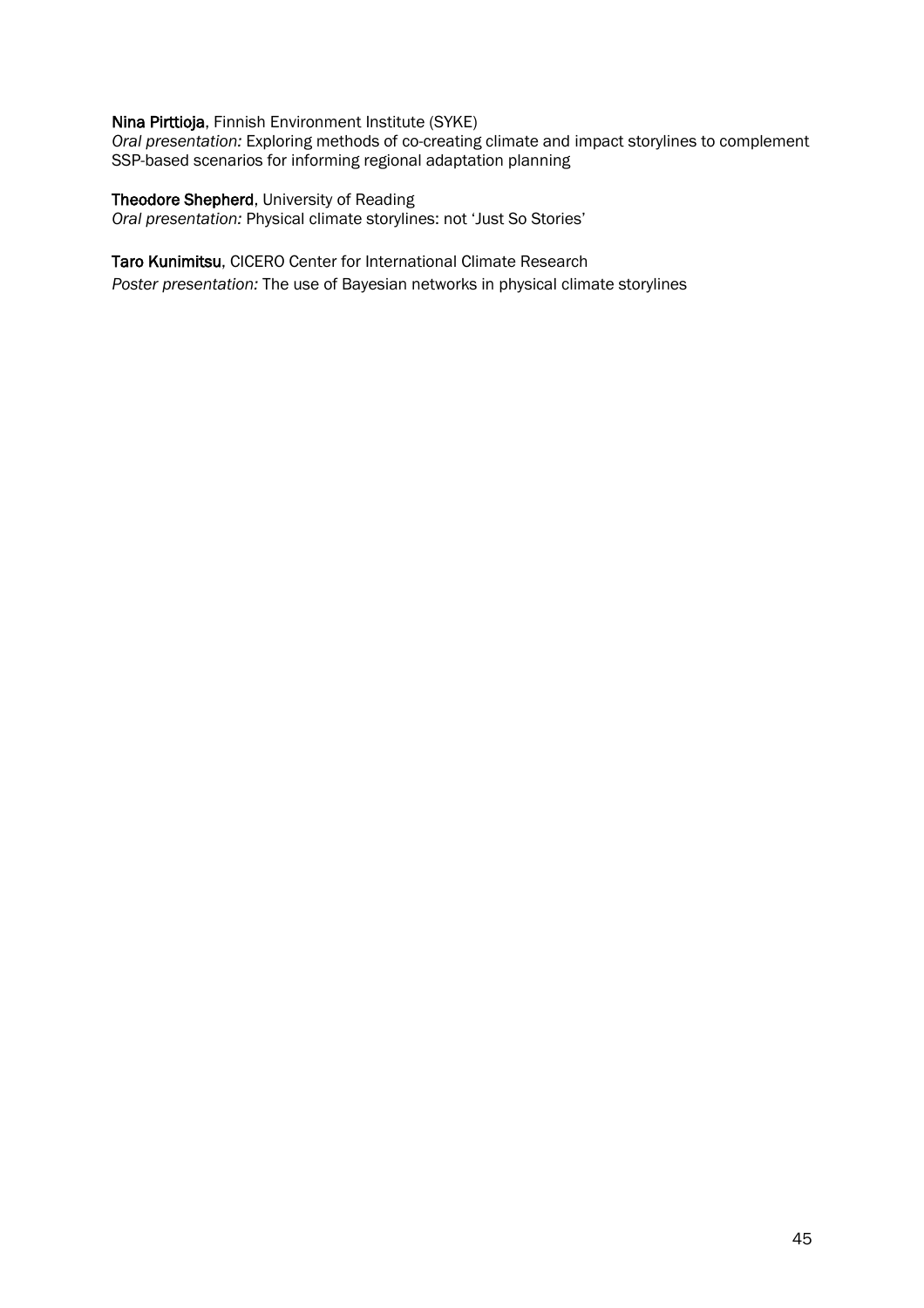# Session ID # 82: Qualitative and quantitative approaches to represent regional capacity for mitigation and adaptation in the Shared Socioeconomic Pathways (SSPs) 06/21/2022, 11:00 - 12:30 Laxenburg Conference Center - Franz Josef

 ${\sf Lead}$  organizer(s): Elina Brutschin $^1$ , Silvia Pianta $^2$ , and Felix Schenuit $^3$ 

Institutional Affiliation(s): International Institute for Applied Systems Analysis<sup>1</sup>, RFF-CMCC European Institute on Economics and the Environment<sup>2</sup>, and Hamburg University<sup>3</sup>

Session Type: Research Session

#### Session Description:

Integrated Assessment Models (IAM) are the primary tool for developing global and regional emission trajectories and carbon budgets that limit global warming in line with the Paris Agreement. However, these trajectories rely mostly on assumptions about technological and economic constraints/capacities and do not take into account possible constraints that might be imposed by regional variation in institutional and societal capacities that determine the political conditions for the implementation of more stringent climate action, effective climate adaptation, and alignment with achieving key SDGs.

Currently, institutions and governance are embedded in the narratives associated with the Shared Socioeconomic Pathways (SSP); however, this information is qualitative and can only be incorporated indirectly, for example, techno-economic assumptions can be adjusted from variation in institutional and social narratives. At the same time, there are newer approaches that are leveraging political and social sciences to improve the conceptualization and quantification of institutions and other societal constraints. For this research session we are inviting proposals that are looking into one of the following areas: (a) theoretical work pertaining to the conceptualization of state capacity, governance and institutions as it relates to climate action, (b) empirical work that proposes innovative operationalization of state capacity related concepts and historically analyzes key drivers and (c) qualitative and quantitative work incorporating institutions into projections and scenarios.

## Presenters:

#### Lola Nacke, Chalmers University of Technology

*Oral presentation:* Using coal compensation schemes to understand national capacity for coal phase-out

Ines Dombrowsky, German Development Institute / Deutsches Institut für Entwicklungspolitik (DIE)

*Oral presentation:* Policy mixes for the implementation of the Paris Agreement and the 2030 Agenda

Felix Schenuit, German Institute for International and Security Affairs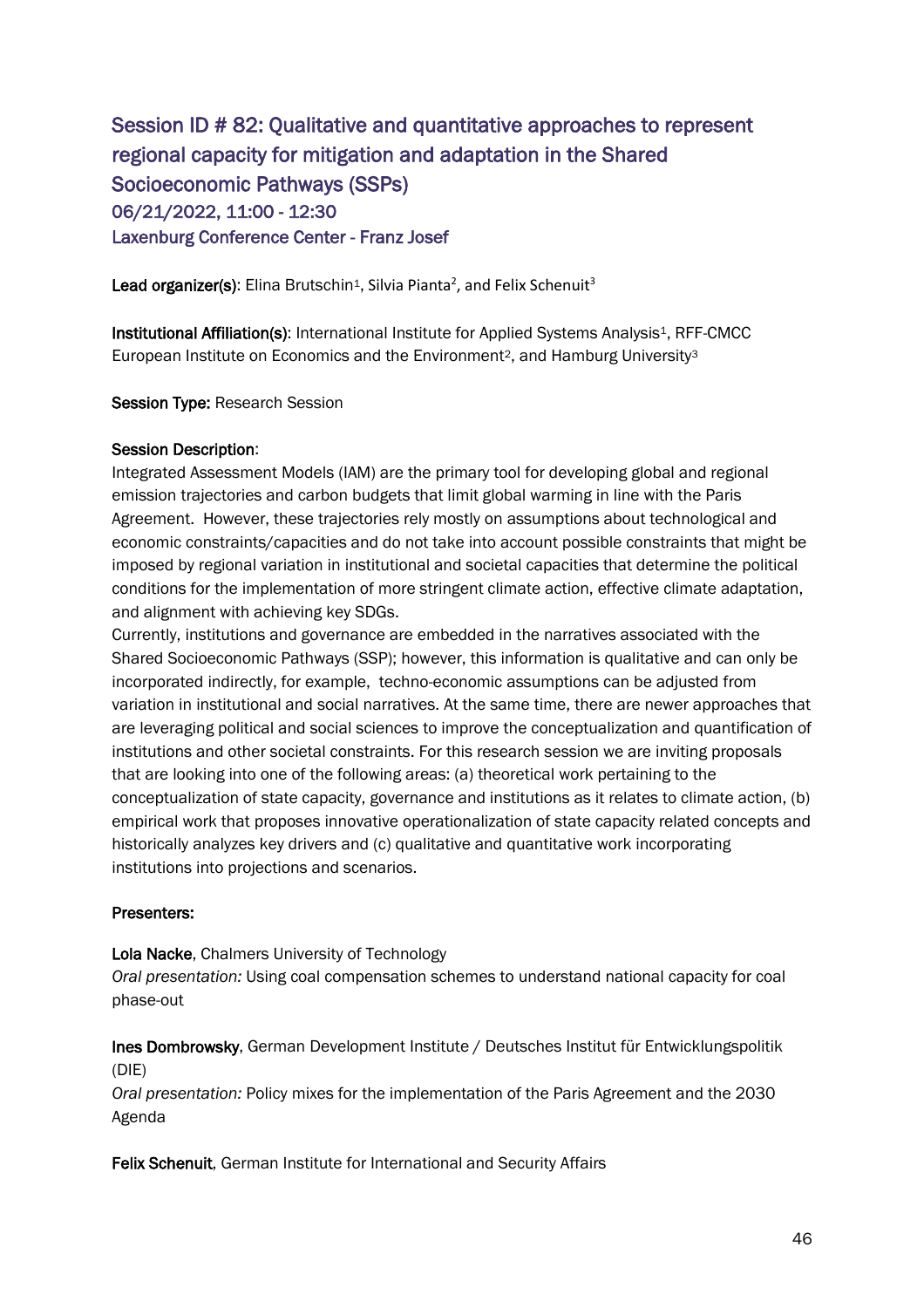*Oral presentation:* Towards politically robust mitigation pathways: Assessing 'mitigation capacity' in the context of carbon dioxide removal

Marina Andrijevic, International Institute for Applied Systems Analysis (IIASA) *Oral presentation:* Future cooling gap in shared socioeconomic pathways

Florian Humpenöder, Potsdam Institute for Climate Impact Research (PIK) *Oral presentation:* Overcoming global inequality is critical for land-based mitigation in line with the Paris Agreement

Silvia Pianta, RFF-CMCC European Institute on Economics and the Environment *Oral presentation:* Emissions lock-in, capacity, and public opinion: How social and political science can inform climate modeling efforts

Jonathan Moyer, University of Denver / Pardee Center *Oral presentation:* Geopolitical implications of future patterns of socioeconomic development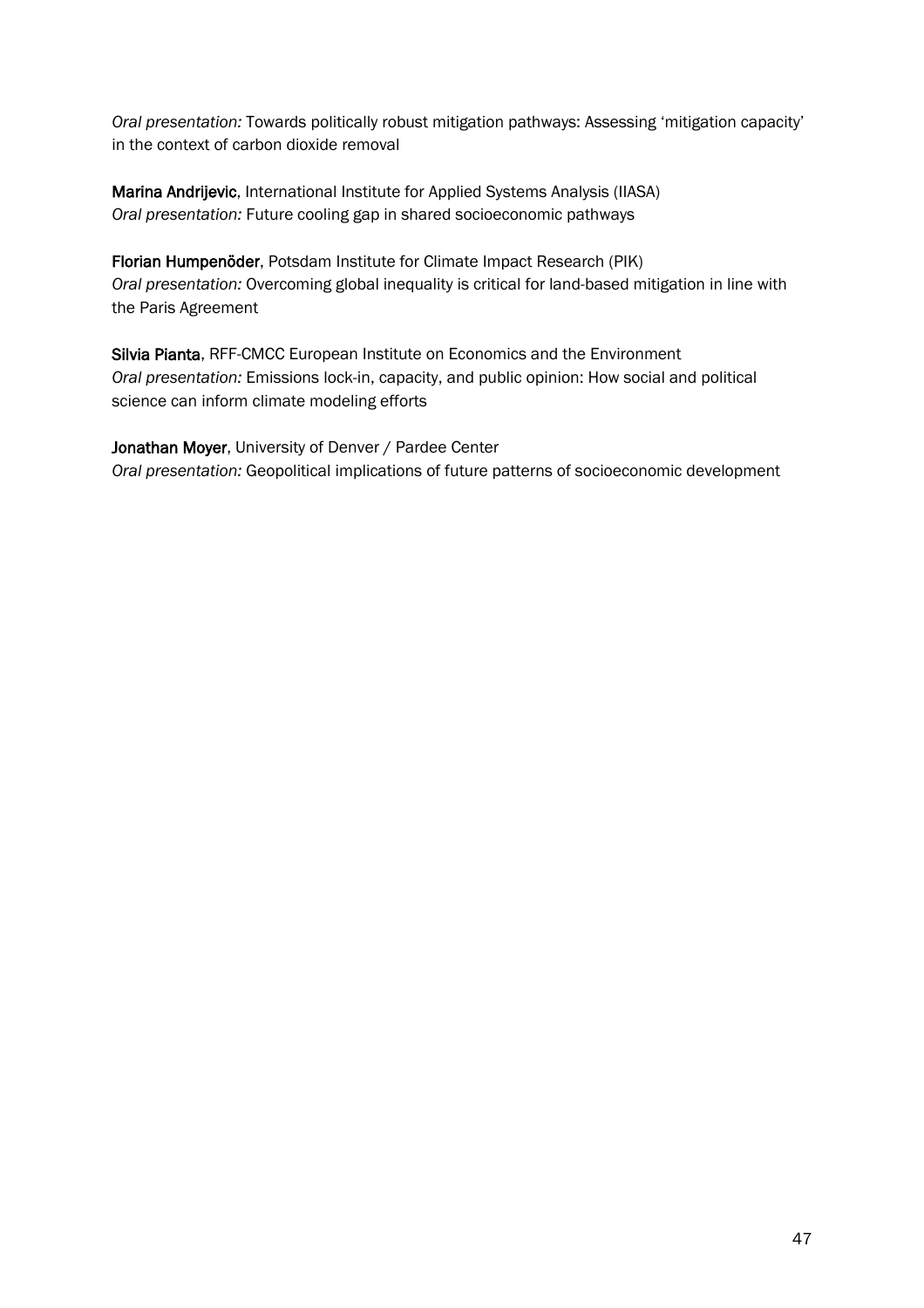# Session ID # 12: Reflexivity for sustainable and equitable futures: broadening scenario inputs for linkages across methods, scales, and levels 06/21/2022, 11:00 - 12:30

The International Institute for Applied Systems Analysis (IIASA) – Kaminzimmer

Lead organizer(s): Anita Lazurko<sup>1</sup> and Vanessa Schweizer<sup>1</sup>

Institutional Affiliation(s): University of Waterloo, Canada<sup>1</sup>

Session Type: Workshop Session

#### Session Description:

Scenarios are an important tool to anticipate trajectories of socio-environmental systems and to navigate transformations to sustainability. Amid such complex, uncertain, and potentially contested processes of change, scenario development requires reflexive processes that are open to a wide range of inputs. This drive toward more reflexive and inclusive scenario practice is reflected in emerging scenario research, which focuses on reconciling alternative forms of knowledge (e.g., qualitative and quantitative), linking global to sub-global scales, and combining bottom-up with top-down drivers of change. For example, emerging semi-quantitative methods like Cross-Impact Balances help systematically link drivers of change at different scales that are represented by both qualitative and quantitative data.

The opportunities and challenges associated with "opening up" scenario practice can be framed as a form of reflexive boundary selection, where the up-front choice of scenario framework and method creates a sweeping limit around the scope of future conditions and values considered in the detailed processes that follow. This delimitation may constrain the consideration of extreme scenarios that are increasingly plausible under 21st century conditions and to exclude ambitious or pluralistic visions of a sustainable future.

This session aims to 1) explore the need for more reflexive scenario research and practice and 2) highlight methods and case studies that address this need. Organizers invite abstracts that have successfully applied greater reflexivity in scenario development by widening the range of methods, inputs, or drivers of change included in the process, such as by using semi-quantitative or linked qualitative-quantitative methods and/or by connecting drivers of change across scales or levels. After introducing an emerging framework for reflexive scenario practice in sustainability science, 4 to 5 panelists will present their work. Through a Q&A and breakout groups, participants will interact with the panelists to discuss: what opportunities and challenges exist for more reflexive and inclusive scenarios, particularly when linking across knowledge types, scales, and levels?

## Presenters:

Anita Lazurko, School of Environment, Resources, and Sustainability, University of Waterloo *Oral presentation:* Boundaries of the future: A framework for reflexive scenario practice in sustainability research

Piotr Magnuszewski, Centre for Systems Solutions *Oral presentation:* Social Simulations for Exploring Sustainable Futures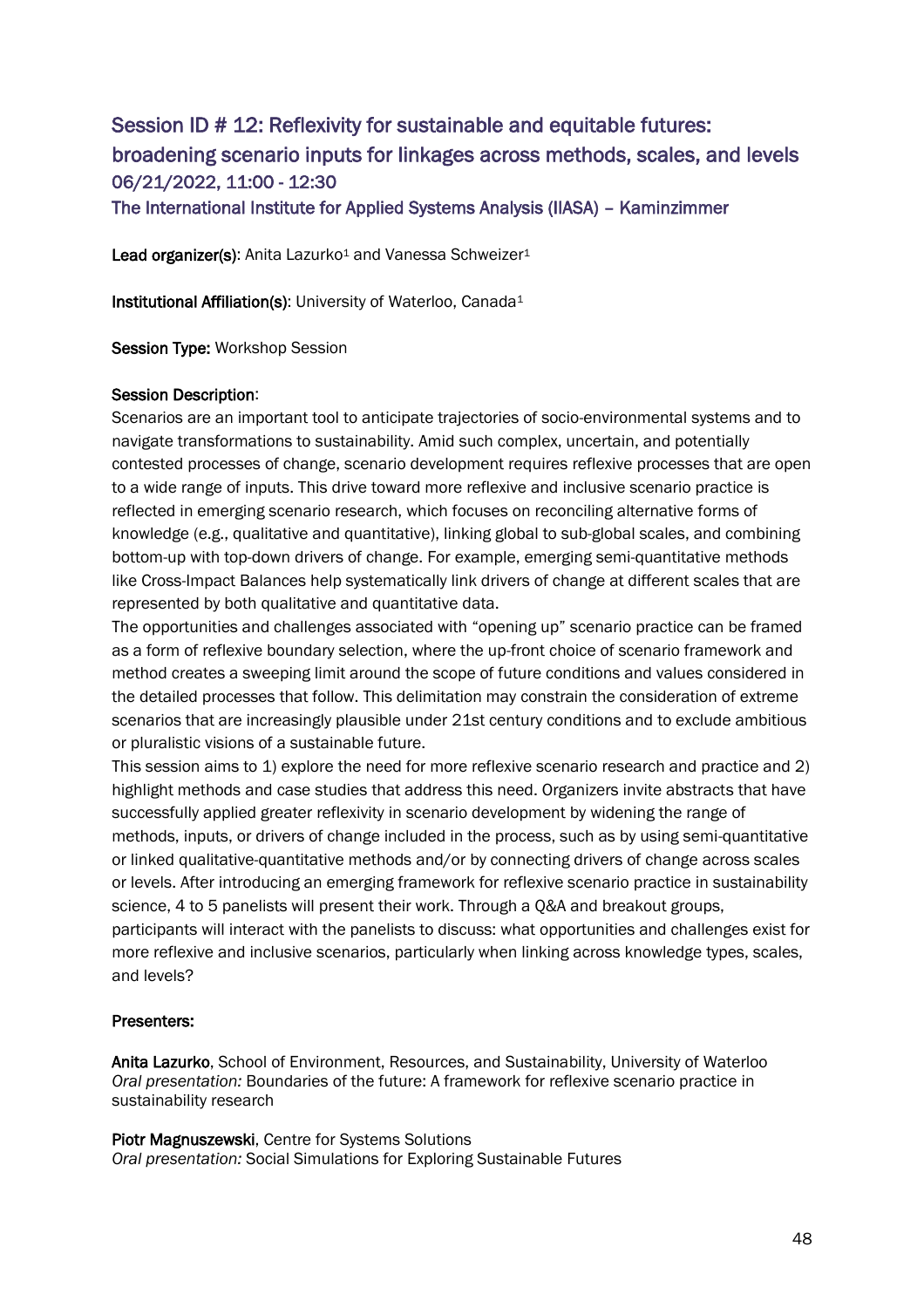Sean Low, Aarhus University

*Oral presentation:* Models of Anticipation: Challenging modes of global environmental assessment by expert networks in climate intervention technologies

Geronimo Gussmann, Global Climate Forum e.V.

*Oral presentation:* Co-developing sea-level rise adaptation scenarios for the Maldives

Patrick Keys, School of Global Environmental Sustainability, Colorado State University *Oral presentation:* Challenges and Opportunities for Futures Research in the Anthropocene

Naomi Rubenstein, International Institute for Applied Systems Analysis (IIASA) *Poster presentation:* Exploratory scenarios for transformational intervention planning in the Flood Resilience Measurement for Communities program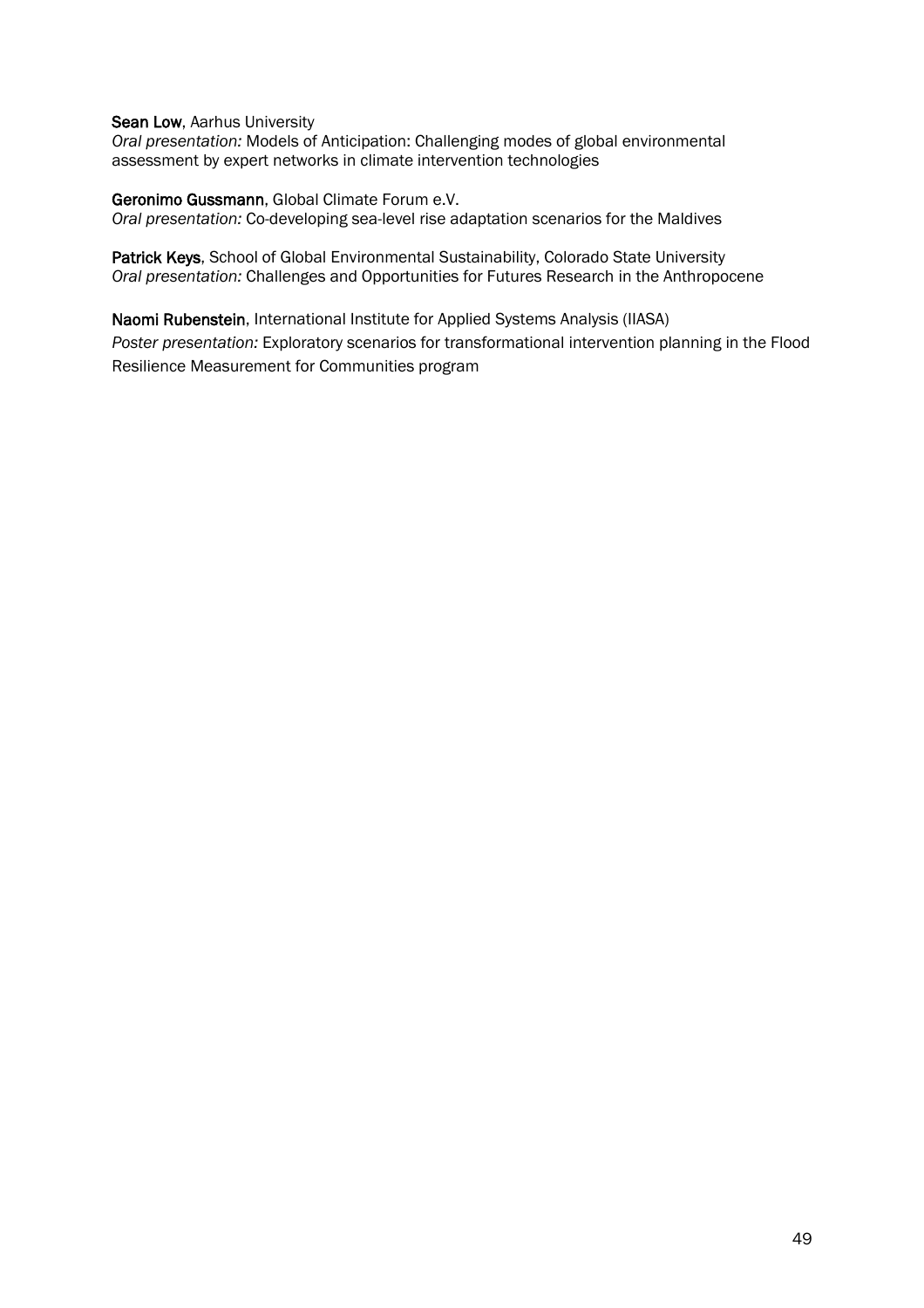# Session ID # 203: Blue scenarios: ocean and fisheries in Earth System models 06/21/2022, 11:00 - 12:30 The International Institute for Applied Systems Analysis (IIASA) - Gvishiani

Lead organizer(s): Mary Gasalla<sup>1</sup>, Jessica Strefler<sup>2</sup> and David Keller<sup>3</sup>

Institutional Affiliation(s): University of Sao Paolo<sup>1</sup>, Potsdam Institute for Climate Impact Research<sup>2</sup> and GEOMAR, Helmholtz Centre for Ocean Research Kiel<sup>3</sup>

Session Type: Workshop Session

#### Session Description:

Oceans cover most of the surface of our planet and are home to a wide variety of current and future human activities and environmental concerns. Yet, there are important gaps in the incorporation of scenarios, especially the SSPs, in ocean and fisheries research. This workshop will address the use of scenarios in ocean and fisheries research and their incorporation in Integrated Assessment Models and Earth System Models. The session will explore the scenarios covering the sustainable use of blue resources, the role of ocean-based carbon dioxide removal, and how to make progress on the use of scenarios. This session invites contributions and examples of the use of scenarios, particularly SSPs for the "blue sector", including methodological progress, co-benefits, research gaps, ocean-based carbon dioxide removal. While addressing methodological options in climate, biodiversity and socioeconomic development scenarios, the workshop also welcomes examples of scenarios based on both qualitative narratives and earth system modeling approaches.

#### Presenters:

Mary Gasalla, University of Sao Paolo *Introduction:* Introduction to the Blue Scenarios Workshop

Jessica Strefler, Potsdam Institute for Climate Impact Research *Introduction:* Integrating oceans in Integrated Assessment Models

David Keller, GEOMAR, Helmholtz Centre for Ocean Research Kiel *Oral presentation:* Ocean-based CO2 removal in the Carbon Dioxide Removal Model Intercomparison Project

Nadine Mengis, GEOMAR, Helmholtz Centre for Ocean Research Kiel *Oral presentation:* Representing marine Carbon Dioxide Removal options in future scenario designs - why, when and how?

Miranda Boettcher, German Institute for International and Security Affairs (SWP) *Oral presentation:* Broadening blue (carbon) futures: how qualitative foresight can complement quantitative scenarios on the "blue" frontier of carbon-dioxide removal

Derek P. Tittensor, Dalhousie University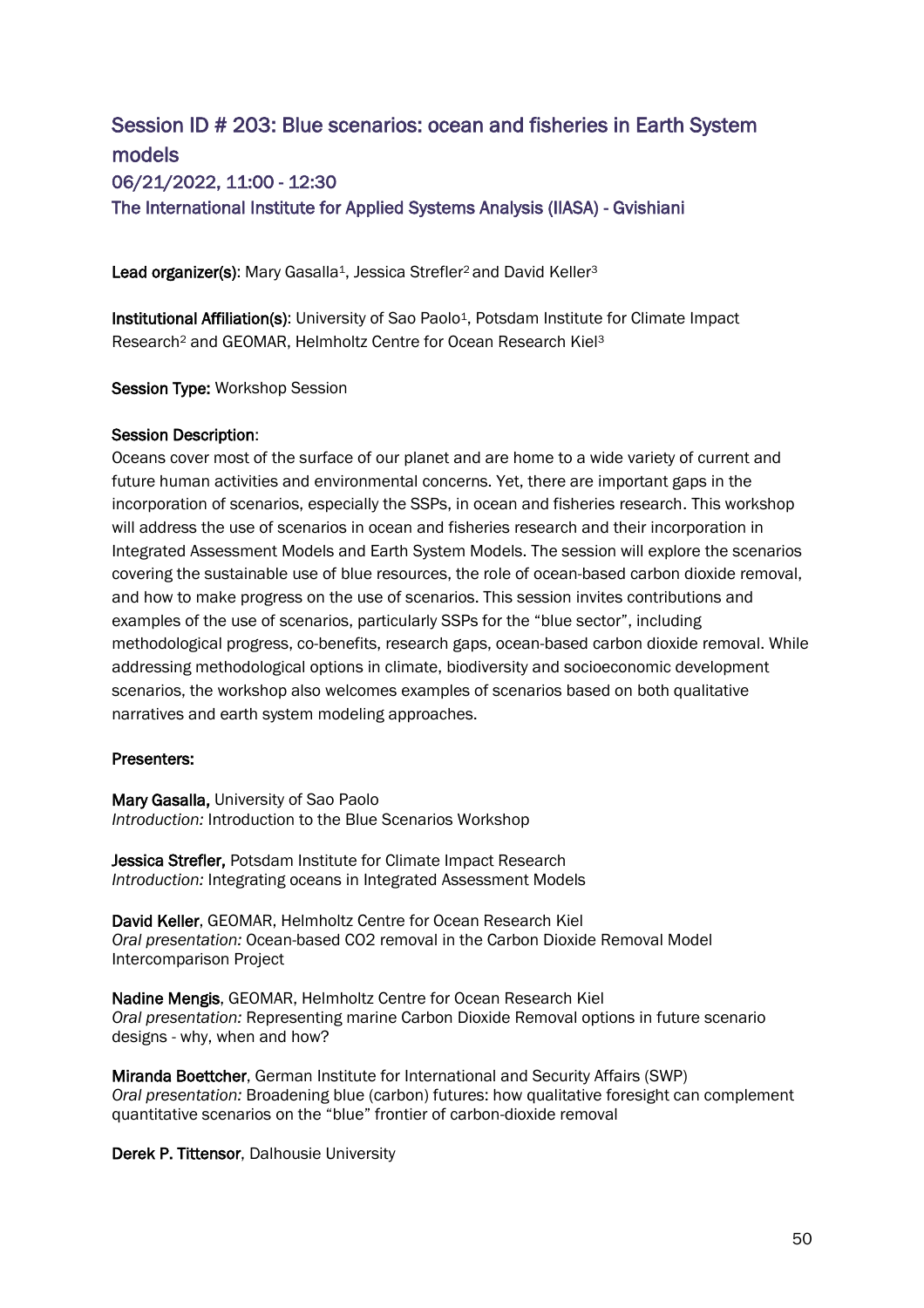*Oral presentation:* The Fisheries and Marine Ecosystem Model Intercomparison Project (FishMIP): past, present, and future

William Cheung, Institute for the Oceans and Fisheries, The University of British Columbia *Oral presentation:* Exploring future seafood sustainability under scenarios of climate change and socio-economic development

#### Guillermo Ortuño Crespo, Stockholm Resilience Centre

*Poster presentation:* Envisioning futures for transformed human-nature relationships on the high seas

Shujuan Xia, National Institute for Environmental Studies, Japan *Poster presentation:* Benefits of moving to diets with more fish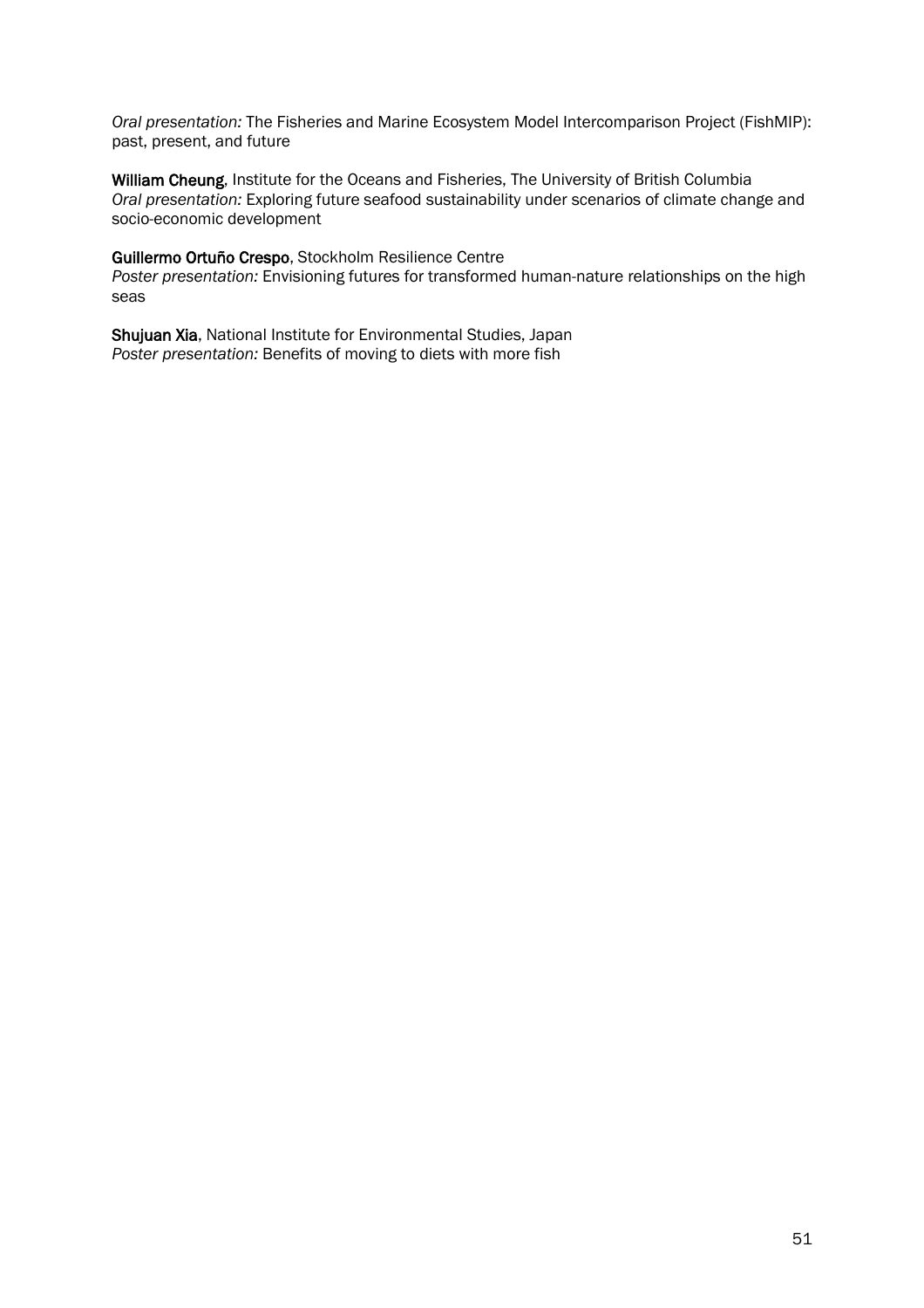## Session ID # 48: Feasibility of scenarios 06/21/2022, 14:30 - 16:00, 16:30 - 18:00 Laxenburg Conference Center – Theatersaal

Lead organizer(s): Aleh Cherp<sup>1</sup> and Jessica Jewell<sup>2</sup>

**Institutional Affiliation(s):** Central European University<sup>1</sup> and Chalmers University of Technology<sup>2</sup>

Session Type: Research Session

#### Session Description:

The policy impact and relevance of transition scenarios depends, in large part, on whether they are viewed as 'feasible', i.e. likely to unfold in the real world rather than only in the world of models. Yet, the science of assessing feasibility of scenarios is just emerging and at the moment struggling with a number of conceptual and methodological challenges. This session will discuss these challenges with reference to specific cases of assessing feasibility of national or global scenarios (pathways, roadmaps, etc.) as well as sectoral transitions relevant for addressing global long-term sustainability challenges. The session will not be able to accommodate narrow discussions of technical, economic or geophysical feasibility of specific technologies. The presentators are encouraged to focus on the following questions: "how is feasibility defined?", "how is feasibility assessed?", "how are the results of feasibility assessment used?". More theoretical presentations on conceptualising feasibility and exploring the principles of sound feasibility assessment are also invited.

## Presenters:

Jessica Jewell, Chalmers University of Technology

*Oral presentation:* Feasibility spaces for climate actions: A bridge between the inside and outside view

Shinichiro Asayama, National Institute for Environmental Studies *Oral presentation:* The politics of crafting and assessing feasible scenarios: muddled between 'plausibility' and 'desirability' of projected futures

Elina Brutschin, International Institute for Applied Systems Analysis (IIASA) *Oral presentation:* Lessons learned from systematic evaluations of IAM scenarios

## Roger Pielke, University of Colorado Boulder

*Oral presentation:* Plausible 2005-2050 emissions scenarios project between 2 and 3 degrees C of warming by 2100

## Theresa Scavenius, Aalborg University

*Oral presentation:* Feasibility, policy-guidance, and machine-learning analysis of the IPCC approach

Gregor Semieniuk, University of Massachusetts Amherst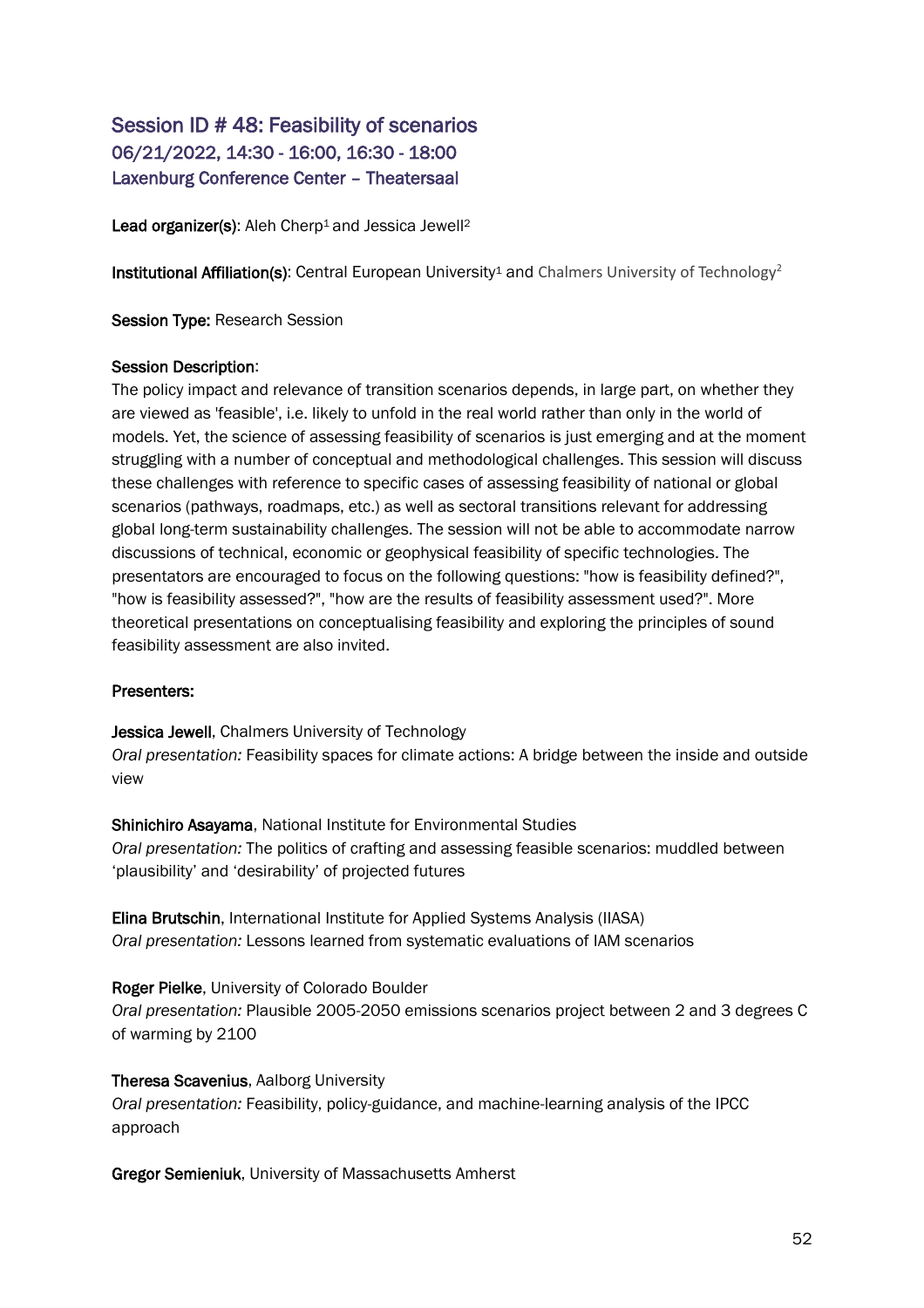*Oral presentation:* Plausible energy demand patterns in a growing global economy with climate policy

Oliver Geden, German Institute for International and Security Affairs (SWP) *Oral presentation:* Assessing political feasibility frontiers: the case of CDR in the European Union

Vadim Vinichenko, Chalmers University of Technology *Oral presentation:* Nuclear and renewables: comparison of historical growth and climate stabilisation scenarios

Vivien Fisch-Romito, Renewable Energy Systems, Institute for Environmental Sciences (ISE), Section of Earth and Environmental Sciences, University of Geneva *Oral presentation:* Insights from hindcasting on modeling socio-technical feasibility of EU climate objectives in the power sector

Adrian Odenweller, Potsdam Institute for Climate Impact Research *Oral presentation:* Probabilistic feasibility spaces for analysing the upscaling of energy technologies: the case of green hydrogen

Masahiro Suzuki, Central European University

*Poster presentation:* Speed of energy transitions: Comparing the historical and required speed of energy transitions and analysing the feasibility of G7 achieving their climate targets

## Rachel Freeman, University College London

*Poster presentation:* Reflections from a socio-politically driven model on the feasibility of energy transition pathways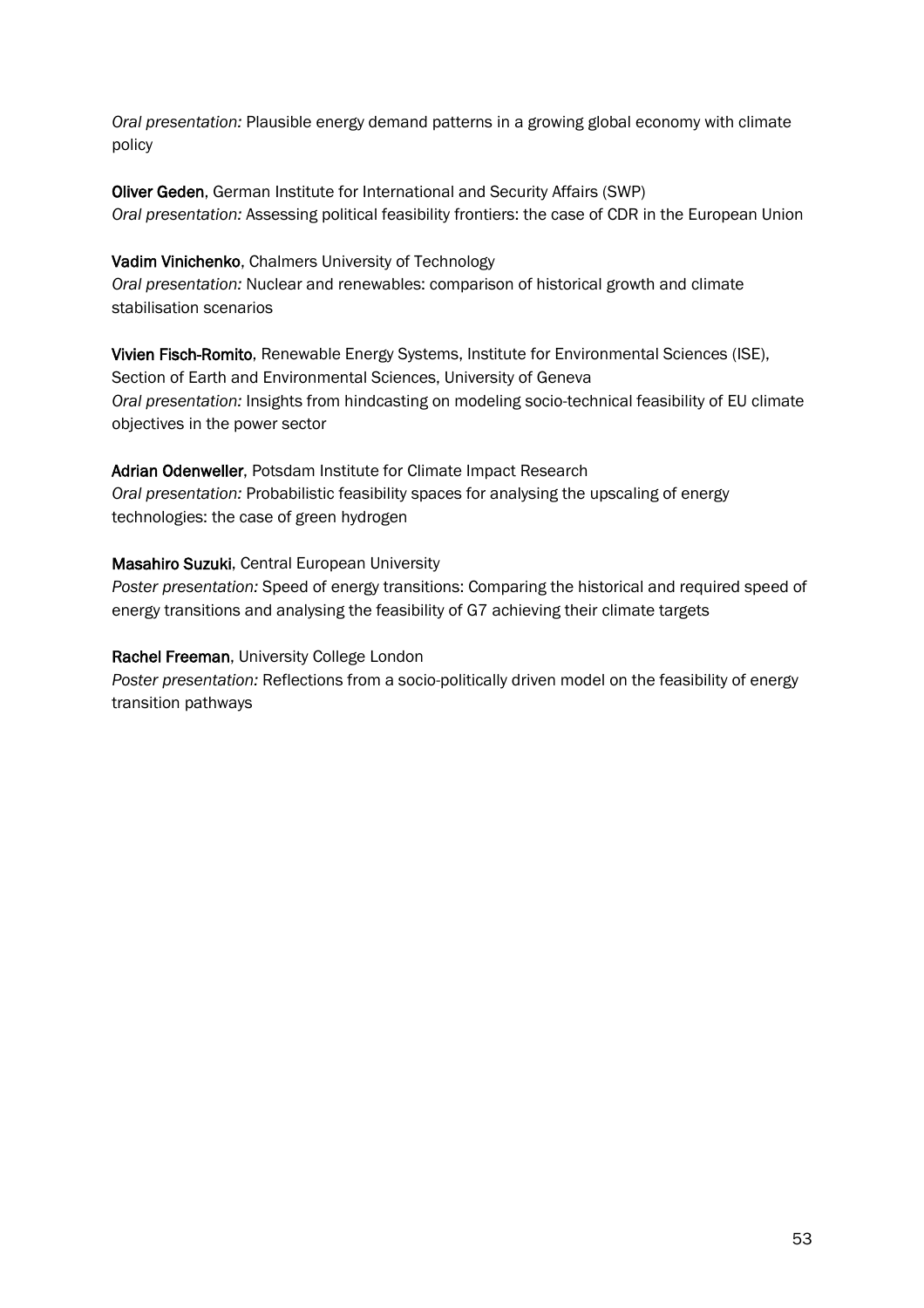# Session ID # 17: Updating the population and economic projections in the **SSPs** 06/21/2022, 14:30 - 16:00 Laxenburg Conference Center - Marschallzimmer 1

Lead organizer(s): Rob Dellink<sup>1</sup> and Samir KC<sup>2</sup>

Institutional Affiliation(s): OECD<sup>1</sup> and International Institute for Applied Systems Analysis<sup>2</sup>

Session Type: Workshop Session

## Session Description:

The Shared Socioeconomic Pathways (SSPs) are underpinned by projections of population by age, sex, and educational attainment, as well as by projections of economic activity. Since the original projections were published, there have been significant developments that imply new population and economics projections would be quantitatively and qualitatively different. This session presents an analysis of how updated tools, newer data, and state-of-the-art assumptions affect the long-term projections of the socioeconomic drivers in each of the SSP scenarios, using the original storylines.

This session aims first to explore advancements made in the past decade and new approaches in population forecasting, including projections of demographic heterogeneity. Updated population dynamics scenario projections will be presented building on the assessment of future fertility, mortality, and migration. This session seeks to identify state of the art assumptions and scenarios for fertility, mortality, and migration, including new developments in the demographic community that can feed into the SSP scenarios.

Next, updated economic projections will be presented, exploring how recent economic trends and updated short-term economic forecasts affect the long-term GDP scenarios. The session will highlight the role of key assumptions on income convergence, trade openness, and the role of natural resource rents in making long-term economic scenarios.

Third, a dedicated part of the discussion will center on the long-term projections on the recovery from COVID-19 and the effects of uncertainty surrounding this on the long-term socioeconomic drivers.

This session will highlight how state-of-the-art future projections of environmental pressure, not least of greenhouse gas emissions, may benefit from a new generation of population and economic projections for the SSPs. It will also show how a full set of updated population and economic scenario assessments can improve on more ad-hoc updates of population and economic projections using only a recalibration to the latest economic data.

## Presenters:

Wolfgang Lutz, International Institute for Applied Systems Analysis (IIASA) *Oral presentation:* Alternative approaches to population forecasting and dealing with demographic heterogeneity

Samir KC, International Institute for Applied Systems Analysis (IIASA), Wittgenstein Center and Shanghai University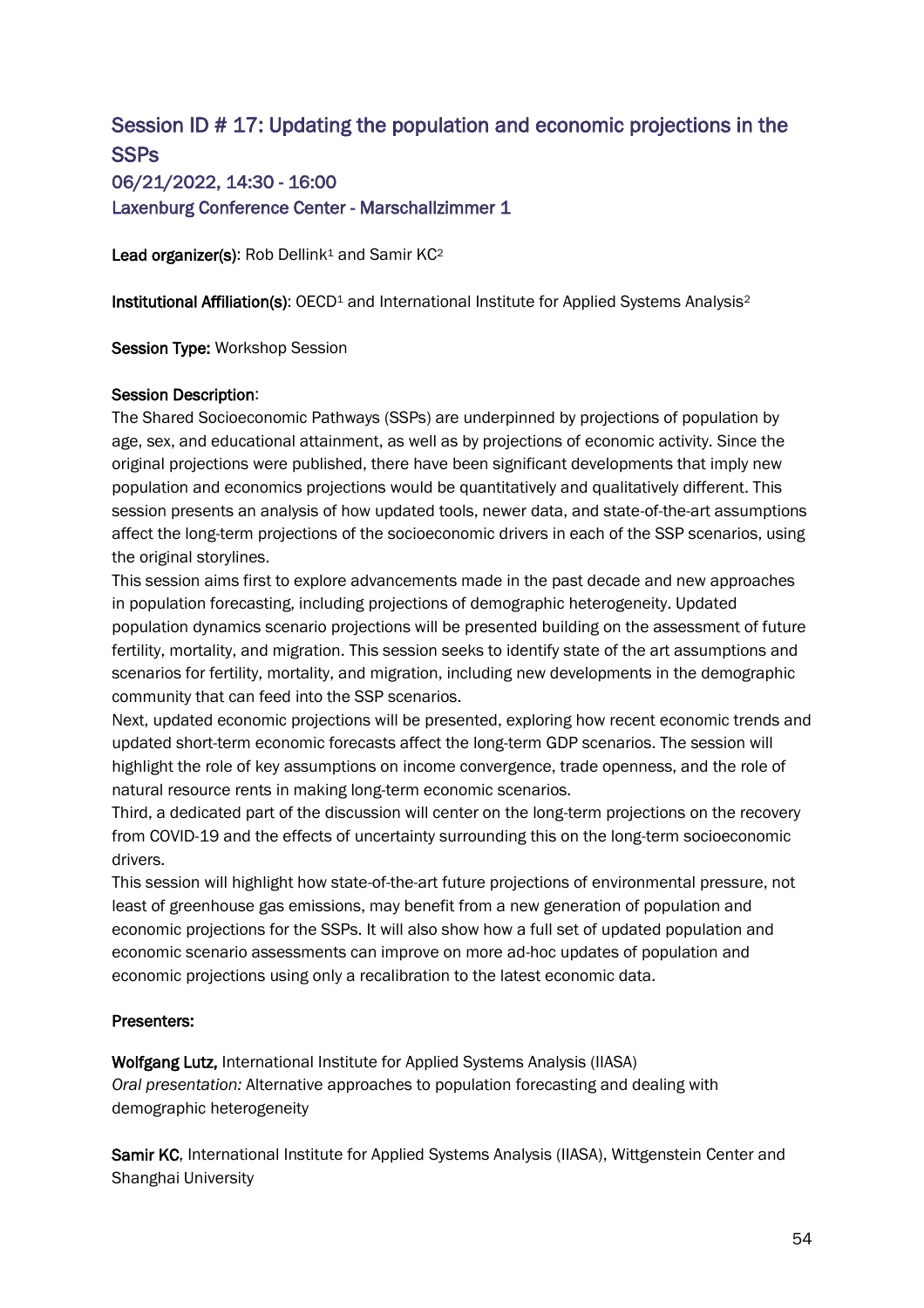*Oral presentation:* Updating SSPs' population and human capital projections

## Rob Dellink, OECD

*Oral presentation:* Updating the economic drivers in the SSPs

# Johannes Koch, Potsdam Institute for Climate Impact Research

*Oral presentation:* Update of Ssp GDP Projections: Capturing Recent Changes in National Accounting, PPP Conversion and Covid 19 Impacts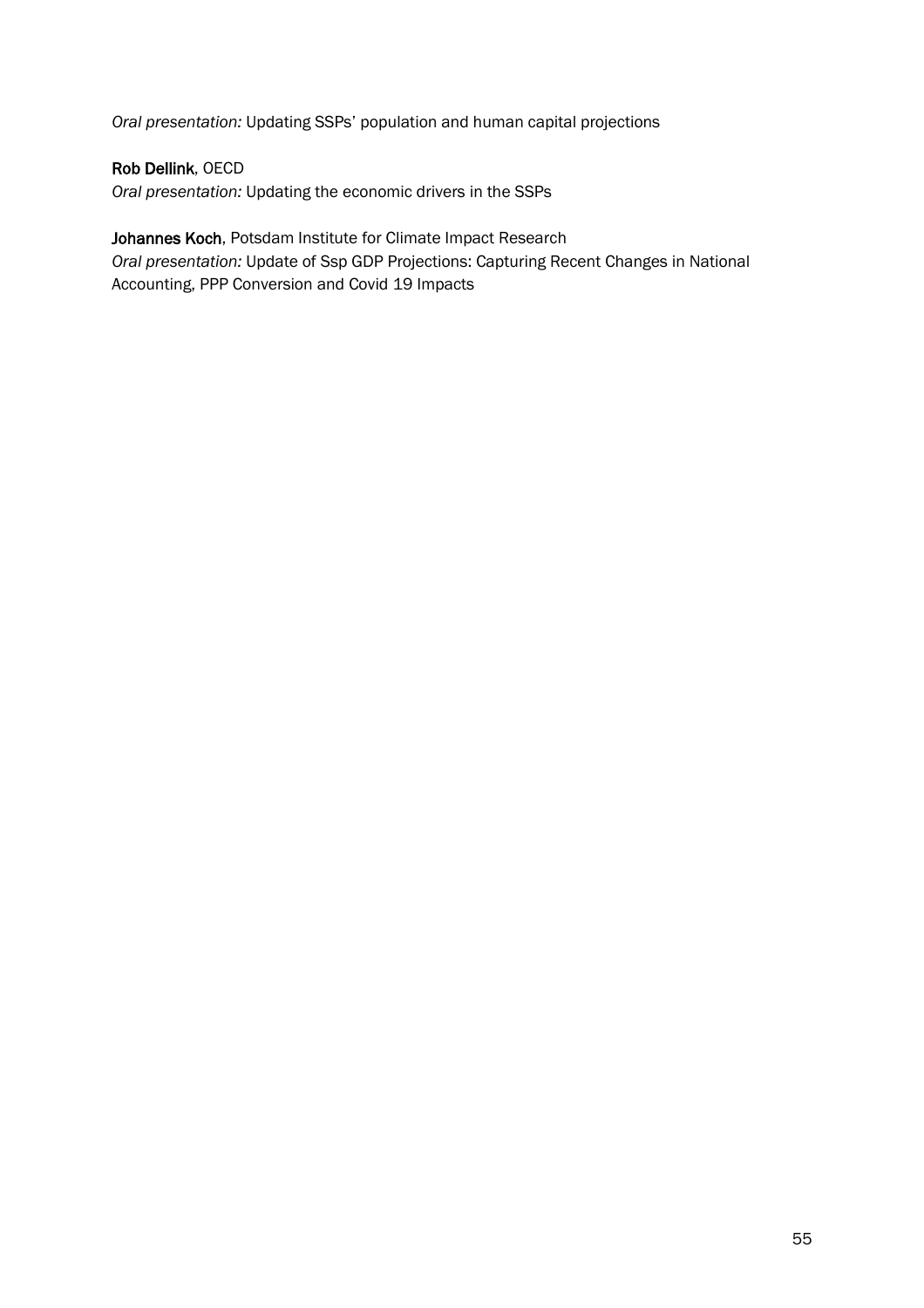# Session ID # 42: Advances in human-Earth System interactions in scenario development 06/21/2022, 14:30 - 16:00 Laxenburg Conference Center - Marschallzimmer 2

Lead organizer(s): Tokuta Yokohata<sup>1</sup>, Chris Smith<sup>2</sup>, Hannah Liddy<sup>3,4</sup>, Kaoru Tachiiri<sup>5</sup>, and Jarmo Kikstra2,6

Institutional Affiliation(s): National Institute for Environmental Studies Japan<sup>1</sup>, International Institute for Applied Systems Analysis2, Columbia University3, NASA Goddard Institute for Space Studies<sup>4</sup>, Japan Agency for Marine-Earth Science and Technology<sup>5</sup>, and Imperial College London<sup>6</sup>

#### Session Type: Research Session

#### Session Description:

In the scenario development of IPCC AR6, socio-economic scenarios (Shared Socio-economic Pathways (SSPs)) were developed by the integrated assessment modelling (IAM) community. Subsequently, in a coordinated effort emissions and concentrations pathways from SSP-RCP scenarios were used by Earth System Models, providing a link between socioeconomic scenarios and detailed climate research. At present this linkage is mostly one-directional. For instance, the SSP design explicitly excluded any climate impacts, and thus potential feedbacks from climatic characteristics to socioeconomic development are not taken into account. At present, the inclusion of more human-Earth system interactions is being actively discussed in multiple communities.

Implications where climate feedbacks may be important include energy supply/demand, food security and wider land use changes, water availability, air quality, climate damages, and population dynamics. Climate change, if included in the design of future scenarios, would therefore affect basic components of IAM scenarios like population and GDP pathways that normally serve as input data. One emerging way to study such complex interactions is to develop coupled models that consider the interaction and feedback between the human-earth system. In this session, presentations on the linking of models for human activities and the natural environment with various complexities and different strategies are welcomed. Additionally, we would like to solicit from scenario developers and users where climate modelling efforts could be more focused and useful and call for greater collaboration between IAM and Earth System Model groups in scenario development.

#### Presenters:

Kaoru Tachiiri, Japan Agency for Marine-Earth Science and Technology *Oral presentation:* Evaluating the interaction between Earth and socio-economic system by using a loosely coupled model

Sibel Eker, Radboud University & International Institute for Applied Systems Analysis (IIASA) *Oral presentation:* Using simple integrated assessment models to explore human and earth system feedbacks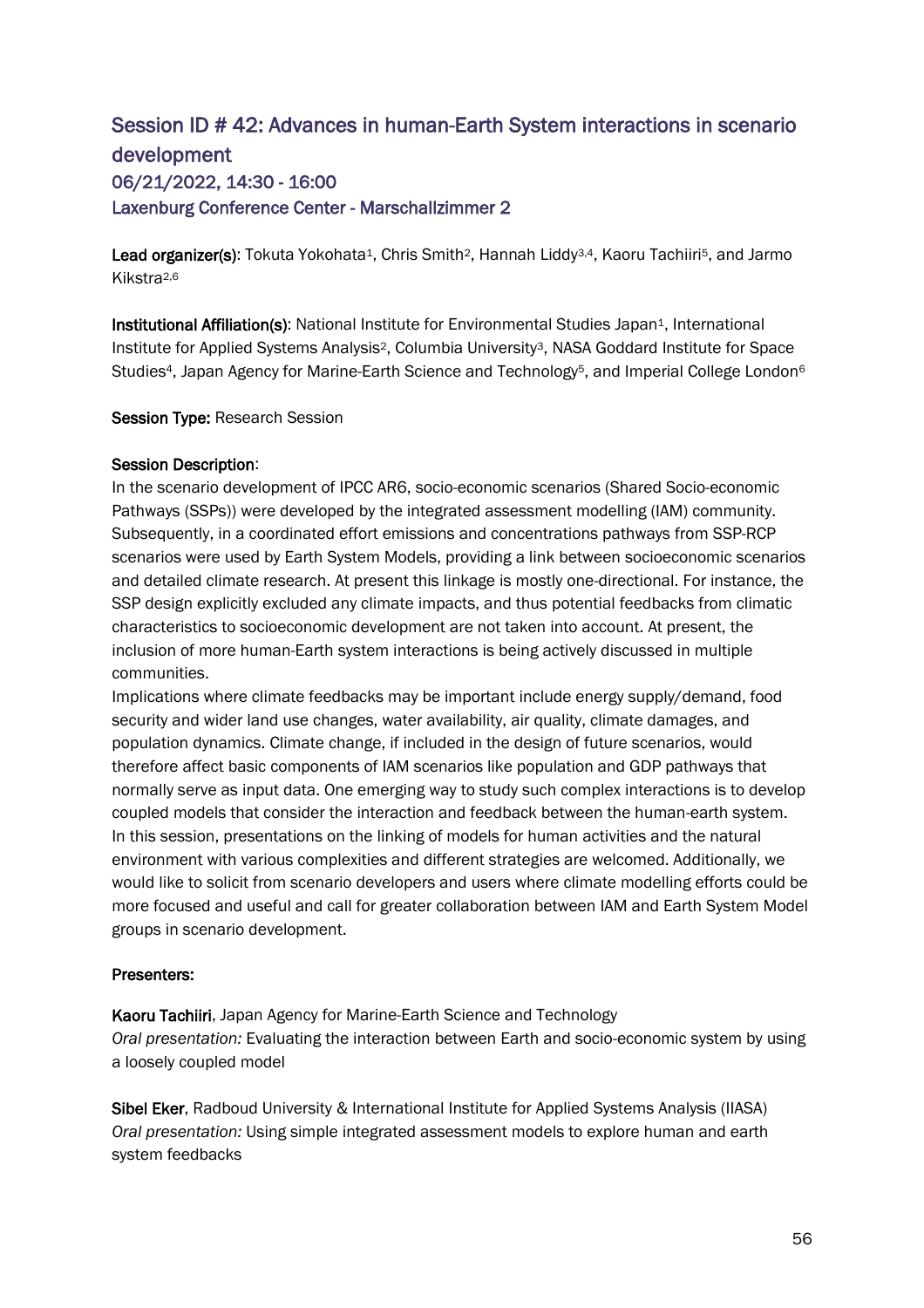Thomas Gasser, International Institute for Applied Systems Analysis (IIASA) *Oral presentation:* Mitigation pathways robust to Earth system uncertainty under cost-benefit and cost-effective paradigms

## Peter Alexander, University of Edinburgh

*Oral presentation:* Land-use change drivers, interactions, and impacts: The Land System Modular Model (LandSyMM)

## Alan Di Vittorio, Lawrence Berkeley National Laboratory

*Oral presentation:* The role of coupled human-environment modeling in scenario development

## Ol Perkins, King's College London

*Poster presentation:* Capturing human-Earth system interactions through behavioural land system model coupling: the case of landscape fire

## Yangyang Xu, University of California San Diego

*Poster presentation:* Modelling human–natural systems interactions with implications for twentyfirst-century warming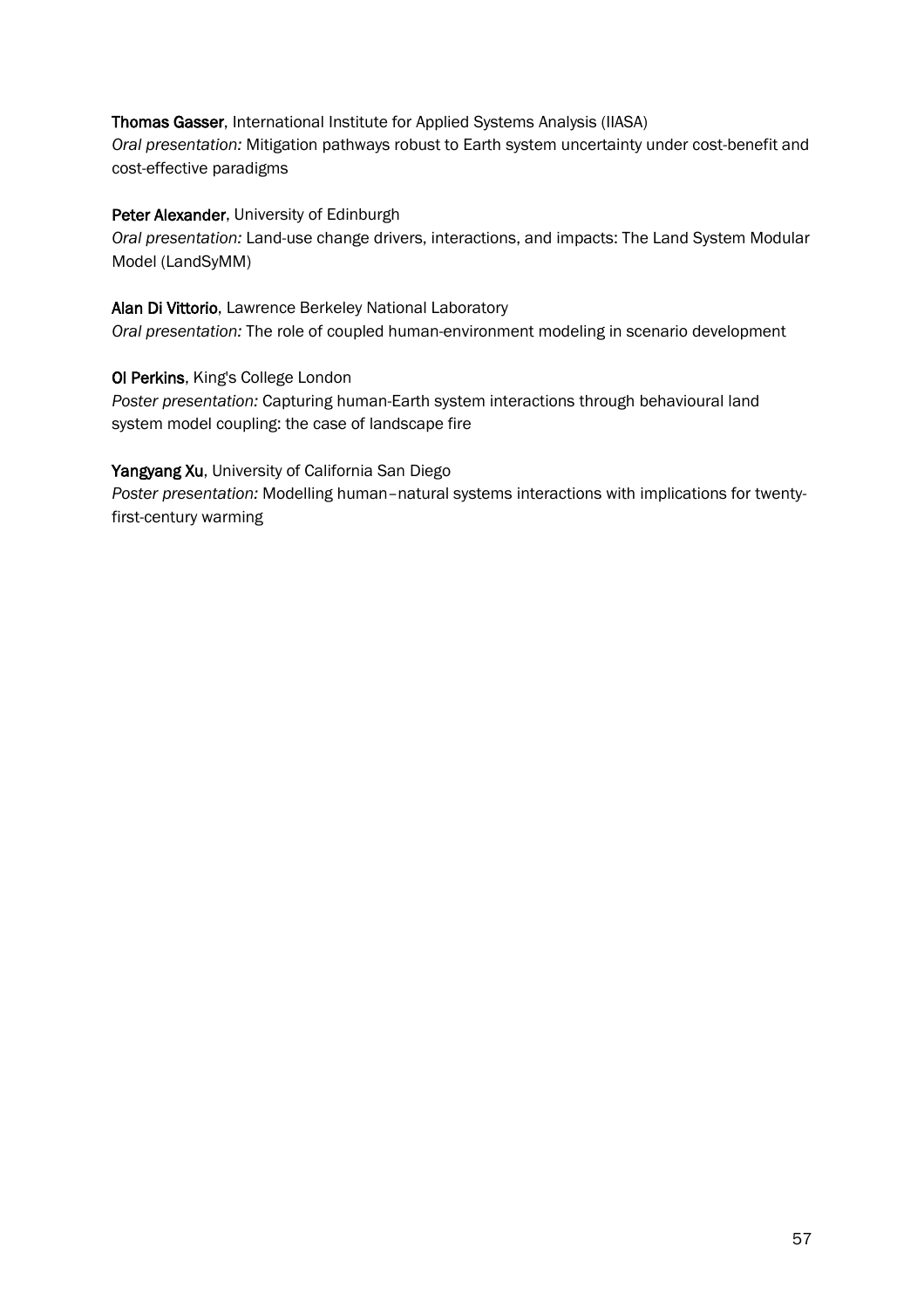## Session ID # 202: Improving the scenario development process 06/21/2022, 14:30 - 16:00 Laxenburg Conference Center - Kaminzimmer

Lead organizer(s): Detlef van Vuuren<sup>1</sup>, Bas van Ruijven<sup>2</sup>, Brian O'Neill<sup>3</sup>

Institutional Affiliation(s): Netherlands Environmental Assessment Agency<sup>1</sup>, International Institute for Applied Systems Analysis2, and Pacific Northwest National Laboratory<sup>3</sup>

Session Type: Workshop Session

#### Session Description:

An important recommendation of the 2020 paper on the "Achievements and needs for the climate change scenario framework," which synthesized the insights from the first Scenarios Forum, was to improve the scenario development process. This recommendation included a range of topics, such as connecting the SSP-RCP framework to other scenario activities, define and promote the use of Shared Policy Assumptions (SPAs) for both mitigation and adaptation, make the scenario development process as inclusive as possible, and establishing a process for regular updates of the scenario framework. While some of these topics are partly discussed in other sessions throughout the Scenarios Forum, this session aims at a dedicated discussion on how the scenario framework and development process can be improved. The goal of this workshop session is to assess examples of progress on these topics, consider weaknesses in the framework, and identify concrete proposals on how the scenario process can be improved on these dimensions while relying on voluntary efforts from the scenarios community. This session welcomes contributions that show examples of improvements of the scenario process or propose how the scenario framework or development process can be improved on these dimensions. This includes, for example, proposals on the development of adaptation SPAs, proposals on making the SSP/RCP framework more suitable for applications beyond climate, examples of perspectives/scenarios that currently are not contained in the Scenarios Framework, and considerations for establishing a regular update process for the scenarios framework.

## Presenters:

Nicolas Siorak, Em-Lyon, Gsda, SAE institute *Oral presentation:* Towards devil scenarios?

Claudia Tebaldi, Lawrence Berkeley National Laboratory *Oral presentation:* Climate impacts in baseline scenarios: Why? Which? How?

## Jennifer Morris, MIT

*Oral presentation:* In search of a scenario reflecting current and future pressures and trends

Carole Green, University of Washington

*Oral presentation:* Guiding Future Research and Scenario Development: The Continued Shared Socioeconomic Pathway (SSP) Literature Database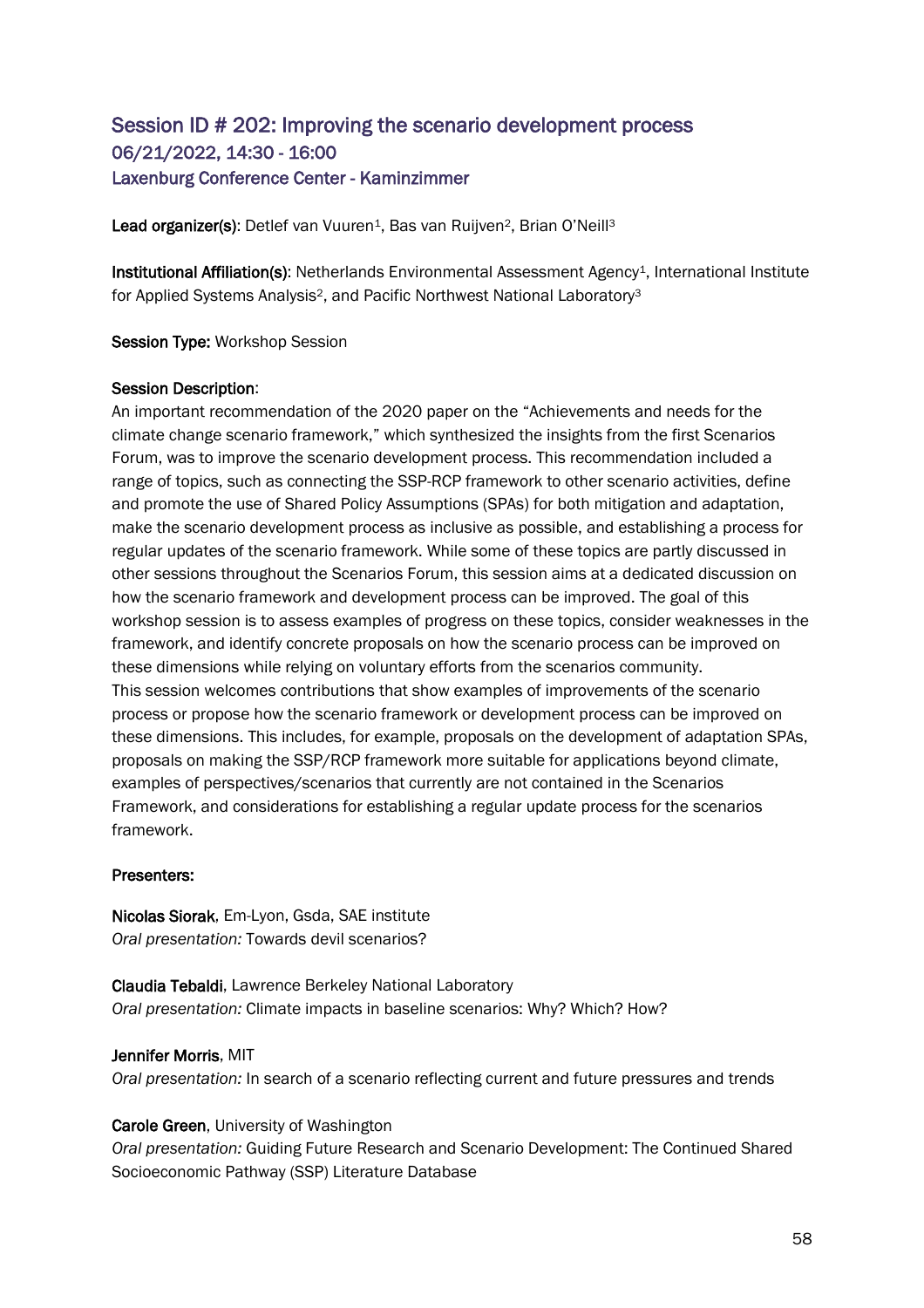## Vanessa Schweizer, University of Waterloo

*Oral presentation:* Using limits to adaptation and Reasons for Concern to contextualize guidance on baseline scenarios for IAV use

Siir Kilkis, The Scientific and Technological Research Council of Turkey

*Poster presentation:* Urban Emissions Scenarios for Urban Systems: Advances and Ways Forward within the SSP-RCP Framework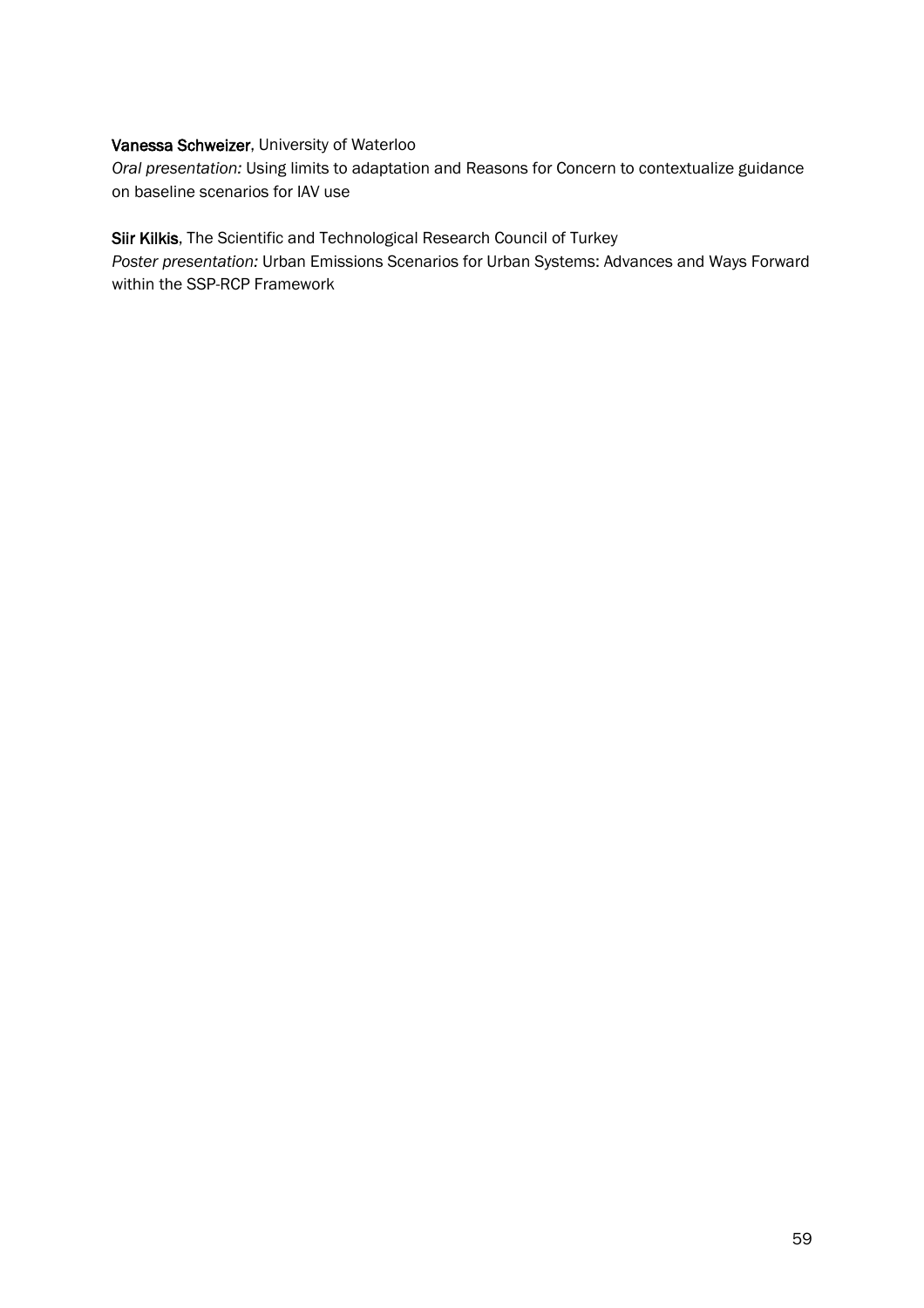# Session ID # 43: Scenarios of material stocks, flows, services, and practices: exploring nexus approaches to address climate change, air pollution and sustainability 06/21/2022, 14:30 - 16:00 Laxenburg Conference Center - Franz Josef

Lead organizer(s): Adriana Gómez Sanabria<sup>1</sup>, Helmut Haberl<sup>2</sup>, Edgar Hertwich<sup>3</sup>, Oreane Edelenbosch<sup>4</sup>, Gamze Ümlü<sup>1</sup>, Jihoon Min<sup>1</sup>, and Dominik Widenhofer<sup>2</sup>

Institutional Affiliation(s): International Institute for Applied Systems Analysis<sup>1</sup>, University of Natural Resources and Life Sciences, Austria (BOKU)2, Norwegian University of Science and Technology3, Copernicus Institute of Sustainable Development, Utrecht University<sup>4</sup>

#### Session Type: Research Session

#### Session Description:

This session will focus on exploring approaches to analyse society-nature interactions and their implications for material cycles, GHG, air pollution, waste and sustainable development. The 'stocks-flows-services/ practices' approach connects biophysical stocks (e.g., buildings, infrastructure and machinery) and flows involved in social metabolism to the delivery of services. It can help to analyse relationships between resource use and the practices of everyday life. It is well known that material extraction and processing is a significant cause of environmental impacts and resource inputs ultimately translate into wastes and emissions i.e., pollution. Furthermore, current research of consumption practices focuses on structure-agency issues at the heart of socio-metabolic research. However, in current climate and sustainability scenarios, material demand is often directly related to economic indicators and as such cross-sectoral interactions between material stock and flows are not account for. Moreover, consistent representations of circular strategies (extraction, production, manufacturing, use, end of life, waste management) and consumer practices are still at a very early stage in scenario narratives. Better understanding these systemic interrelations is particularly important when aiming to forge demand-side solutions that address critical social goals such as eradicating poverty and hunger while at the same time reducing resource use in absolute terms, as required e.g., for meeting the Paris climate goals. This session aims to bring together different research communities to build and discuss consistent scenarios that might enable societies to satisfy human needs without compromising the climate and sustainability.

#### Presenters:

Stefan Pauliuk, Industrial Ecology Group, Faculty of Environment and Natural Resources, University of Freiburg

*Oral presentation:* Cutting down or letting grow? Scenarios for future use of timber in long-lived construction materials

## Ankita Gaur, University College Cork

*Oral presentation:* Analysing and predicting the impact of spatial settlement pattern and interdependencies on energy service demands to aid deep mitigation pathway development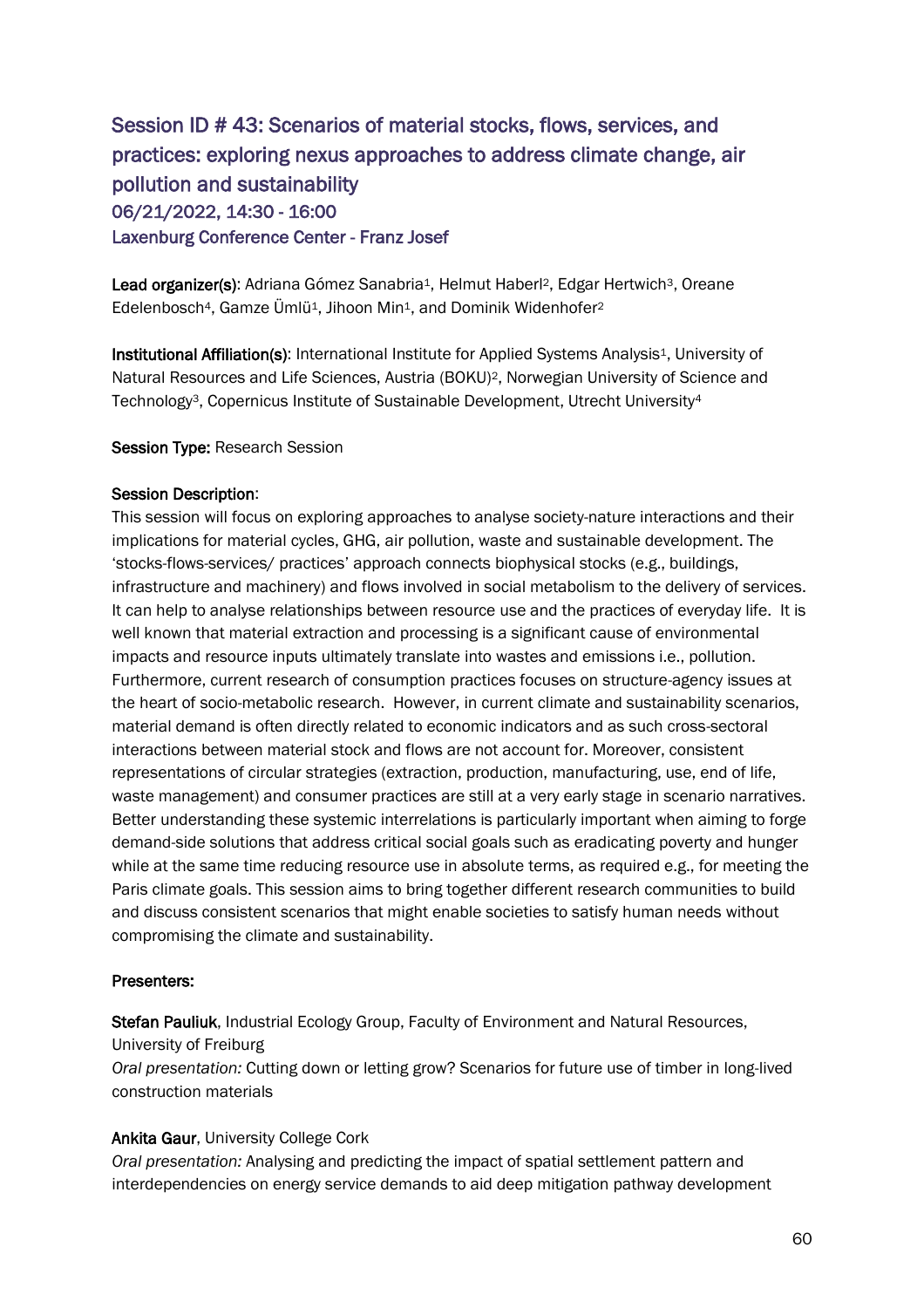Adriana Gómez Sanabria, International Institute for Applied Systems Analysis (IIASA) *Oral presentation:* Potential for future reductions of global GHG and air pollutants from circular waste management systems

#### Veronika Gaube, Institute of Social Ecology, BOKU Vienna

*Oral presentation:* Understanding linkages between stocks, flows, services and practices using agent-based and system-dynamic models

Edgar Hertwich, NTNU (Norwegian University of Science and Technology) *Oral presentation:* Material efficiency as part of the Sustainable Development Pathways

Antoine Teixeira, ADEME – CIRED

*Oral presentation:* The future carbon footprint of materials as a bottleneck for the transition to Net-Zero Emissions – case study on France

#### Kimon Keramidas, University of Grenoble-Alpes

*Poster presentation:* Estimation approaches for materials demand, recycling and substitution using the POLES model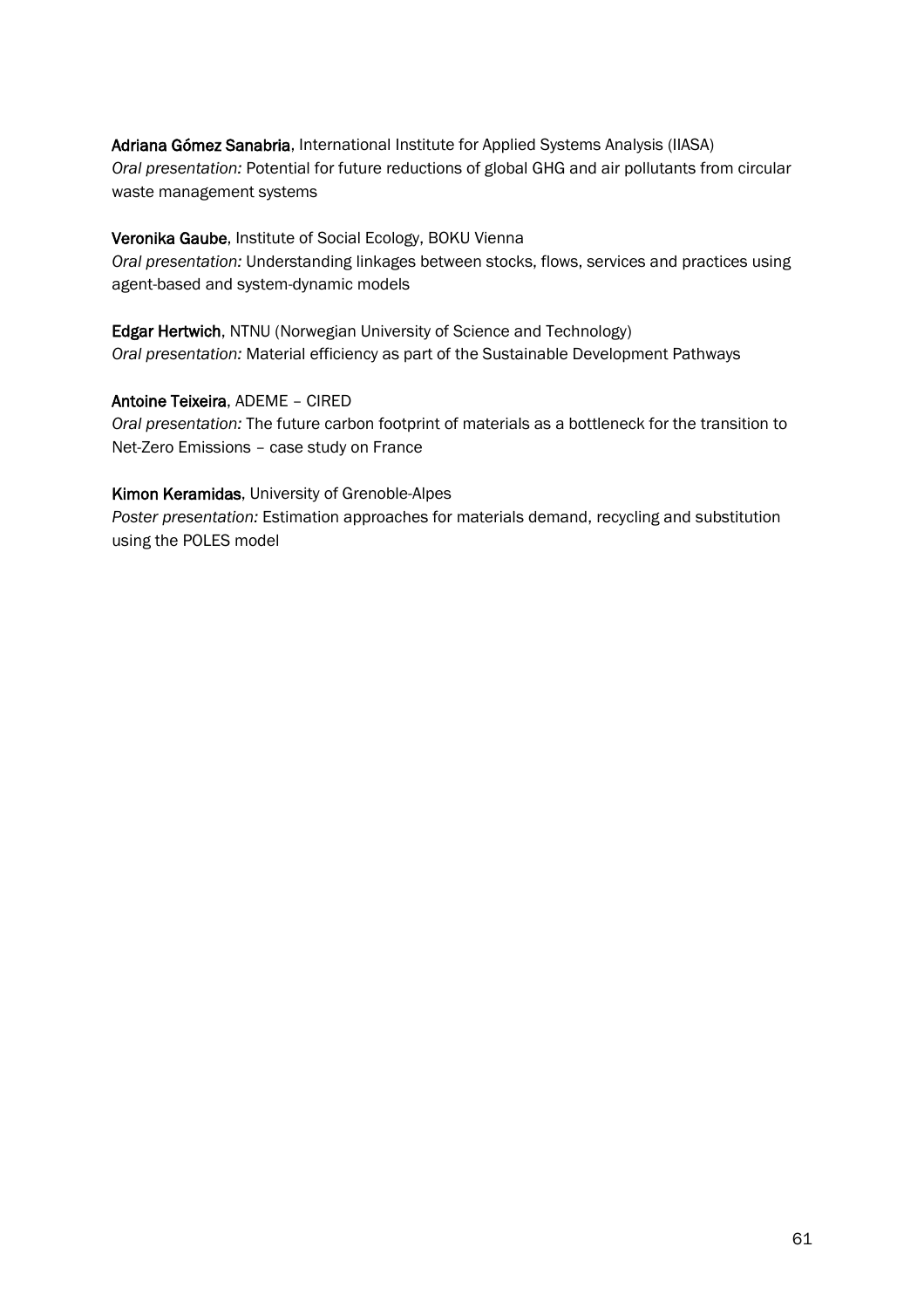# Session ID # 6: The role of non-CO2 greenhouse gas emissions in mitigation scenarios and climate change 06/21/2022, 14:30 - 16:00 The International Institute for Applied Systems Analysis (IIASA) – Wodak

Lead organizer(s): Lena Höglund-Isaksson<sup>1</sup>

Institutional Affiliation(s): International Institute for Applied Systems Analysis<sup>1</sup>

Session Type: Research Session

#### Session Description:

The urgency of mitigating non-CO2 greenhouse gas emissions methane, nitrous oxide and fluorinated gases (HFCs, PFCs and SF6) in addition to deep decarbonization of energy systems, is becoming increasingly evident if the world is to stay below 1.5 degrees warming both in the shortand long- terms. The idea of this session is to bring together researchers from the three communities (a) non-CO2 emission and mitigation scenarios, (b) earth system models and climate change impacts, and (c) technical opportunities for direct atmospheric removal of methane, with a purpose to improve the understanding of how different opportunities to limit warming from short-lived climate forcers can enable safe warming levels in the next few decades, while not forgetting the necessity of energy transformations and CO2 emission reductions to ensure safe warming levels in the mid- to long terms. This session therefore welcomes contributions on global and regional projections of non-CO2 emissions, mitigation potentials and costs, assessments of potentials for atmospheric removal of non-CO2 GHGs, and the timing and treatment of non-CO2 emissions in climate change mitigation scenarios, and their impacts on climate change in (reduced form) climate models. We also welcome contributions on the identification of policies and regulatory instruments in support of a continuous maintenance of safe levels of warming in both the short- and long terms, e.g., studies investigating implications of using single policy instruments to jointly address short- and long-lived gases.

## Presenters:

Chair: Lena Höglund-Isaksson, International Institute for Applied Systems Analysis (IIASA) *Introduction*

Yang Ou, Joint Global Change Research Institute, Pacific Northwest National Laboratory, USA *Oral presentation:* Beyond Decarbonization: Deep Mitigation of All Greenhouse Gases towards 1.5°C and 2°C future

## Jared Creason, RTI International

*Oral presentation:* Projections of Global Baseline Emissions and Mitigation Potential for Non-CO2 Greenhouse Gases under Alternative Socioeconomic Scenarios

Mathijs Harmsen, PBL Netherlands Environmental Assessment Agency *Oral presentation:* Uncertainty in non-CO2 greenhouse gas mitigation: Make-or-break for global climate policy feasibility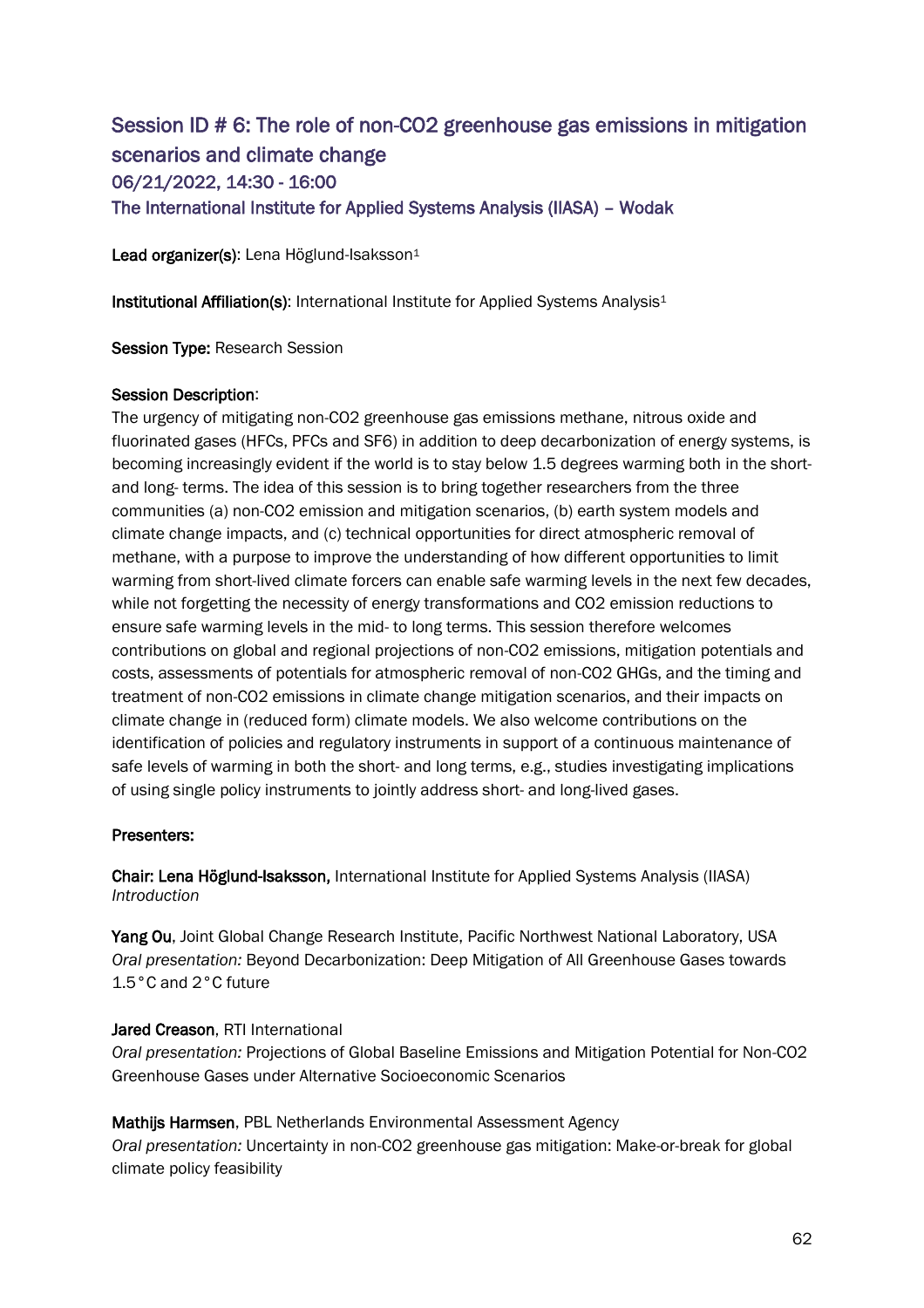## Laura Wilcox, University of Reading

*Oral presentation:* Rapidly evolving anthropogenic aerosol emissions induce strong and regionally heterogeneous climate impacts on the way to a net-zero world

## Daniel Johansson, Chalmers

*Oral presentation:* The social cost of methane in a scenario context

#### Stefan Frank, International Institute for Applied Systems Analysis (IIASA)

*Poster presentation:* Land-based emission reduction potentials and their role for the transition towards climate neutrality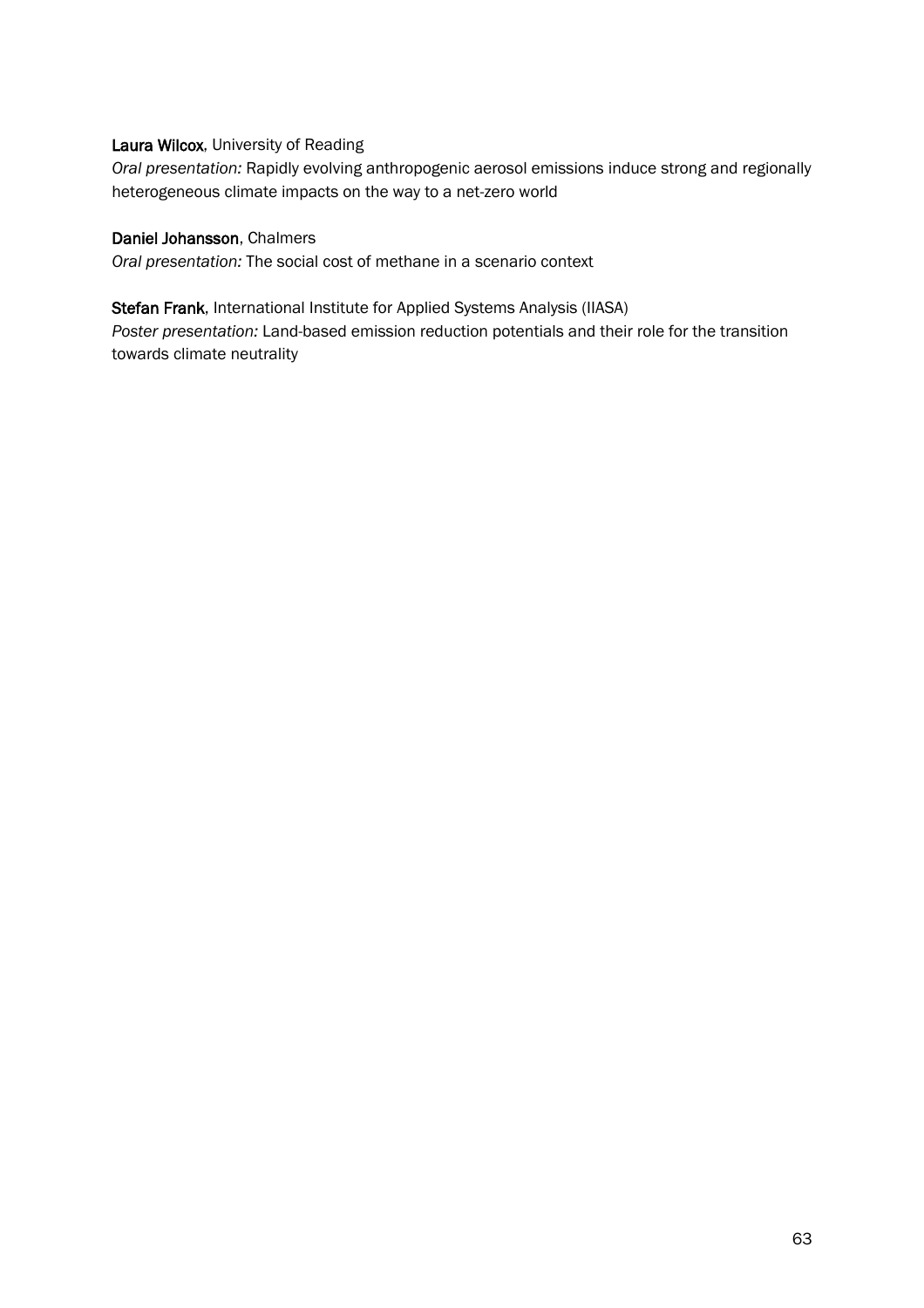# Session ID # 10: Building better climate scenarios for supervisors, private sector financial institutions, and development institutions 06/21/2022, 14:30 - 16:00, 16:30 - 18:00 The International Institute for Applied Systems Analysis (IIASA) - Gvishiani

Lead organizer(s): James Edmonds<sup>1</sup>, David Carlin<sup>2</sup>, Bas van Ruijven<sup>3</sup>, Seth Monteith<sup>4</sup>, Leon Clarke<sup>5</sup>, Yu Sha<sup>1</sup>, Christoph Bertram<sup>6</sup>

Institutional Affiliation(s): Pacific Northwest National Laboratory<sup>1</sup>, UN Environment Programme-Finance Initiative (UNEP FI)<sup>2</sup>, International Institute for Applied Systems Analysis<sup>3</sup>, ClimateWorks Foundation<sup>4</sup>, University of Maryland<sup>5</sup>, and Potsdam Institute for Climate Impact Research<sup>6</sup>

Session Type: Research/Workshop Session

## Session Description:

This workshop session seeks to bring together producers and users of climate scenarios for a constructive dialogue about how these scenarios are being used in the financial sector and the role of finance within the scenarios themselves. The workshop will explore the needs of scenario users including financial supervisors, private sector financial institutions and development banks. The workshop session will also explore the abilities and challenges of scenario creators in addressing these needs. Finally, the workshop will cover the role of finance in climate scenarios: both how it is modeled and where the greatest needs for capital exist within the transition. This session aims to begin a continuing dialogue between scenario producers and users that will generate recommendations for future climate scenario development and application.

## Presenters:

## Xianfu Lu, Climate Investment Funds (CIF)

*Oral presentation:* Enabling Climate-Resilient Investment Decision-Making in MDBs: the role of scenario information

Nicola Ranger, Smith School of Enterprise and Environment, University of Oxford (and World Bank)

*Oral presentation:* Bank Stress Testing of Physical Risks under Climate Change Macro Scenarios: Application within the Philippines FSAP

## Stefano Battiston, Univ. of Zurich

*Oral presentation:* Accounting for finance is key for climate mitigation pathways

## Theresa Lober, Bank of England/NGFS

*Oral presentation:* Setting the scene: why financial supervisors are using scenarios and how the NGFS scenarios are being applied

## Christoph Bertram, PIK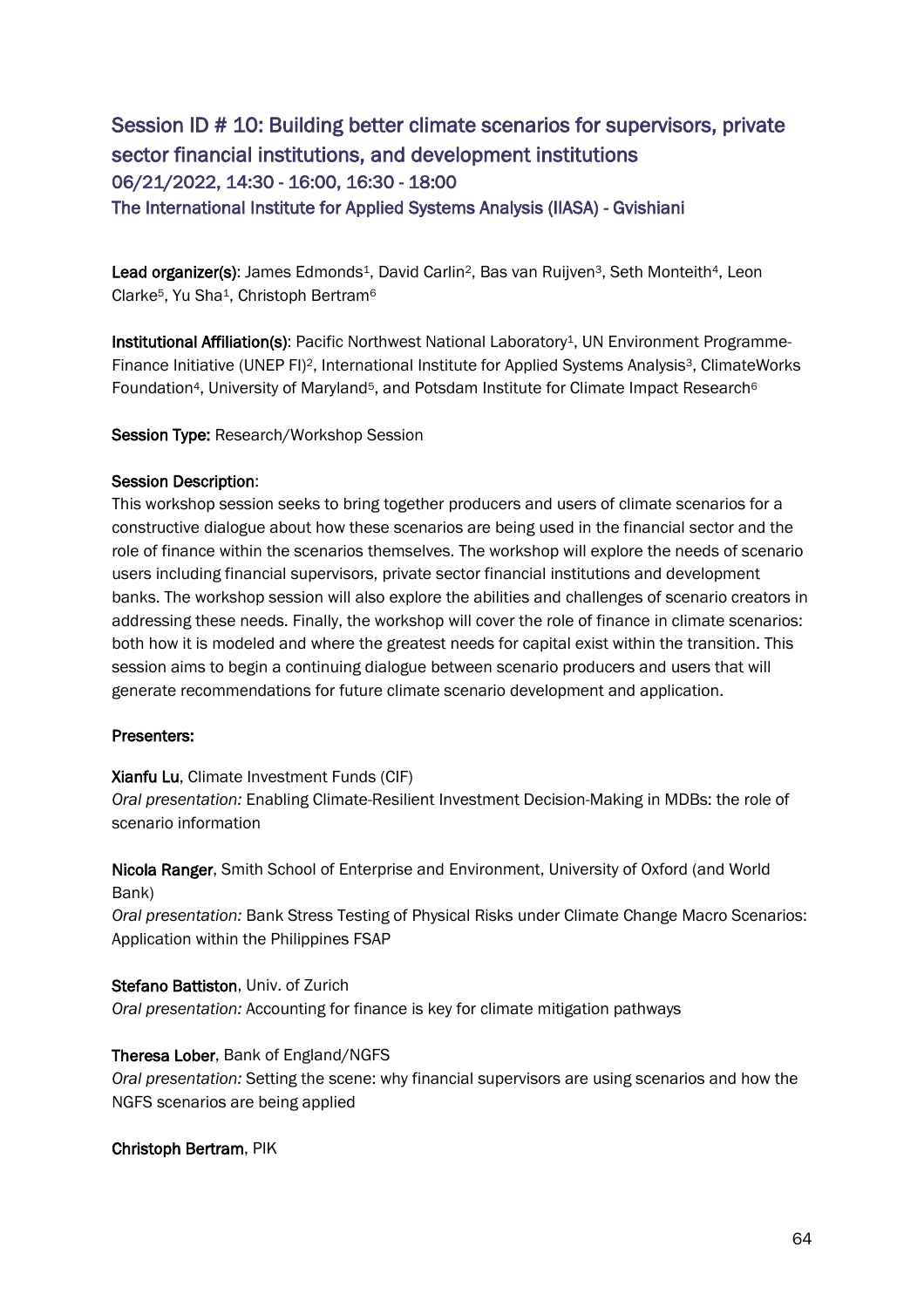*Oral presentation:* The development of the NGFS IAM models for financial supervisors and institutions

Edo Schets, Bank of England/NGFS *Oral presentation.*

Adele Morris, Federal Reserve Board of Governors *Oral presentation.*

Laura Parisi, European Central Bank/NGFS *Oral presentation.*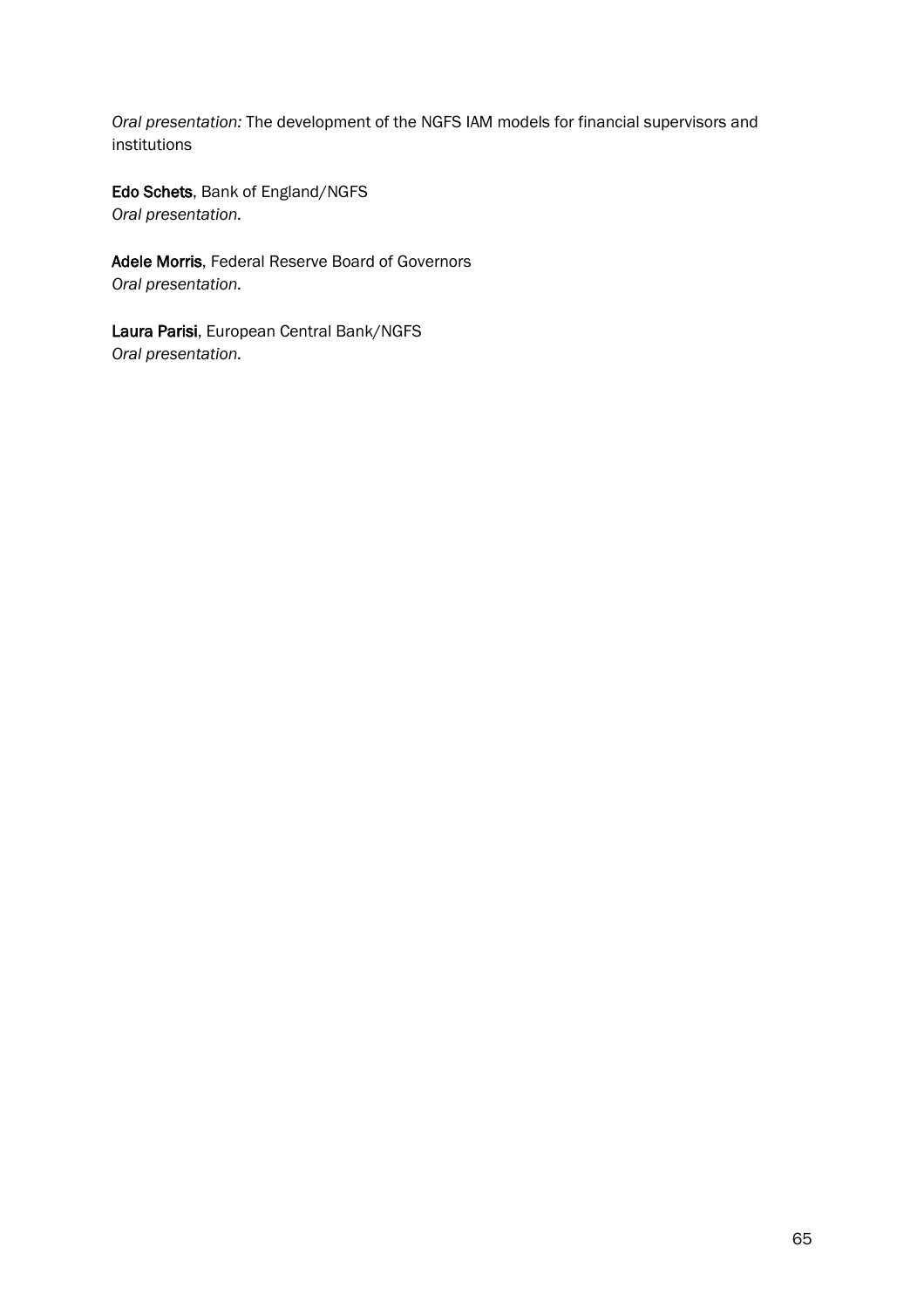# Session ID # 16: Scenarios in CMIP6 and CMIP7: lessons learned and new design considerations 06/21/2022, 16:30 - 18:00 Laxenburg Conference Center - Marschallzimmer 1

Lead organizer(s): Claudia Tebaldi<sup>1</sup>, Bjørn H. Samset<sup>2</sup>, Brian O'Neill<sup>3</sup>, Jean-Francois Lamarque<sup>4</sup>, Detlef van Vuuren<sup>5</sup>, and Laura Wilcox<sup>7</sup>

Institutional Affiliation(s): Lawrence Berkeley National Laboratory1, CICERO Center for International Climate Research2, Pacific Northwest National Laboratory3, Climate & Global Dynamics (CGD-NCAR)<sup>4</sup> Netherlands Environmental Assessment Agency5, University of Reading<sup>7</sup>

#### Session Type: Workshop Session

#### Session Description:

Scenarios have played a central role in CMIP6 activities, with the ScenarioMIP design built around the SSP-RCP framework and several other MIPs using SSP-based scenarios and variants to explore a range of scientific questions about future climate changes.The results have underpinned future projections assessed by the IPCC AR6 WG1 report, and many papers are being written about future climate change and its impacts based on the results from ScenarioMIP.

At this time, we can start to take stock of what worked, and what made the process more difficult. We can address questions about number and type of scenarios prescribed, the process that furnished forcing input to ESMs, and the utility of the set of scenarios for both Earth system and impacts research. For instance, some of the trajectories chosen for CMIP6 are distinct mainly in terms of total radiative forcing, not because of pathway shape or composition of individual forcing agents. It may be useful to consider how to better explore the shape of forcing pathways (e.g., more overshoots, regional heterogeneity), and their nature (e.g., the role of aerosols, whose changes on decadal timescales can dominate the climate response to anthropogenic emissions; the effects of different land-use change patterns). The session will include invited speakers addressing lessons learned in the preparation, use and analysis of experiments from ScenarioMIP (and possibly paired MIPs). A panel discussion will then look towards the next iteration of ScenarioMIP addressing fundamental questions about usefulness, number, range, shape and mix of forcing agents in scenarios for CMIP7. Opinions will be elicited in the discussion process from the three research communities involved: scenario modelers (IAM community), Earth system modelers and VIA researchers.

## Presenters:

Claudia Tebaldi, LBNL

*Oral presentation:* Introduction to session

#### Jean-Francois Lamarque, NCAR

*Oral presentation:* Planning for the next phases of CMIP

Benjamin Sanderson, CICERO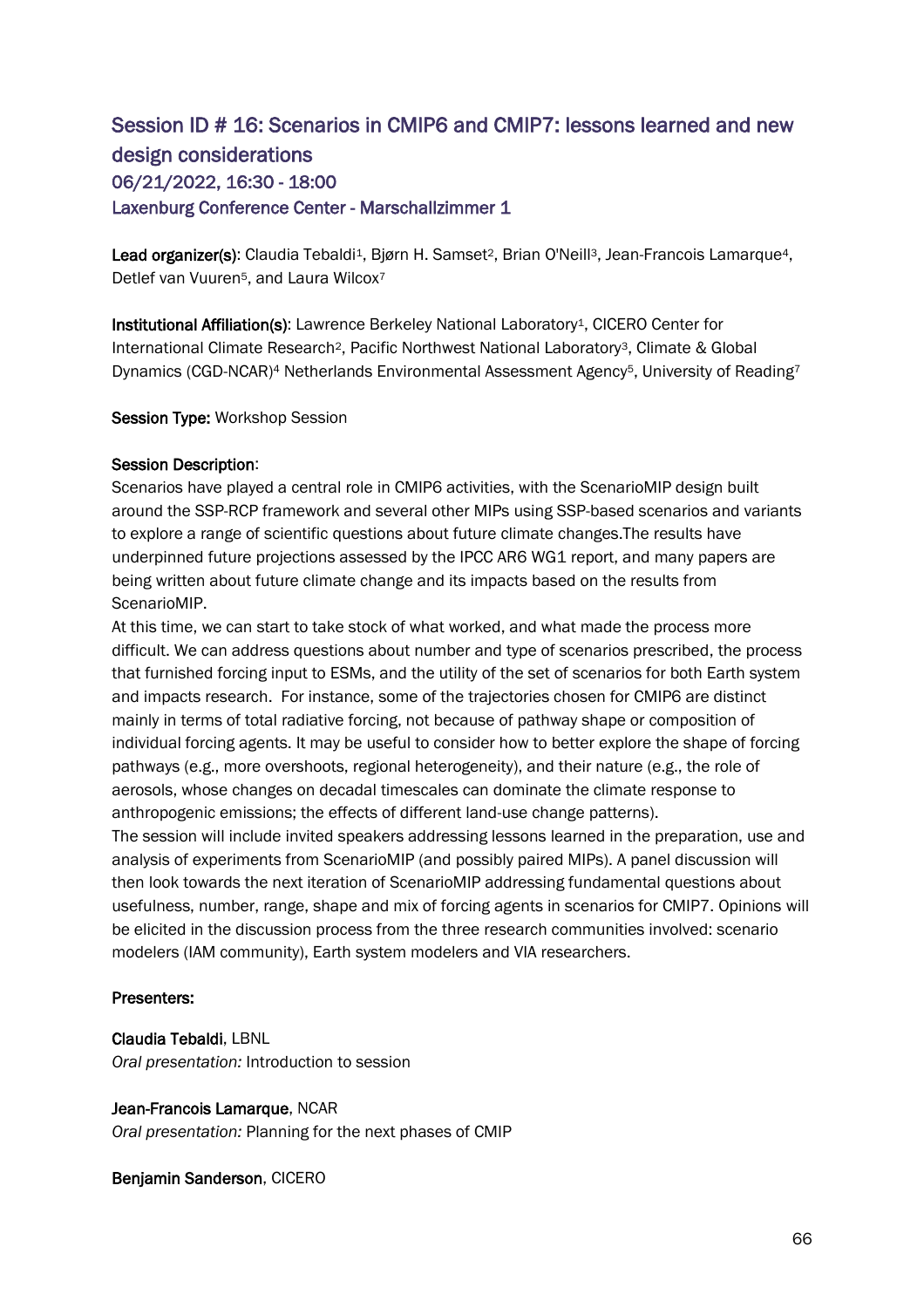*Oral presentation:* Scenario design considerations in CMIP7 to better inform robust net-zero strategy

Matthew Gidden, International Institute for Applied Systems Analysis (IIASA) *Oral presentation:* The economic-climate model interface: modeller perspectives on CMIP6 looking towards CMIP7

Goran Georgievski, Max Planck Institute for Meteorology

*Poster presentation:* Adaptive emission scenario simulations with the MPI Earth System Model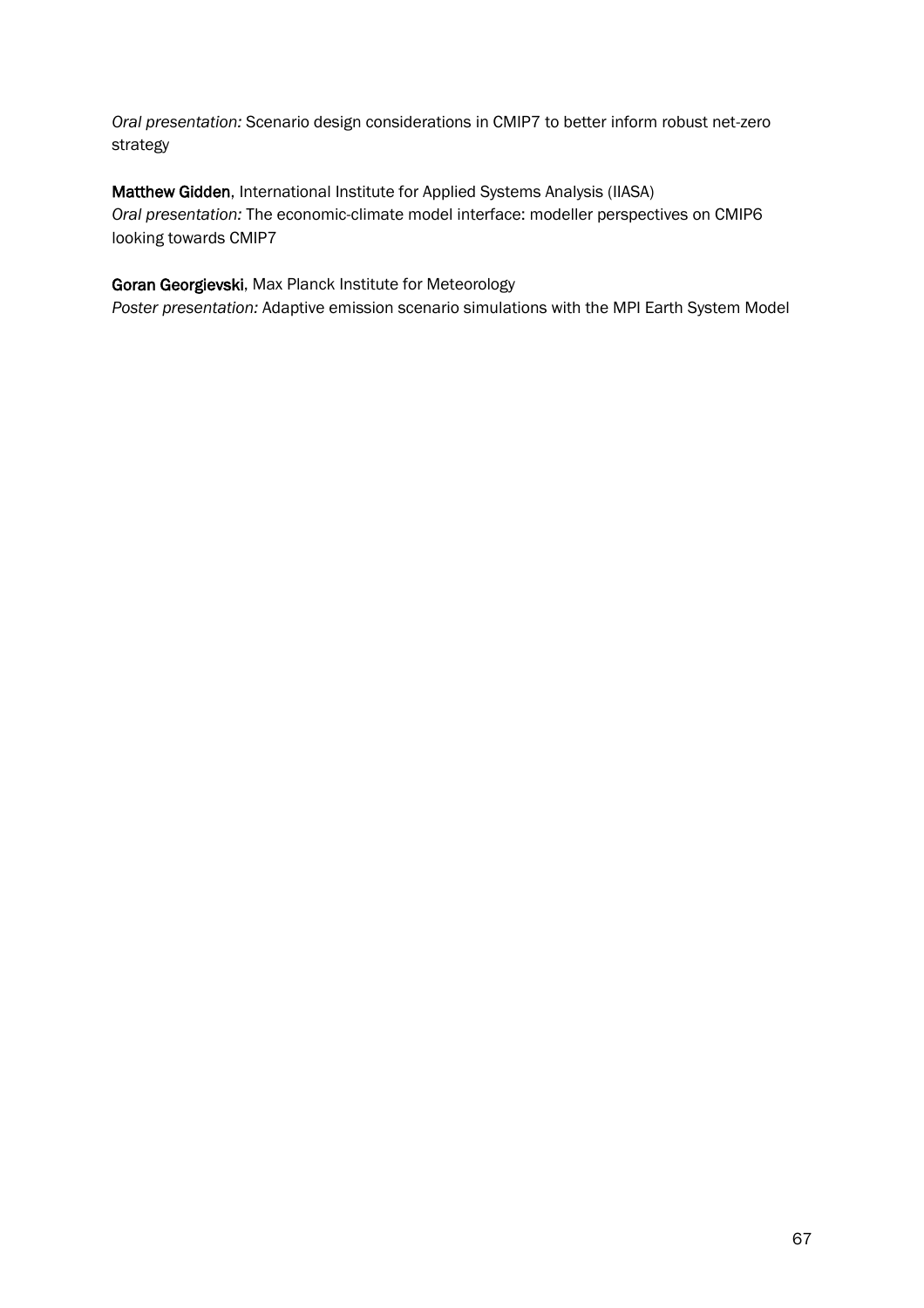# Session ID # 8: Challenges and opportunities in constructing national scale scenarios from the SSPs/RCPs 06/21/2022, 16:30 - 18:00 Laxenburg Conference Center - Marschallzimmer 2

Lead organizer(s): Mark Rounsevell<sup>1,2</sup>, Paula Harrison<sup>3</sup>, and Rob Dunford-Brown<sup>3</sup>

Institutional Affiliation(s): Karlsruhe Institute of Technology<sup>1</sup>, the University of Edinburgh<sup>2</sup>, and UK Centre for Ecology and Hydrology<sup>3</sup>

Session Type: Research Session

## Session Description:

The SSP/RCP framework, whilst originally developed at the global scale (O'Neil *et al.*, 2020), has been interpreted extensively at the national scale (e.g. Pedde *et al.*, 2021), often to inform both research and policy in support of climate change adaptation and mitigation actions. These interpretations involve a range of different methods in the development of both qualitative and quantitative interpretations of key socio-economic and climate change variables, often embedded within participatory processes that engage with key stakeholders (Kok *et al.*, 2019). National scale RCP/SSP-based scenarios are critical in engaging with national governments since it is these governments who ultimately have the capacity to implement policy in response to the climate change crisis. Scenario analyses provide the basis for exploring alternative socioeconomic development trajectories and the consequences of these trajectories for national economies.

This session will explore examples of the construction of both qualitative and quantitative scenarios from the SSPs/RCPs in different national contexts. This includes studies focused on interpreting the drivers of socio-economic change, quantitative modelling of future socioeconomic indicators, and participatory approaches to storyline development. In particular, the session will address the questions:

- 1. How can the regional applicability of the SSPs/RCPs be improved?
- 2. Should we be aiming for consistency or diversity in methods for downscaling SSPs/RCPs to improve comparability across scales and studies?

We invite abstract submissions on how SSP/RCP scenarios have been constructed at the national scale for different countries. The session will comprise a mix of 2 invited, and 2-3 selected presentations as well as a panel discussion of the session speakers.

References: Kok, *et al.* (2019). Reg Env Chang 19, 643–654; O'Neil *et al.* (2020). Nat Clim Chang, 10, 1074-1084; Pedde *et al.* (2021). Sci Tot Env, 756, 143172. 12

## Presenters:

Paula Harrison, UK Centre for Ecology & Hydrology

*Oral presentation:* Qualitative and quantitative methods in the development of national scale SSPs for the UK

Anna Lipsanen, Finnish Environment Institute (SYKE)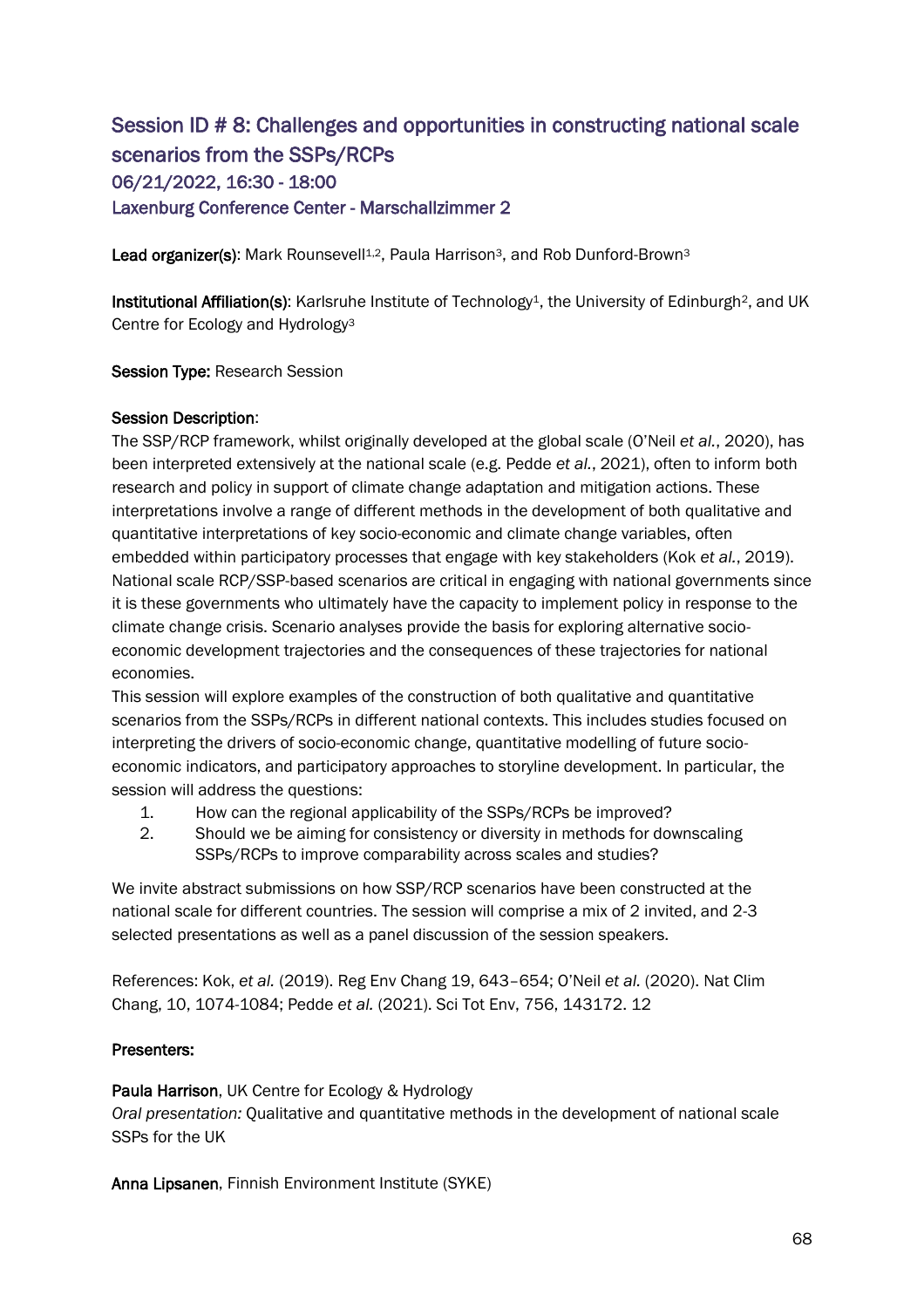*Oral presentation:* Downscaling global SSP narratives for the Finnish health and social welfare sector to inform climate change adaptation

Andy Challinor, Institute for Climate and Atmospheric Science, School of Earth and Environment, University of Leeds, United Kingdom *Oral presentation:* Stakeholder-driven scenarios for national scale climate-smart nutrition security

Lena Gubler, Swiss Federal Institute for Forest, Snow and Landscape Research WSL *Poster presentation:* Developing SSP-Narratives for Switzerland

Lara Welder, Climate Analytics gGmbH *Poster presentation:* Downscaling 1.5°C Paris-Agreement Compatible Pathways to inform National Decarbonisation Strategies

Fabio Sferra, International Institute for Applied Systems Analysis (IIASA) *Poster presentation:* Downscaling IAMs results to the country level – a new algorithm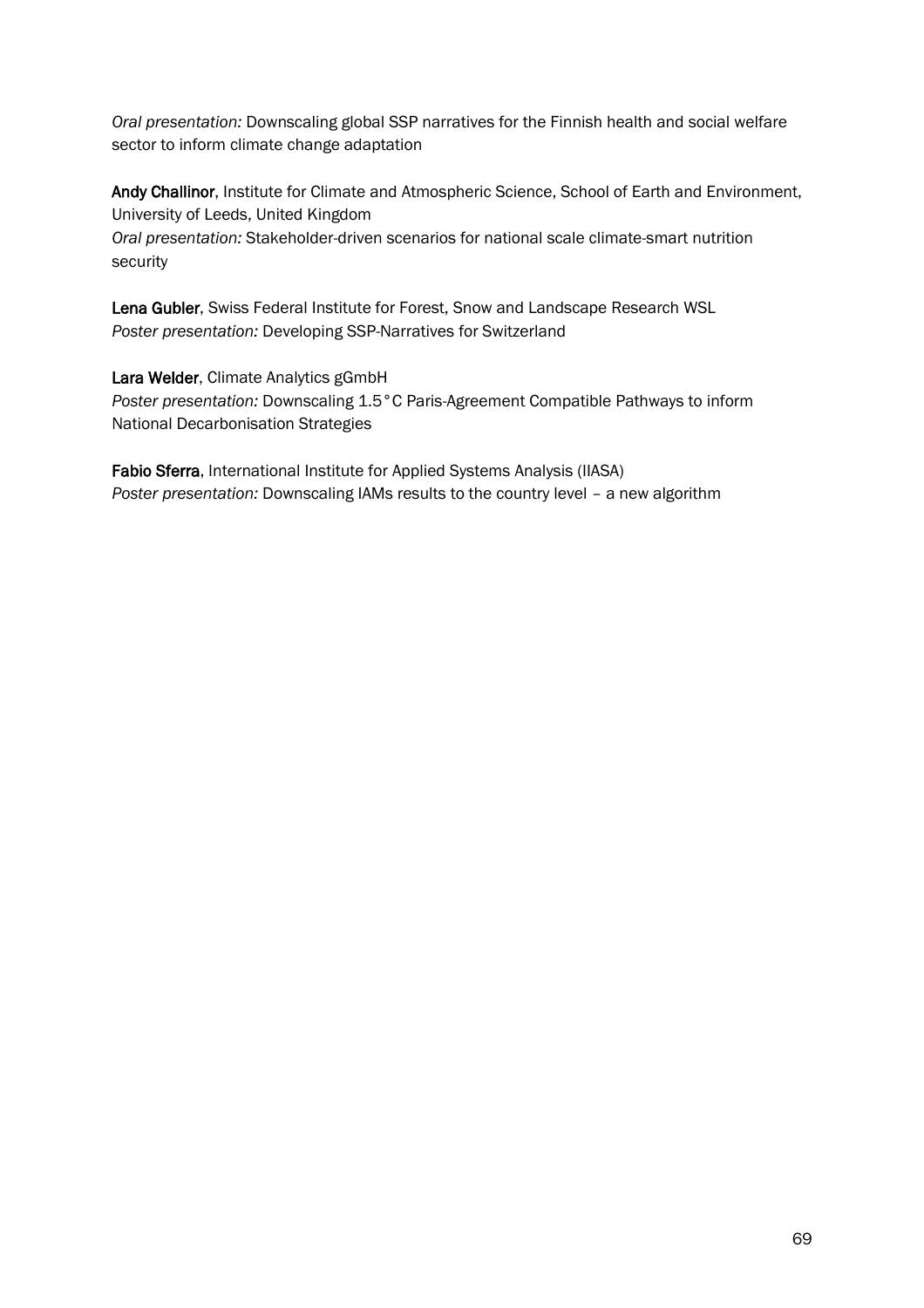# Session ID # 21: What do non-state actors (e.g., corporations, NGOs, financial institutions, etc.) need from climate change scenarios? 06/21/2022, 16:30 - 18:00 Laxenburg Conference Center – Kaminzimmer

Lead organizer(s): Katie Mulvaney<sup>1</sup> and Nemi Vora<sup>2</sup>

Institutional Affiliation(s): RMI<sup>1</sup> and Amazon<sup>2</sup>

Session Type: Workshop Session

#### Session Description:

Non-state actors (corporations, NGOs, investors, financial institutions, civil society, sub-national governments, and philanthropies) are increasingly using SSP narratives and scenarios to make critical decisions on climate change risk as well as mitigation and adaptation actions. Improving the relevance of climate change scenario applications for users was an important recommendation coming out of the 2019 Scenarios Forum (as highlighted in O'Neill *et al.* 2020, Nature Climate Change). Equipped with the right information these non-state actors, in collaboration with national governments and through coalition-building, could help set off tipping points that accelerate policy and technological transitions to limit warming to 1.5°C. The objective of this workshop session is to begin a conversation on what will help make SSP-RCP scenarios more relevant by highlighting the perspectives of non-state actors on how scenarios are already being used in decision making processes and identifying bottlenecks. Potential outcomes from this workshop could include a compilation of needs, details on salient output metrics for non-state actors, initiation of guidelines for downscaling results of global scenarios, or identification of scenario co-production opportunities. Therefore, we seek proposals on a range of topics across climate change adaptation and mitigation. Examples include: how corporations are using scenarios to quantify and adapt to future shocks as they pertain to private sector supply chains; how scenarios can be used by sectoral change initiatives in the energy system transition; the use of scenarios in the financial sector; etc.

#### Presenters:

Andres Chang, Science Based Targets initiative / CDP *Oral presentation:* Business Net Zero: How Scenarios Are Informing The Next Generation of Science-Based Targets

Francesca Desmarais, Falck *Oral presentation:* The power of design — engaging decision makers by merging the SSP narratives with design practices

Derek Pankratz, Deloitte *Oral presentation.*

Madeleine McPherson, University of Victoria *Poster presentation:* Modelling the energy system transition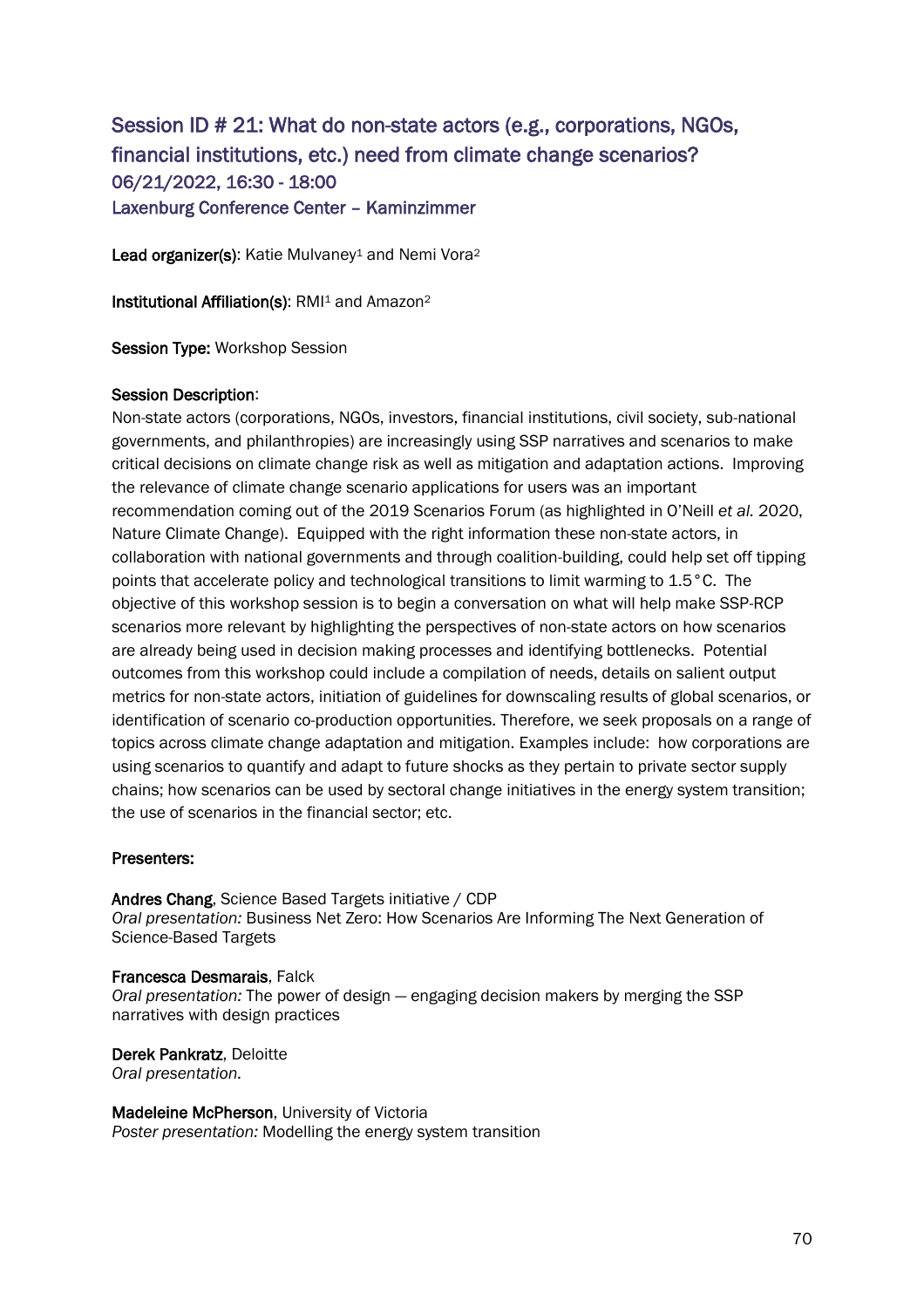# Session ID # 66: Digitalization scenarios and implications for climate change 06/21/2022, 16:30 - 18:00 Laxenburg Conference Center - Franz Josef

Lead organizer(s): Charlie Wilson<sup>1</sup>, Laurent Drouet<sup>2</sup>, Felix Creutzig<sup>3</sup>, Zoi Vrontisi<sup>4</sup>, and Elena Verdolini<sup>2</sup>

Institutional Affiliation(s): University of Oxford<sup>1</sup>, RFF-CMCC European Institute on Economics and the Environment<sup>2</sup>, TU Berlin<sup>3</sup>, and E3 Modelling<sup>4</sup>

Session Type: Research Session

#### Session Description:

Digitalisation is a powerful and pervasive 'megatrend' shaping social and economic activity across the world. Digital devices, hardware, infrastructure, and general-purpose applications like the internet and artificial intelligence continue to transform how we work, live, interact, organise, participate, shop, and relax, and how goods and services are provided and consumed. The net impacts of digitalisation on mitigation and adaptation of climate change remain highly uncertain. For example, digitalisation can help reduce energy demand by enabling shared and reduced mobility, smart metering, and data analytics. Conversely, digitalisation can increase electricity demand in growing IT sectors: data centres, network connections, cryptocurrencies are just a few of the examples. Digitalisation also has system wide impacts through changing patterns of consumption, political agency, and social organisation. Through these different forms of impact, digitalisation may have dramatically divergent consequences, steering us towards a digital utopia of efficient service provision in optimised systems ... or a digital dystopia of corporate exploitation and runaway energy demand. This bifurcation in future trajectories is shaped by institutions and governance of data, privacy, market power, democratic participation, skills, and sovereign rights in a digital age. A systematic exploration of scenario narratives for digitalisation in the Anthropocene is a necessary precursor to robust quantitative modelling of emission impacts. This session will explore how the development of digitalisation narratives can support the modelling and assessment of digital transformation in a decarbonizing energy sector and the economy-wide low carbon transition.

## Presenters:

Felix Creutzig, MCC Berlin and TU Berlin, Charlie Wilson, University of Oxford *Oral presentation:* Digitalization and the Anthropocene

#### Tim Foxon, SPRU, University of Sussex

*Oral presentation:* Socially- and individually-oriented pathways for the impacts of digitalisation on energy demand

Doris Fuchs, Westfälische Wilhelms-Universität Münster *Oral presentation:* AI – Narratives and governance of AI and sustainability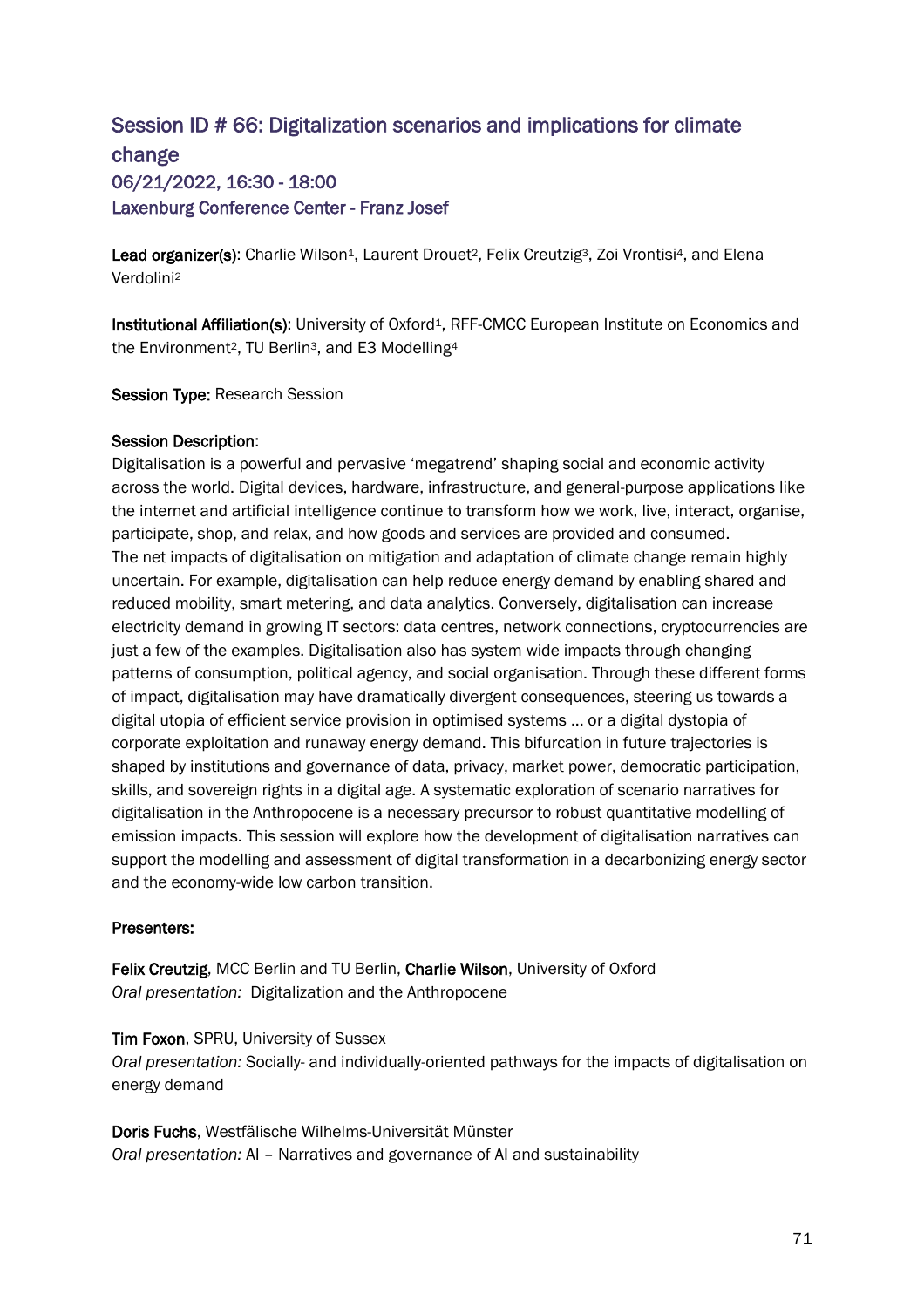# Session ID # 64: Future lifestyle changes at different geographical scales and in response to societal shocks (e.g., Covid-19) 06/21/2022, 16:30 - 18:00 Laxenburg Conference Center - Franz Josef

Lead organizer(s): Nicole van den Berg<sup>1</sup>, Johannes Morfeldt<sup>2</sup>, Oreane Edelenbosch<sup>1</sup>, Daniel Johansson<sup>2</sup>, Charlie Wilson<sup>3</sup>, and Jörgen Larsson<sup>2</sup>

Institutional Affiliation(s): Utrecht University<sup>1</sup>, Chalmers University of Technology<sup>2</sup>, and Oxford University<sup>3</sup>

#### Session Type: Research Session

#### Session Description:

Lifestyle changes and demand-side transformations are critical enablers of stringent mitigation pathways in line with Paris Agreement targets. IAMs are traditionally stronger on supply-side measures and technological development than modelling diverse demand-side transformations. Potentials for transformations differ across countries and regions and can be affected by societal trends, policies, and norms. Nevertheless, they can significantly reduce emissions by decreasing product and service demand and enabling more energy-efficient services. It is critical to explore how demand-side transformations can be stronger represented within IAMs and how hybrid approaches, i.e. combined scenario and model approaches where IAM-outputs are used to describe the development in the "rest of the world" and where national scale scenarios and models are used for capturing the local specific context and the fine-scale nature of demandside transformations.

Pandemics and other societal shocks have dramatic effects on social and economic activity. The policy responses triggered by Covid-19 forcibly changed lifestyles. However, change in the material and social fabric of life is strongly path-dependent. Long-lived infrastructures endure, and institutions provide stability. Daily practices are habitual, as are organisational modes of thinking and planning. Following a shock, the response of locked-in systems is to seek a return to stability - the 'old normal.' But humans' capacity to adapt allows for new lifestyle practices to emerge and embed, such as homeworking, e-retail, localised movement, e-health, and food preparation. Societal shocks can shape lifestyles over the medium-to-long term with related impacts on energy, materials and carbon emissions.

This session aims to explore the geographical and contextual detail needed for modelling lifestyle changes and demand-side transformations. We encourage presentations and posters on:

> 1. Scaling up demand-side transformations from national to regional and global levels and hybrid modelling using rest-of-world pathways to assess local developments.

> 2. Incorporating societal shocks, such as impacts of Covid-19, in modelling over decadal timescales.

3. Interlinking input-output analysis with IAMs to better understand rebound effects when assessing demand reductions.

#### Presenters:

Johannes Morfeldt, Chalmers University of Technology

*Oral presentation*: A hybrid method for developing Swedish consumption-based emission scenarios

Hayley Steele, University of California at Davis

*Oral presentation*: Should future scenarios factor in the impact of racism upon emissions?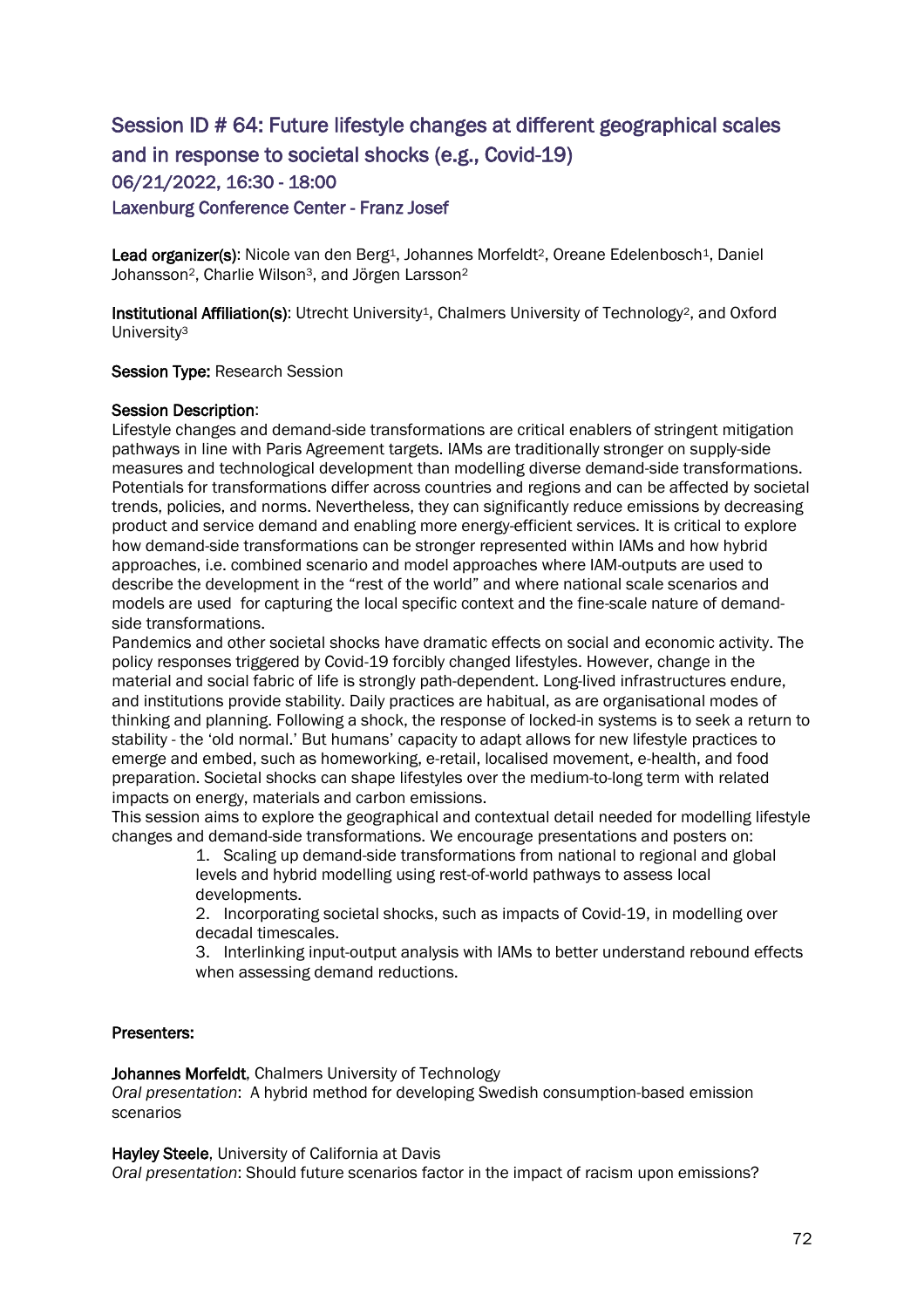### Nicole van den Berg, Utrecht University

*Oral presentation*: (Path)ways to a lower carbon footprint? the impact of sustainable lifestyle scenarios in reaching climate targets

Isabela Schmidt Tagomori, PBL Netherlands Environmental Assessment Agency *Poster presentation*: Contribution of lifestyle changes to climate change mitigation

### Charlie Wilson, Utrecht University

*Poster presentation*: Lifestyle changes in post-Covid-19 futures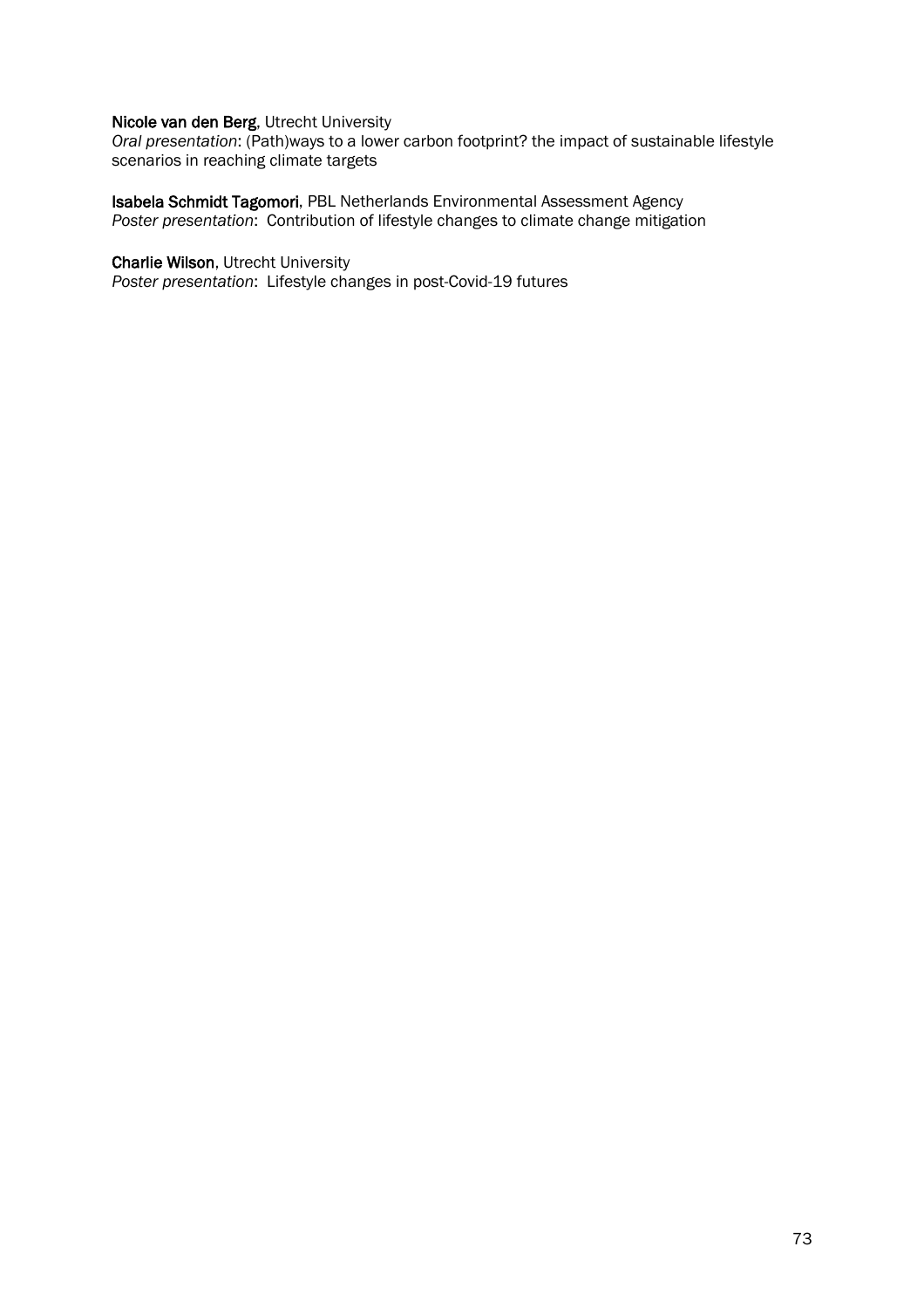# Session ID # 29: Learnings from stakeholder participation for the development and implementation of scenarios and long-term pathways towards sustainable systems 06/21/2022, 16:30 - 18:00 The International Institute for Applied Systems Analysis (IIASA) - Wodak

Lead organizer(s): Jeffrey M. Bielicki<sup>1</sup>, Maria Diaz<sup>2</sup>, Jan Steinhauser<sup>3</sup>, and Douglas Jackson-Smith<sup>1</sup>

 $\mathsf{Institutional\;Affilation}(\mathbf{s})$ : Ohio State University $^1$ , Sustainable Development Solutions Network $^2$ , International Institute for Applied Systems Analysis<sup>3</sup>

Session Type: Workshop Session

# Session Description:

Modelers and the integrated assessment models they create and use have fundamental roles at the interface where science and policy influence each other. Effective scenarios for these efforts contain reasonably plausible combinations of factors that reflect different perspectives on past, present, and future developments; they can help provide context for decision-making and intervention strategies for complex political, social, economic, and environmental uncertainty over various spatial and temporal scales. Scenarios—especially model-based scenarios like the popular RCP-SSP framework—set a pathway on a trajectory that can help guide policy for mitigating undesirable long-term outcomes.

In this workshop, we seek to elevate discussion and analysis of the scenario development process. Scenarios are often constructed by input from stakeholders with diverse perspectives and backgrounds, including using participatory methods. Yet subjective assessments underly scenario construction. Plausibility depends on perspective, and views on what is needed for decision-making as well as potential intervention strategies are also human constructs. As a result, the scenario development process is often a social process that occurs through the exchange between experts, academics, and others. The perspectives and dynamics of those 'in the room' matter, and the methods, open-access tools, and inputs from various stakeholders are as essential as selecting for and cultivating productively critical and flexible dialog, decisionmaking, transparency, and constructive group processes.

Participants are invited to: i) share experiences where pathways were used as a framework for engaging stakeholders in the design of scenarios, in particular for climate and land-use systems; ii) discuss challenges and how they were addressed (e.g., working with stakeholders to address limited understanding of complex models, misalignment between short-term national pledges and long-term global objectives (i.e., SDGs, Paris Agreement)); iii) showcase how participatory modeling influenced the ambition of national policies and strategies.

# Presenters:

# Torres Gunfaus Marta, IDB

*Oral presentation:* Long-Term Climate Strategies in Latin America: What can we learn from the voice of the actors who have participated in their formulation?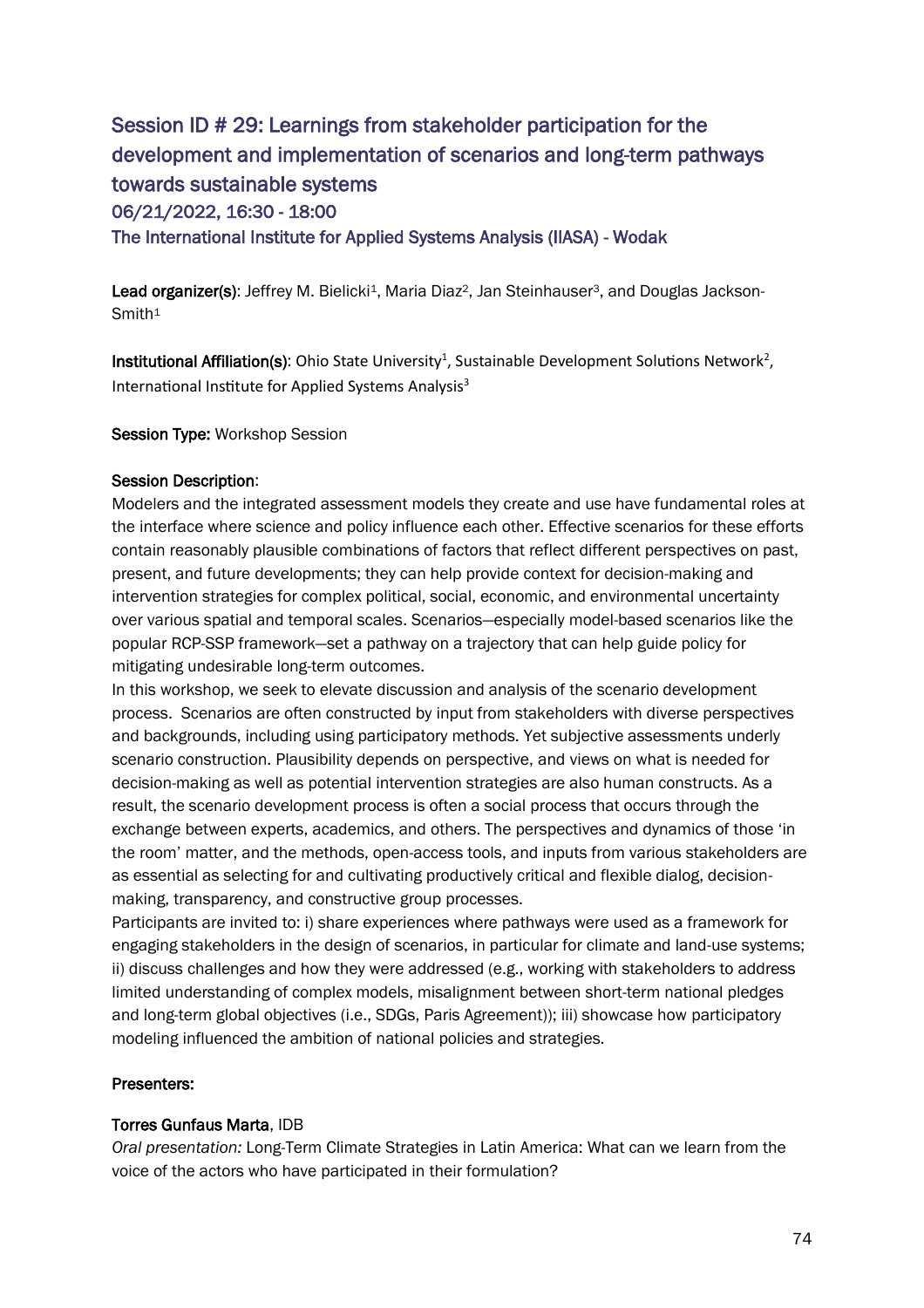Federico Frank, INTA (Instituto Nacional de Tecnología Agropecuaria) *Oral presentation:* A multi-model approach to explore sustainable food and land use pathways for Argentina

# Taran Faehn, Research Department of Statistics Norway

*Oral presentation:* Plausible futures: Systemising different international contexts for Norway's climate strategies

### Ana Paula Aguiar, Stockholm Resilience Centre, Stockholm University

*Oral presentation:* Widened co-creation processes for target-seeking climate and sustainable development scenarios

Alison Smith, University of Oxford

*Oral presentation:* Stakeholder engagement in the UK: developing sustainable food and land use pathways with the FABLE model

# Edward Torres Maia, Oswaldo Cruz Foundation (Fiocruz)

*Poster presentation:* Fiocruz Method of Future Intelligence - Prospective Dialogues Methodology for 2030 Agenda and its SDGs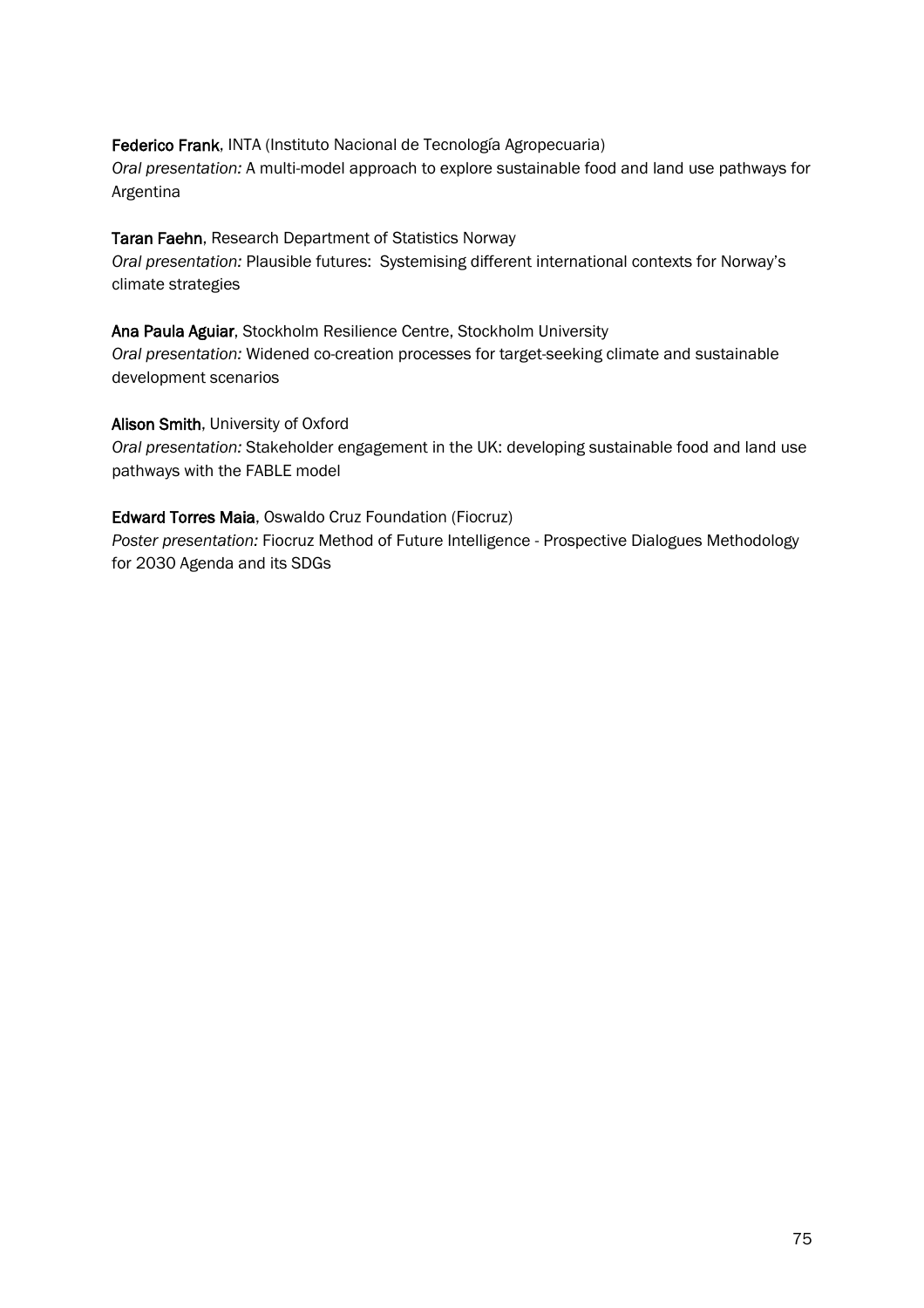# Session ID # 46: Emulators: new methods and role in integrating research across climate research communities 06/22/2022, 9:00 - 10:30, 11:00 - 12:30 Laxenburg Conference Center - Theatersaal

Lead organizer(s): Sonia Seneviratne<sup>1</sup>, Claudia Tedbaldi<sup>2</sup>

Institutional Affiliation(s): ETH Zurich<sup>1</sup> and Lawrence Berkeley National Laboratory<sup>2</sup>

Session Type: Research Session

### Session Description:

Emulators, either simpler physics-based climate models or algorithmic representation of complex models' output in a computationally efficient manner, play a central role in exploring scenarios: They are used by the Vulnerability, Impact and Adaptation (VIA) research community to determine risk of impacts and by the mitigation and Integrated Assessment Model (IAM) research community to derive the implications of alternative pathways, thus supplementing what could not be done with computationally costly Earth System Models (ESMs). In the IPCC AR6 report, emulators in the form of simple models have played a central role in assessing the likely range of future projections of global temperature by allowing the exploration of uncertainty dimensions like model structural choices, and in particular equilibrium climate sensitivity. In this role the connection between WG1, WG2, and WG3 have been facilitated, but there is potential for more integration, including through the emulation of regional climate changes.

Our session invites contributions from developers of new methods of both types, i.e., emulators in the form of simple models, and ESM emulators, including emulators representing regional climate changes, extremes and impacts, and their inclusion in IAMs. We also want to hear from users of emulators in the VIA and IAM research communities. We are particularly interested in addressing the potential of emulators of ESM output to facilitate the further connection between WG1, WG2, and WG3, ahead of the next IPCC report. We hope that the session will spur ideas and ways by which new scenarios' climate output could be more promptly available to impact and mitigation researchers, so that the same set of scenarios would be more easily and systematically explored across the whole IPCC report.

# Presenters:

### Chris Wells, University of Leeds

*Oral presentation:* Near-term regional climate change projections using climate emulators

### Yann Quilcaille, ETH Zurich

*Oral presentation:* Emulating spatially resolved annual maximum temperatures of Earth system models using MESMER-X

# Claudia Tebaldi, PNNL

*Oral presentation:* STITCHES: a comprehensive option for Earth System Model emulation for impacts research, and its implications for designing future ESM scenario experiments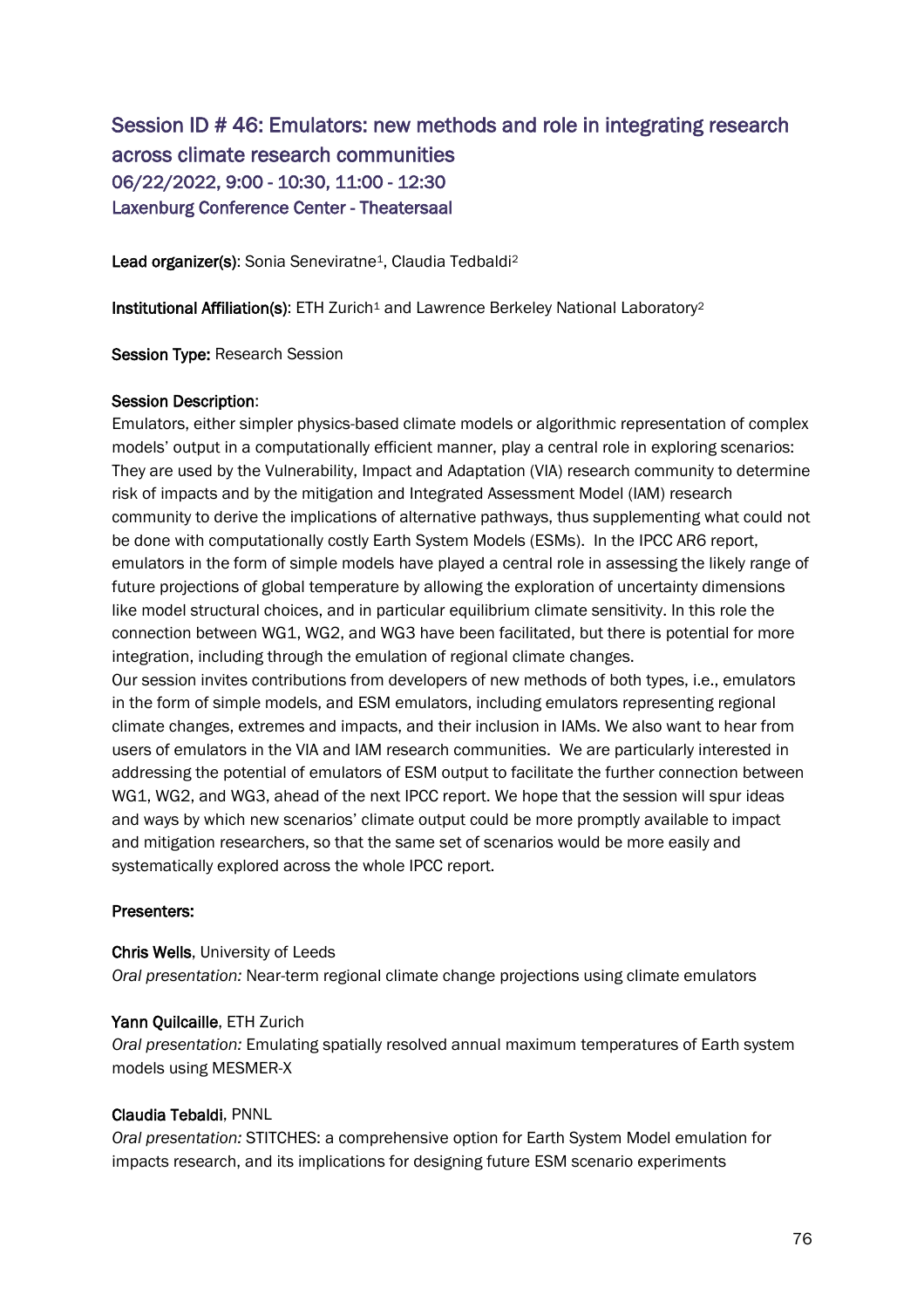### Shruti Nath, Climate Analytics

*Oral presentation:* Towards integration of LCLM feedbacks within climate models: an emulator approach

# Thomas Bossy, Laboratoire des sciences du climat et de l'environnement (LSCE)

*Oral presentation:* Pathfinder: a model and framework to explore emission pathways limiting climate impacts

### Zeke Hausfather, Berkeley Earth

*Oral presentation:* A probabilistic exploration of climate outcomes under current policies and commitments

# Stuart Jenkins, University of Oxford

*Oral presentation:* An emulator of an Integrated Assessment Model's carbon price, CO2 production, carbon capture and storage, and CO2 emissions timeseries

Chris Smith, University of Leeds / International Institute for Applied Systems Analysis (IIASA) *Oral presentation:* FaIR v2: A reduced-complexity climate model for scenario evaluation and integrated assessment

### Camilla Mathison, UK Met Office

*Poster presentation:* Is the 1.5C climate target still alive post COP-26?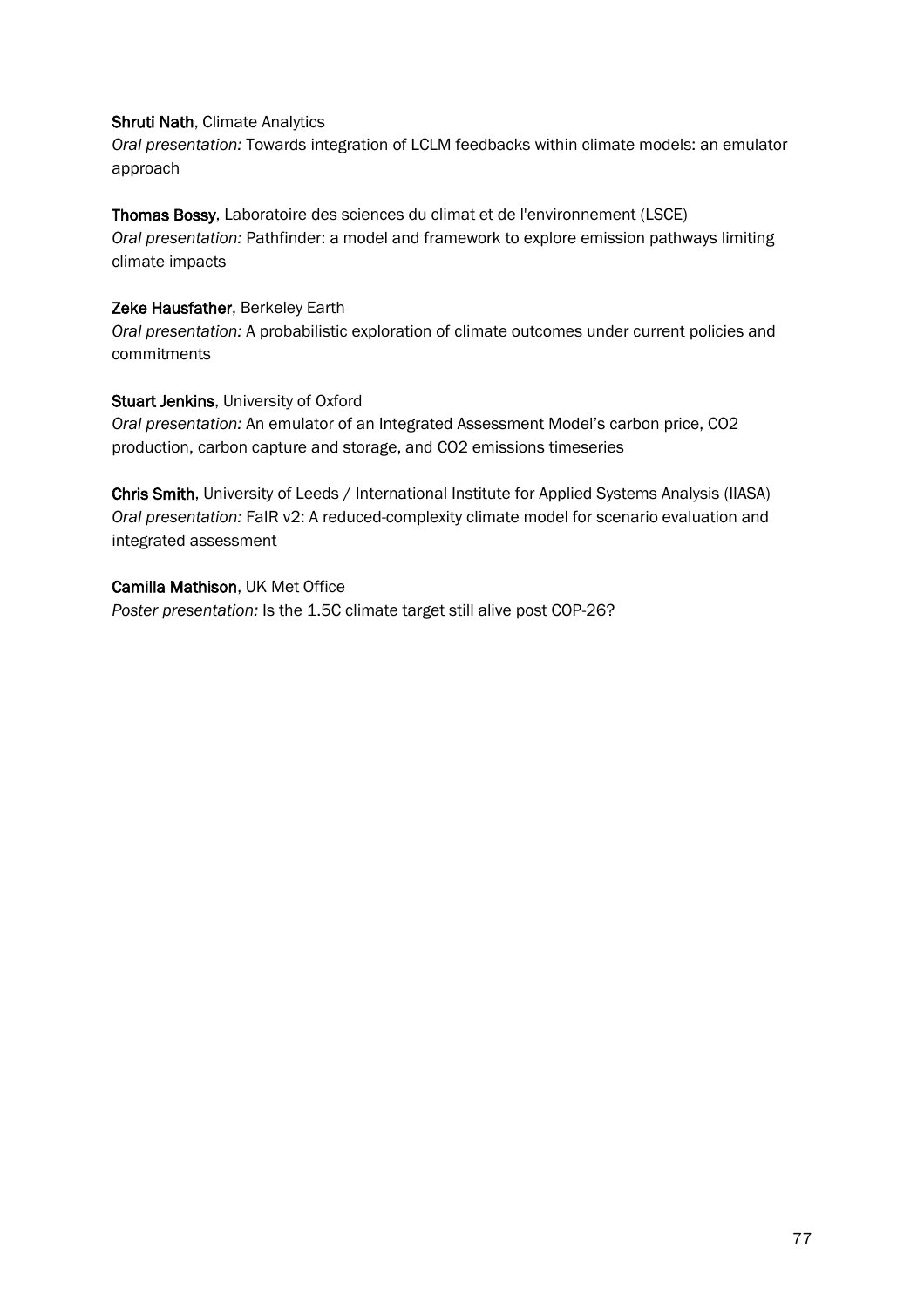# Session ID # 38: Beyond GDP: economic dimensions of integrated assessment scenarios 06/22/2022, 9:00 - 10:30 Laxenburg Conference Center - Marschallzimmer 1

Lead organizer(s): Rob Dellink<sup>1</sup> and Dominique van de Mensbrugghe<sup>2</sup>

Institutional Affiliation(s): OECD<sup>1</sup> and Perdue University<sup>2</sup>

Session Type: Workshop Session

### Session Description:

Integrated assessment scenarios such as the Shared Socioeconomic Pathways (SSPs) are underpinned by projections of economic activity. Often, the economic dimension is limited to projections of GDP and income per capita. This session will discuss both the need and opportunities for providing broader and deeper economic projections for climate change and related integrated assessment modelling scenarios.

First, the session will look at the role of changes in the sectoral structure in the economy. Clearly, different economic activities are not projected to grow at equal speed, and as sectoral emission intensities vary widely across sectors, a sectoral approach can provide much better links with environmental pressures, including greenhouse gas and air pollutant emissions. Second, international trade matches regional consumption and production patterns. Exports of natural resources (including fossil fuels) also play a big role in macroeconomic development of resourcerich countries. Finally, the session will discuss the opportunities and pitfalls in downscaling economic projections to the local scale. The session will explicitly link these proposed economic projections to the SSPs.

The goal of the session is to highlight how deeper and broader economic projections can improve the quantification of integrated assessment scenarios more broadly. We expect the outcome to be a combination of recommendations for integrated assessment modellers on how to use more detailed insights from economic projections, and recommendations for economic modellers on how to ensure their tools and projections are useful for integration in integrated assessment models.

### Presenters:

Lionel Fontagne, Bank of France, CEPII and Paris School of Economic *Oral presentation:* A Dynamic Path to a Low Carbon Economy

Steven Rose, Electric Power Research Institute (EPRI) *Oral presentation:* Quantifying uncertainty in global and sub-global socioeconomic and greenhouse gas emissions futures

### Rob Dellink, OECD

*Oral presentation:* The economic drivers of environmental change: the role of baseline projectons

Marijke Kuiper, Wageningen Economic Research, Wageningen University & Research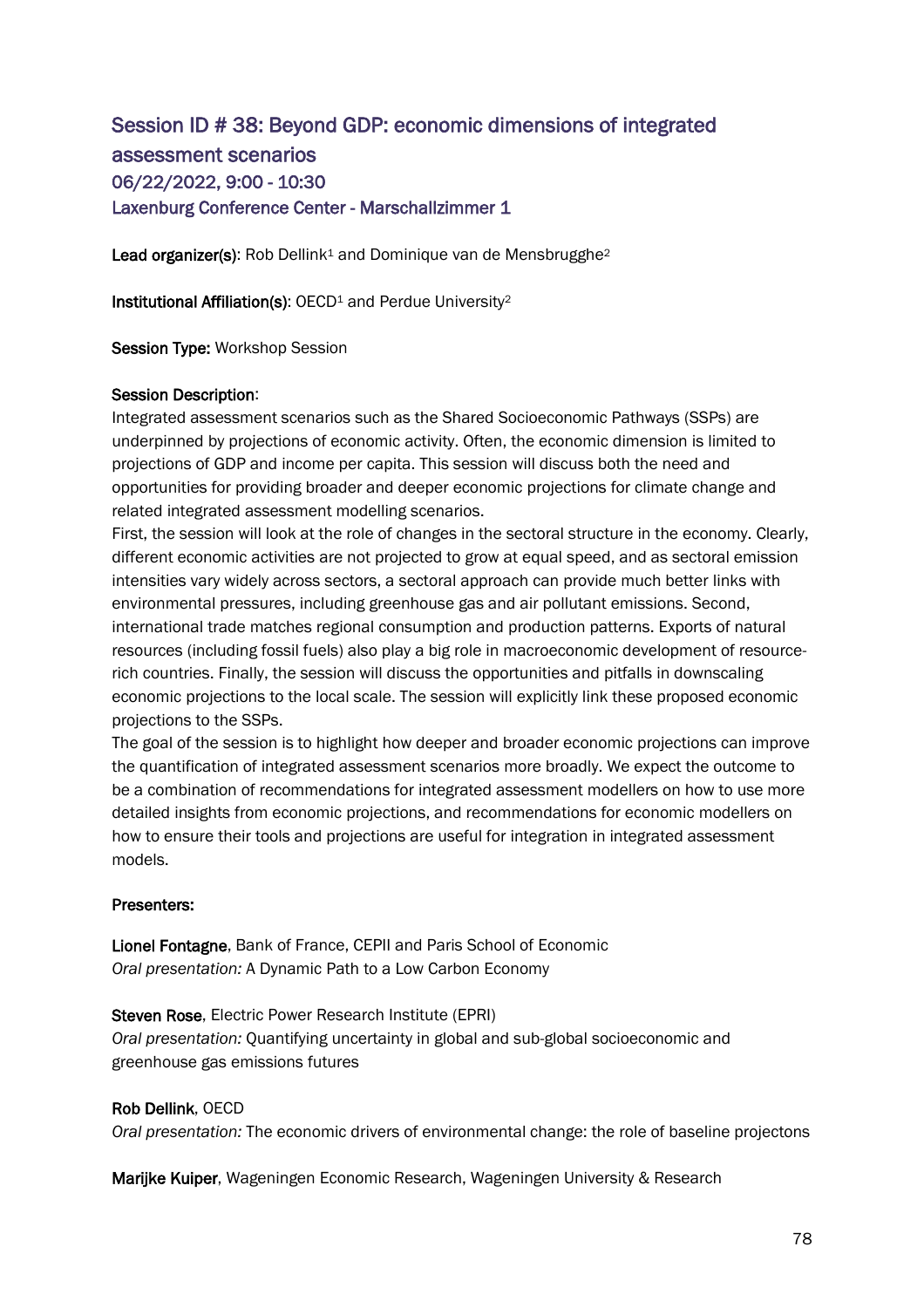*Oral presentation:* Deepening the economic contribution to integrated assessments scenarios by adding more detailed labour projections as drivers of structural change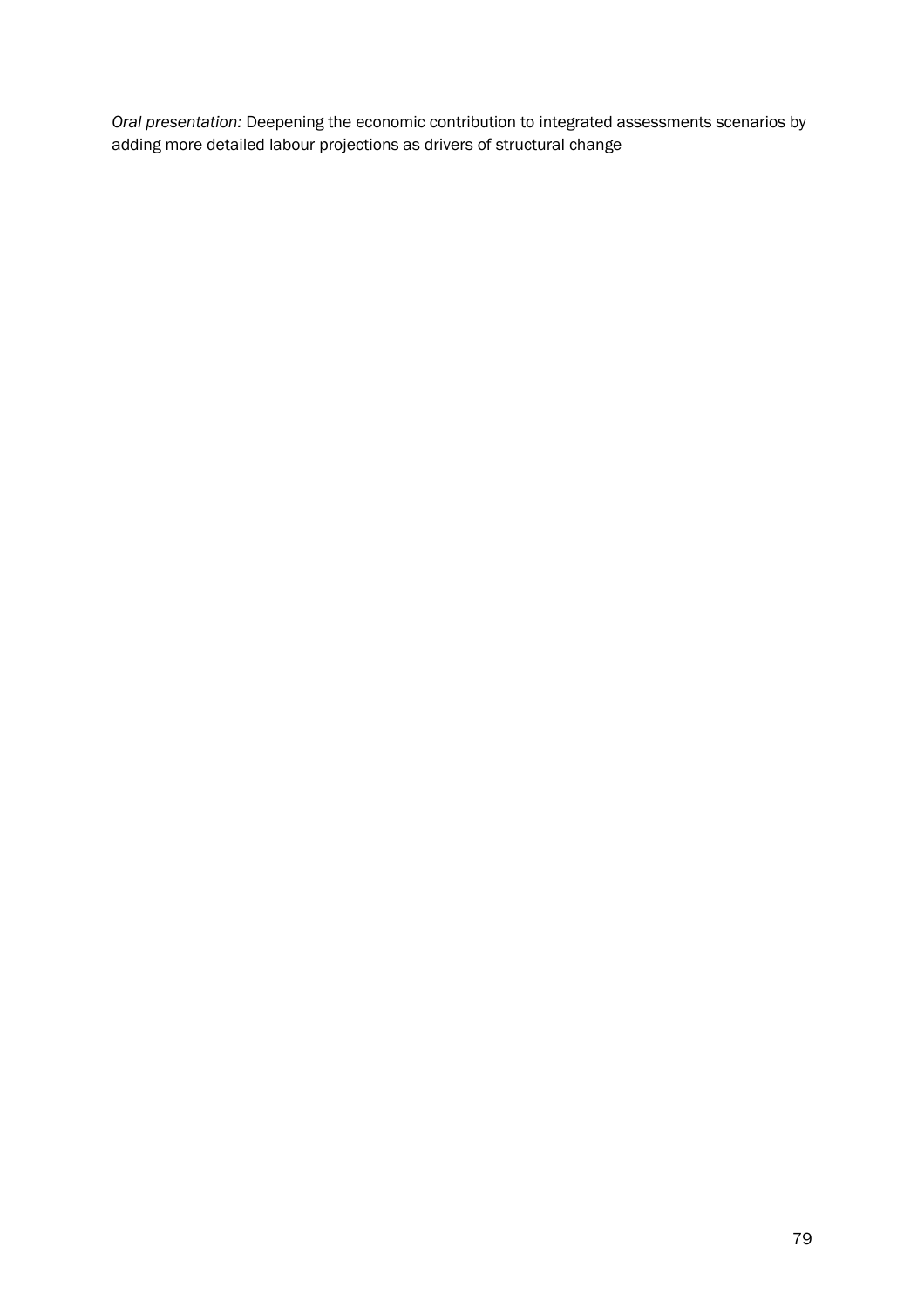# Session ID # 7: National deep decarbonization scenarios: policy analysis and global narratives 06/22/2022, 9:00 - 10:30, 11:00 - 12:30 Laxenburg Conference Center - Marschallzimmer 2

Lead organizer(s): Johannes Svensson<sup>1</sup> and Daniel Buira<sup>2</sup>

Institutional Affiliation(s): IDDRI, France<sup>1</sup> and Tempus Analitica<sup>2</sup>

Session Type: Research Session

### Session Description:

This session will discuss country-driven national deep decarbonisation scenarios consistent with global carbon neutrality between 2050 and 2070, in line with IPCC estimates of required emission reductions for achieving the Paris Agreement global mitigation target (Rogelj *et al.*, 2018). The focus will be on the policy lessons that can be derived for national decision-making regarding synergies and trade-offs with country non-climate objectives, and on priority short-term policies and actions, with a focus on where shifts from current paths are most required. In addition to insights from individual country-scale analyses, the session will discuss how highresolution national pathways defined in a bottom-up manner can inform global climate dialogues through the global enablers the national pathways depend upon (paper currently in process). This session will be an opportunity to reflect on the methodological challenges faced when developing national scenarios, capturing a broad set of key national circumstances, with the primary objectives to inform in-country and international stakeholder consultation. These objectives require adopting a pathways design framework articulating detailed national narratives and dashboards in an iterative process guided by global benchmarks with detailed accounts of sectoral transformations (Waisman *et al.*, 2019; Lefèvre *et al.*, 2020; Svensson *et al.*, 2021). The session will also discuss the methodological challenges of a bottom-up approach to the articulation between global and national scenarios, including the characteristics necessary in national pathways to be used by such an approach. The objective of this approach is to elaborate global narratives resulting from the international enablers emerging from national scenarios, and it is complementary to the widely used SSP/RCP/SPA scenario framework (Kriegler *et al.*, 2014; Riahi *et al.*, 2017; van Vuuren *et al.*, 2017; O'Neill *et al.*, 2020), using global scenarios as boundary conditions and consistency checks to national scenarios (van Vuuren *et al.*, 2017).

### Presenters:

### Johannes Svensson, IDDRI

*Oral presentation:* What does carbon neutrality mean for transformative development and policy action in large emerging economies? Methodological insights drawn from bottom-up national analyses

### Johannes Svensson, IDDRI

*Oral presentation:* Global Narratives: a bottom-up and policy relevant approach to bridging insights from national and global decarbonisation pathways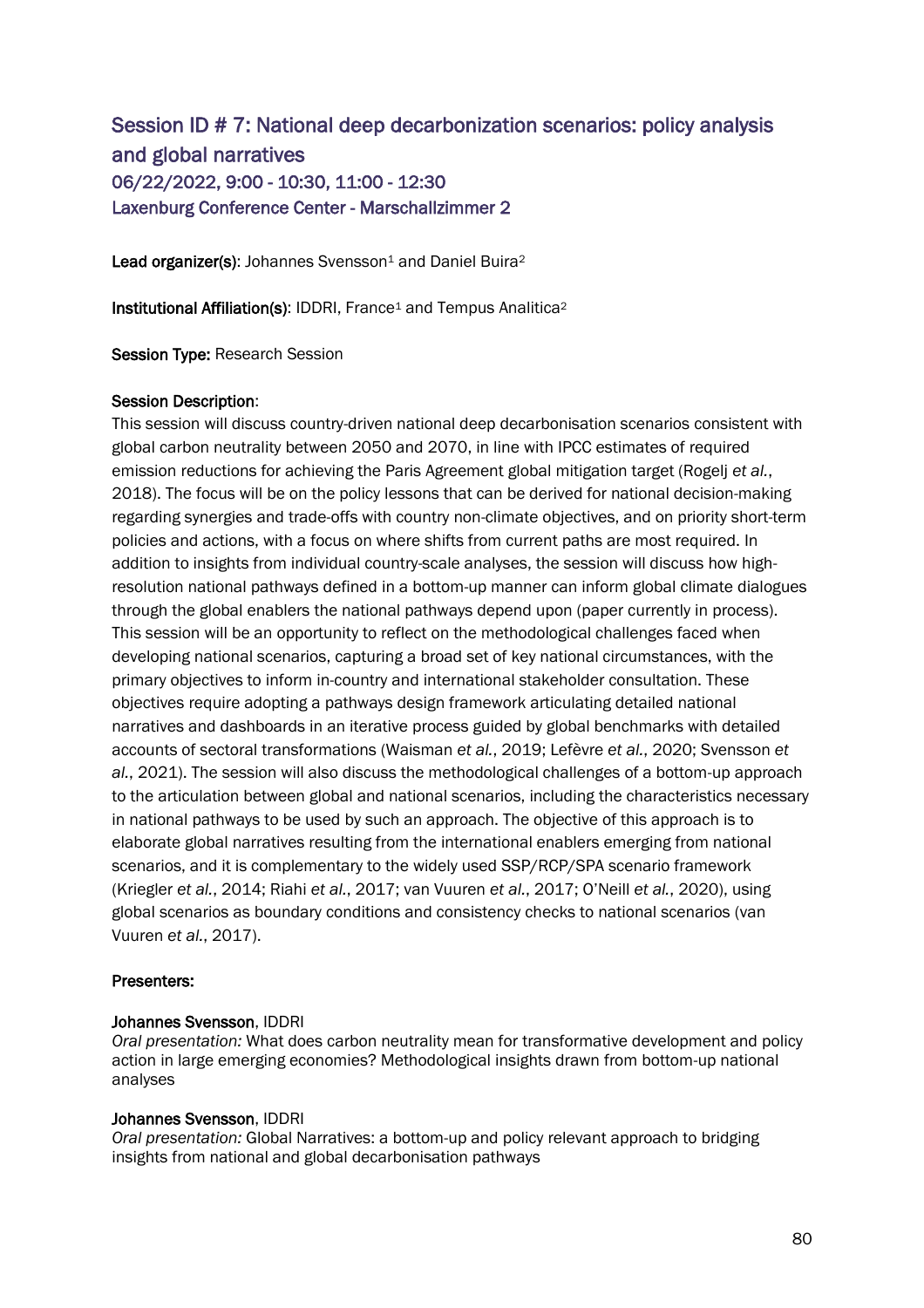Saritha Sudharmma Vishwanathan, Indian Institute of Management, Ahmedabad *Oral presentation:* Indian Deep Decarbonization Scenarios informing Global Stocktake 202

### Haewon McJeon, PNNL/UMD

*Oral presentation:* Integrated Assessment Modeling for the U.S. Long-Term Strategy towards Net-Zero Emissions

Gunnar Luderer, Potsdam Institute for Climate Impact Research *Oral presentation:* Pathways towards reaching climate neutrality in Germany by 2045

Matthias Weitzel, European Commission - Joint Research Centre (JRC-Seville) *Oral presentation:* Taking stock of the ambition gap: implications of the Glasgow pledges for deep decarbonisation scenarios

Femke Nijsse, University of Exeter *Oral presentation:* Deep decarbonisation with a solar-dominated baseline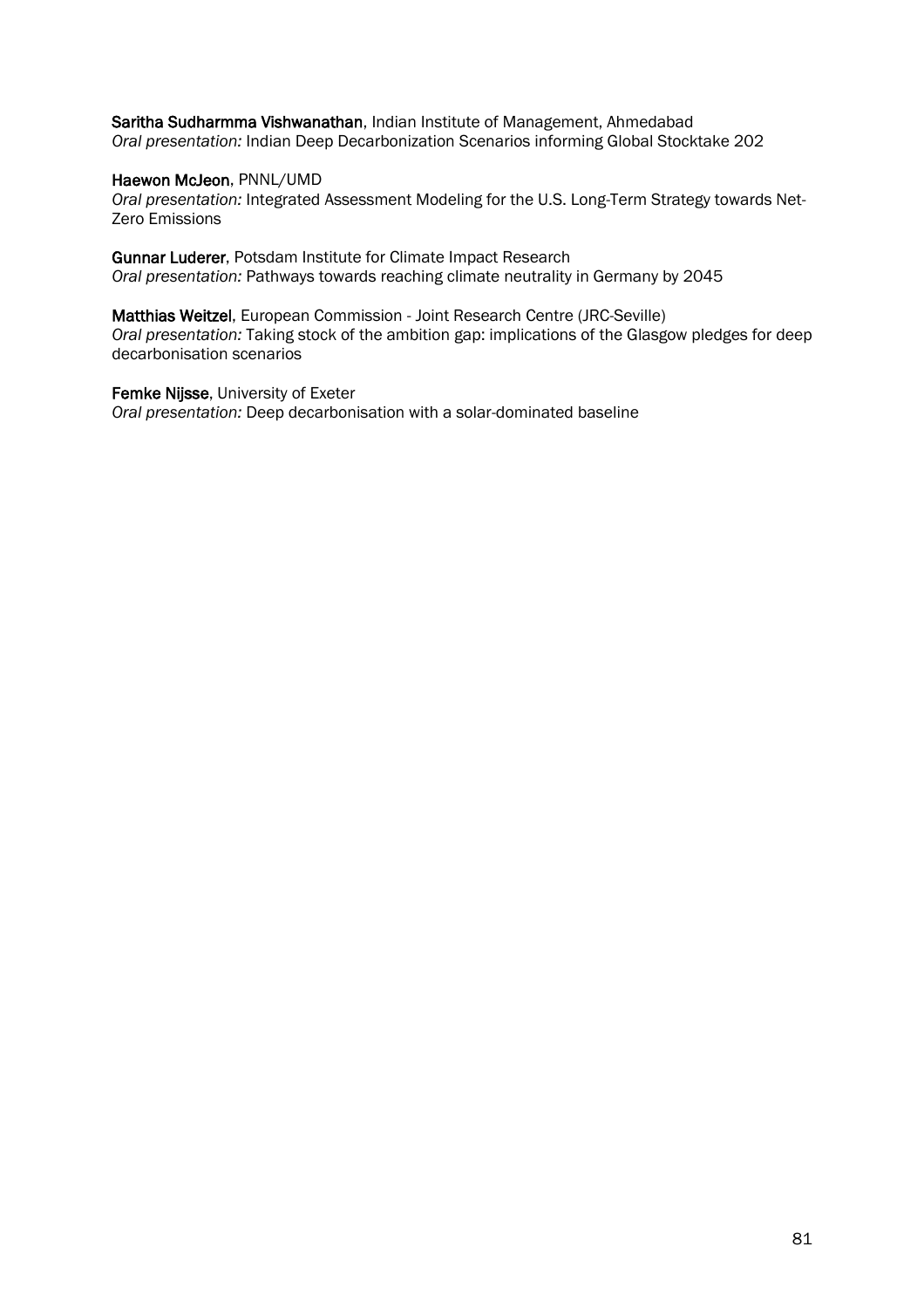# Session ID # 70: Narratives for scenarios and pathways to provide decent levels of energy services at low demand of energy and resources 06/22/2022, 9:00 - 10:30 Laxenburg Conference Center – Gvishiani

Lead organizer(s): Yamina Saheb<sup>1</sup>, Gregory Nemet<sup>2</sup>, Leila Niamir<sup>3,4</sup>, Alessio Mastrucci<sup>4</sup>, Bas van Ruijven<sup>4</sup> and Elena Verdolini<sup>5</sup>

Institutional Affiliation(s): Sciences Po<sup>1</sup>, Paris, University of Wisconsin, Madison<sup>2</sup>, Mercator Research Institute on Global Commons and Climate Change (MCC)-Berlin3, International Institute for Applied Systems Analysis<sup>4</sup> and RFF-CMCC European Institute on the Economics and the Environment<sup>5</sup>

Session Type: Workshop Session

# Session Description:

This workshop session will generate ideas for narratives and scenarios that reduce the demand for energy, materials, land, water, and resources in end use sectors, while providing decent levels of energy services. The overall goal is to gather input to develop a more robust set of pathways for how the combination of high energy service provision, and low resource demand could realistically come about over the next three decades. Specific foci include assessment of decent living standards and sufficiency; social and technological innovation including through digitalisation; as well as system change, infrastructure, and novel services; and how each play a role in facilitating low energy demand outcomes.

An important focus of the discussion will be on the importance of sufficiency, technological, and social innovations in demand reduction. Sufficiency is defined as a set of policy measures and daily practices which avoid the demand for energy, materials, land, water, and other natural resources, while delivering wellbeing for all within planetary boundaries (Saheb 2021). As background, The French negawatt scenario (Negawatt 2003) (Negawatt 2011) (Negawatt 2017) is the first known scenario to go beyond efficiency improvement to reduce energy demand. The last update of this scenario shows high mitigation potential of consumption-based emissions and those related to the use of materials (Negawatt 2022). (ADEME 2022) and (RTE 2021) show similar results. At a global level, (Grubler *et al.* 2018) (Millward-Hopkins *et al.* 2020) (Kuhnhenn *et al.* 2020) (Fishman *et al.* 2021) found large mid-century mitigation potential from the adoption of sufficiency measures, behavioural, social and technological innovations and (Mastrucci *et al.* 2021) reached similar conclusions for global heating and cooling demand while (Barrett *et al.* 2021) showed similar results from in-depth analysis of low-energy demand futures specific to the UK.

# Presenters:

Arnulf Grubler, International Institute for Applied Systems Analysis (IIASA) *Oral presentation:* The 'High-with-Low' Scenario Narrative

# **Gregory Nemet**, Univerity of Wisconsin

*Oral presentation*: Social and Technological Innovation Pathways for Low Energy Demand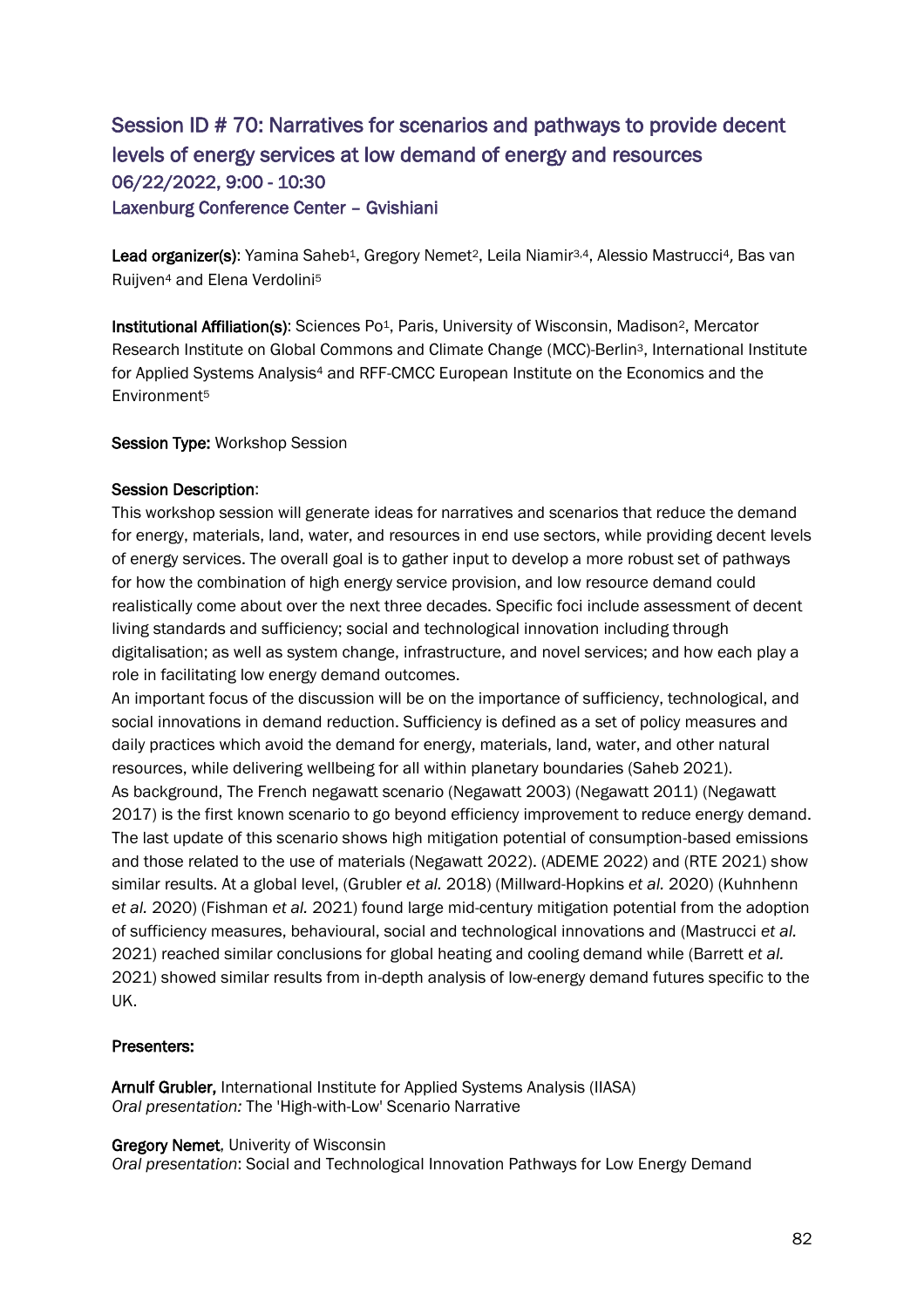Benigna Boza-Kiss, International Institute for Applied Systems Analysis (IIASA) *Oral presentation:* Low energy demand and decent living scenarios in buildings

### Aimée Aguilar Jaber, OECD

*Oral presentation:* A mind-set shift to unlock the potential of high-well-being, low demand systems: will modelling foster or hinder?

### Barbara Nicoloso, Virage Energie

*Oral presentation:* Energy transition through sufficiency: a net-zero pathway emission for the Hauts-de-France region.

### Yves Marignac, Association négaWatt

*Oral presentation:* Energy sufficiency as the first pillar of ambitious decarbonisation and deep sustainability pathways: modelling experience from France and prospects for Europe

Carina Zell-Ziegler, Öko-Institut and Technische Universität Berlin *Poster presentation:* Sufficiency scenarios and decent living standards: comparison of key indicators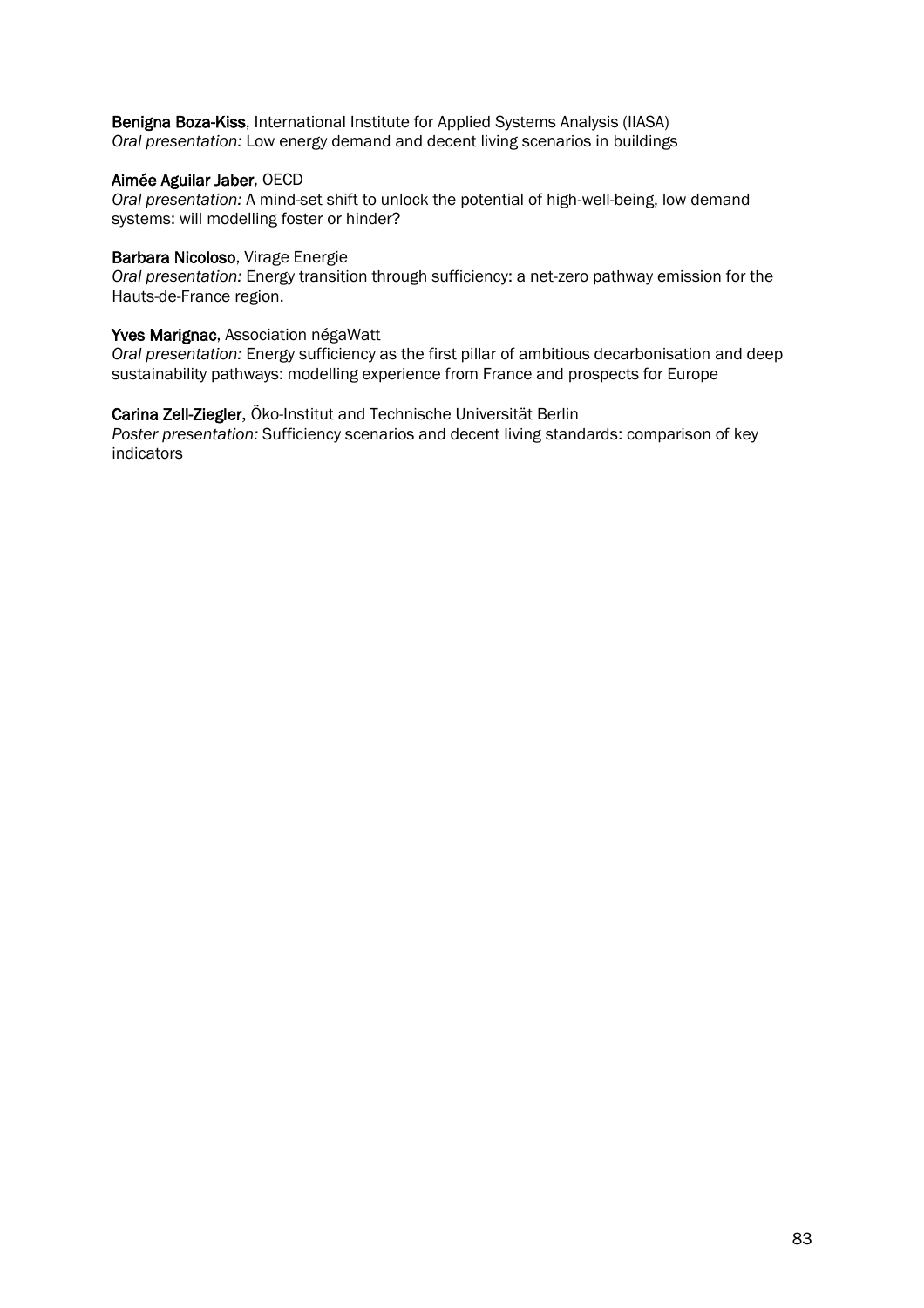# Session ID # 52: Interacting with integrated assessment models for targetseeking under uncertainty 06/22/2022, 9:00 - 10:30 Laxenburg Conference Center - Franz Josef

Lead organizer(s): Sibel Eker<sup>1</sup>, Sarah Cornell<sup>2</sup>, Merle Rémy<sup>3</sup>, and Jan Kwakkel<sup>4</sup>

Institutional Affiliation(s): Radboud University<sup>1</sup>, Stockholm University<sup>2</sup>, Institute for Advanced Sustainability Studies, Potsdam<sup>3</sup>, and Delft University of Technology<sup>4</sup>

Session Type: Research Session

### Session Description:

Large integrated assessment models have been immensely useful in developing possible climate mitigation pathways, influencing political agendas and providing policy advice. But now, the 2030 Agenda highlights the urgent need to improve upon the well-established climate change scenario framework by capturing more diverse relevant perspectives, reflecting uncertainty ranges, and enhancing scenario relevance to users especially in policy analysis for coherence and implementation. There is demand for new target-seeking scenarios that achieve multiple interacting social, economic and ecological goals as well as meeting the Paris climate targets. An expanding international community of stakeholders, spanning world regions and sectors of societal action, is interested in scenario-based analysis to explore how interactions among these globally agreed goals shape future pathways to sustainable development. But large IAMs struggle to engage stakeholders actively in scenario development and to incorporate diverse uncertainties. In this session, we will explore ways to capture future uncertainties and diverse perspectives, through the use of simple IAMs to complement larger ones, combined with methods of decision-making under deep uncertainty, and through engaging stakeholders more actively in co-created scenario development processes. With invited speakers and open submissions, the session will present examples of research and science-society forums that can help improve today's scenario frameworks and interactive environments, so that they do better at reflecting the complexity and deep uncertainty of the world's often divergent societal perspectives and the necessary shifts in global governance for a sustainable future.

# Presenters:

### Georgios Xexakis, University of Geneva; HOLISTIC S.A.

*Oral presentation:* Are interactive scenario tools an effective solution for expanding the uncertainty space and communicating the results of integrated assessment modeling?

# Damla Akoluk, Delft University of Technology

*Oral presentation:* Exploring the distributive justice principles in integrated assessment models: a trade-off analysis on interregional justice

David Groves, Jia Li, World Bank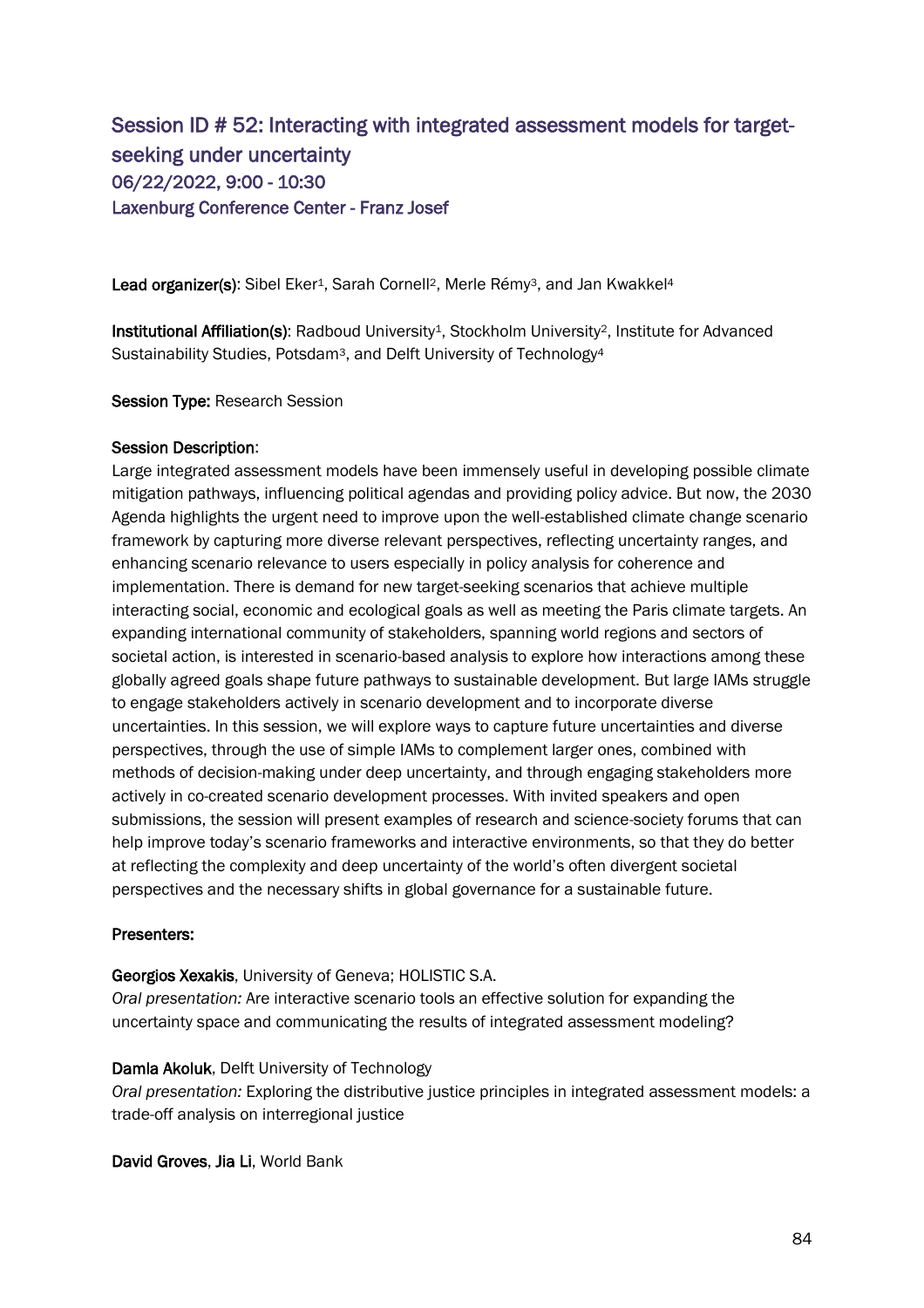*Oral presentation:* Using IAM scenarios to guide the assessment of carbon lock-in and Parisaligned global development

# Ben Matthews

*Poster presentation:* A Scalable Interactive Climate IAModel for Experimenting with Diverse Pathways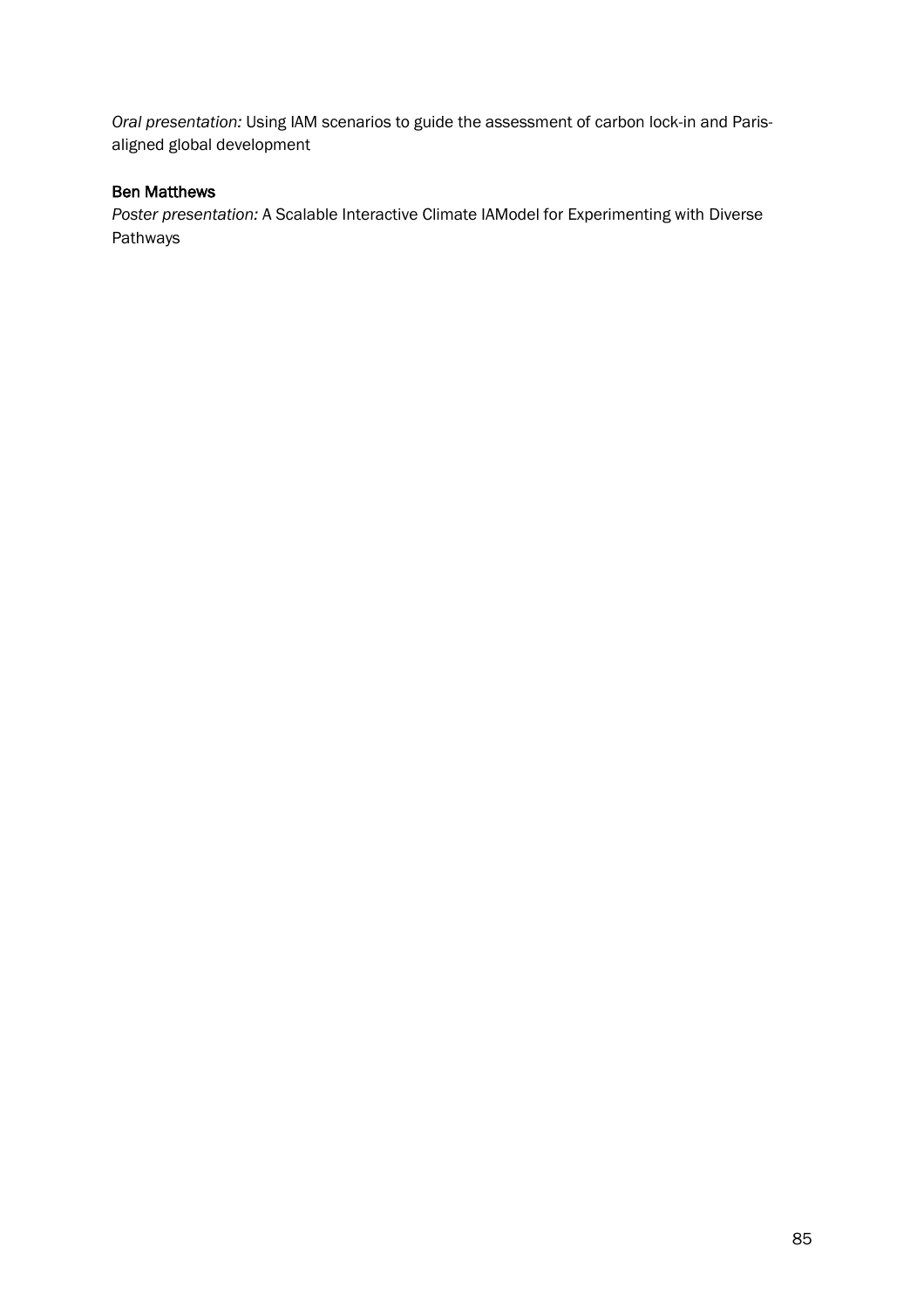# Session ID # 23: Improving the representation and usability of socio-political factors in the Shared Socioeconomic Pathways (SSPs) 06/22/2022, 9:00 - 10:30

The International Institute for Applied Systems Analysis (IIASA) - Gvishiani

Lead organizer(s): Ariel Macaspac Hernandez<sup>1</sup>, Ines Dombrowsky<sup>1</sup>, Elisabeth Gilmore<sup>2</sup>, Halvard Buhaug<sup>3</sup>, Håvard Hegre<sup>4</sup>, and Elmar Kriegler<sup>5</sup>

Institutional Affiliation(s): German Development Institute<sup>1</sup>, Carleton University<sup>2</sup>, Peace Research Institute Oslo (PRIO)<sup>3</sup>, Uppsala University<sup>4</sup>, Potsdam Institute for Climate Impact Research<sup>5</sup>

Session Type: Workshop Session

# Session Description:

Socio-political factors, underpinned by institutions and governance, affect the vulnerability from climate hazards as well as the capacity to implement effective responses to climate change, including mitigation, adaptation, and achievement of the SDGs.

Presently, in the Shared Socioeconomic Pathways (SSPs), the political dimensions of development are described in aggregate assumptions about political changes in accompanying storylines. The implication is that the challenges posed by climate change and to the achievement of the SDGs, especially those that are known to be sensitive to the political context, such as food and economic security, may be poorly characterized or - more problematically underestimated. In this roundtable, we discuss how to improve the representation of sociopolitical factors in scenarios by elaborating the evidence for characteristics of political context that may be critical for the evaluation of climate impacts and the effectiveness of mitigation and adaptation actions and opportunities for approaches to integrate these factors into the SSPs. Two invited presenters will motivate these efforts that better harness the knowledge from political and social sciences. First, conceptual frameworks and theoretical models are needed to contextualize the various socio-political factors that better capture historical experiences, especially those that will most likely define variations between countries. For example, a former colony that emerged from a violent civil war and is highly vulnerable to climate change will have a distinct set of values and resource provisions that will inform its capacity for societal transformation. Second, socio-political dimensions can be better quantified along the existing SSPs to improve internal consistency and integration with modeling efforts.

The panel is relevant for modelers, social scientists and users. As socio-political trends and factors mediated by institutions are key to transformative actions, modelers can gain insight into how to include these factors in their scenarios. For social scientists, the panel can be beneficial by complementing systematic inquiry of "what it is" with "what ought to be" and "how to get there from here". Taken together, this collaboration will enhance "goal-oriented" thinking in social science and the usability and salience of IAM efforts.

# Presenters:

### Theresa Scavenius, Aalborg University

*Oral presentation:* The predictive capacity of the social sciences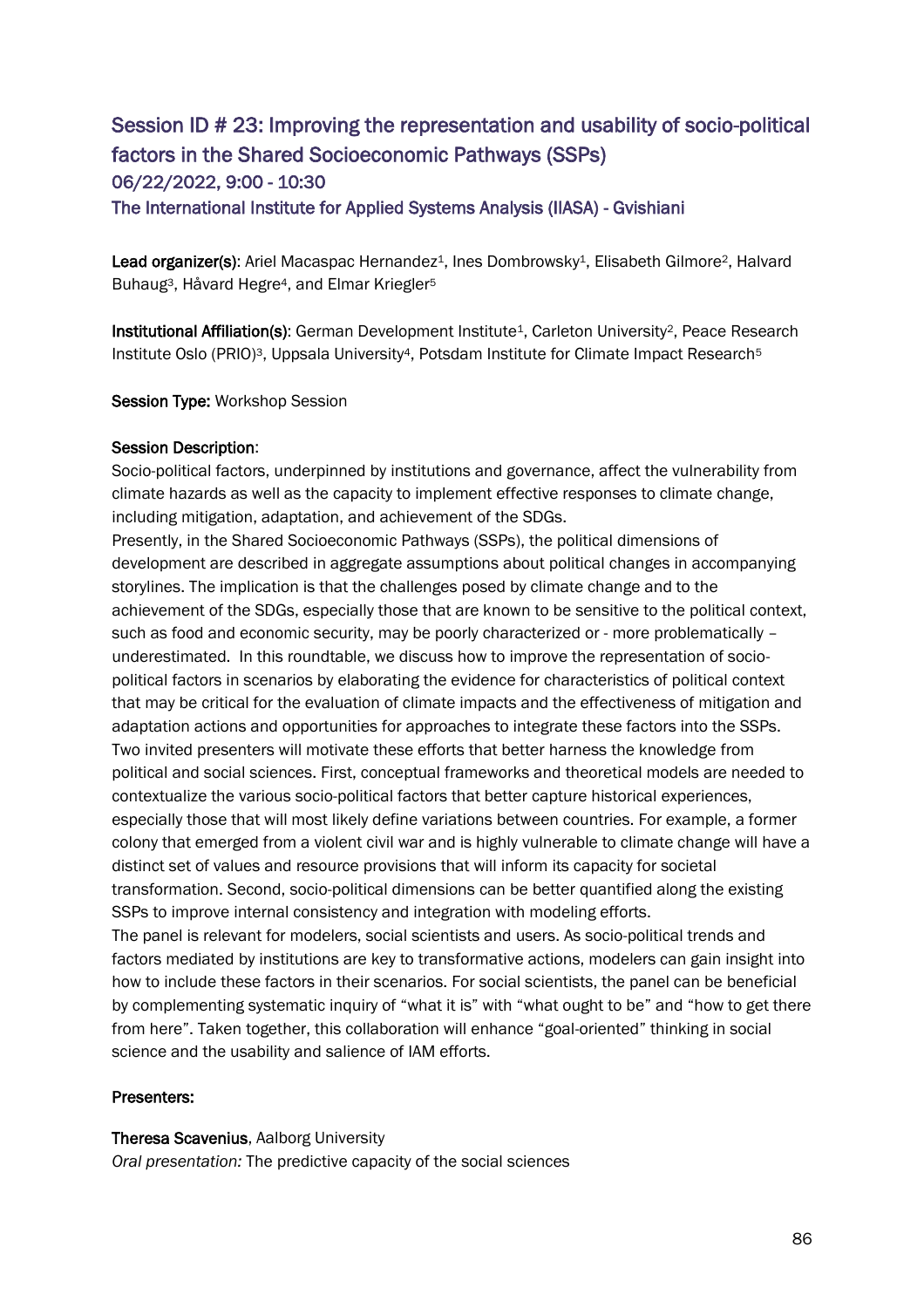# Ariel Macaspac Hernandez, German Development Institute

*Oral presentation:* "Transformative" scenarios and models – Ten questions on how to improve the scientific representation of governance factors in sustainable development pathways

Julia Leininger, Christopher Wingens, German Development Institute *Oral presentation:* Institutions in integrated scenarios for reaching climate and sustainable development goals

lan Hughes, MaREI Centre, University College Cork *Oral presentation:* DIIS Scenarios for Whole of Society Transformation

Halvard Buhaug, Peace Research Insitute Oslo (PRIO) *Oral presentation:* Accounting for political sources of vulnerability in the SSPs

Elmar Kriegler, PIK *Oral presentation:* Experiences and lessons learnt from SHAPE

Staffan I. Lindberg, University of Gothenburg *Oral presentation*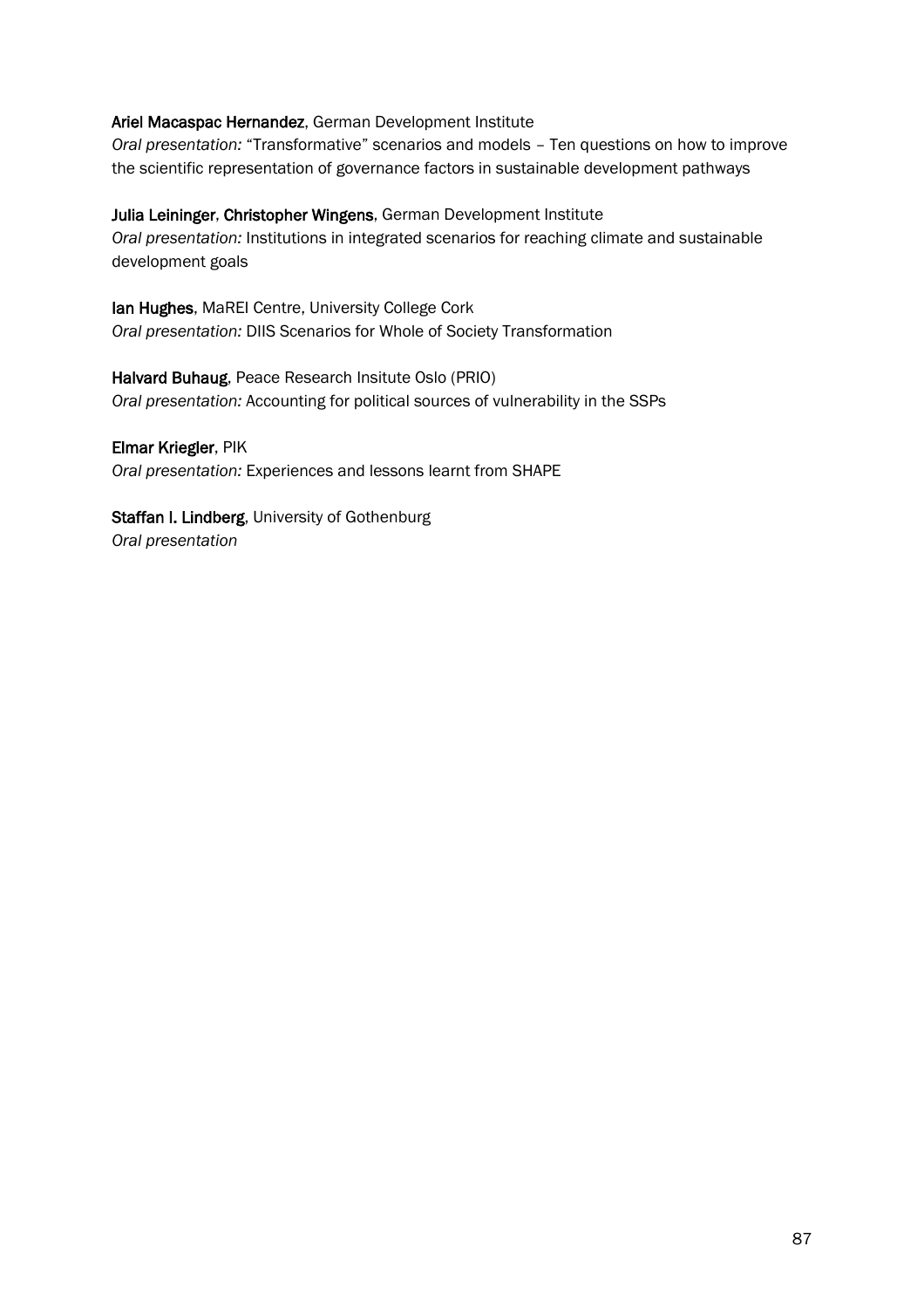# Session ID # 31: Scenario-based approaches to modeling migration futures 06/22/2022, 9:00 - 10:30, 11:00 - 12:30 The International Institute for Applied Systems Analysis (IIASA) - Wodak

Lead organizer(s): Carsten Keßler<sup>1</sup> and Alex de Sherbinin<sup>2</sup>

Institutional Affiliation(s): Bochum University of Applied Sciences<sup>1</sup> and Columbia Climate School<sup>2</sup>

Session Type: Research Session

### Session Description:

The proliferation of scenario-based research around the climate crisis and global socio- economic development has led to an uptake of scenario-based approaches in migration studies. This includes a growing number of efforts to model internal and international migration either using the shared socioeconomic pathways (SSP) as a basis for projecting mobility or in ways that contribute to the SSPs directly (e.g., as a component of future country-level population projections). Relative to fertility and mortality, migration is the most dynamic and potentially hard to predict population dynamic to model. At the same time, new scenario frameworks are under development that focus on specific regions or social/political aspects of migration, as more disciplines are starting to utilize scenario-based research. The goal of this session is a) to provide a forum to discuss scenario-based migration research combining SSPs and RCPs from a variety of perspectives, and b) to enable a transdisciplinary exchange on migration scenarios including, but not limited to, social and political scientists, demographers, as well as experts in modelling and spatial analysis. To achieve this goal, we particularly invite submissions that go beyond a pure modeling perspective and also consider the cultural, social, and political realities of migration, including, but not limited to, aspects of educational attainment, the labor market, immigration policy, or the role of diasporas. In addition to two invited talks, the session will feature three paper presentations selected from the submissions, and a poster session for the remaining accepted papers. The session will be concluded with an open discussion to identify research gaps derived from the transdisciplinary perspectives from migration experts from different disciplines, aiming to develop best practices for the use of the SSPs across different disciplines and identify gaps that should be addressed in future scenarios.

### Presenters:

Karolina Sobczak-Szelc, Center for Advanced Studies of Population and Religion (CASPAR), Cracow University of Economics, Centre of Migration Studies, University of Warsaw *Oral presentation:* The role of qualitative research in creation of storyline of the shared socioeconomic pathways on the example of three case studies from Tunisia

Michaël Boissonneault, Netherlands Interdisciplinary Demographic Institute (NIDI-KNAW) *Oral presentation:* The use of scenario planning for exploring the future of migration: insights from an expert survey

Lucas Kluge, Potsdam Institute for Climate Impact Research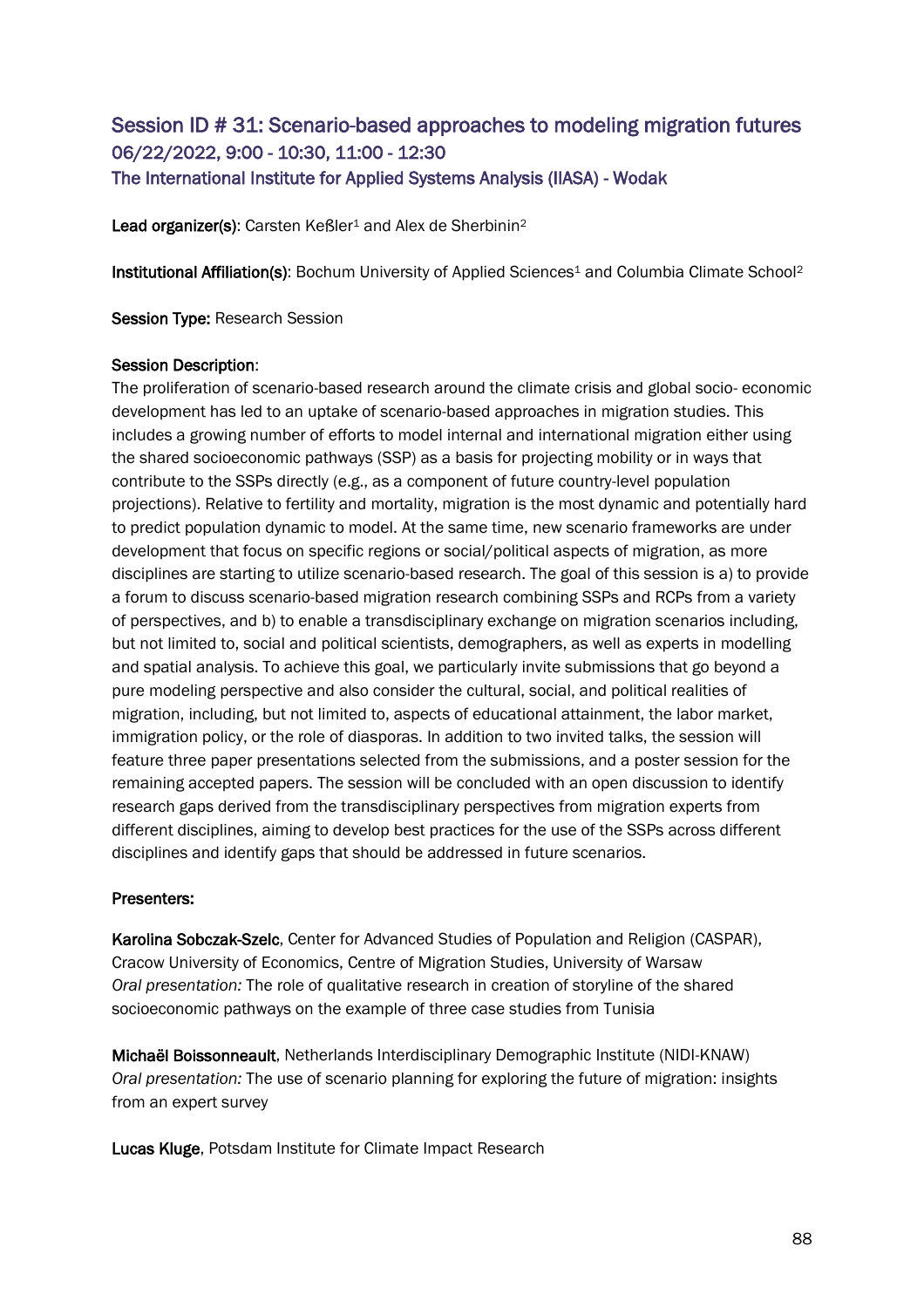*Oral presentation:* A dynamic global model of bilateral migration by place of birth, age and education groups

Roman Hoffmann, International Institute for Applied Systems Analysis (IIASA) *Oral presentation:* Climate Change, Desertification, and Internal Migration: Evidence from Global Census Data

# Hélène Benveniste, Harvard University

*Oral presentation:* Tracing international migration in projections of income and inequality across the Shared Socioeconomic Pathways

# Alex de Sherbinin, CIESIN, Columbia Climate School

*Oral presentation:* Internal climate migration scenarios using a spatial population gravity modeling approach

Fabien Cottier, Lamont-Doherty Earth Observatory, Columbia Climate School *Oral presentation:* International climate migration scenarios using a gravity modeling approach

# Lars Tierolf, Vrije Universiteit

*Oral presentation:* A global agent-based model of migration and adaptation decisions in face of sea level rise

Gabriele Standardi, Euro-Mediterranean Center on Climate Change (CMCC) *Oral presentation:* A CGE model framework for the combined assessment of future migration patterns and economic effects under climate change scenarios

Lena Reimann, Institute for Environmental Studies (IVM), Vrije Universiteit Amsterdam *Oral presentation:* Exploring spatial feedbacks between sea-level rise, adaptation policies, and migration – An application of the RCP-SSP-SPA scenario framework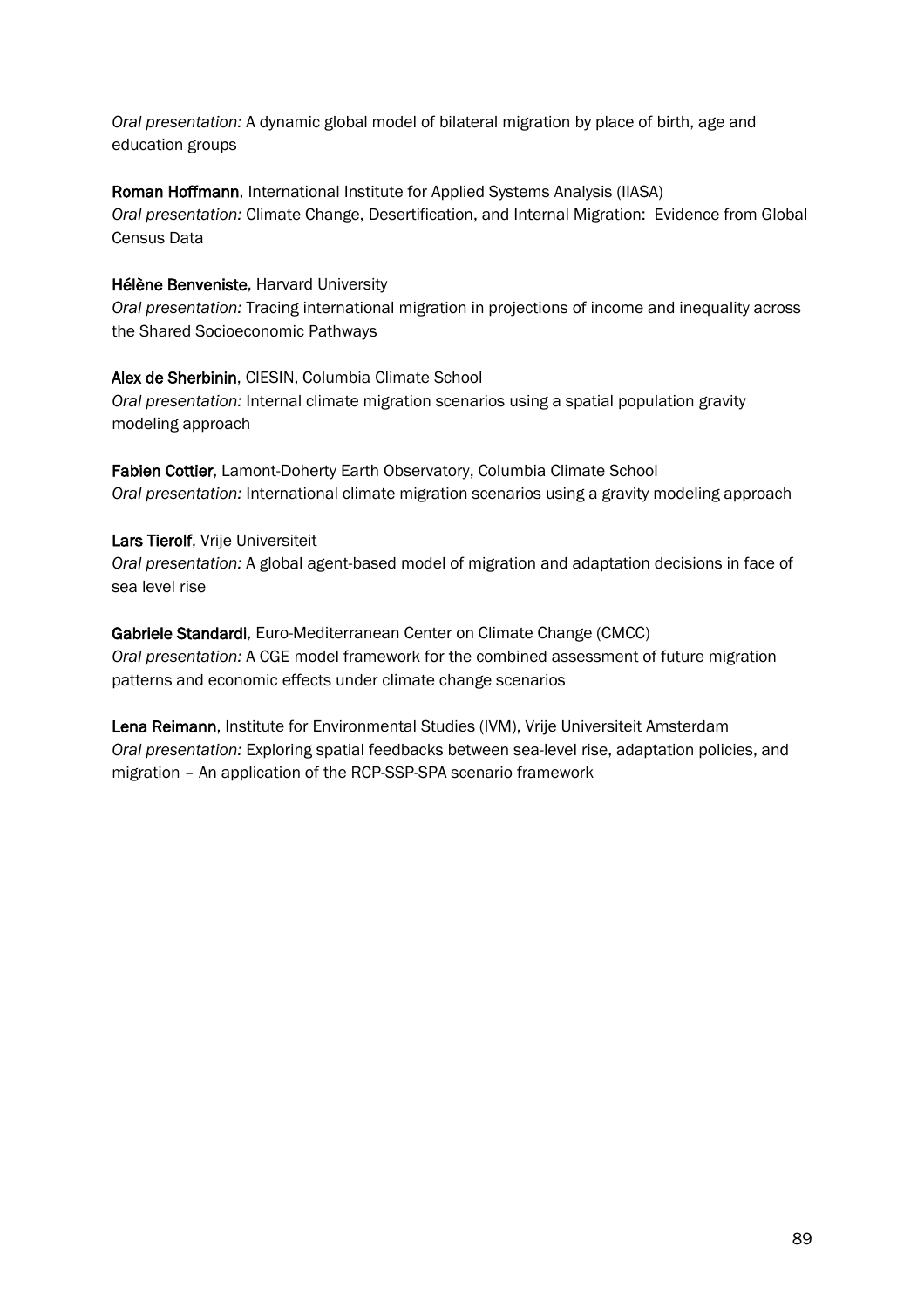# Session ID # 59: Catalyzing climate and biodiversity coupled scenarios for assessments and policy 06/22/2022, 11:00 - 12:30 Laxenburg Conference Center - Marschallzimmer 1

Lead organizer(s): HyeJin Kim<sup>1</sup>, Paula Harrison<sup>2</sup>, Laura Pereira<sup>3</sup>

Institutional Affiliation(s): Martin Luther University Halle-Wittenberg<sup>1</sup> and UK Centre for Ecology & Hydrology<sup>2</sup>, University of the Witwatersrand, South Africa<sup>3</sup>

Session Type: Workshop Session

### Session Description:

O'Neil *et al.* (2021) in "Achievements and needs for the climate change scenario framework" highlighted the need to improve relevance of climate scenarios beyond the climate research community. The SSP-RCP scenarios have been applied in biodiversity and ecosystem services models (e.g. BES-SIM), but the lack of biodiversity interventions in the SSP scenarios reduced their relevance for IPBES assessments (Rosa *et al.* 2020). IPBES is therefore developing its own scenarios and modelling framework -- Natures Futures Framework (NFF) -- that places nature and people at the center and facilitates the inclusion of diverse worldviews (Pereira *et al.* 2020). Similarly, communities such as TWI2050 and FABLE working on Sustainable Development Goals (SDGs) have used a mix of SSP-RCP and other scenario frameworks with different successes and challenges. In this light, this session brings together the leading experts from these communities to discuss how various scenarios and modelling frameworks and ongoing efforts could be coupled (or mapped to each other) to improve their effectiveness in informing multiple policy agendas (e.g. Paris Agreement, CBD post 2020 biodiversity framework, and SDGs). The aim of this workshop is to explore ways to cross-fertilize the SSP-RCP and NFF scenario frameworks and to catalyze collaboration in broader scenario and modelling communities going forward. The discussion will focus on the needs, challenges and opportunities for better linking scenario frameworks to IPBES/IPCC assessments and relevant policy goals. It welcomes submissions for panel members who would be willing to prompt an interactive discussion with the audience by sharing their experiences working across different scenario frameworks in a variety of contexts (scales, geographies, assessment vs decision support) and/or in linking scenarios to inform policy goals. The workshop will be preceded by the research session on new and ongoing work on scenarios for biodiversity and nature contributions to people.

References: O'Neill, B. C. et al (2020). Nat. Clim. Chang. 10, 1074–1084, Pereira, L. M. et al (2020). People and Nature 2, 1172–1195, Rosa, I. M. D. et al (2020). Global Ecology and Conservation 22, e00886.

# Presenters:

Rob Alkemade, PBL Netherlands Environmental Assessment Agency *Oral presentation:* Exploring the Nature Futures Framework with the IMAGE-GLOBIO models

Mark Rounsevell, Karlsruhe Institute of Technology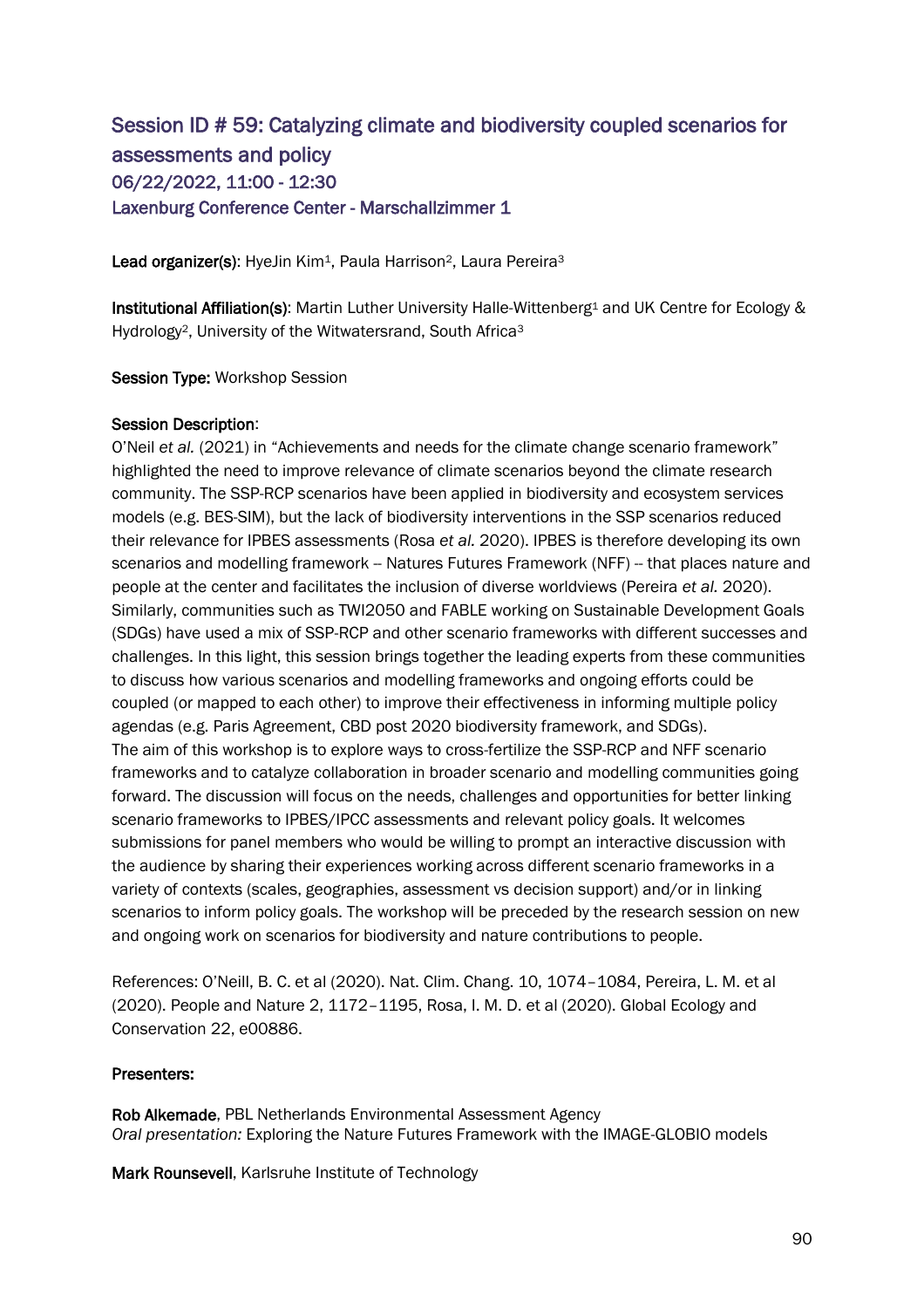*Oral presentation:* Mapping the RCPs and SSPs onto the Nature Futures Framework at the global scale

Simona Pedde, Wageningen University and Research

*Oral presentation:* Participatory and extended SSPs. Can these seed a link between SSPs and NFF?

Laura Pereira, Global Change Institute, Wits University *Oral presentation:* Operationalizing the Nature Futures Framework using illustrative narratives

Alexander Popp, Potsdam Institute for Climate Impact Research (PIK) *Oral presentation:* Integrated strategies are key to avoid trade-offs between climate and biodiversity protection

HyeJin Kim, Martin Luther University Halle-Wittenberg, German Centre for Integrative Biodiversity Research (iDiv)

*Poster presentation:* Towards a better future for biodiversity and people: modelling Nature Futures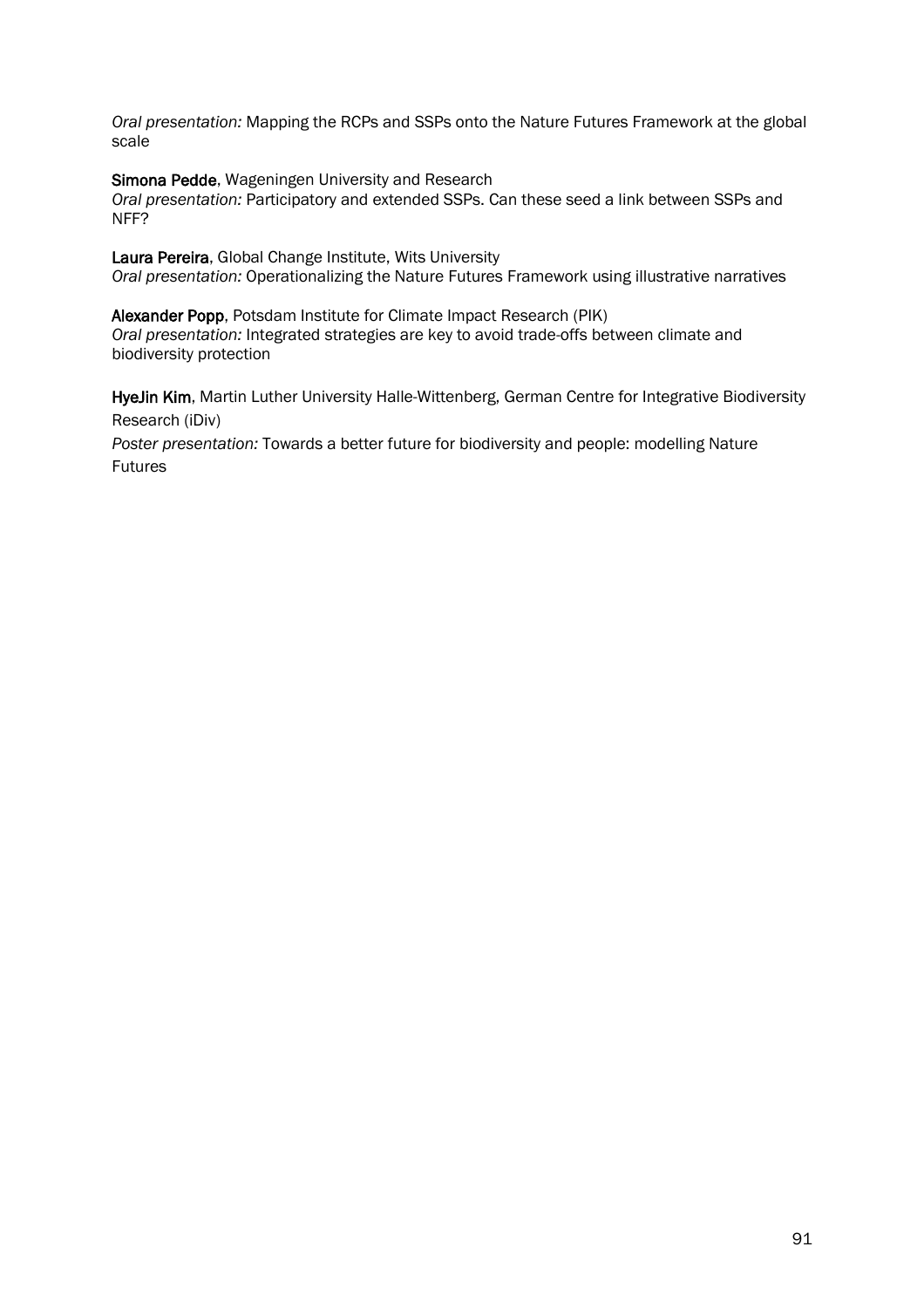# Session ID # 37: Economic pluralism and post-growth scenarios 06/22/2022, 11:00 - 12:30 Laxenburg Conference Center – Kaminzimmer

Lead organizer(s): Jarmo Kikstra<sup>1,2</sup>, Jason Hickel<sup>3,4</sup>, and Bjoern Soergel<sup>5</sup>

Institutional Affiliation(s): International Institute for Applied Systems Analysis<sup>1</sup>, Imperial College London<sup>2</sup>, London School of Economics<sup>3</sup>, Autonomous University of Barcelona<sup>4</sup>, and Potsdam Institute for Climate Impact Research<sup>5</sup>

Session Type: Research Session

### Session Description:

This session aims to explore the tools for including diverse economic theories in scenarios and for developing post-growth economic futures. The session will explore the steps to build useful post-growth narratives as well as the requirements to allow for their model quantifications, and potential barriers to be overcome. It will discuss whether current integrated assessment models (IAMs) are capable of sufficiently providing such model quantifications.

The vast majority of existing climate change mitigation scenarios feature strong global growth in terms of gross domestic product (GDP). This generally includes continued growth in regions where economic capacity is already more than sufficient to meet human needs at a high standard. The growing affluence in these scenarios stimulates increases in resource use and pollution [1].

Mitigation scenarios based on SSPs subsequently generally rely on either high rates of decoupling of GDP from energy and material throughput [e.g., 2], or project a large upscaling of negative emission capabilities in the second half of the century, both of which raises potential feasibility concerns [e.g., 3]. At the same time, besides lacking detail on the decoupling of energy demand and GDP, demand-side mitigation options have long been underexplored in IAM scenarios [3].

This research session invites presentations that focus on reviewing or introducing useful datasets and modelling methods that can be used to translate narratives of alternative economic developments into quantifications of scenarios. More specifically, presentations from integrated assessment modelling, social metabolism, industrial ecology, ecological economics and related disciplines are welcome.

In particular, this session would discuss the different aspects, both social and technical, involved in developing: – Post-growth and degrowth scenarios: exploring and utilising potentials to reduce energy use and material throughput while maintaining strong social outcomes, assessing the consequences for aggregate economic output – Convergence scenarios: reducing inequalities in resource and energy use both between countries and within countries.

### References

[1] Wiedmann, Thomas, *et al.* "Scientists' warning on affluence." Nature communications 11.1 (2020): 1-10.

[2] Grubler, Arnulf, *et al.* "A low energy demand scenario for meeting the 1.5 C target and sustainable development goals without negative emission technologies." Nature energy 3.6 (2018): 515-527.

[3] Brutschin, Elina, *et al.* "A multidimensional feasibility evaluation of low-carbon scenarios." Environmental Research Letters 16.6 (2021): 064069.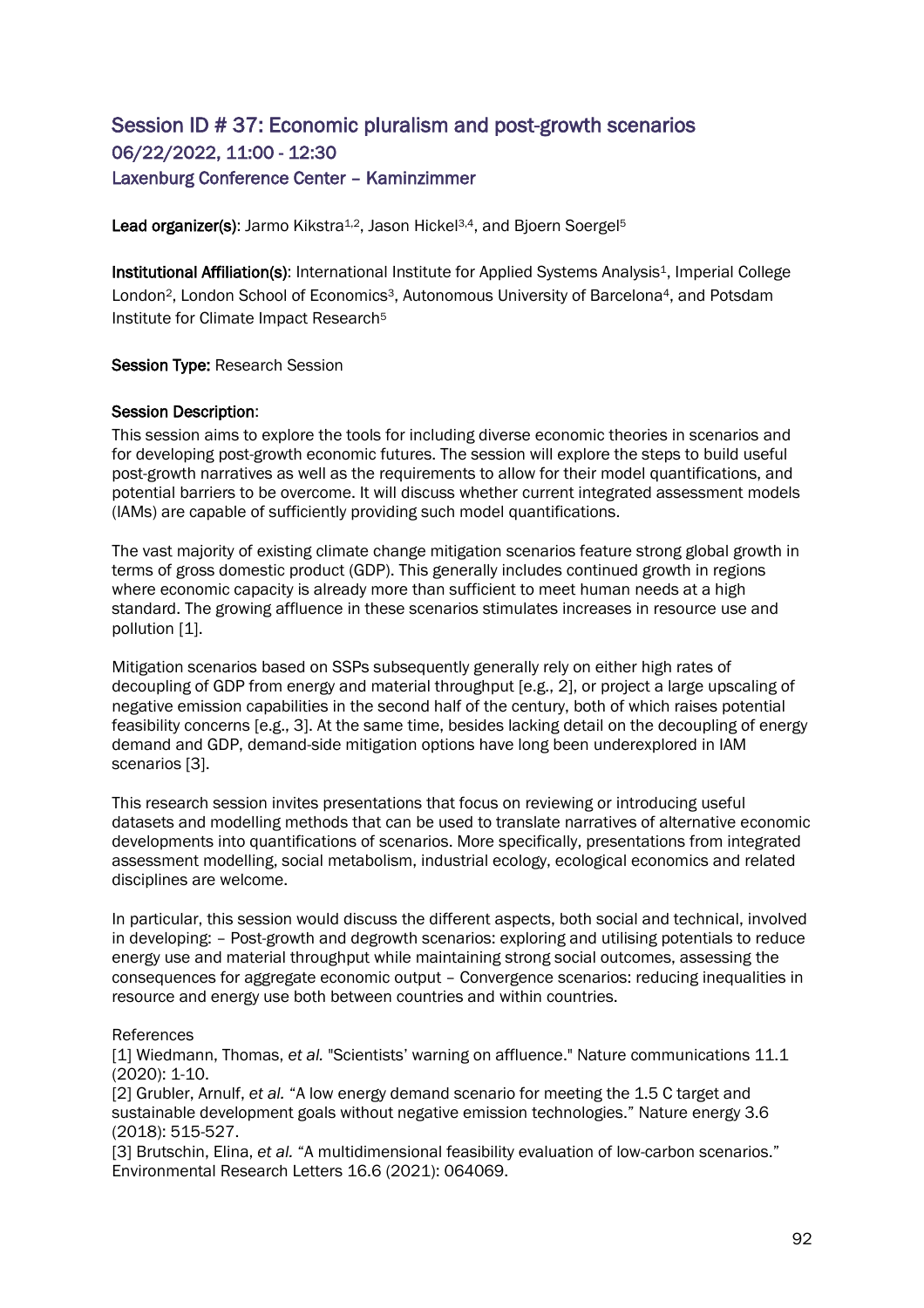# Presenters:

Julien Lefèvre, CIRED (International Environment and Development Research Center) *Oral presentation*: Modelling post-growth mitigation scenarios with Integrated Assessment Models: capabilities and gaps

Bjoern Soergel, David Meng-Chuen Chen, Potsdam Institute for Climate Impact Research (PIK) *Oral presentation*: Modelling post-growth energy and land futures

Mengyu Li, ISA, School of Physics, The University of Sydney, NSW 2006 *Oral presentation*: Integrated Assessment Modeling of post-growth scenarios

Eric Kemp-Benedict, Stockholm Environment Institute *Oral presentation*: Withdrawing from the industrial economy: Quantifying SSP1 via labor participation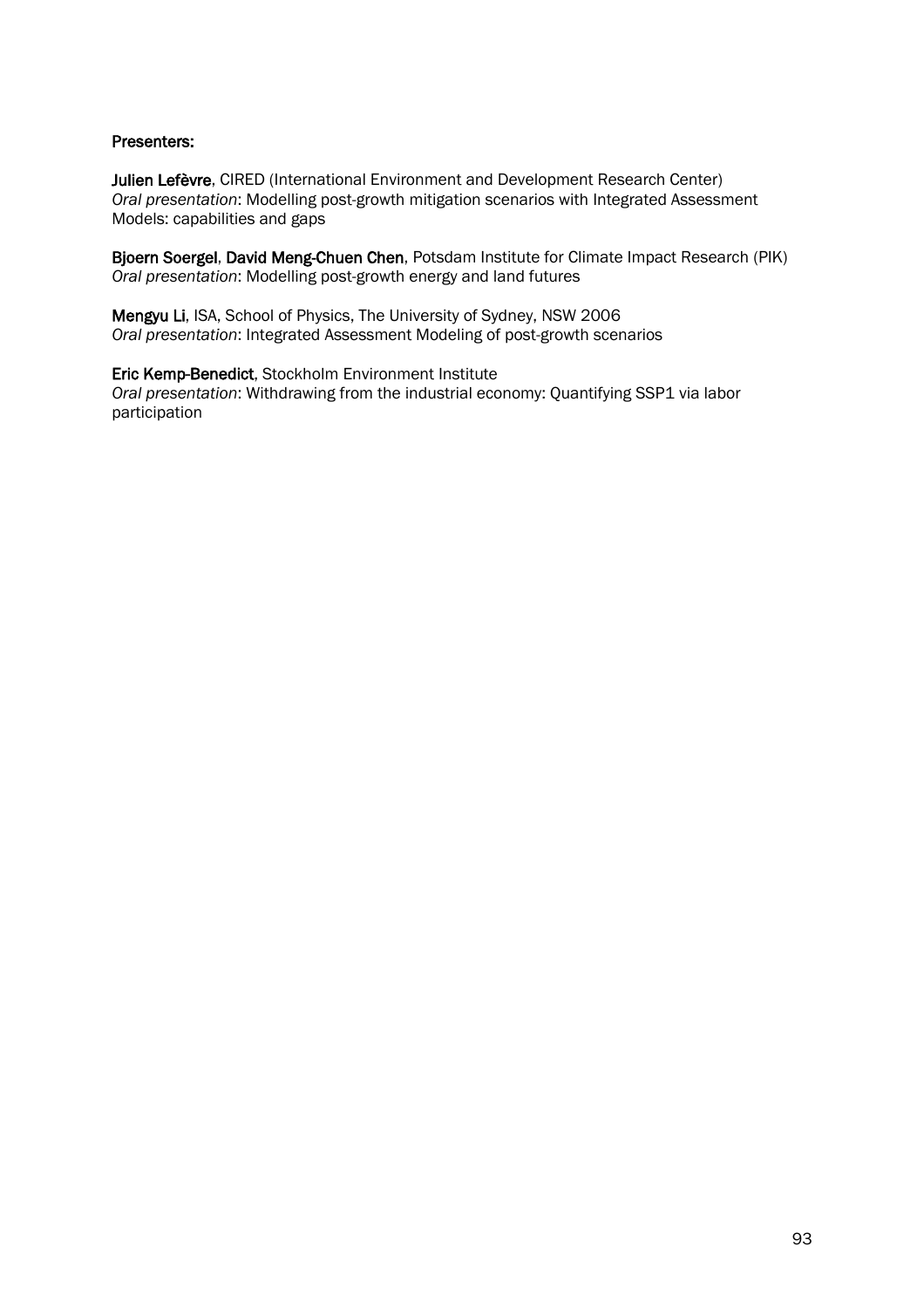# Session ID # 104: Regional and subnational scenarios of decarbonization and sustainable development 06/22/2022, 11:00 - 12:30 Laxenburg Conference Center - Franz Josef

Lead organizer(s): Gokul Iyer<sup>1</sup>, Ryna Cui<sup>2</sup>, and Vaibhav Chaturvedi<sup>3</sup>

Institutional Affiliation(s): Pacific Northwest National Laboratory<sup>1</sup>, University of Maryland<sup>2</sup>, and CEEW India<sup>3</sup>

Session Type: Research Session

### Session Description:

As countries develop near- and long- term decarbonization strategies, decision-makers are interested in understanding the implications of national climate strategies at regional and subnational scales. Of key interest is to understand institutional and political economy issues surrounding transitions toward a low-carbon economy and the implications of those transitions for sustainable development priorities including but not limited to human health, employment, and equity at these scales. Existing scenarios literature largely focuses on global and national pathways toward deep decarbonization. Yet, a burgeoning literature is exploring regional and subnational scenarios in the U.S., China, Latin America and Caribbean, and other key emitting countries across the globe. This session will solicit presentations and posters based on recent and ongoing studies on regional and subnational scenarios focused on long-term decarbonization strategies. This session will also include presentations on implications of national decarbonization goals at subnational scales for various human and natural systems such as energy, water, land, and economy and the subsequent consequences for sustainable development priorities such as employment, human heath, economic development, food security, and water scarcity at those scales. While targeted at quantitative scenarios developed by integrated assessment models, the session will also be open to studies based on other methodologies, including qualitative methodologies and combined qualitative and quantitative scenario approaches.

# Presenters:

Alicia Zhao, Center for Global Sustainability, School of Public Policy, University of Maryland *Oral presentation:* Integrated Assessment Modeling of Federal and Subnational Climate Actions for Reducing the U.S. Emission by 50-52%

### Jonas Hörsch, Climate Analytics

*Oral presentation:* Sub-national employment opportunities of coal-to-renewable electricity system transitions under a global model scenario

# Edmundo Molina Pérez, Tecnológico de Monterrey

*Oral presentation:* Advancing the design of national decarbonization strategies for an uncertain future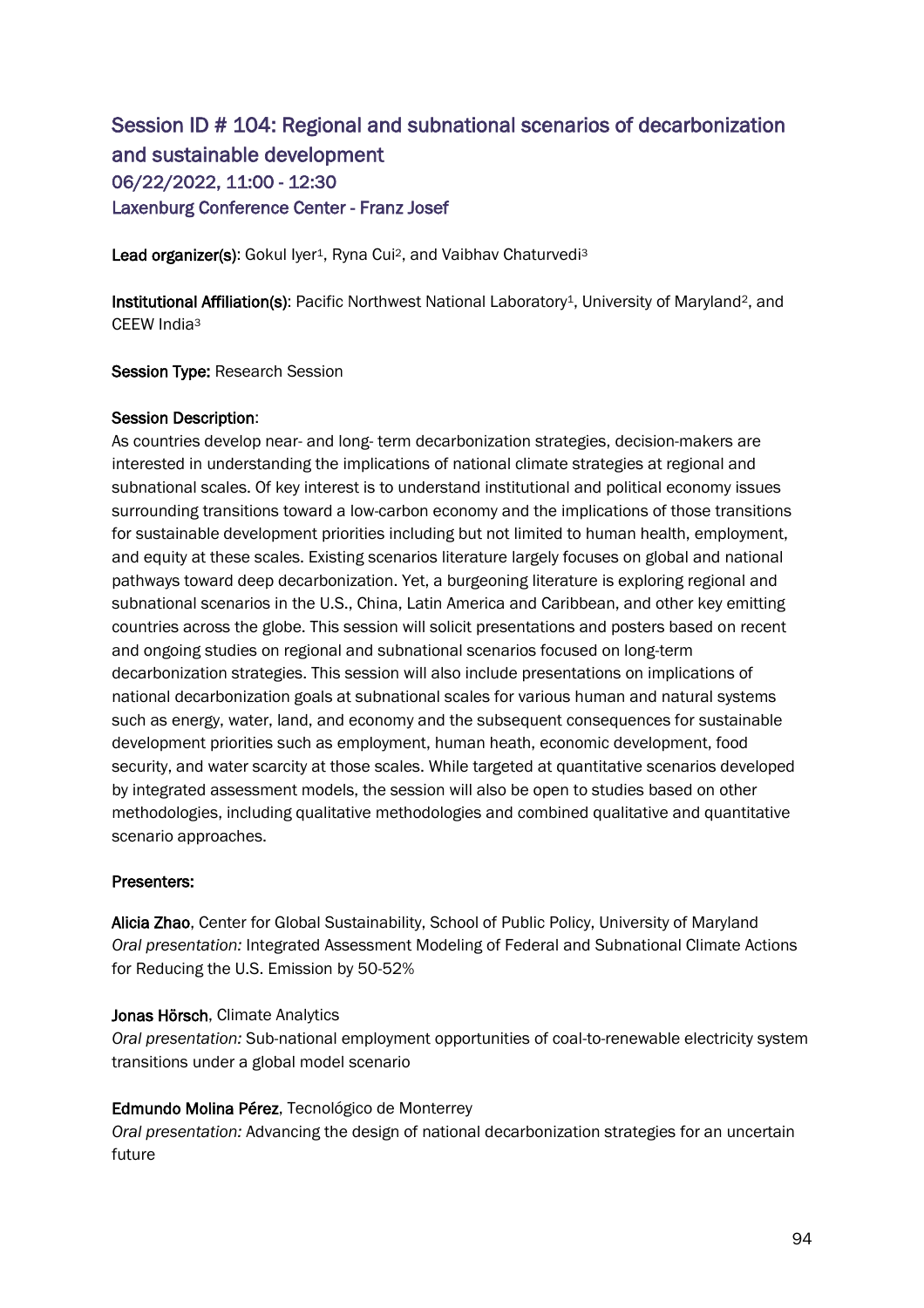# Olga Ivanova, PBL Netherlands Environmental Assessment Agency *Oral presentation:* Impact of regional energy transition on the labour market

# Wenjia Cai, Tsinghua University

*Oral presentation:* Incorporating the health co-benefits into technology pathways to achieve China's carbon neutrality target: a modelling study

# Sha Yu, University of Maryland

*Poster presentation:* Multi-objective environmental policies: co-benefits between air quality and climate policies